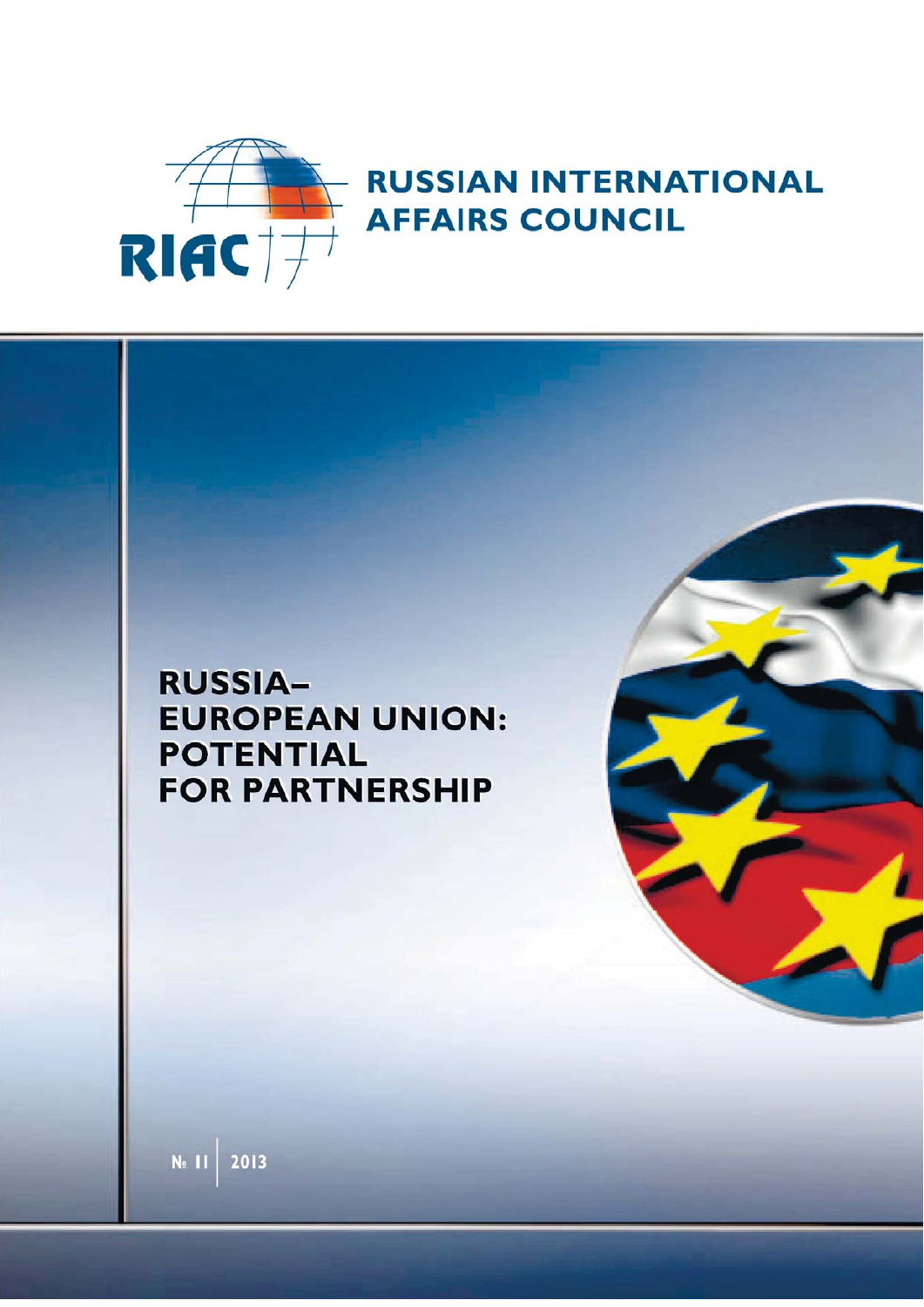Russian International Affairs Council

Moscow 2013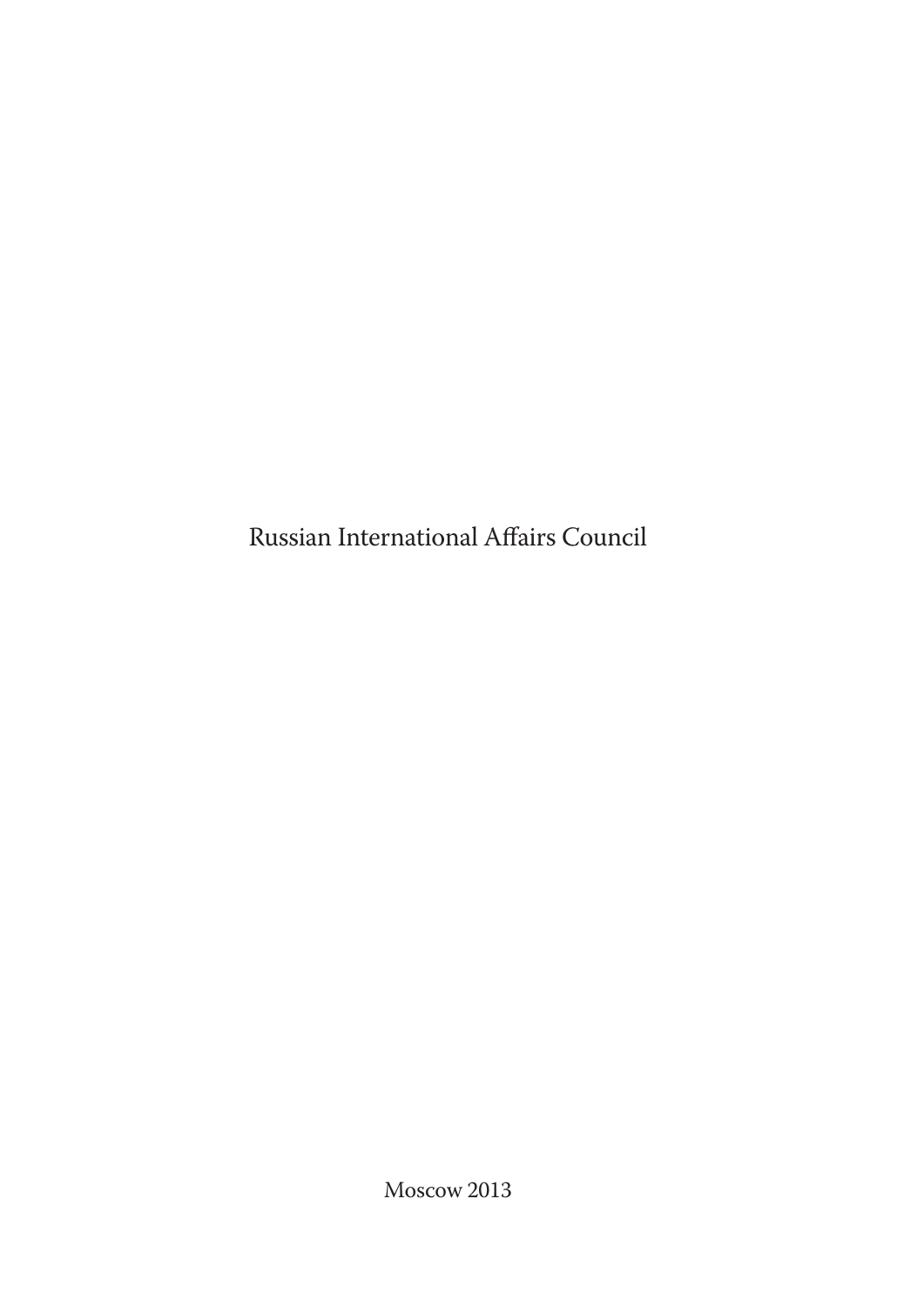#### **Russian International Affairs Council**

Editor-in-Chief: **I.S. Ivanov**, Corresponding Member, RAS, Dr. of History

#### Authors:

**I.M. Busygina (Chairperson)**, Dr. of Political Science; **Al. A. Gromyko**, Dr. of Political Science; **N. K. Arbatova**, Dr. of Political Science; **M.V. Strezhneva**, Dr. of Political Science; **L.V. Ignatova**, Ph.D. in Political Science; **N. Yu. Kaveshkinov**, Ph.D. in Political Science; **T. A. Romanova**, Ph.D. in Political Science

Drafting and copy editing:

**I.N. Timofeev**, Ph.D. in Political Science; **T.A. Makhmutov**, Ph.D. in Political Science; **N.S. Evtikhevich**, Ph.D. in Political Science

The report analyses the development of Russia–European Union Relations. In the authors' opinion the high level of economic interdependence between Russia and the European Union, their geographic proximity and the nature of international relations in a globalized world make it imperative that the parties continue to build and develop their relations. The key issue is to give this cooperation a new impetus and increase the level of trust. The report outlines recommended steps to make relations as good as possible.

The views and opinions of authors expressed herein do not necessarily state or reflect those of RIAC.

Russia–European Union: Potential for Partnership / [I.M. Busygina *et al.*]; [I.S. Ivanov, Editor-in-Chief]; RIAC. – M.: Spetskniga, 2013. – 80 pages. – ISBN 978-5-91891-228-7. Cover: collage made by RIAC.

> © Authors, 2013 © Drafting, translation and design. NPMP RIAC, 2013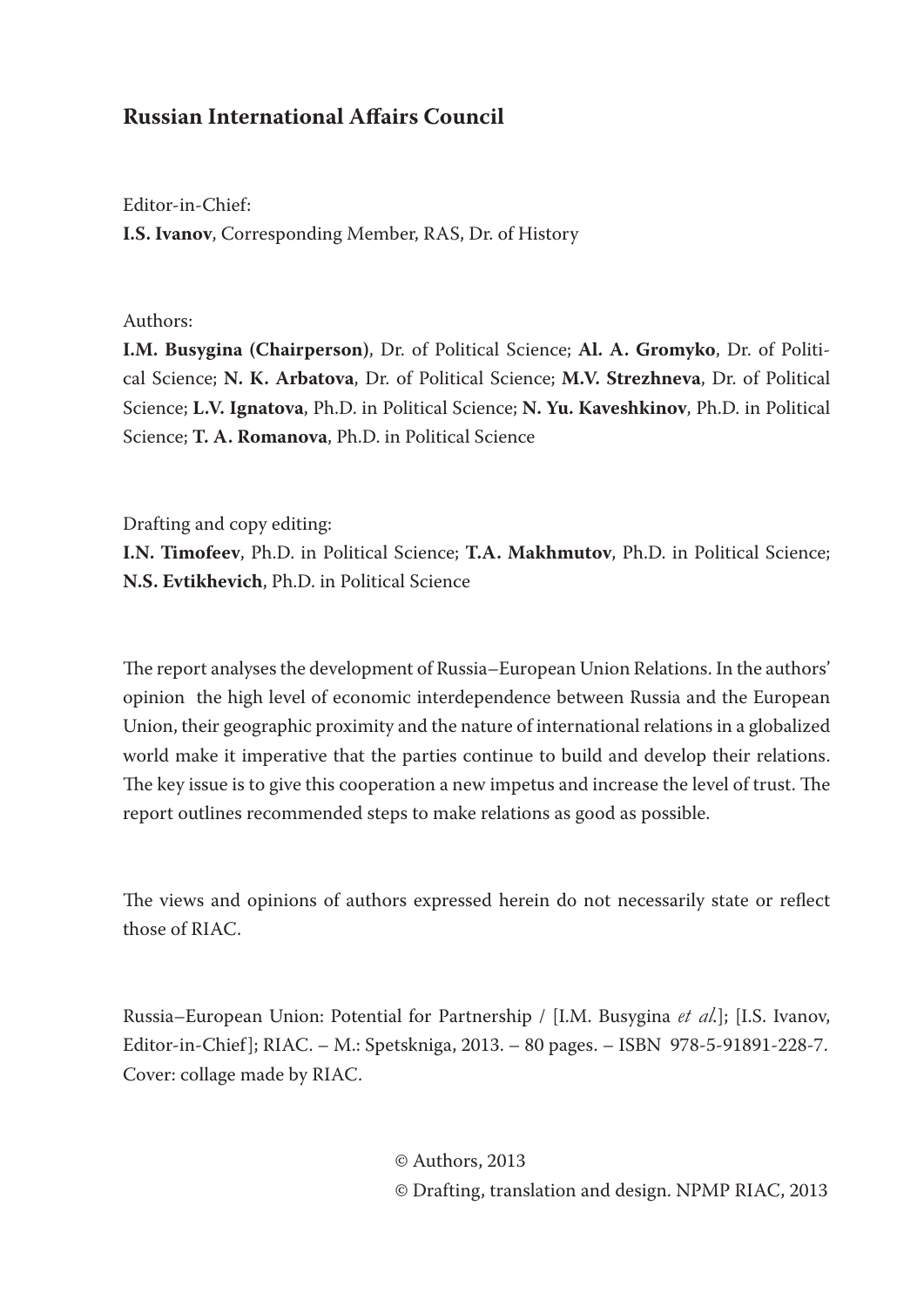# **TABLE OF CONTENTS**

| Alexey Gromyko                             |
|--------------------------------------------|
| RUSSIA AND THE EUROPEAN UNION:             |
| THE DYNAMICS OF THE RELATIONSHIP 4         |
| Alexey Gromyko                             |
| <b>EUROPE 2020:</b>                        |
| WHAT'S IN STORE FOR INTEGRATION? 15        |
| Nadezhda Arbatova                          |
| <b>RUSSIA AND THE EU:</b>                  |
| OPPORTUNITIES FOR PARTNERSHIP 23           |
| Marina Strezhneva                          |
| EURASIAN INTEGRATION IN THE CONTEXT        |
| OF THE RUSSIA-EU PARTNERSHIP32             |
| Irina Busygina                             |
| RUSSIA-EUROPEAN UNION RELATIONS:           |
| CURRENT STATUS AND DEVELOPMENT PROSPECTS   |
|                                            |
|                                            |
| Russia-European Union Cooperation:         |
|                                            |
| Institutional Context of Relations  49     |
|                                            |
| "Non-Politicization" in the Russia-EU      |
|                                            |
| Russia-EU Relations: Development Scenarios |
|                                            |
|                                            |
|                                            |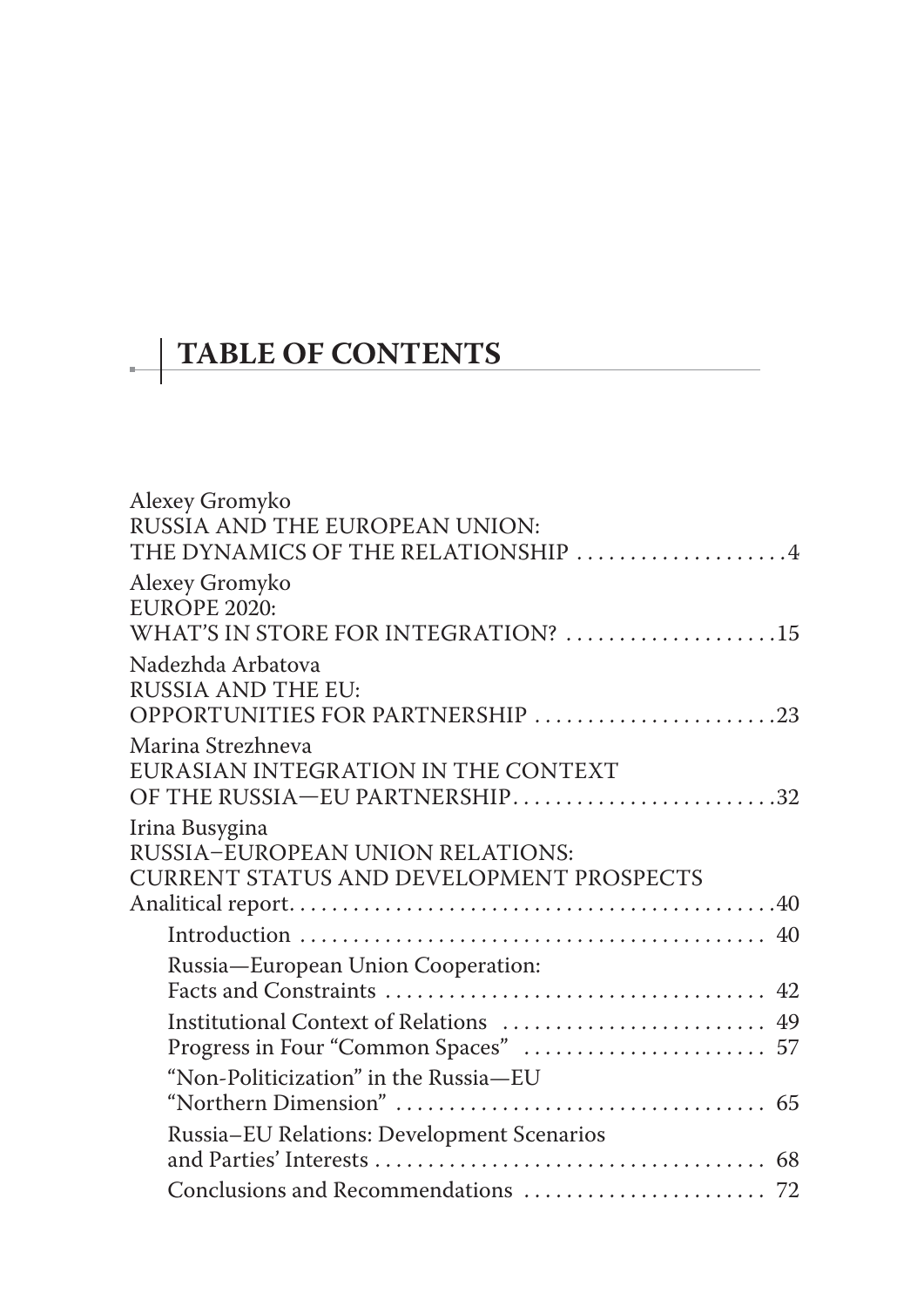## **Alexey Gromyko RUSSIA AND THE EUROPEAN UNION: THE DYNAMICS OF THE RELATIONSHIP\***

Russia and the European Union enter the 21st century's second decade as influential regional and global players in a broad range of economic, political and other spheres. Prior to the global economic crisis, they had been through a lengthy period of bolstering their international stance. For the EU, this has been a logical extension of the advance that started in the 1950s, whereas for Russia it has been a period of growth and muscle building following the destructive 1990s.

Today, Moscow and Brussels view each other as critically important partners in practically all fields. During the past two decades, their relationship has made a great deal of progress but the potential for deeper cooperation still seems immense. Russia and the EU clearly present a tightly knit organism in the economy, science, culture and human communications. There are quite a number of political problems, but all appear soluble. And there are intrinsic drivers to the switch from mutually beneficial cooperation combined with competition to strategic partnership. The uphill road will basically hinge on the sides' readiness to display appropriate political will, as well as on the time needed for the European Union to become an autonomous economic and political decision-making center. The crisis engulfing practically all facets of life of European countries, including Russia, since 2008, has not only increased their development risks but also provided new opportunities for the modernization of socio-economic models and political party systems. The crisis unveiled vulnerabilities of the frontrunner states, primarily in the economic growth, highlighting their innate weaknesses and shortages. In a situation like this, there seems to be a greater need to step up the centrifugal processes in

<sup>\*</sup> Alexey Gromyko, Doctor of Political Science, Deputy Director of the Institute of Europe of the Russian Academy of Sciences (IE RAS), Head of the Center for British Studies.

Alexey Gromyko. Russia and the European Union: The Dynamics of the Relationship. Russia's Foreign Policy: 2000–2020. Moscow: Aspect Press, 2012. Vol. 1. P. 112–130.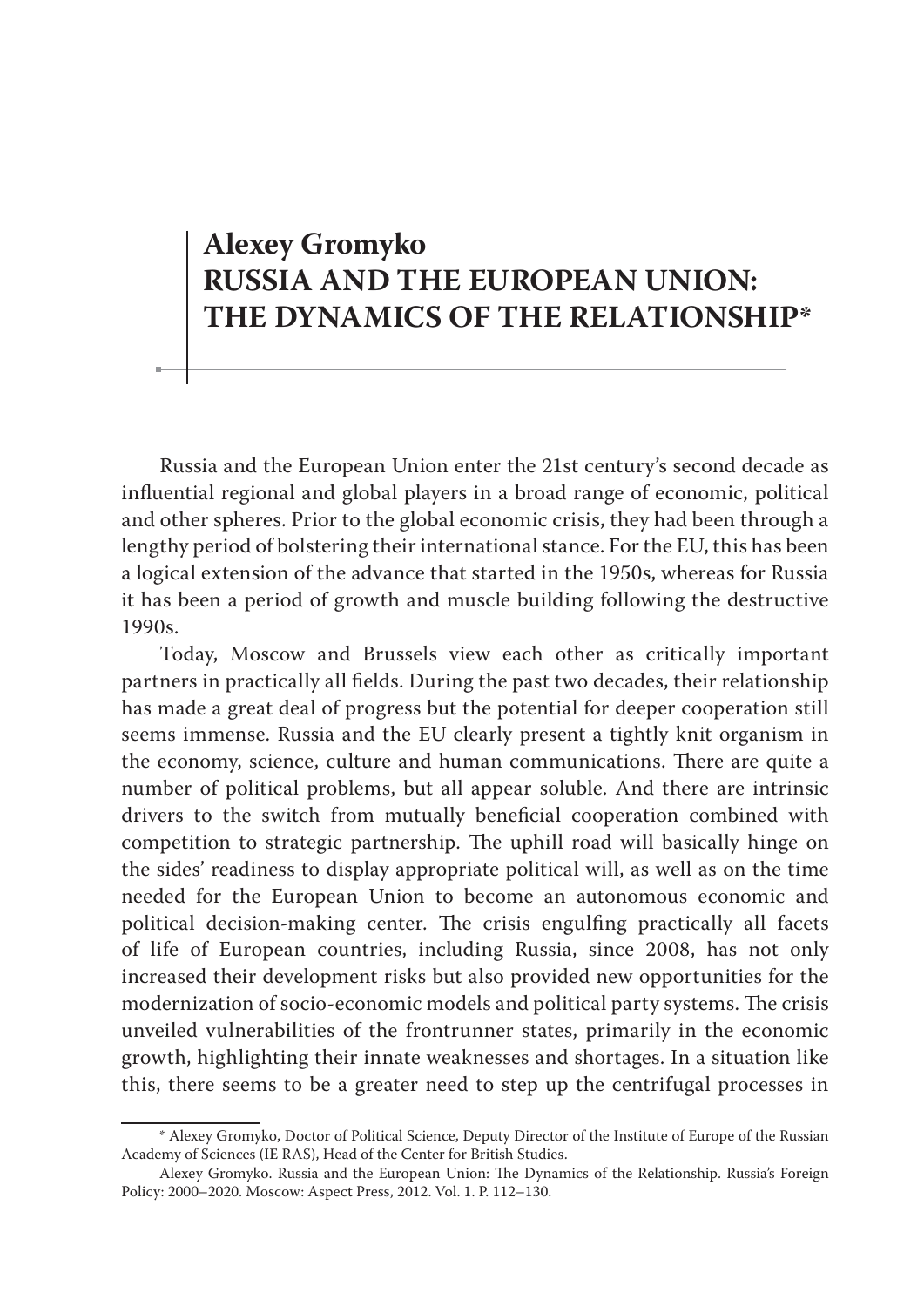the "from Lisbon to Vladivostok" processes, and transform these numerous integration projects into a harmonious mechanism to solve the Old World's common external and internal problems. Russia and the European Union, which incorporates all the continent's leading western states, are the two key Eurasian actors bound to shape Europe's transition to a genuinely powerful and stable globally important political entity of the new century.

**\* \* \***

The Russia–EU relationship is just over 20 years old. It was formally launched by the Agreement on Trade, Commercial and Economic Cooperation signed by the Soviet Union in December 1989. Soon after the collapse of the USSR, in June 1994, Russia and the EU entered into a legally binding Partnership and Cooperation Agreement (PCA). However, from the very beginning, interaction between the sides was bumpy, as the agreement became effective only three years later. In recent years, the partnership's material content has been shaped by numerous internal and external factors.

After 1991, Russia plunged into a thorny period of formation, ultimately acquiring a new identity, whereas the EU was deep in the midst of permanent transformation. The 1990s were devoted to implementing the Economic and Monetary Union set out in the 1992 Maastricht Treaty, first, by creating the euro, a single European currency. At the same time, the EU was expanding the appropriate institutional adaptation mechanisms, as expressed in the 1997 Treaty of Amsterdam and the 2000 Treaty of Nice.

As a result of three rounds of expansion (in 1995, 2004 and 2007) the EU acquired a total of 27 members, including not only the USSR's ex-allies but also three former Soviet republics, i.e. Estonia, Latvia and Lithuania. Many of these new *Young Europeans* have brought with them a cautious and even hostile approach to Russia. Domestic challenges are a permanent distraction from foreign policy issues when it comes to the attention and political energy of both Russia and the EU.

One of the external factors affecting the rapprochement has been the participation of most EU countries in the North Atlantic Treaty Organization. As a result, the ups and downs along the Russia–NATO track had an effect on the dynamics of the Russia–EU relationship. In most cases, the dialog received a negative impulse, especially in view of the snowballing Russia–NATO differences on the alliance's eastward expansion and the use of force without the UN Security Council's consent.

Early in the 21st century, cooperation between Russia and the European Union received a fresh breath of life. In 2001, the sides managed to overcome the friction

5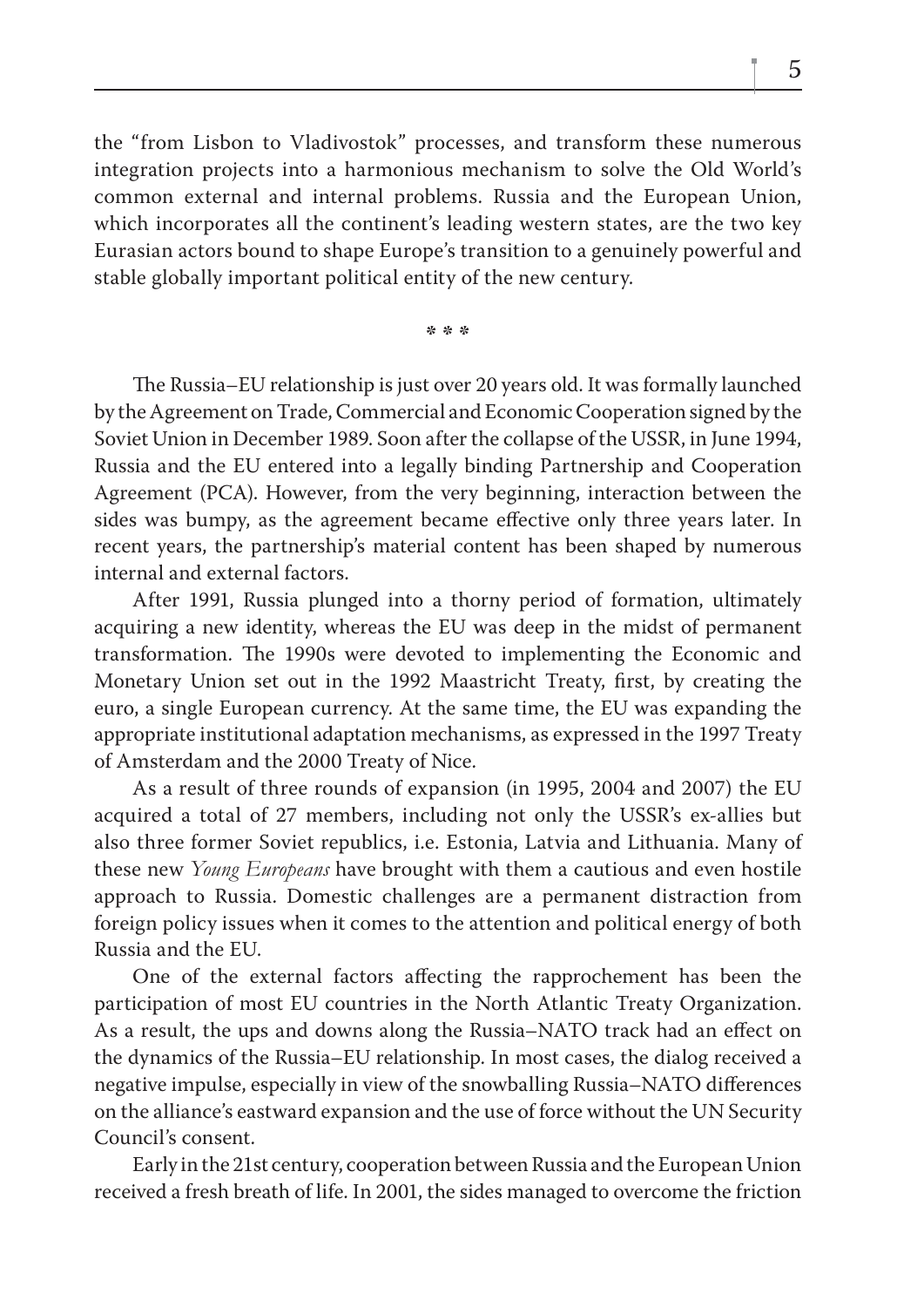caused by the *Second Chechen War* (the two previous crises broke out in 1995 due to the *First Chechen War* and in 1998 due to Russia's default),<sup>1</sup> first, because both sides enjoyed a stable upward economic curve and became quite successful in solving their domestic problems. Both Russia and the EU were explicitly optimistic about their medium- and even long-term future, while their foreign policy ambitions and resources were also on the rise. Economic interdependence was growing yearon-year as ever more economic entities became involved in reciprocal integration. By the start of the new century, there was a relatively strong institutional basis for cooperation: summits held every six months (28 by late 2011); meetings between the Russian prime minister and the European Commission; ministerial-level sessions of the Cooperation Council (which became the Permanent Partnership Council in 2003); contact at foreign minister level within the Political Dialog framework, in addition to further contact between Russia's Permanent Representative to the EU and the Political and Security Committee, and within the Parliamentary Cooperation Committee.

Launched in 2011, the Russia–EU Civil Society Forum gathered twice in March 2011 in the Prague and in December 2011 in Warsaw — to discuss the implementation of ECHR decisions, government accountability, and the liberalization of the bilateral visa regime. Moscow is concerned that, unlike Russia and the EU's 27 member states, the EU itself still has not acceded to the Convention for the Protection of Human Rights and Fundamental Freedoms,<sup>2</sup> the key legal instrument of the Council of Europe.

On the eve of the 2004 mega-expansion, the EU widely expected to see itself rapidly converted into a leading global hub, giving rise to the then-popular concepts such as the *European Dream* and *Eurosphere*<sup>3</sup> . In addition to the economic might of the common market, Europeans increasingly aspired to build up independent political muscles and transform the European Security and Defense Policy into an effective global lever. Due to the consolidation of the domestic political space and rapid GDP-growth (largely resource-based), Russia also stepped up its foreign policy efforts to assert its position as an independent international player. Moscow's attitude to the limits of European integration was outlined in Russia's Medium-term Strategy for Relations with the European Union (2000–2010), which said that Moscow would not aim to join the EU or receive associate status. In that period, clarification of the sides' positions aided productive interaction

6

<sup>1</sup> Russia and the European Union in the Early 21st Century // Papers of RAS Institute for European Studies, 2009. No. 244. P. 72–73.

<sup>2</sup> See: URL: http://www.russianmission.eu/ru/intervyu/vystuplenie-vachizhova-na-slushaniyakh-vgosudarstvennoi-dume-federalnogo-sobraniya-rossiis

 $^3$  See Rifkin J. The European Dream: How Europe's Vision of the Future is Quietly Eclipsing the American Dream. N.Y.: Jeremy Tarcher/Penguin, 2004.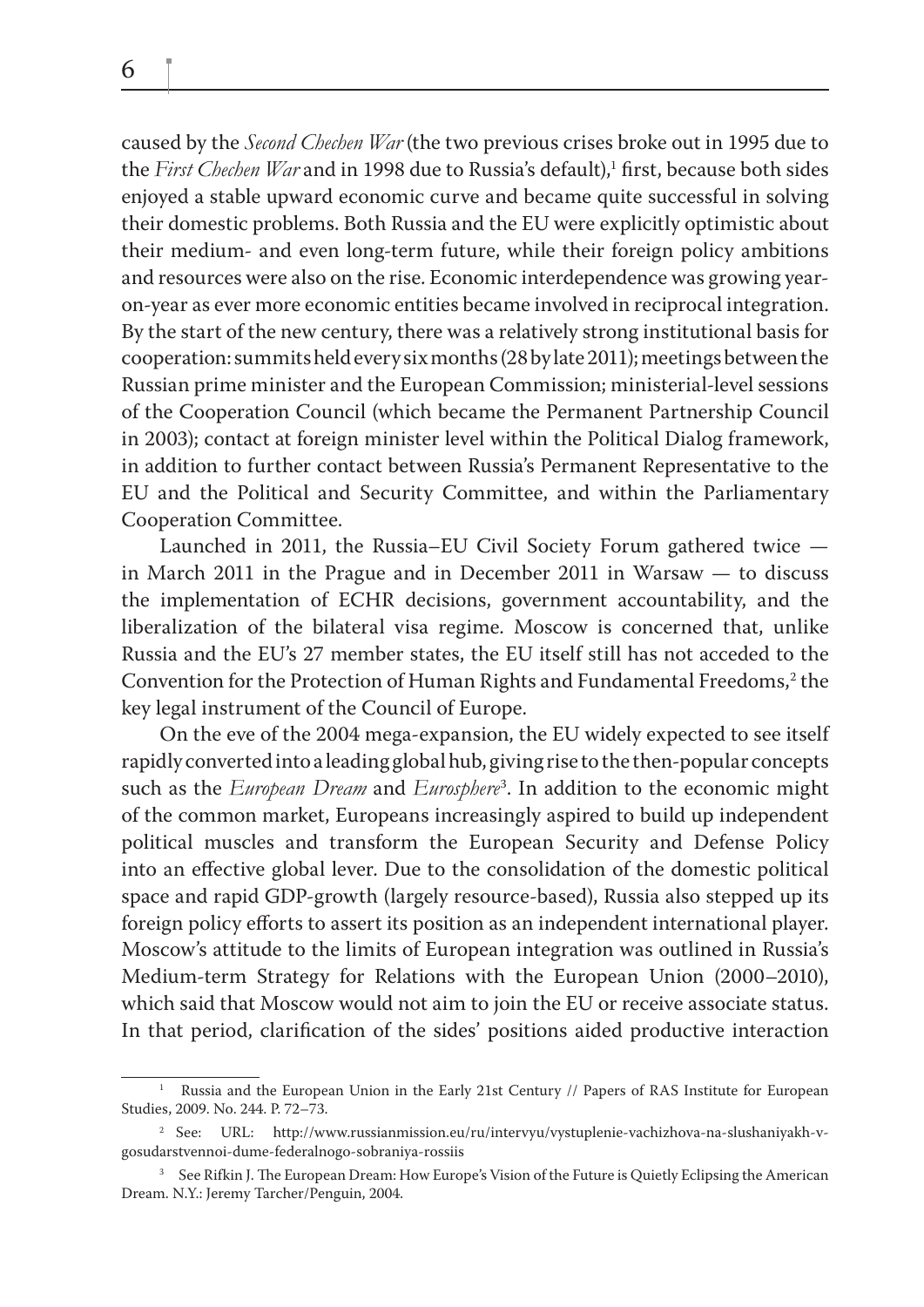between them, and also improved the broader foreign policy climate in Moscow's relations with many leading European capitals and Washington.

As a result of this mutual willingness to raise the level of these relations and develop enhanced cooperation mechanisms, in May 2003, the two sides adopted the joint Concept of Four Common Spaces (economy; freedom, security and justice; external security; culture, science and education). Two years later, Roadmaps, i.e. specific steps to improve relations, were approved. Importantly, both actors referred to each other as strategic partners, which obliged them to augment these declarations with actions.

By that time, the Russia–EU relationship had drastically changed. Whereas in the 1990s, it proceeded along "master-slave" lines, with Russia expected to adapt its domestic and foreign policies to the norms, values and interests of the EU and entire Euro-Atlantic community, in the first decade of the 21st century the sides tended to regard each other as unsubordinated partners. Moscow responded to this change by refusing to participate in the New Neighborhood program developed in 2003 on the basis of EU document "Wider Europe — Neighborhood: A New Framework for Relationship with Our Eastern and Southern Neighbors." Moscow believed the proposed concept and mechanisms were, in fact, channels of the EU *soft power* based on the principle of "support in exchange for reforms" and aiming to project influence on zones of Russia's vital interests.

With time, this relationship became more pragmatic, realistic and free of excessive expectations. The EU toned down its complaints about differences in values, especially as in 2002, Russia was recognized as a market economy, while it became clear Moscow and Brussels enjoyed more commonalities than differences in foreign policy, including regarding the supremacy of international law, coalitionbuilding in decision-making, and an increased emphasis on *soft power* over *hard power*. Western political elites and masses were gradually losing (albeit with great difficulty) their negative stereotypes of Russia that had developed during the Cold War and even under Romanov rule. However, various EU institutions, primarily the European Parliament, has continued to criticize Russia, sometimes in a subdued manner and sometimes loudly, for poor progress in such areas as human rights, supremacy of law and independence of the judicial system.

Convergence on certain international issues was supported by shared discontent over the foreign policy pursued by George Bush Jr., who was heavily influenced by the U.S. neoconservatives (Neocons). Some EU countries sided with the U.S. against Iraq, but the pro-war logic was gradually undermined, and the public came to know about crimes committed by the armed forces of the United States, Great Britain and other European countries, about the illegitimate treatment of suspects in the war against terrorism, about the use of torture against them by some Western secret services, and about the connivance of third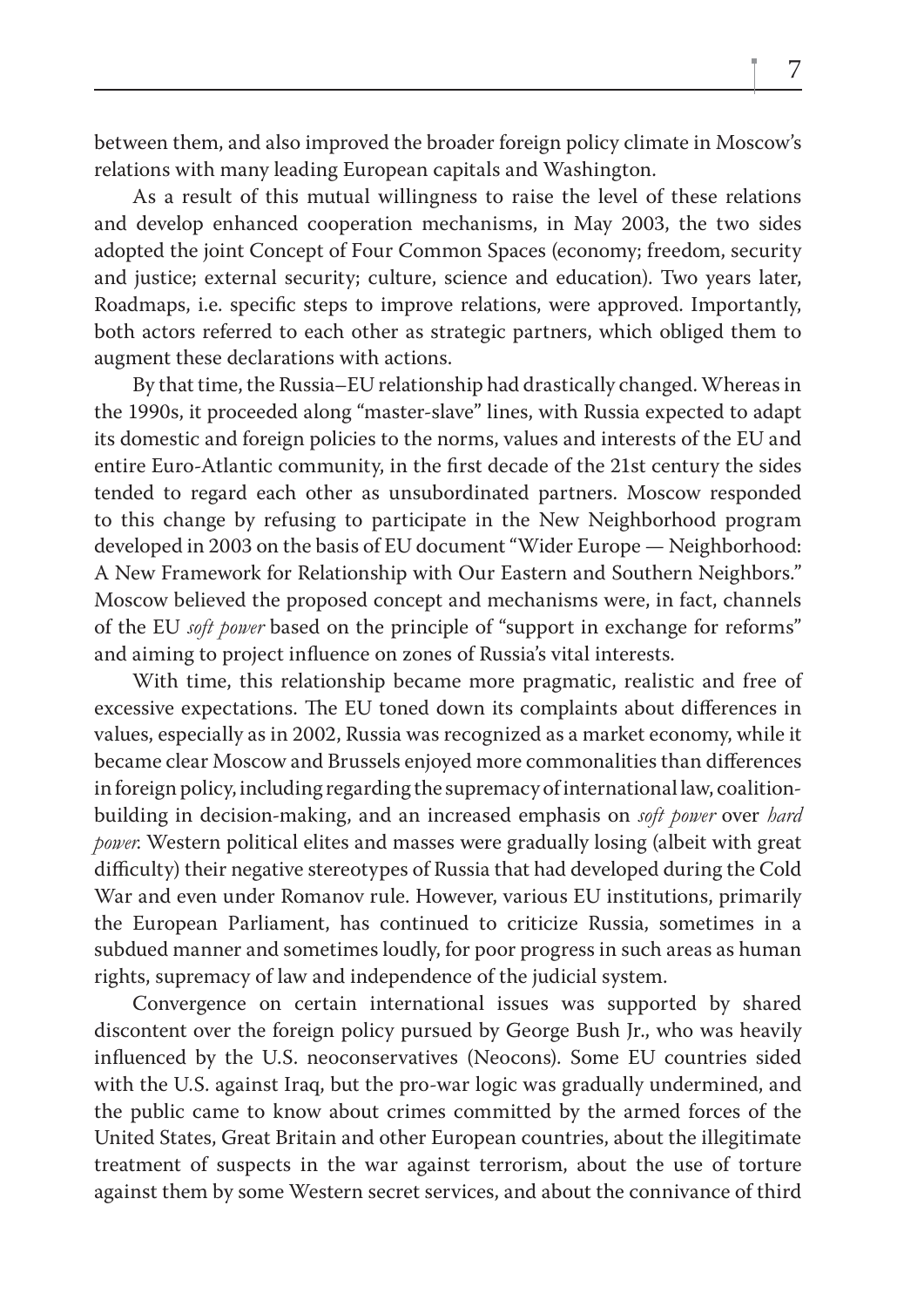countries. This context made any reproaches directed towards Moscow over its apparent rejection of European values highly inappropriate.

At the same time, Russia was coming to understand that, despite its drive to autonomy in foreign relations, the EU will continue to regard itself as an intrinsic part of the Euro-Atlantic space, that its principles of solidarity and *sovereignty pool* are growing from declarations into reality, and that successful negotiations with supranational structures requires a common language to be found, not only with the Brussels bureaucracy and European major powers, but also with *inconvenient* partners, chiefly East European states. At the same time, Moscow had to take into consideration that, by nature, the European Union would long remain a double-edged interstate and supranational organization, where the national concerns of separate countries are by no means less important than consensusbased interests. In the early 21st century, it seems anachronistic to regard the EU as an economic giant but a political dwarf. However, the interests of its leaders continue to dominate over *average statistical* interests in foreign and security policy, and in certain economic areas that are still free from communitarization, i.e. the partial transfer of national powers to supranational structures. For this reason, in dealing with the EU countries, Russia and other global, regional and European states either use a *bilateral track* or face the entire European Union depending on the situation and the issue.

Russian diplomacy could not ignore the fact that EU members greatly differ in weight and influence. Vis-à-vis the European Union, many solutions hinge on the approaches of the *Big Four* — Germany, France, Great Britain and Italy. The EU is split into many institutionalized and informal associations and clusters. Due to historical, economic and other regions, there are groups such as the *Friends of Russia* (Germany, Greece, Italy, Cyprus and France), neutral states, and those traditionally tough on Moscow (the Baltic countries, Romania, and until recently Poland). Permanent pro-Moscow drivers include Berlin, Rome and Paris. From time to time, these groups change in composition. For example, although a member of the *Group of Friends* in the 2000–2002, Great Britain later became a harsh opponent. The opposite transition is also possible, as seen from the normalization of relations between Moscow and Warsaw.

In the first half of the 2000s, the main bone of contention between Russia and the EU was the expansion issue. It was only in early 2002 that the European Commission agreed to discuss the list of Moscow's concerns (rights of the Russian-language populations in Estonia and Latvia, Kaliningrad transit, *etc.*) that had been presented to Brussels in 1999. As a result, the approval process, including that of Russia to extend the Partnership and Cooperation Agreements (PCAs) on new members, was completed only on May 1, 2004, a few days before the official expansion date. But the bilateral climate was largely propitious, mostly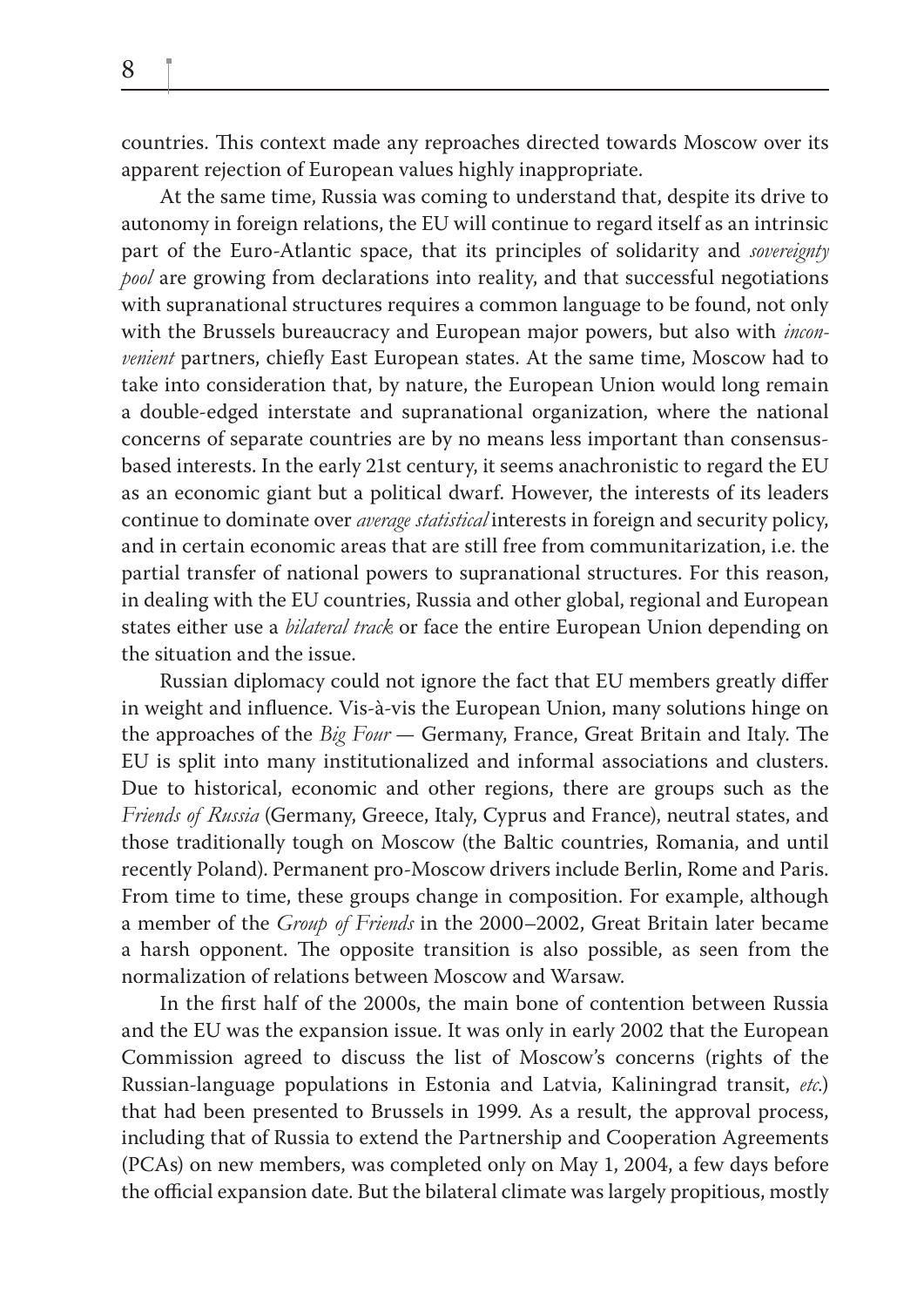due to the Concept of Four Spaces and the Roadmaps. In March 2005, the sides launched consultations on human rights, in a new negotiation format.

Vigorous foreign policies of Russia and the EU gave rise both to rapprochement on mutually advantageous matters and growing frictions where their interests diverged. The sides disagreed on the outcome of the presidential elections in Ukraine in 2004 and on the other "color revolutions" in the post-Soviet space. Moscow believed that the EU's *new neighborhood* policy was increasingly damaging to Russian national interests. The Eastern Partnership project launched in March 2009 at the EU summit in Prague and involving three republics in the South Caucasus, Ukraine, Moldova and Belarus was no less controversial. These tensions were aggravated by the recognition of Kosovo. The EU expansions in 2004 and 2007 moved the *visa barrier* very close to Russia's borders. Although the energy dialog began back in 2000, the supply of Russian energy resources had been growing into a major irritant, especially after the interruption of Russian natural gas deliveries via Ukraine in January 2009 and Moscow's refusal to ratify the Energy Charter and sign its additional protocol.

Besides, numerous events took place to further reduce the EU's capacity to draw up and implement a consistent foreign policy, drawing political resources away to solve other problems, such as the 2005 failure to ratify the Constitutional Treaty due to negative referendum results in two "founding fathers" of the  $EU$  — France and the Netherlands; difficulties in the development, signing and ratification of a new treaty; rising Euro-skeptic sentiments; growing numbers of racial and national conflicts as seen from riots around Paris; and painful mutual adaptation of old and new members. All this forced Brussels and member states to concentrate on domestic policy in the hope of solving these, more local, problems. Events were actually holding back the Russia–EU relationship. Moreover, the European mechanisms for external negotiations remained cumbersome and clumsy, involving several, frequently conflicting, decision-making centers. After the Treaty of Lisbon came into force in December 2009, no drastic changes occurred.

On December 1, 2007, the PCA expired. Although major updates were required, talks on the new *basic treaty* began only in July 2008 after the Russia–EU summit in Khanty-Mansiysk, chiefly as a result of *national egotism* displayed by certain member states. Back in 2006, Poland blocked the European Commission mandate on negotiations with Russia because of differences on bilateral issues. Lithuania also had some grievances regarding Russia. At their very outset, these talks were interrupted by the August 2008 events in Transcaucasia. Following the Georgian attack on Tskhinval and Russian peacemakers, Russia had to bring troops into South Ossetia and Abkhazia. However, the European Union chose to qualify Moscow's actions as illegitimate and this use of force as disproportionate,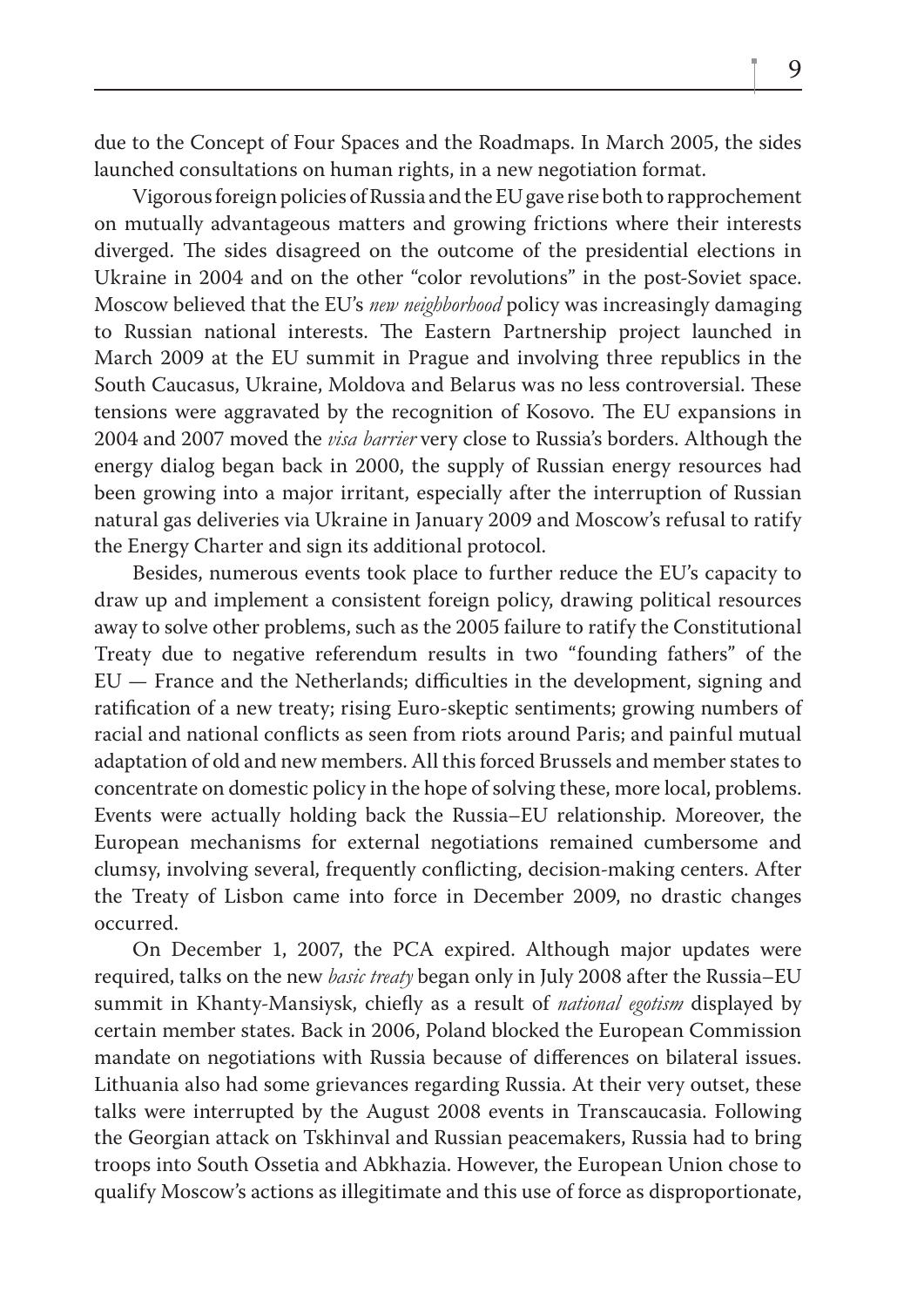while also opposing Russia's recognition of independence for the two former Georgian territories. At the same time, the mediation of the EU under the French presidency was unquestionably helpful in bringing the conflict into the realm of diplomacy. In November 2008, talks on a new *basic treaty* were resumed<sup>4</sup> in groups on four main sections of the draft document — political dialog and external security; freedoms, security and justice; industrial cooperation; and science, technology, culture, education, media, sports and youth policy.

Negative trends alternated with positive episodes in implementing the Roadmaps. In 2007, the Russia–EU Visa Facilitation and Readmission Agreements came into force. The removal of the visa regime has become a key point in further talks between the sides, which agreed the list of Common Steps to attain this goal at the December 2011 Brussels summit. Moscow wants to see visas requirements for short-term travel by Russian and EU citizens dropped, and suggests the 2014 Sochi Winter Olympics as the landmark occasion to unveil these new arrangements. In 2007, the sides also signed the Steel Trade Agreement, and in 2010, the Agreement on the Protection of Classified Information. In 2008–2009, Russia took part in UN-mandated EU peacemaking missions in Chad and the Central African Republic, and later cooperated in anti-pirate operations in the Gulf of Aden. Notably, the Russia–EU Joint Declaration on Strengthening Dialogue and Cooperation on Political and Security matters in Europe was adopted in 2000, and since 2001, Russian officials have been holding monthly consultations with their European partners in the EU Political and Security Committee. There have been numerous successful joint projects in culture, education and science. In 2006, the European Studies Institute at MGIMO-University under the Russian Foreign Ministry was opened in Moscow to improve the skills of Russian government officials in matters of European integration and Russia–EU relations. Nevertheless, it should be conceded that, despite many positive shifts, in recent years relations have largely been stagnating.

During the entire period prior to the global economic and financial crisis, economic cooperation between the sides had been on the rise. In 2008, the EU accounted for 52 percent of Russia's foreign trade turnover and supplied 75 percent of its FDI (92 billion euro in 2008). Russia, whose economy in 2000– 2007 quadrupled to reach USD 1.2 trillion, by 2009 became the EU's third largest trading partner after the United States and China, with Russia accounting for 6 percent of the EU's exports and providing 9.6 percent of its imports. In 2009, Russian deliveries to the EU amounted to over 115 billion euro and FDI topped 28 billion euro, i.e. four times more than Indian investment in the EU and double the volume of Chinese investment in the EU.

<sup>4</sup> Twelve rounds held by late 2010.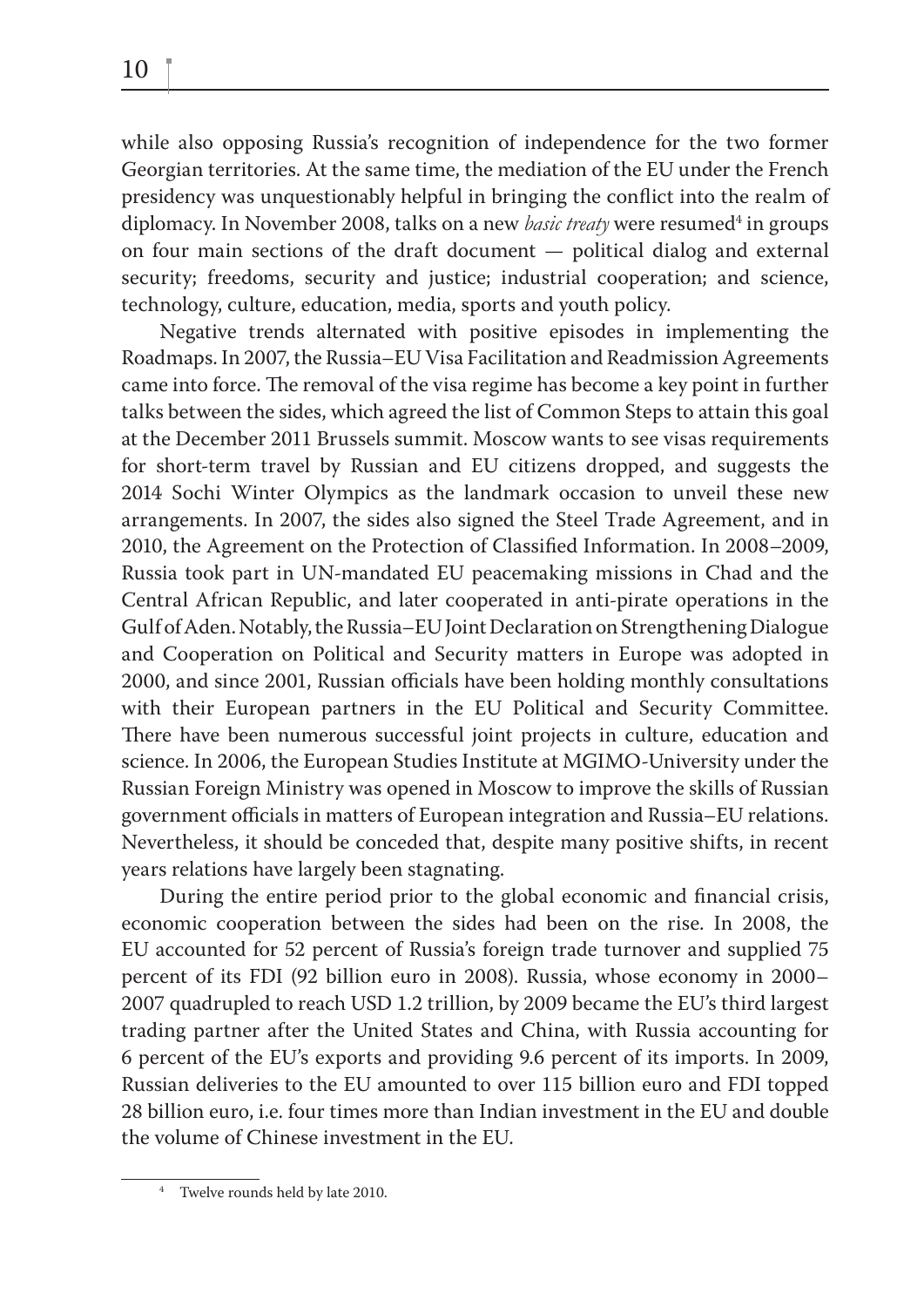Russia leads in oil supplies to the EU, as in 2000–2009 shipments grew by 56 percent to reach 208 million tons annually, and it also leads in coal deliveries (53 million tons). As for natural gas, Russia is the EU's third largest supplier  $(134$  billion cu. m in 2008 or 40 percent of overall gas imports). The European Commission forecasts that by 2030 this figure will grow to 60 percent. For many European states, Russia's share in their gas imports is even higher — 100 percent in the Baltic countries, 90 percent in Slovakia and Bulgaria, and 75 percent in the Czech Republic and Greece. At the same time, the EU receives 85 percent of Russian gas exports. Russia also supplies the EU with uranium, and is the leader in this field.

The two sides are also tightly bound by migration flows, chiefly by refugees. In 2006, Russia was the seventh largest emigration source for the EU (4.6 percent), whereas the number of Russian immigrants in the EU was 22 percent less than in 2000, reflecting the growing affluence the population within Russia. The emergence of the 10-million-strong Russian community in the EU, primarily in Germany and Great Britain (respectively four million and 400,000), was important for a country whose state language is Russian. Percentage-wise, the largest groups of Russian speakers, mostly Russians, are found in Latvia and Estonia. The situation regarding Russian refugees is somewhat different, as in 2000–2008 the EU accepted about 460,000, mainly as a result of extreme instability in the North Caucasus<sup>5</sup>.

Progress made in Russia–EU economic cooperation greatly depended on Moscow's accession to the World Trade Organization (WTO).6 For a variety of reasons, this step had been subject to frequent delay, with the end of 2011 set as another deadline. Russia's accession should pave the way for the implementation of the common European space concept, i.e. establishing a Russia–EU free-trade zone, as proposed by Chairman of the European Commission Romano Prodi in 2001. Actually, in 2009, another factor emerged — the Customs Union of Russia, Belarus and Kazakhstan — complicating the implementation of this plan.

The global economic and financial crisis has significantly changed the Russia–EU relationship. In 2008–2009, their economic cooperation declined and only began to recover in 2010<sup>7</sup>. Due to these aggravated socio-economic problems (plus political troubles within the EU, primarily in the Eurozone) the sides focused on internal development. In spite of the favorable environment for

<sup>5</sup> Hamilton D.S. Europe 2020. Competitive or Complacent? Center for Transatlantic Relations, 2011. P. 225–227.

 $^{\rm 6}~$  Russia–EU talks on Russian WTO membership were completed in December 2010 at the Brussels summit, after which the process moved to the multilateral format at the Geneva consultations. In October 2011, the parties finalized the bilateral issues concerning Russia's admittance.

 $7$  In 2009, the turnover reduced by 38.3 percent against 2008.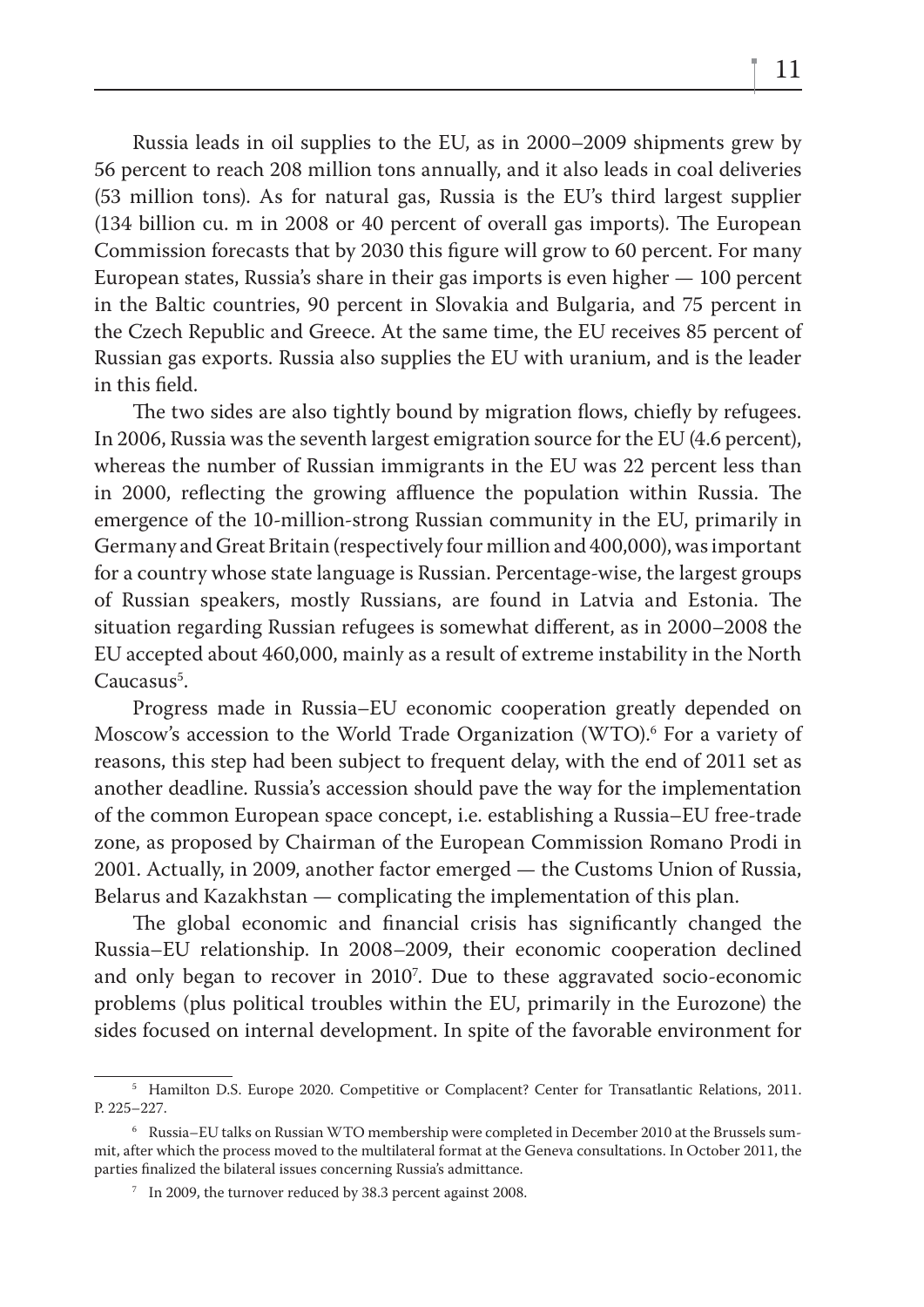a concerted and systemic foreign policy, including establishing the post of the EU High Representative for Foreign Affairs and Security Policy, created by the Treaty of Lisbon, there was no breakthrough in talks with Russia.

After the Russian elections, Moscow once again confirmed the importance of the EU, as May 2012 saw the presidential decree "On Measures for the Implementation of the Foreign Policy of the Russian Federation" which attached significant attention to relations with the European Union. Russian diplomacy was tasked with attaining the strategic goal of creating a common economic space from the Atlantic to the Pacific; seeking an agreement with the EU on the cancellation of visa requirements for short-term mutual trips; asserting the principles of equality and mutual benefit in the projected new basic agreement on strategic partnership; promoting the effective implementation of program "Partnership for Modernization"; and advancing mutually beneficial cooperation on energy toward the establishment of a single European energy complex, with strict observation of existing bilateral and multilateral obligations.

It is also important to note that the Russian electoral cycle clouded the dialog with additional discord, in addition to differences on settling the conflict in Syria. In February 2012, High Representative for Foreign Affairs and Security Policy Catherine Ashton used the platform of the European Parliament to castigate the allegedly insufficient democratic level of the Russian State Duma elections and the election results. In the same month, the European Parliament adopted a resolution condemning Russia and China for vetoing the draft resolution on Syria and calling Russia to amend its election law.

In June 2012, a regular Russia–EU summit took place, the first one after Russia had de facto joined the WTO, which allowed a substantive discussion of approaches to economic and trade relations within the WTO Plus scheme to be launched, one of which envisaged setting up a non-preferential free trade zone. Russia's WTO accession will not have any impact on certain, vital, areas of interaction, such as the investment regime, dual-purpose items, and fissile materials, *etc.*, leaving a vast area open for cooperation beyond the WTO framework.

Russia's WTO accession should inject new dynamism to the talks on the new basic treaty that still contains many areas of divergence in both form and content. Russia wants a relatively compact PCA follow-up to provide a basis for various sectoral agreements, whereas Brussels insists on a comprehensive document. It is widely believed that the talks will result in the legalization of the Common Spaces that remain declarative and amorphous. The problem of the Third Energy Package adopted by the EU in May 2011, which discredits such vertically integrated companies as Gazprom also remains to be addressed. At the same time, there have been positive developments, i.e. the adoption of the Roadmap on Energy Cooperation to 2050.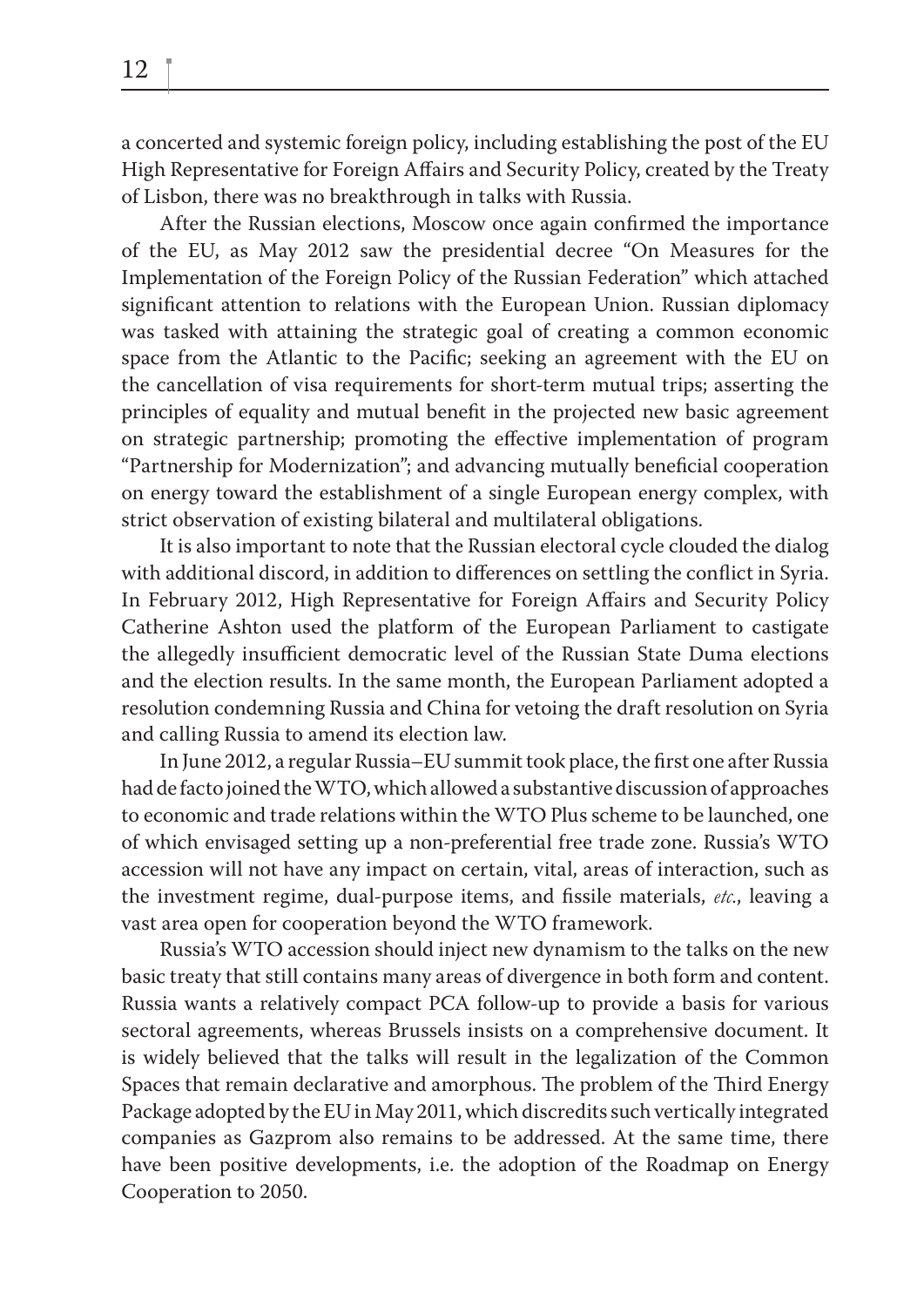In the coming years, the sides will face another contentious problem adjustments to integration associations in the continent's west and east. Moscow is aiming to set up the Eurasian Economic Union by 2015. In 2011, the Customs Union of Belarus, Russia and Kazakhstan was launched to operate in full accordance with WTO rules. The Eurasian Economic Commission was established. Notably, Russia announced its readiness to supply the economic union with supranational elements, employing EU practices. The intention was voiced for the first time in the late 1960s, when the USSR's Foreign Ministry suggested integrating supranational principles within COMECON in order to transform it into confederation of Europe's socialist states, as well as the harmonization of national laws.

Whatever ups and downs accompany the Russia–EU relationship; there seems no alternative to the need for material content in the strategic partnership debate (in contrast to *mature* and *pragmatic partnership*, or *selective integration*), and this is due to several fundamental reasons.

First, bilateral economic interdependence can only be expected to increase, primarily in strategic sectors such as energy.

Second, in the foreseeable future, technical modernization of the Russian economy and the creation of modern, competitive enterprises in Russia seem impossible without West European business and expertise. West European stock exchanges are the key channel for Russia's access to the global credit market. The Partnership for Modernization initiative launched by the sides in May-June 2010 at the Russia–EU summit in Rostov-on-Don should help the implementation of the modernization goal set forth by President Dmitry Medvedev in 2009. Additionally, by late 2011, Russia signed bilateral Declarations on Partnership for Modernization with 23 EU member states and plans for implementation of the declarations with six EU states.

Third, the European Union space is the nearest and most attractive in civilization and culture terms, acting as a powerful draw for Russian entrepreneurs, tourists, students and scientists.

Fourth, Russia and the European Union, as well as its key members, are irreplaceable partners in the settlement of many regional and global problems. Acting individually, they would never be able to respond adequately to internal security challenges like *frozen conflicts* or migration flows in the post-Soviet space, or to external problems, i.e. WMD proliferation, international terrorism, regional conflicts (primarily in the Greater Middle East), transnational crime, drug trafficking, *etc*. Russia should bear in mind that the EU will continue to grow as an influential global actor. This trend is visible in the increasing number of EU summits with separate countries, regions and even continents, i.e. the United States, China, India, South Korea, South Africa, Asia, Africa, Ukraine,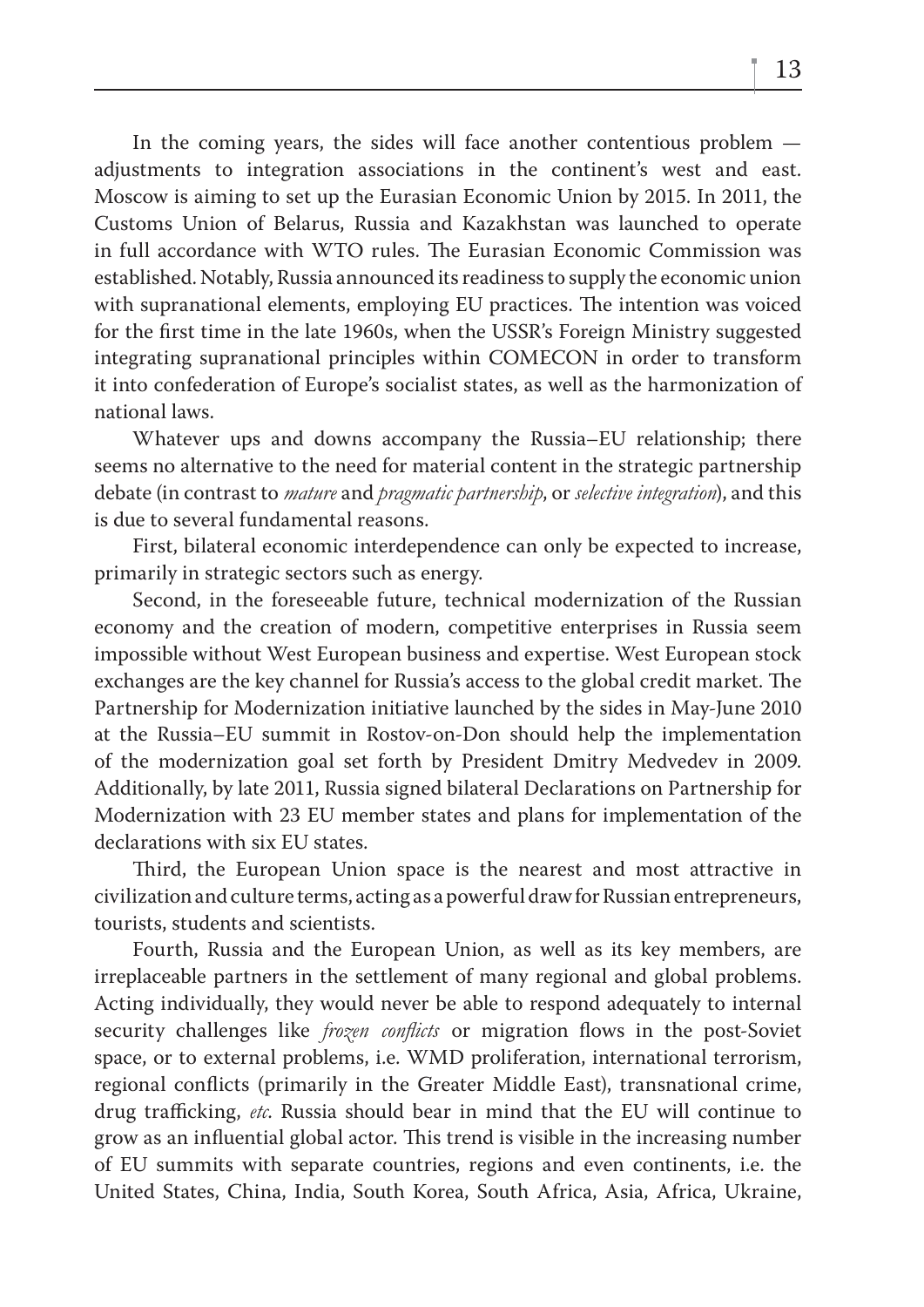Latin America and the Caribbean. However, Russia is the only entity to have EU summits twice a year. The European Union participates in the G8 and G20, cooperates with the UN, and is part of the Middle East Quartet.8

Fifth, in the foreseeable future, both Eastern and Western Europe (from Lisbon to Vladivostok) for objective reasons, are likely to lose their global positions in demography, global GDP share and competitiveness to the new regional and global centers of influence. In the medium- and long-term perspective, this trend only seems surmountable through the extended integration and removal of barriers preventing the European states from taking a common stand. For Russia, the Old World is sure to remain the basis, even in view of its growing focus on the Asia Pacific region.

<sup>8</sup> European Council Conclusions, EUCO 21/10, CO EUR 16, CONCL 3, Brussels. 2010. September 16.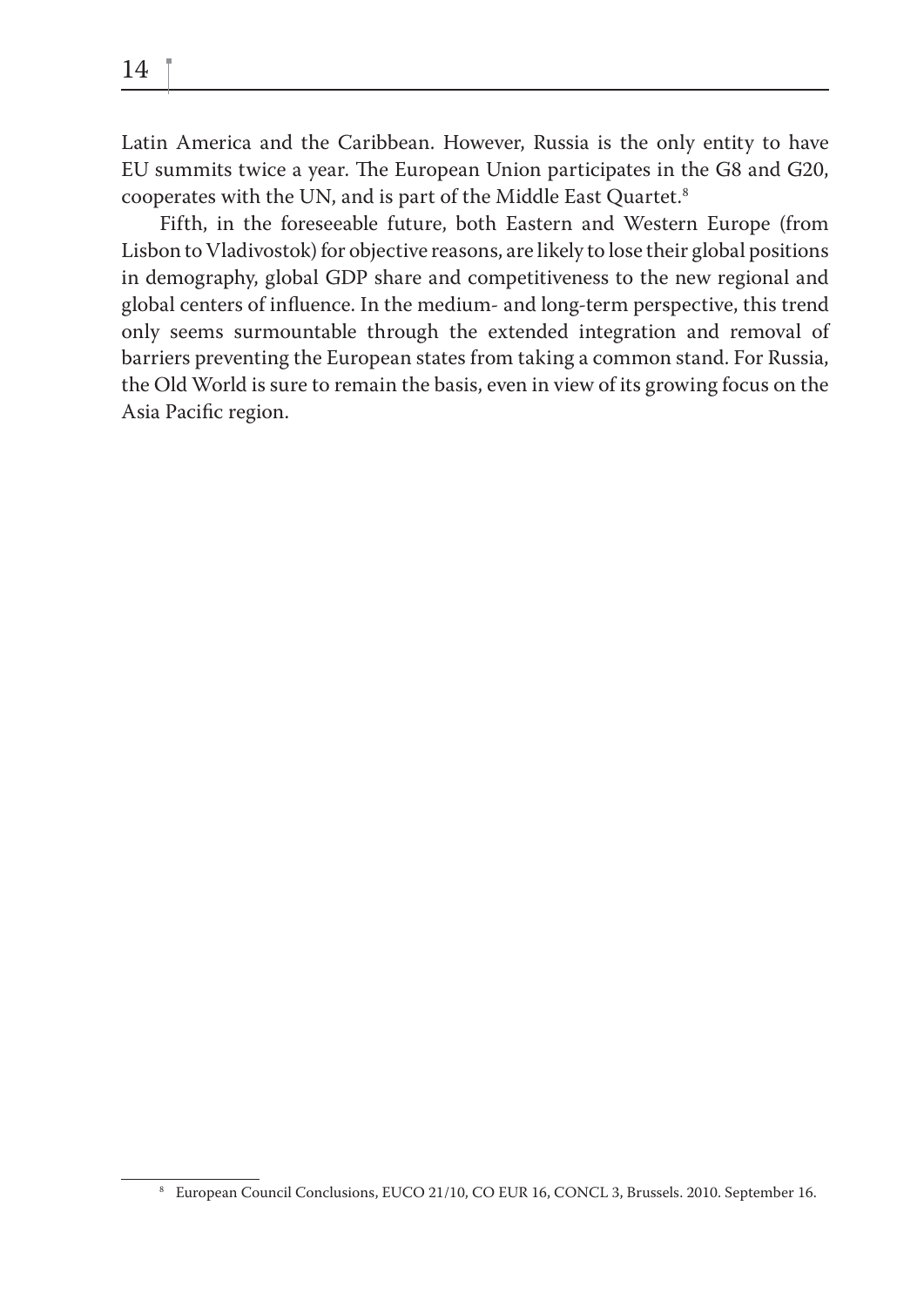## **Alexey Gromyko EUROPE 2020: WHAT'S IN STORE FOR INTEGRATION?\***

Predictions do not often come true, a phenomenon that is more due to information excess — rather than its shortage. Causal relationships and the laws of history do help us peep into the future, but the "onward march of history" is affected not only by palpable events, but also by volatilities, *black swan events* that can obliterate the determinist approach to this kind of academic forecast. Event-based situations, chance and the role of personality (a subjective factor) converge to defy the logic of development. People often mistake chance events (if these are not natural and manmade disasters) with those that are formed beneath the surface of day-to-day events, hidden from the eyes of a distracted observer, shaped by history. In many, although not all cases, occasional and regular events become interconnected and can be represented like two sides of the same coin.

In the modern history of Europe, on the subjective side we have internal factors such as Mikhail Gorbachev (in the breakup of the USSR), Jacque Delors (in deeper European integration), Margaret Thatcher (Britain's neoliberal reforms), Nicolas Sarkozy (in unleashing the Libyan war), *etc.*, or external factors, for example George Bush Jr. and his neoconservative (neocon) policies that have expedited the autonomization of EU foreign policy. The objective factors include the disintegration of the Soviet Union, the 9/11 terrorist attacks, collapse of constitutional referendums in France and the Netherlands in 2005, and the global economic crisis that started in the United States. As for man-made environmental natural disasters that can be counted as chance events of historic magnitude, we have the 1986 Chernobyl

<sup>\*</sup> Alexey Gromyko, Doctor of Political Science, Deputy Director of the Institute of Europe of the Russian Academy of Sciences (IE RAS), Head of the Center for British Studies.

Alexey Gromyko. Europe 2020: What's in Store for Integration? Russia's Foreign Policy: 2000-2020. Moscow: Aspect Press, 2012. Vol. 2. P. 150–163.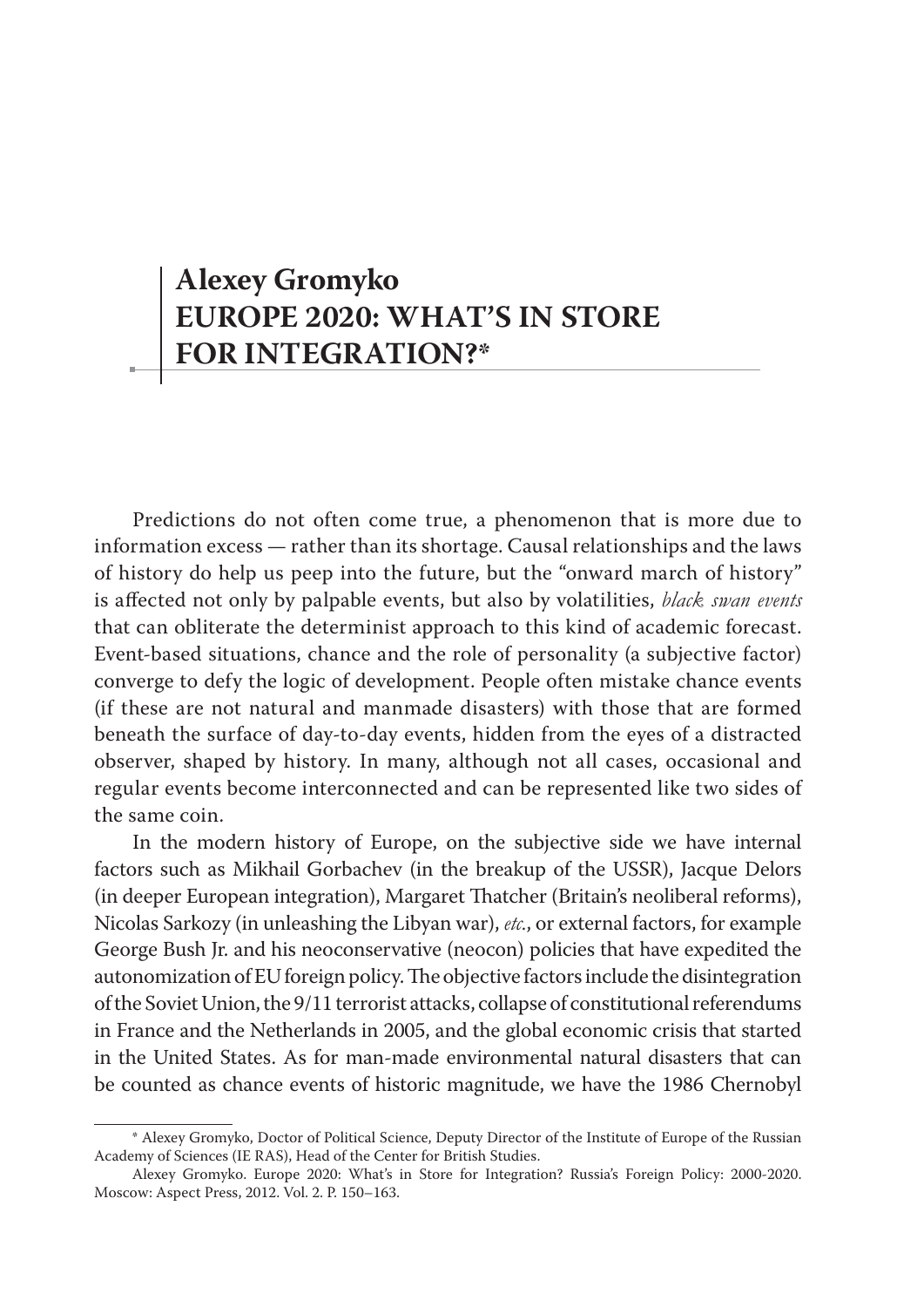The further the time horizon is from the scholar, the higher the risk of an inaccurate forecast. Foreseeing events one year ahead is quite different from developing a 10-year outlook, let alone envisaging a more distant future. Local, regional and global processes, as well as decision-making become faster, while overt and covert mechanisms multiply to cause the superimposition of various factors that have an effect on history. As a result, time becomes compressed, complicating the extent to which our analysis can probe into the future to the extent that what started as academic forecasting ends up as primitive guesswork. However, science still retains an important function in forecasting, which, with certain assumptions and caution, retains its significance, especially in an environment where the price of an error in governance is growing inexorably — in parallel with our hunger to see into the future.

Some forecasts aim to change the future and are rendered useless if the powers that be fail to heed them. A negative prediction would push people to take account of the concerns it raises, alter their course of action, and push events along a healthier path. In this case, the forecast risks become a *self-fulfilling prophecy* that changes the course of history. In other outlooks, the outcomes seem inevitable, and the only room for maneuver involves optimizing benefits or minimizing losses within a relatively narrow corridor of possibilities. Predictions make little sense if the decision-makers fail to use them in practice.

The fundamental problem in harmonizing this forecast and decision-making at a political level lies in politicians' short-term thinking. Their vision is limited to short electoral cycles, and they view the world in small packages of a few years each, whereas many problems require strategic planning for several decades. This contradiction is vividly exemplified by the global coordination of efforts to prevent the greenhouse effect or protect the environment.

In the European Union, the situation is complicated by a problem that arises from the *sovereignty pool*, i.e. the partial delegation of national sovereignty to supranational governing bodies. On the one side, the formation of a common European policy zone (within the EU) suggests a certain permanence, and the ability *to speak with one voice*. The natural consequence of this would seem to be greater predictability once universal rules of the game encompass more fields of life. But on the other, decision-making becomes vague and responsibility is eroded, because national politicians find themselves between the *hammer* of the electorate that will decide their fate at the next elections and the *anvil* of policy recommendations from the supranational that will almost inevitably clash with the voters' demands. As a result, it is becoming increasingly difficult to predict how any such construction may develop, or how the leaders, caught between a rock and a hard place, should act.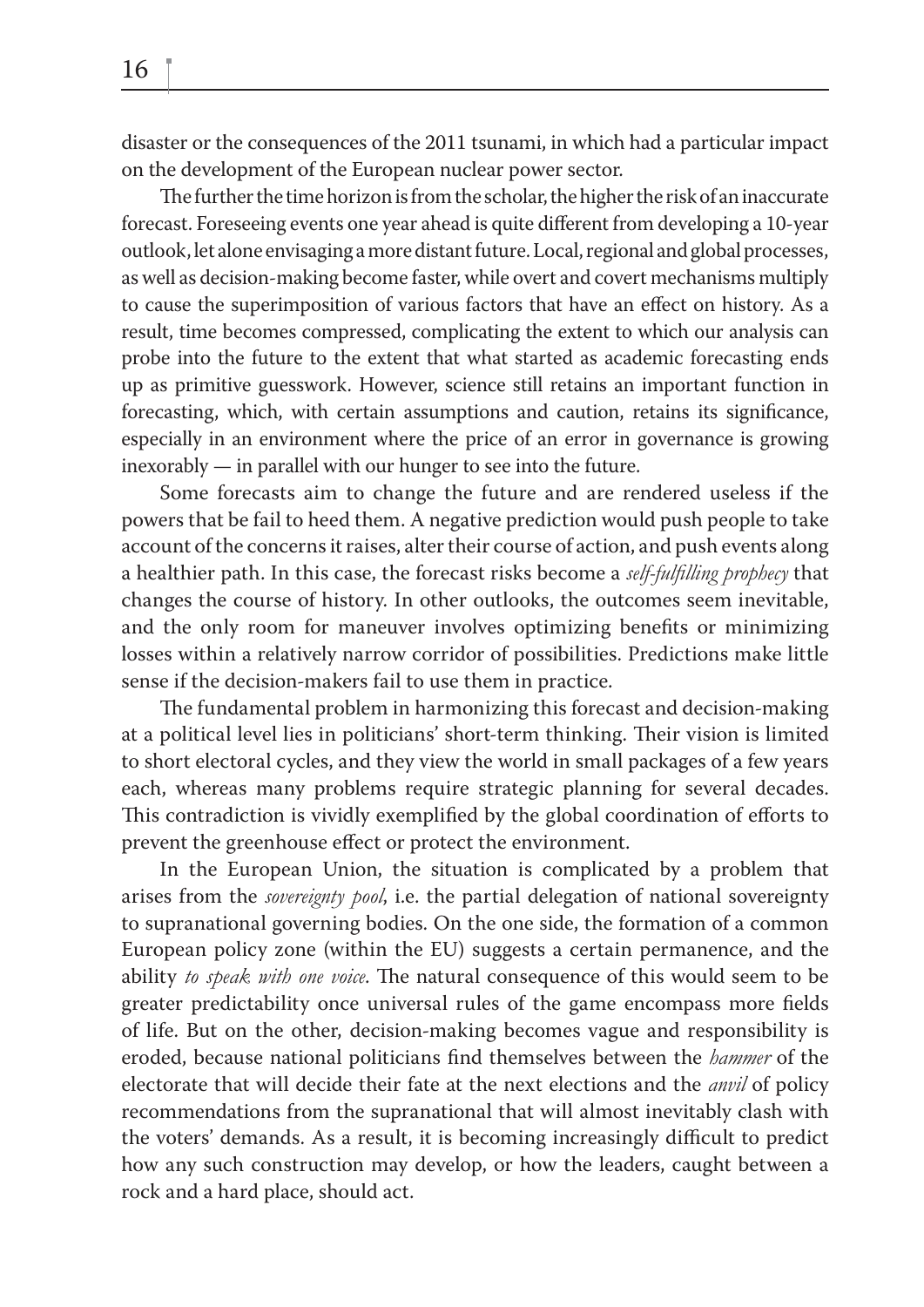The most striking recent example seems to be the situation with the Eurozone as a whole, and in particular with its most troubled members Greece, Spain, Portugal and Italy, The electorate would like to see a softening of the austerity policy, while these supranational structures insist on further belt-tightening, making it difficult to predict how national politicians will act, even in the short term. The emergence of *technical governments* that run their countries in absence of a democratic mandate before the new elections has become a noticeable trend. This was the case with Greece until May 2012 and Italy until 2013. As a result, Eurozone forecasts have been repeatedly revised, with even short-term scenarios becoming a mechanical compilation of various different scenarios all fraught with a host of variables.

Bearing in mind the organization's complexity and, to a great extent, ineptitude, which multiplies with every wave of expansion, the EU can only develop if it has a strategic vision, and in line with a long-term plan. It cannot afford to approach this "blind." An incremental approach to handling problems the small-steps policy — will only work if all team members share a clear-cut vision of the development targets. But if these tactics are formed into a strategy, sooner or later the integration project either stagnates or dissipates.

Several decades ago, the project was geared at solving long-term problems such as the "pacification" of Germany, creating a common market and common currency, and engagement with East European nations. Appropriately, predictions regarding EU development were built on broadly understandable criteria. Today, the EU lacks a distinct vision of how it will develop, making forecasting an increasingly acute task. However, the accuracy of any forecast weakens with more *unknowns* coming to the surface.

In terms of expansion, the coming decade is likely to see the EU admit all the West Balkan states except Bosnia and Herzegovina, Albania and Kosovo. Iceland will join, while Norway and Switzerland are likely to preserve the status quo, since they de facto enjoy the benefits of membership. This will draw a line under that. Other states which had been promised entry (i.e. Ukraine, Moldavia, and the Caucasus), should make do with achieving "associated status" that binds them securely to the EU while leaving them outside it. A great deal should depend on integration processes in the post-Soviet space. If, over the coming years, the Eurasian Union becomes a reality and forms its own field of gravity, growing into a successful, attractive organization, the EU's eastward expansion will come to a halt.

Under this scenario, we can cautiously expect Ukraine to fall apart into its eastern and western parts. Turkey makes a special case. There is no precedent in EEC/EU history has of a candidate country (Turkey obtained the status in 2005) remaining unaccepted. However, this does not mean that it is impossible, with Turkey an obvious frontrunner for the unenviable position. It still has a chance of joining, although after 2020. Its admission would be unique for two basic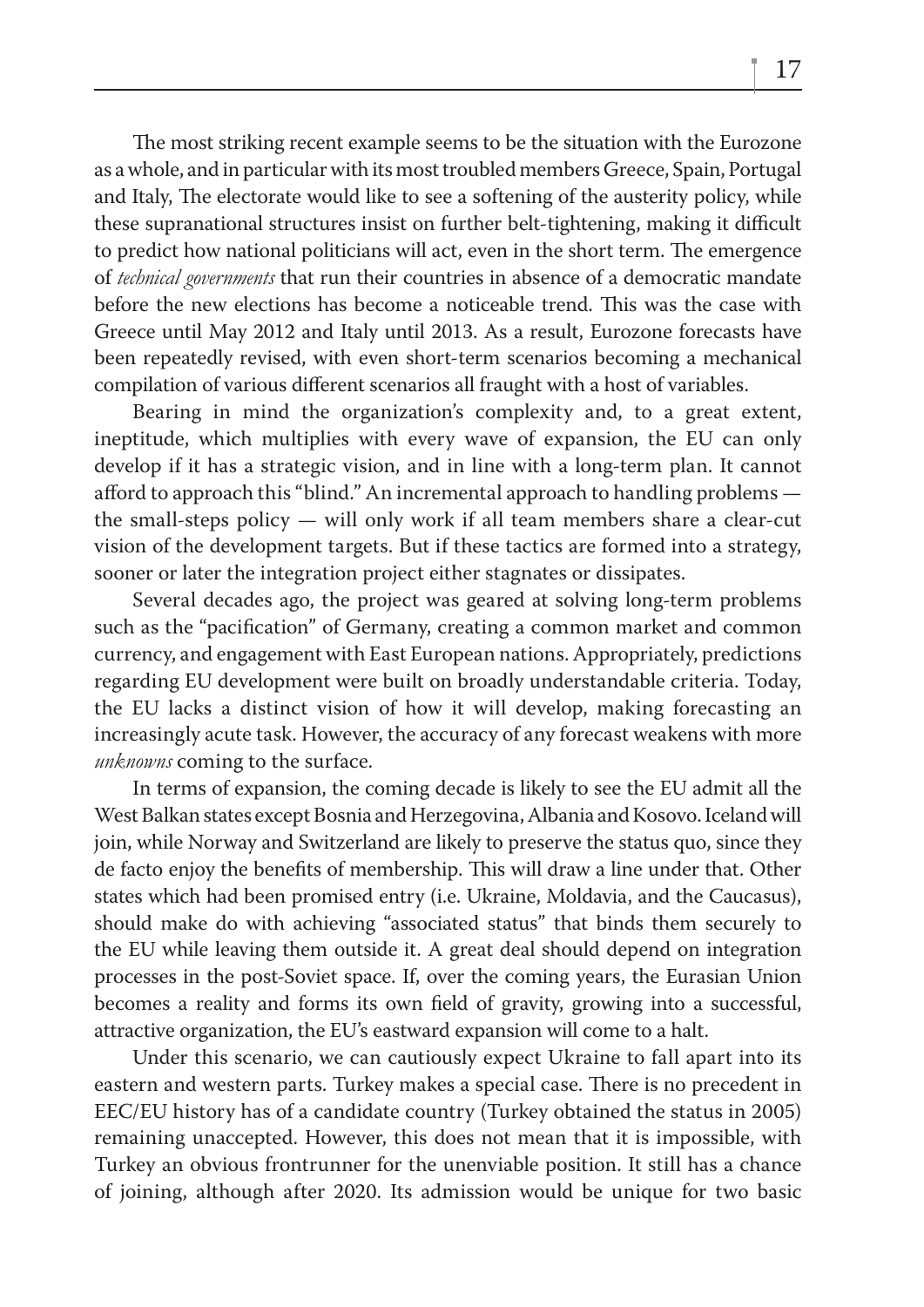and several *quantitative* reasons. First for geographical and cultural-civilizational reasons: Turkey is the first candidate country almost fully located in Asia, and the first country with a predominantly Muslim population, with all the appropriate mental, cultural and behavioral features.

Second, there are issues such as its population, lower material wealth compared with the European average and ambitious politicians, which together presages a major *perestroika* within the EU — virtually changing its nature. If Turkey comes on board, some scholars predict collapse, whereas others envision a fresh breath that would save the EU from failing in its attempt to become a leading center of influence in the 21st century. In fact, both may turn out to be right, but that would hinge on when the decision to admit Ankara is made.

The 2020s seem the best time for this, as the European Union should by then have stabilized after this current wave of political, socio-economic and financial crisis, and will have gone through a period of consolidation on the basis of the Treaty of Lisbon and the Treaty on Stability, Coordination and Governance within the Economic and Monetary Union. Turkey should retain sufficient political will to join against the backdrop of domestic Euro-skepticism.

Should Turkey's entry fail to take place, the global and regional balance of power will develop against Europe's interests and Turkey will grow to become a full-fledged regional leader. Therefore, Ankara should choose to retain a free hand and withhold its sovereignty from Brussels. Thus, we have two scenarios, both equally likely and both hinging on the time factor. But even if the first comes to pass, which is a train of events most in the EU's interests, (at least as proponents of Turkey's admission see it) this massive task will not create a new EU mission. Whereas until now the Union's medium- and long-term goals, including expansion, have been shared by all member-states, the Turkey issue does more to fuel divisions than to foster unity among EU countries.

Predictions rarely presuppose inevitability, and history is full of surprises. In this case, the scenario method is viable as it offers different alternatives for the future which can be assessed against their relative probability. Without being ranked by probability, scenarios are meaningless and lose their prognostic role. Besides, scenariobased forecasts should be regularly adjusted to the changing reality. Scenarios are also pointless if they reflect a speculative approach to the research. They should not turn into a collection of custom-arranged facts and loose interpretation, rather they should offer a potential version of events that is likely to come to pass.

For example, there is practically no sense in considering the widely-discussed scenario of the EU's collapse, nor is there any point spending much time on the opposite scenario: its emergence out of the crisis as a super-state. These two options are highly unlikely and do not deserve serious attention. The corridor of reliable variability for EU development seems much narrower, and includes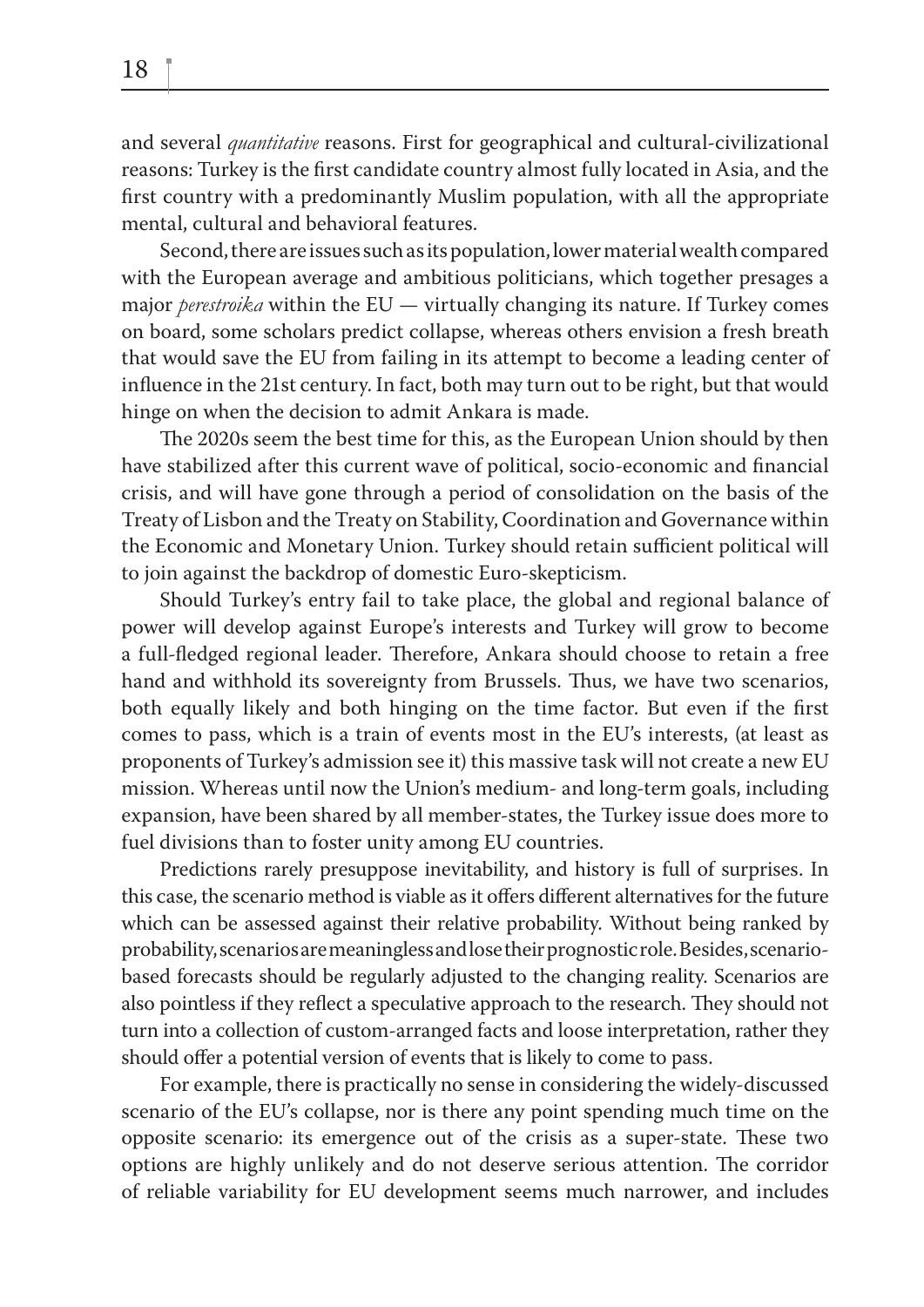principles such as *two-speed Europe, variable geometry and permanent structured cooperation*, i.e. the mechanisms that allow Europe to integrate in a more flexible, adaptive, stable and ergonomic manner.

Forecasts and scenarios cannot be used as a projection of one's own (or collective) viewpoint on history, since they inevitably lose value. As in any wellgrounded research, forecasters should strive to maximum impartiality and not express either their own desires or those of their clients.

In the absence of any substantial forecast, a development program for a country or international organization would be reduced to rhetoric. This was of the reason behind the failure of the EU's economic development program for the period to 2010 (the Lisbon Strategy), which hinged on a linear vision of history. Its conceptual mistake must have been in the mechanical projection of a lengthy upswing in EU development, rather than questioning the continued period of unprecedented growth.

One can forecast with a relatively high level of certainty that the EU will concentrate on solving its internal problems in an environment of high economic, social and political risks until late this decade. The Union is in for a painful readjustment of its social market model, as in the absence of a rise in competitiveness, the EU will not become a 21st century leader. Forecasts based on World Bank calculations indicate that the 27-member EU's share of the global GDP PPP is to fall from 20.8 percent in 2007 to 18.6 percent by 2020, and to 15.5 percent by 2030. The same figures for the United States are 19.4, 18.3 and 16.6 percent, for Russia — 2.9, 3.1 and 2.7 percent, whereas for China — 10.1, 17.7 and 22.7 percent, and for India  $-4.3$ , 6.9 and 8.7 percent.<sup>9</sup>

Demography and migration trends also seem to be running against the EU. However, disintegration under the burden of current problems is essentially out of question, with the probability of the Eurozone's collapse also quite low. The euro is sure to remain the second reserve currency, while the recent rules governing its operation will undergo drastic changes, which is already underway in view of stricter membership criteria. A change in configuration, that is a division into front and rear groups, also seems likely. As of today, there seems little to substantiate a highly probable scenario in which a particular state leaves the Eurozone and reinstates its national currency. First, there are no withdrawal mechanisms, and, second, the negative effects and imperceptible consequences outweigh the positive expectations both for the responsible states and the entire group. References to the fact that the Greek economy accounts for just two percent of the EU's GDP are inconsistent, as they omit both the multiplier and domino effects: if Greece, not to mention larger states, should leave the Eurozone, the

<sup>9</sup> Europe 2030 / Ed. by Daniel Benjamin. Brookings Institution Press, Washington, D.C., 2010. P. 65.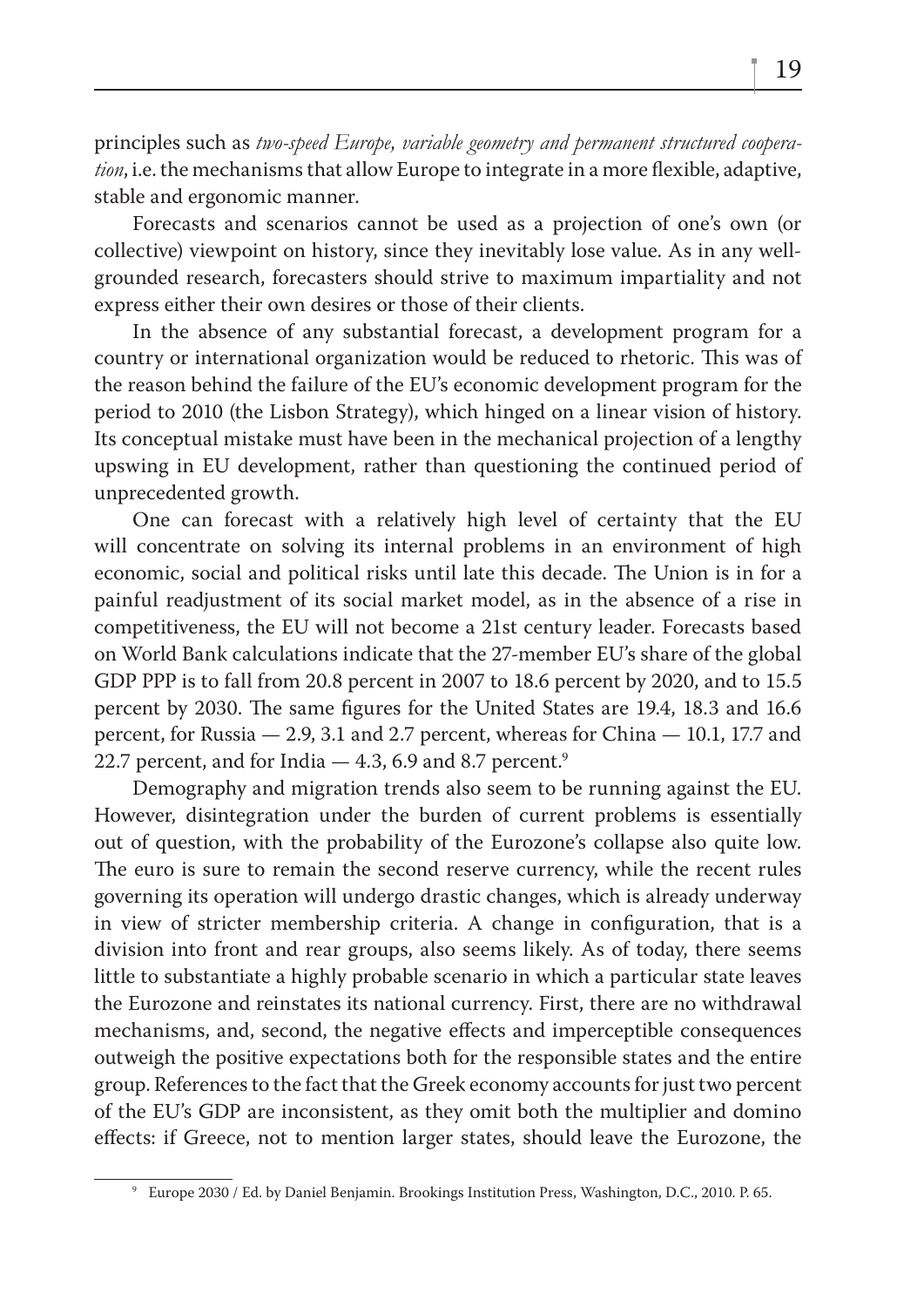damage will be much heavier. Another example of negative consequences due to this neglect of the multiplier effect is the mega-expansion of the EU, with 10 states joining in 2004, Bulgaria and Romania in 2007, and Croatia in 2013.

Proceeding from quantitative parameters, the EU was supposed to easily absorb new members, while the adoption of the European Constitution seemed a "fait accompli." Brussels was *"dizz y from success"* until the mid-2000s to cause a softening of the Copenhagen admission criteria, sugar-coated forecasts and excessive optimism. But now it has become clear that the EU will take at least till the end of this decade to adjust to these conditions, including the dramatically expanded membership.

The crisis phenomena have sparked snowballing euro-skeptic sentiment inside the EU, polarization of the political party systems, and increasingly potent centrifugal trends. We are witnessing the rewriting of the social contract that underpinned the development of the West and Central European countries after the Second World War. The West European social market and the *welfare state* are going through a difficult time but are not likely to cede ground to the Anglo-Saxon development model as in the U.S. version. The systems will become less generous but will remain, at least in the Scandinavian and the Rhine-Alpine submodels. However, the socio-economic imbalance within the EU will grow, as will social inequality in most member countries. By mid-2012, governments in about a dozen countries changed as a direct or indirect result of growing social tensions and massive discontent about social spending cuts. The process should continue, making electoral defeat of the ruling parties in Germany in 2014 and Great Britain in 2015 real possibilities. The victories of Françoise Hollande in France and the left in Greece seem to have launched another *leftist wave* in European politics.

We may forecast further shifts toward the democratization of the EU, which from the very start had been a project of political elites. Today, the *democracy deficit* problem is so grave that in the absence of its solution, action to stabilize the situation seems impossible. The role played by the European Parliament will continue to grow, with the establishment of the first pan-European political parties likely to take place by 2020. As a side-effect, this process will enhance friction between the European Parliament, European Commission and European Council.

In the years to come, the EU should keep moving toward integrating financial, budgetary and fiscal policies, a tendency already underway  $-$  and visible in the European Semester, Euro Plus Pact, European Stability Mechanism, and the Treaty on Stability, Coordination and Governance. Eurobonds, until now stubbornly rejected by Berlin, or *project bonds*, their milder version targeted at financing large infrastructure projects in the EU, are likely to appear.

Thus, the relatively lengthy expansion period should be followed by a deepening of the integration process, i.e. EU consolidation. The European Union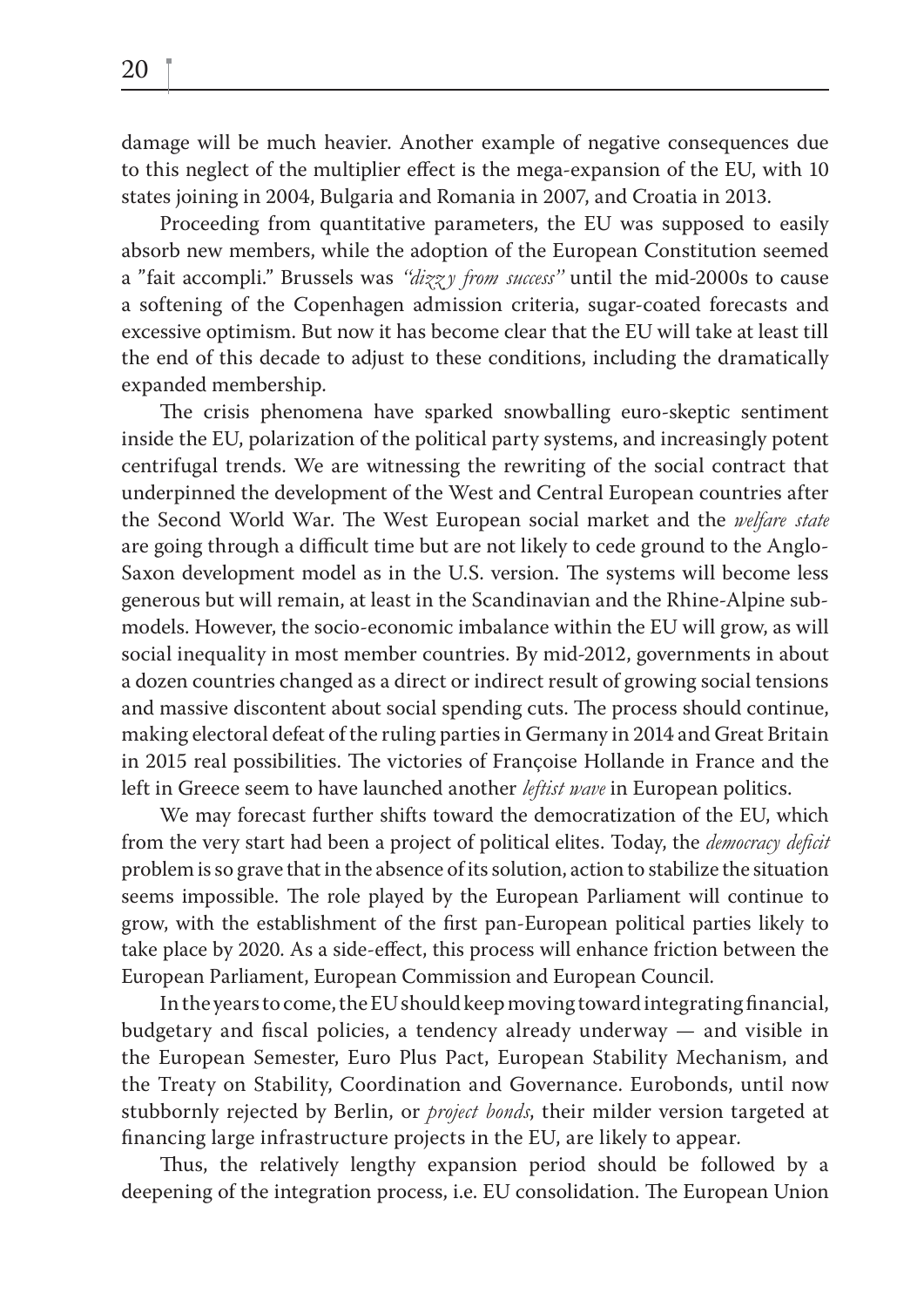is at or even past the threshold of its second *reset* after adoption of the Single European Act in 1986 and the Maastricht Treaty in 1992. The EU is returning to the *federation of national states* motto and the *communitarian* approach. Evidently, these policy areas are inseparable from the political component. In other words, financial and economic integration should catalyze the political process. As result, it seems almost inevitable that a two-speed Europe will be created, with the various countries divided into two groups: those focused on the EU's interstate nature and those ready to reinforce its supranational character. Hence, consolidation will go hand in hand with the organization's internal differentiation that might even have an impact on the configuration of its borders.

In the coming decade, one cannot exclude the possibility that two states will emerge in the territory that has hitherto been Belgium, or that we will see an independent Scotland and a united Northern Ireland and Republic of Ireland somewhat further down the road. Spain will continue pursuing federalization, while Catalonia is to remain part of it in the foreseeable future. Changing borders would not only create division but also the emergence of new territories. After 2020, the prospects of Moldova (less Transdniester) attaching to Romania (and the EU) and Kosovo to Albania seem quite likely.

The Common Foreign and Security Policy and Common Security and Defense Policy (CSDP) can be expected to lag seriously behind the financial and economic trends, and the CSDP to an even greater degree. Nevertheless, the further autonomization of the EU as a global political force is an objective and hence irreversible process, which brings Russia both plusses and minuses. The EU's transformation into a more consolidated international actor will help Moscow in areas where the sides' interests coincide, for example on the UN's central role in global relations, polycentricism, coalition-based decision-making taking BRICS interests into account, and conflict resolution in regions adjacent to Europe (North Africa, the Middle and Near East).

At the same time, Moscow will find it harder to employ privileged relations with certain European capitals on matters where interests diverge, such as the EU Eastern Partnership, conflicts in the post-Soviet space, and influence in Central Asia. The issue of *frozen conflicts* remains highly politicized and thus complex for prediction. For example, activities to settle the Transdniester issue risks aggravating relations between Russia and the European Union but could also offer a new chance of forcing progress in their interaction.

Remember that the CSDP's development runs in parallel with the reinforcement of the EU's *hard force* tools, which puts Russia in a conflicted position. Any kind of military buildup along borders of Russia and the CSTO states is rife with additional risks. At the same time, the transformation of the EU into an effective military and political actor might stimulate cooperation between Brussels and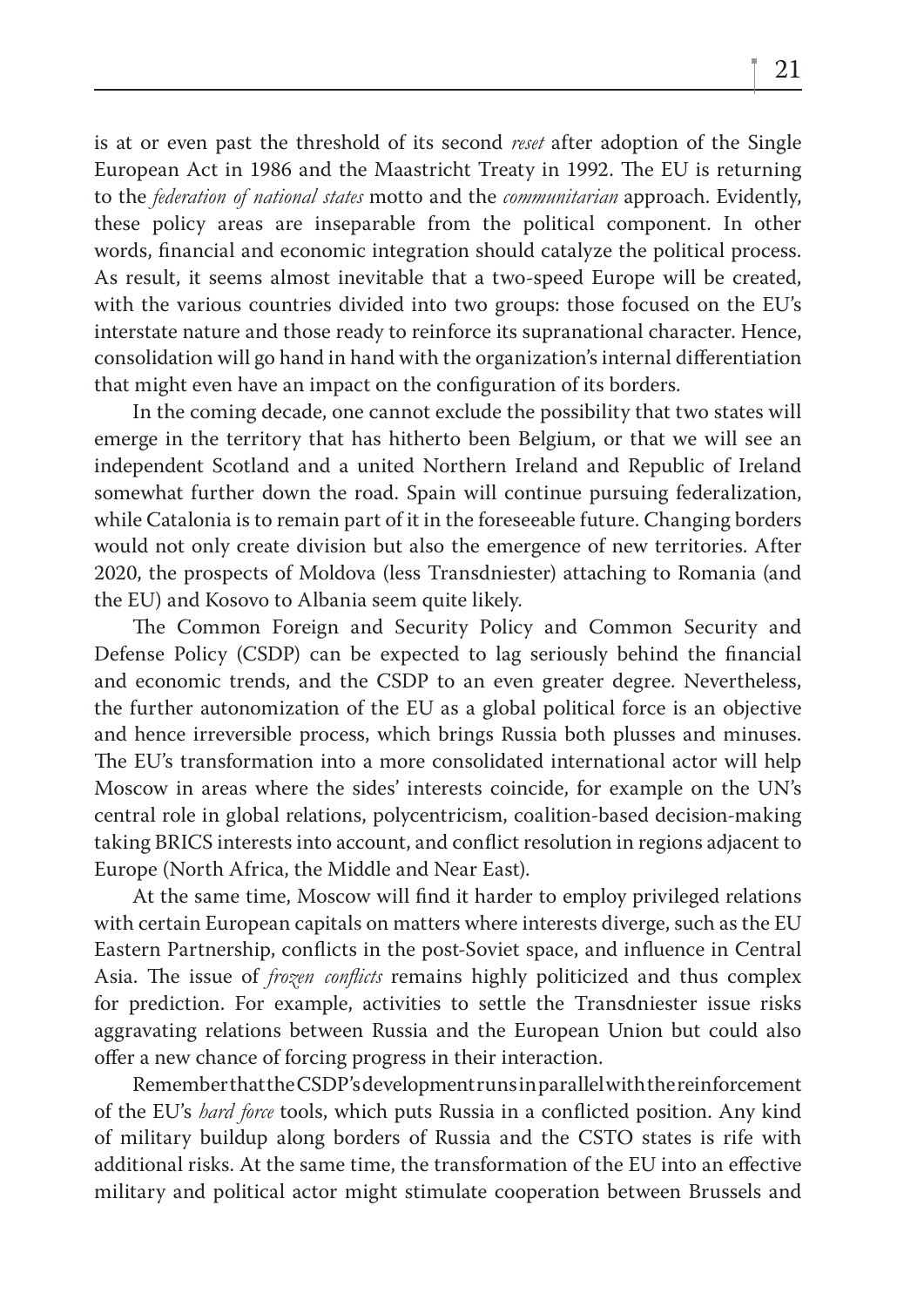Moscow in this sphere and create new joint peacemaking missions, at least in regions where the sides do not have rival claims to "zones of influence."

Moscow will, most likely, see a narrower space for maneuver in relations with Brussels, including regarding oil and gas deliveries, especially after the likely emergence of the common EU energy policy in years ahead. To this end, further efforts are needed to establish permanent coordination and harmonization mechanisms, including the implementation of the Meseberg initiative of Dmitry Medvedev and Angela Merkel (the Russia–EU Committee on External Policy and Security) and the Energy Union. The latter no longer seems improbable against the backdrop of current tensions, since by 2020 the sides' interdependence in energy supply should only strengthen.

There is virtually no alternative to the continued development of the Russia– EU strategic partnership concept. By 2020, a visa-free regime should have been established, with the new *basic agreement* to be concluded by the middle of the next decade. Normal relations between the EU and the Customs Union on the WTO foundation seem quite likely. After Russia joins the organization, talks on a new basic agreement may advance to the WTO-Plus concept, which provides for the creation of an unprivileged free trade zone by the two sides.

Hence, the 2020 forecast for the EU is almost free from any real disaster scenarios. There seems very low probability for the collapse of the integration project as a whole and only a slim probability that this will happen to the Eurozone, its subsystem. We predict the likely stabilization of the domestic political and socio-economic situation by the end of the decade, and further autonomization of the EU as an economic and political actor beyond that. This is not to indicate that new crises will not surface, both at the state and supranational levels. One may also reasonably suppose that, in the foreseeable future, the EU could become even further submerged in solving its internal problems and settling domestic squabbles, which show scant sign of dissipating.

We do not exclude a stagnation or inertia scenario that would hinder the EU's return to growth. The emergence of potential for boosting Europe's global influence once the period of stabilization has been completed will depend on the EU's and Turkey's ability to reach consensus on Istanbul's admission by the early 2020s. The European Union's capabilities as a global center should expand (especially if Turkey remains outside) provided partnership with Russia continues to boast substantive content. This scenario would be equally beneficial for Moscow.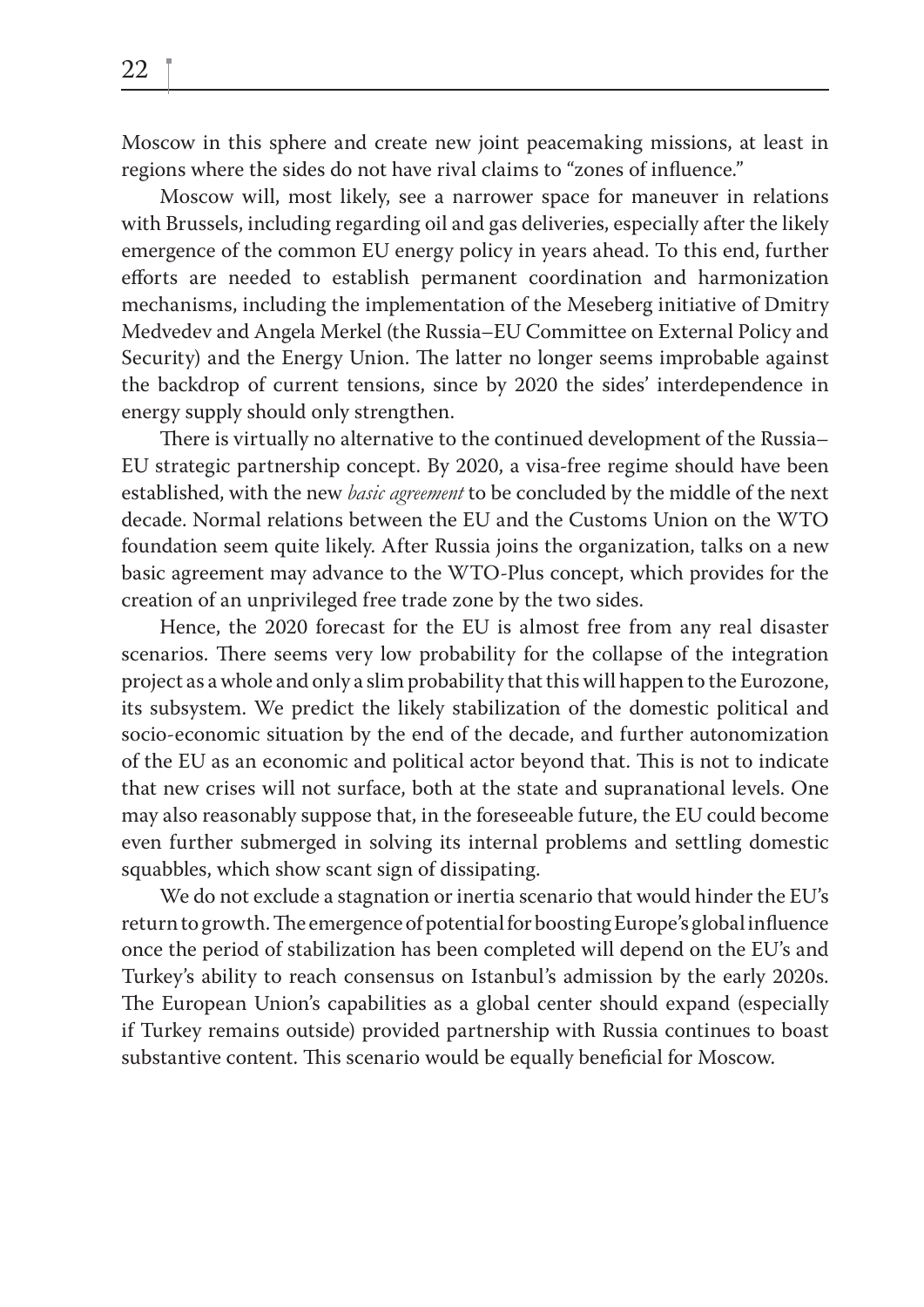## **Nadezhda Arbatova RUSSIA AND THE EU: OPPORTUNITIES FOR PARTNERSHIP\***

During the past two decades, relations between Russia and the EU have seen many ups and downs, not to mention acute crises. The partnership has been permeated with a host of problems that emerged following the disintegration of the USSR. Both sides have failed to live up to each other's expectations. The European Union expected the building of democracy in Russia to happen rapidly, while Moscow hoped for an economic miracle and a respected niche in Greater Europe.

Brussels has repeatedly criticized Moscow's domestic and foreign policies, and also its alleged outward retreat from the values and principles underpinning their cooperation and partnership. There are major contradictions on fundamental issues, especially on development and institutional forms of democracy, human rights, and counterterrorism. Europeans still distrust Russia's political elite and have doubts about the country's dedication to the European trajectory.

The Russian establishment has, in turn, incessantly expressed concern about the EU's structural crisis, low growth rates, poor demography, unbalanced migration policies, rising nationalism and radicalism, and anti-Russian sentiments in some *new European countries*. The two sides have also been unhappy with each other's approaches to the CIS. Brussels has been anxious about the possible buildup of a new *Russian Empire*, while Moscow has regarded EU and NATO expansion toward the CIS as an attempt to oust it from an area that is vital to its interests. The list of mutual grievances can be expanded ad infinitum, but despite this seemingly mutual discontent, during the worst international crises, i.e. Yugoslavia in 1999 and the Caucasus in 2008, it was the EU that built bridges between Russia and the United States/ NATO.

<sup>\*</sup> Nadezhda Arbatova, Doctor of Political Science, Head of Department for European Political Studies, RAS, Institute of World Economy and International Relations.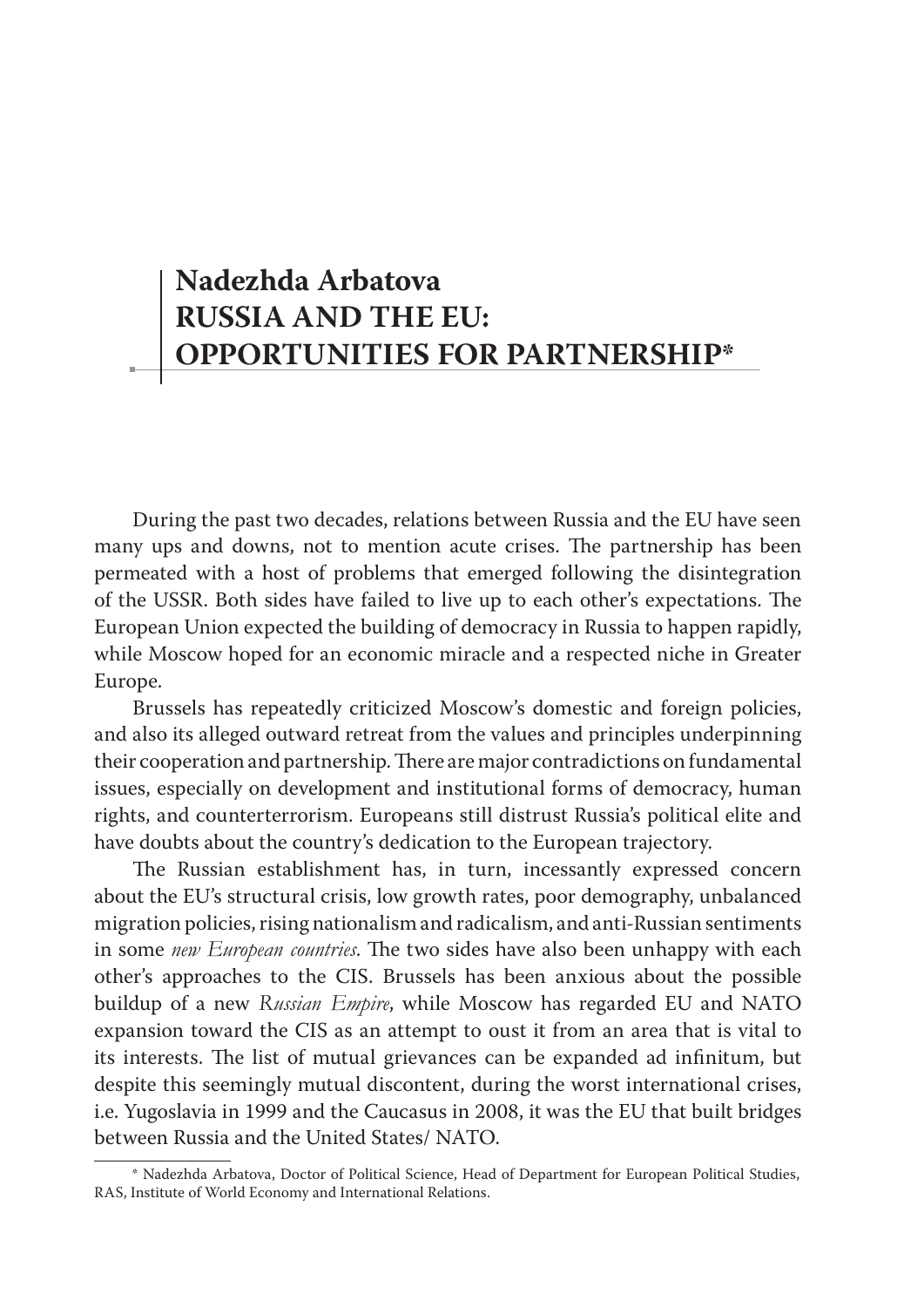During the past decade, there have been at least two reference points raising hopes for a qualitative shift in relations. First, the St. Petersburg Initiative for four common spaces in the economy; internal security; external security; and science, education and culture, proposed at the May 2003 Russia–EU Summit. This is an essential breakthrough capable of adding a strategic perspective to this dialog (bypassing the Russian membership issue, which is fraught with difficulty for both sides), forming the basis for new Treaty negotiations. The second point is the Partnership for Modernization, launched at the May 31 — June 1 Summit in Rostov-on-Don. However, both initiatives remain idle.

The Russia–EU talks on the new basic treaty have stalled. The Partnership for Modernization view of broader political, social and economic democratization has narrowed to technical projects (pinpoint modernization) or mega-projects like Skolkovo, the economic outcomes of which are likely to be barely palpable "so long as competition is restricted and successful ventures fear being cut down by kleptocratic officials."<sup>10</sup> The global economic and financial crisis has lent the relationship some new elements, giving rise to a number of questions: Is there an imperative for future interaction in an atmosphere of deep mutual frustration, fatigue and apathy? What are the key barriers to qualitative change in the Russia– EU relationship? What should be done to overcome the creeping stagnation in the dialog?

#### **THE RUSSIA-EU RELATIONSHIP IN THE CRISIS CONTEXT**

Under the influence of a number of factors, primarily related to the global economic and financial crisis, both sides are currently experiencing profound political, economic and social transformation that could dramatically affect this relationship. The crisis has noticeably damaged the EU's reputation as a regional integration model and a new center of soft power devoted to multilateral cooperation.

The crisis also brings changes to EU relations with global powers. According to experts at the Council on Foreign Relations in Brussels, economy-wise, the EU is moving from "subject" to "object." Whereas in 2010, the European Union was working to bolster its influence in the adjacent regions, in 2011 it had to seek help from other countries. As for the United States, the EU has lost its partner status in the solution of global problems, and even became a problem itself. It became an IMF client and sought assistance from Russia and China to save the

<sup>&</sup>lt;sup>10</sup> Barysch K. The EU–Russia Modernization for Partnership // The EU–*Russia Modernization for Partnership*. EU–Russia Center Review, 2010. P. 30. URL: http://www.eu-russiacentre.org/wp-content/uploads/2008/10/ EURC\_review\_XV\_ENG.pdf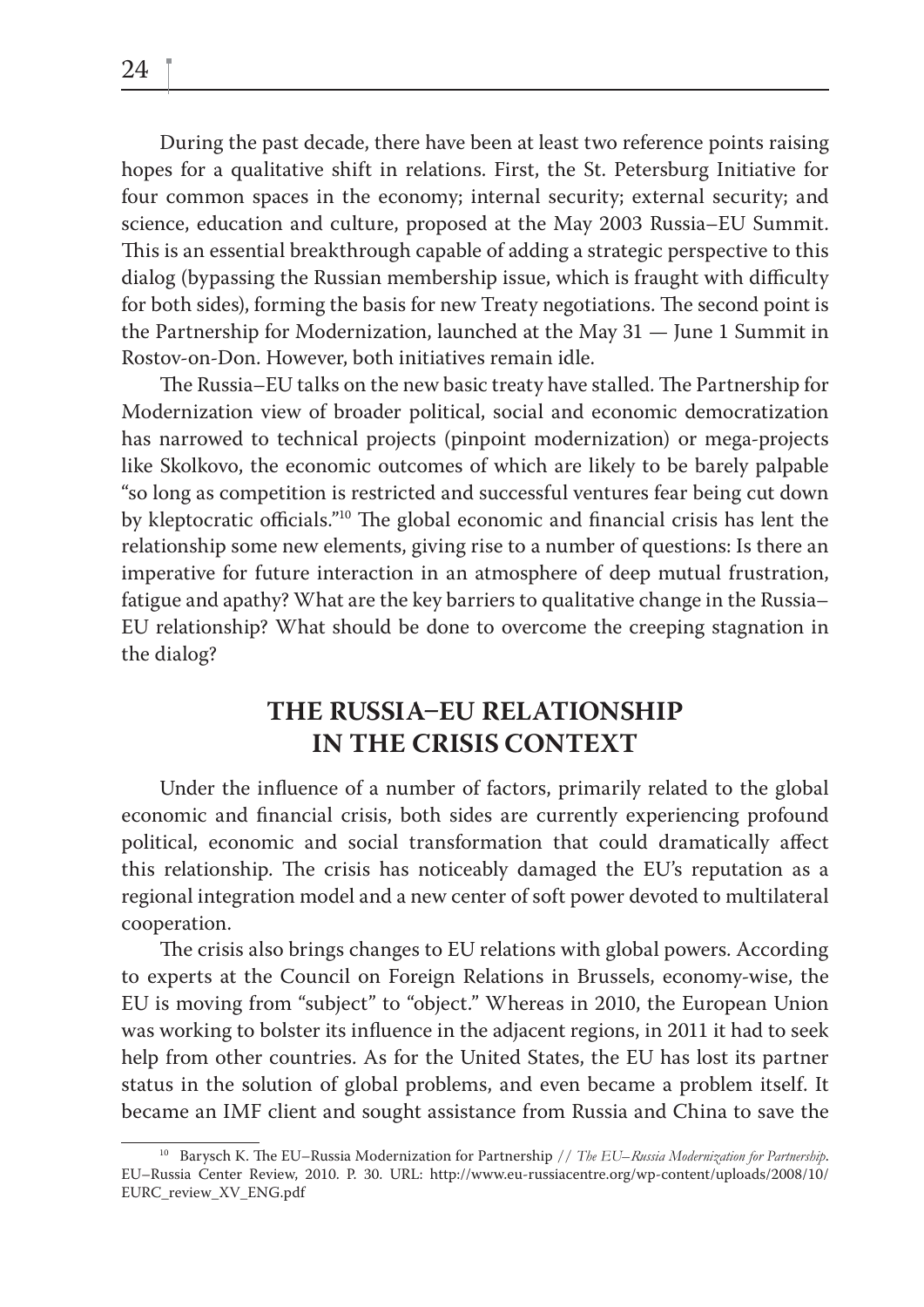Eurozone. In 2010, the European Union had to vacate its board seat for emerging economies, which had previously treated it as a mentor.<sup>11</sup> Of course, this criticism is somewhat exaggerated, but do not forget the roots of the global crisis, i.e. the mortgage disaster in the United States. There are no figures that can be used to assess the decline in EU soft power and loss in international standing. By 2012 the European Union had lost much of its attraction as a model for third countries, including Russia.

Currently, most Russian politicians, and President Putin, believe that Russia should remain a sovereign power center based on the Eurasian Union. After the national election cycle at the June 2012 Russia–EU Summit, the Russian president made it clear that Europeans will have to deal not only with Moscow but also with the Eurasian Commission. The Eurasian angle is likely to grow into a new dimension of Moscow's foreign policy that cannot but have an impact on the EU partnership.

Russia's Eurasian focus either coincides with or is a result of the uncertain future of its modernization process. Russian leaders do not seem to expect a lot from the emasculated EU. The modernization concept is gradually giving way to new re-industrialization driven by the defense sector with the use of positive USSR practices and the latest technologies. However, the new concept has numerous lacunae. The focus on the defense industry and Soviet technology failed to prevent the breakup of the USSR. There is no clarity about the origin of the new technology, or how the new project correlates to the modernization program that has not yet been officially cancelled. Despite the fresh foreign policy priority, the EU remains Russia's second largest partner after the Eurasian Union.

Brussels is not too anxious about the Eurasian Union because there is a great difference between cooperation and integration. Cooperation is intended for the willing, whatever their political and economic differences, while integration can only be possible if the countries are similar in political structure and economic level. Some in the European External Action Service believe that «the EU in principle supports the Eurasian Union as a regional integration process and had experience and expertise to share on that process. However, there were two caveats to this support: the approach should be voluntary and the development should not be detrimental to existing links with some of the countries concerned.»12 Many in Brussels admit that the project is Moscow's response to the European Partnership initiative that would bypass Russia.

<sup>&</sup>lt;sup>11</sup> European Foreign Policy Scorecard 2012 / European Council on Foreign Relations. P. 9-10. URL: http://www.ecfr.eu/scorecard/2012/extras/pdf

<sup>&</sup>lt;sup>12</sup> Putin's Dream — The Eurasia Union / EU–Russia Center. URL: http://www.eu-russiacentre.org/eurussiacentre-news/putins-dream-eurasia-union.html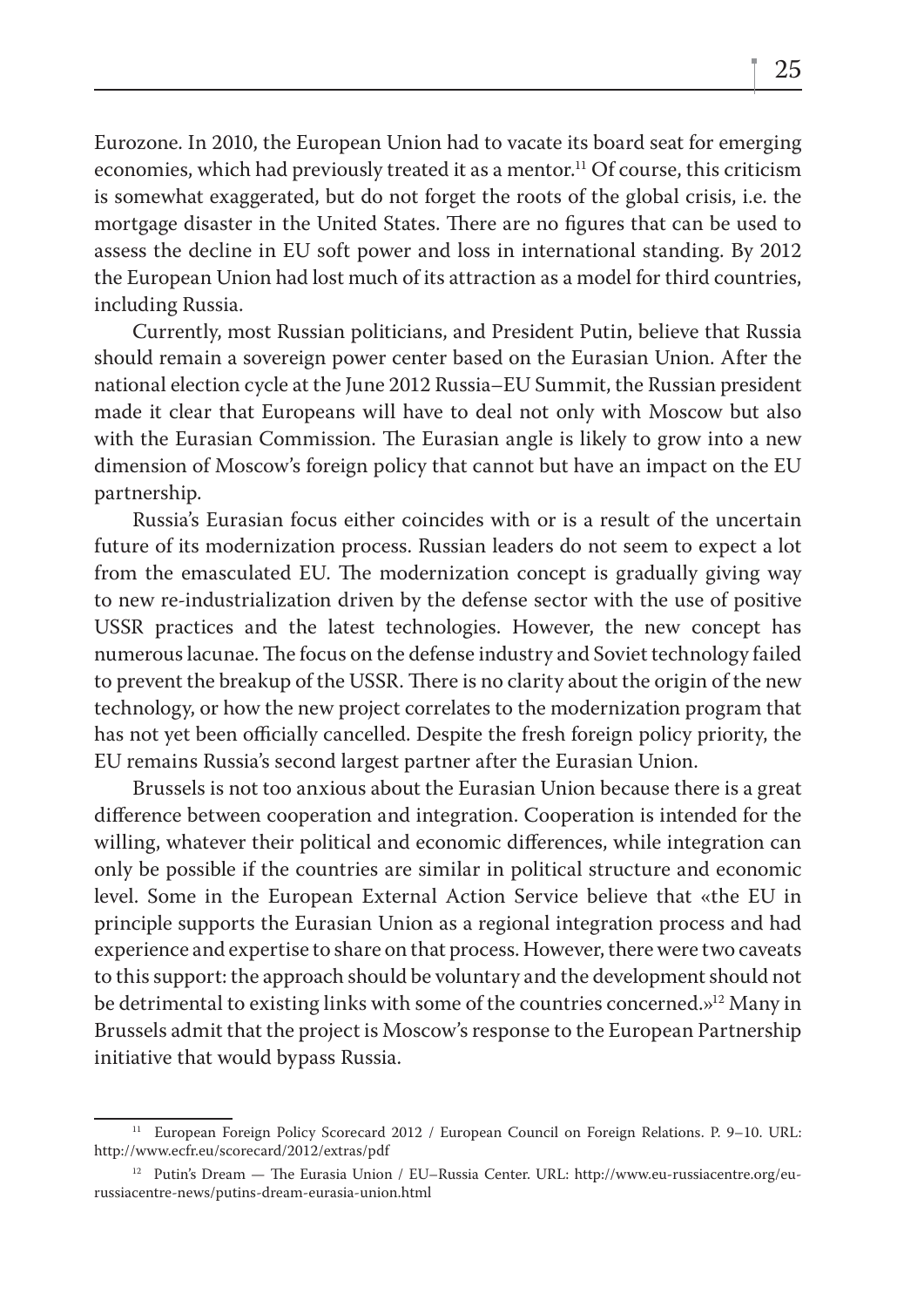#### **HURDLES FOR THE NEW RUSSIA-EU TREATY**

Although security and democracy support are still the backbone of the EU Common Foreign and Security Policy (CFSP), the crisis has managed to somewhat shift Brussels' foreign policy priorities. According to political scientist Richard Youngs, director of a major European think tank in Madrid, diplomacy is commercializing. The focus is on economically motivated initiatives, estimated potential risks and geo-economic options for the EU, as well as the influence of geo-economic imperatives on global management and security dilemmas.<sup>13</sup>

This commercialization and bilateralization of EU foreign policy is also visible in the approach taken to Russia. Although consistent backing for Russia's WTO membership and the development of a common stance toward Moscow are seen as an EU joint success, the economic priorities of individual EU states often prevail over any common interests. Essentially, this trend is in Russia's interests. It has traditionally concentrated on the partnership's economic components and bilateral relations with EU countries. Depoliticization and deideologization inherently facilitate economic interaction, but at the same time deprive relations of both strategic vision and fundamental goals. Besides, as can be seen from the differences that emerged at the talks on the new basic agreement (NBA) between Russia and the EU, the subordination of relations to economic interests would not guarantee problem-free cooperation. "On the whole, at this stage, Moscow finds it sufficient to conclude a compact and comparatively short treaty that will later be augmented by sectoral agreements. But Brussels is insisting on a comprehensive treaty."14

Russian leaders believe that their European partners are trying to use the new basic agreement to stipulate obligations that lie beyond Russia's WTO commitments. «For some reason, our European Commission partners are trying to obtain from Russia more than had been agreed within the WTO framework and do not seem ready, at least now, to reproduce the conditions agreed upon at the WTO talks in the new basic agreement's trade section,» said Russian Foreign Minister Sergey Lavrov, who at the same time did not exclude that there may and «probably should be additional Russia–EU agreements to extend beyond regimes agreed upon within the WTO.»15

<sup>&</sup>lt;sup>13</sup> Challenges for European Foreign Policy in 2012, What kind of geo-economic Europe? / Eds. Ana Martiningui and Richard Youngs. FRIDE, 2011. P. 14–15. URL: http://www.fride.org/publication/971/challengesfor-european-foreign-policy-in-2012.-what-kind-of-geo-economic-europe

<sup>14</sup> Russia–EU Partnership in Uncertainty. URL: http://www.alleuropa.ru/partnerstvo-rf-es-v-usloviyachneopredelennosti

<sup>&</sup>lt;sup>15</sup> An Agreement on Infinite Trade // Kommersant Newspaper. 04/02/2012. No. 57/ $\Pi$  (4842).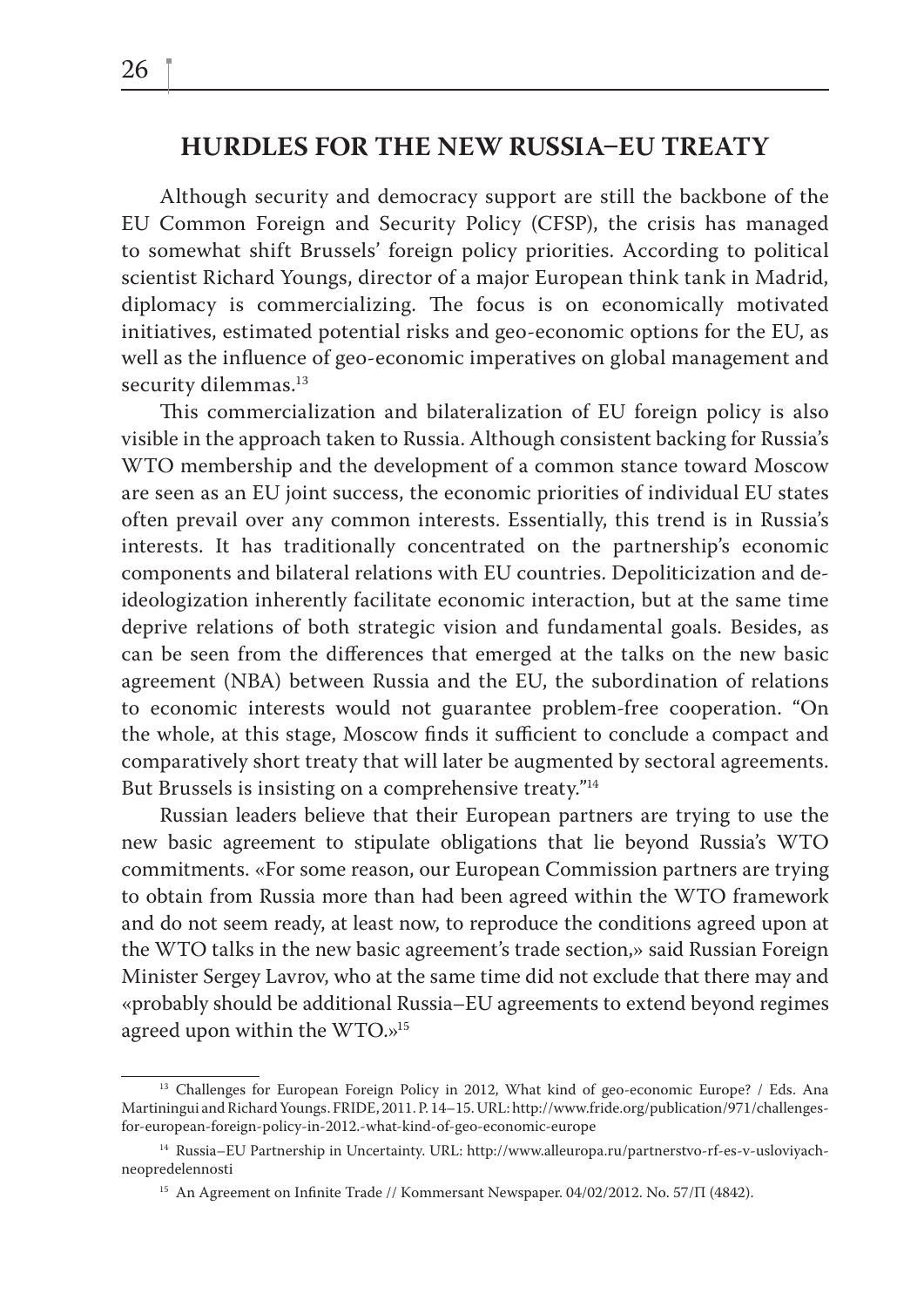According to Brussels, differences with Moscow on WTO Plus are as follows: the EU would like to have the economic section of the new agreement as inclusive as possible, while Russia believes reasonable to refrain from specifying the details of trade and economic relations and stipulate just the basic principles of cooperation, resolving particular issues within separate agreements. Moscow wants the agreement's economic provisions to echo conditions for its accession to the WTO. However, Brussels does not deem that sufficient, and instead insists on the introduction of items that go beyond the Russia–WTO accords.

Primarily, this concerns trade and investments law, competition, and government purchases. The European Commission has already announced its willingness to close European government contracts to companies from countries where national suppliers of goods and services for government bodies are given preference. When Russia was in the process of acceding to the WTO, Russian companies expected practically unlimited access to 500-billion-euro European government contracts. Should the European Parliament approve the European Commission's proposal, this prospect will remain illusory, foreshadowing new antidumping measures Russia that would not be able to dispute without opening its own government procurement market.16

Another stumbling block in the NBA negotiations arises from differences on the Third Energy Package. Gazprom would not fit into Brussels' policies on the liberalization of the electricity and gas markets. Approved by the EU in 2009, the Third Energy Package includes six pieces of legislation that envision limits on vertically integrated companies regarding the possession and management of energy transportation networks. It also obliges EU members to unite their national energy systems before the end of 2014. Although Gazprom had applied to obtain 100-percent capacity of the Nord Stream branch pipelines, and received the requisite permission from the German regulator, the European Commission rejected its application.<sup>17</sup> The EU ramped up the formation of the common energy market as soon as the European Commission began its investigation of Gazprom (government-owned by more than 50 percent) over monopoly activities, hampering free competition in Europe.<sup>18</sup>

A solution could be found in setting up a new monopoly, separate from Gazprom and similar to Transneft, which would not produce oil and, consequently, would not have a conflict of interests. The restructuring of Gazprom has long been in the wind, starting in the late 1990s on the IMF's initiative. The Russian

<sup>&</sup>lt;sup>16</sup> Ibid.

<sup>&</sup>lt;sup>17</sup> Russia is to Give the EU a New Draft Agreement on Transborder Pipelines. http://www.newsazerbaijan. ru/economic/20121214/298244549.html

<sup>&</sup>lt;sup>18</sup> The European Union En Route to the Common Gas Market. URL: http://www.inosmi.ru/world/20120918/199389669.html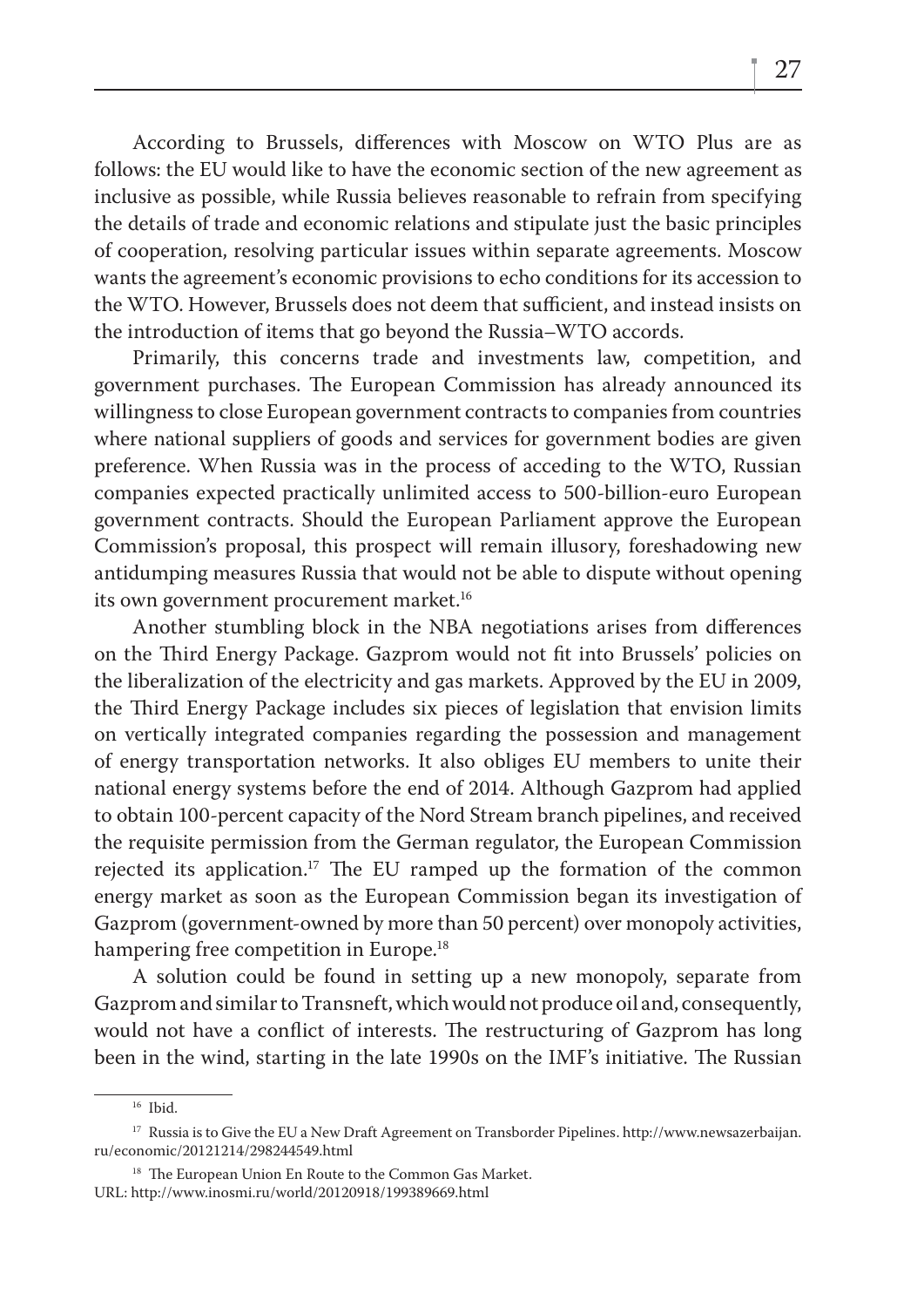Ministry for Economic Development also spent several futile years attempting to break up the gas monopoly. But experts are certain that, sooner or later, the government will return to this idea. Most likely, production will be separated from transportation, establishing a state company like Transneft. Experts believe this would help both the domestic gas market and Gazprom.19

Finally, prospects for a Russia–EU visa-free regime remain vague, although it opens a real opportunity to strengthen partnership in the near future. Of course, the EU should alter its *tomorrow-not-today* stance, but Brussels does not seem to understand how critical this issue is to Russia. For centuries, contact between Russia and the West has been limited to the Russian aristocracy and later to the Soviet elite. After the USSR breakup in 1991 that removed the frontier in the East, Brussels erected a new visa barrier, to cut off most of Russia's population from Europe. The visa-free regime would not be a concession to the Russian establishment, but rather it would be a key factor in strengthening contacts between EU and Russian citizens, in the hope of building grass-roots foundations for a new partnership and enhancing Russia's self-identification as the largest European power.

The above NBA barriers do not appear insurmountable, but solutions can only be found within a strategically orientated relationship. Although Brussels prefers to downplay political differences with Moscow, primarily where it comes to human rights and basic liberties, it seems to be experiencing a kind of *Russia fatigue* that could channel any future bilateral cooperation into the *à la carte*  framework.

### **SECURITY: COOPERATION IMPERATIVES AND DIFFERENCES**

The sides' common security interests primarily lie in counteracting international terrorism, the proliferation of the WMD, narcotics, illegal migration, transborder crime and arms trafficking. Of special interest is stability in Greater Europe, which raises the possibility of joint prevention and settlement of ethnic and religious conflicts.<sup>20</sup>

Fundamental documents in both Russia and Europe recognize regional conflicts as a key challenge to European and international security, which spawn extremism, terrorism, organized crime and the proliferation of WMD.

Both Russia and the EU are most concerned about conflicts on the European continent and in adjacent countries, i.e. in the FSU, West Balkans, Middle and

<sup>&</sup>lt;sup>19</sup> Yulia Shishkova. Will Gazprom Take the Path of RAO UES.

URL: http://www.rbcdaily.ru/tek/562949979523628

<sup>20</sup> See: URL: http://www.yabloko.ru/books/arbatov\_equation.pdf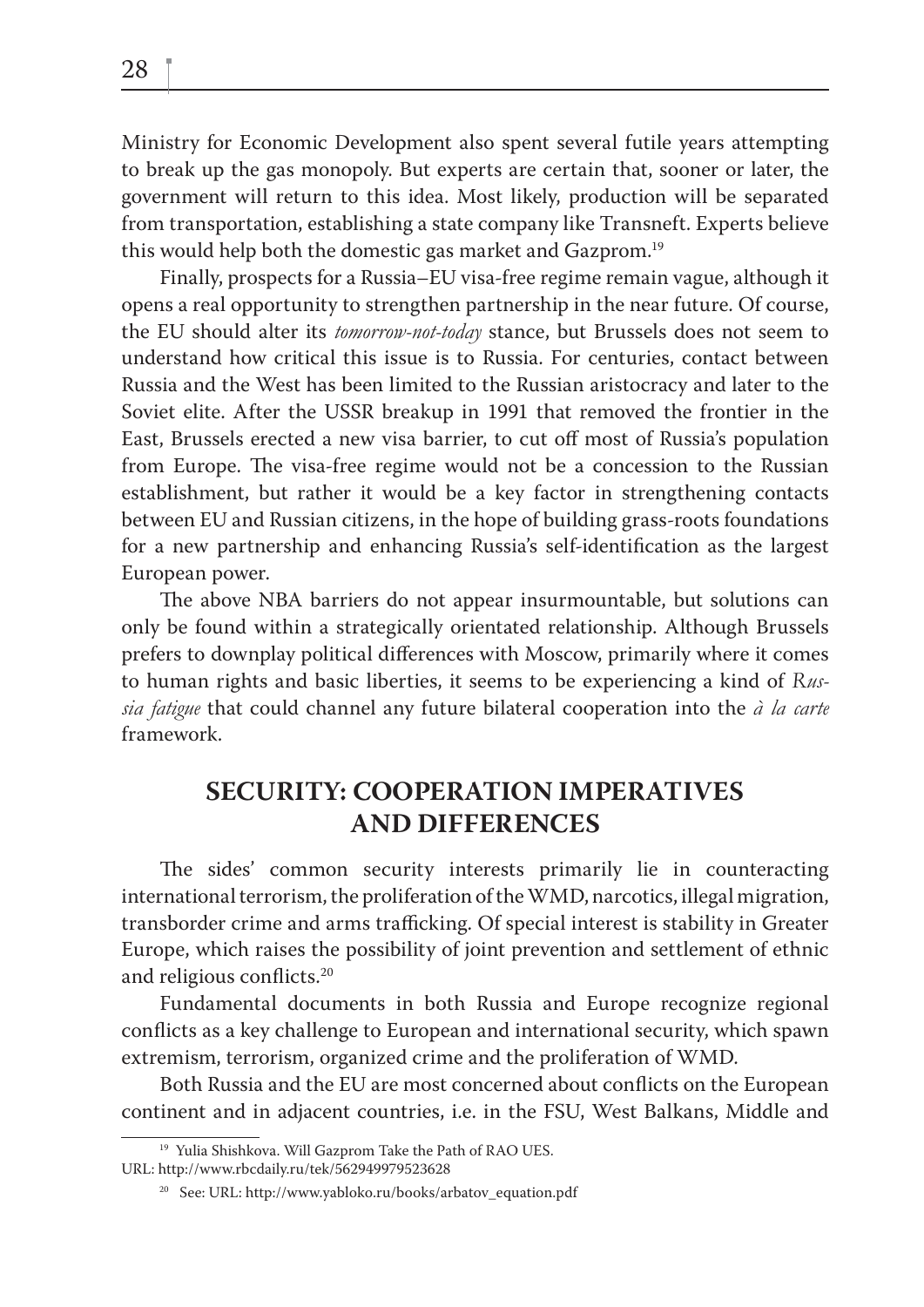Near East, with the focus on delayed conflicts in the Balkans (Kosovo) and the Caucasus (South Ossetia and Abkhazia, since neither Serbia nor Georgia would not put up with the loss of their territories; as well as in Bosnia and Herzegovina, so far a non-viable entity. There are also frozen CIS conflicts  $-$  Transdniester and Nagorny Karabakh, plus the Cyprus and Afghan problems, both of which can be viewed as remnants of the Cold War. As far as EU–Russian relations are concerned, the CIS conflicts are definitely the most significant, as can be seen from the August 2008 Caucasus crisis. This caused unprecedented tensions between Russia and the West,<sup>21</sup> which more than any other event in the last 30 years, shed light on the gravity of their differences regarding the post-Soviet space.

Although both Russia and the EU recognize the need to cooperate in settling regional conflicts, and have been working together in various international formats,<sup>22</sup> this cooperation has yet to become effective,<sup>23</sup> as there is no foundation for a joint crisis management mechanism and no common understanding of its aims and principles.

As vividly demonstrated by the Arab Spring, supporting democracy cannot and should not be made an objective of peacemaking operations. Further, the EU-NATO military campaign against Libya, allegedly intended to prevent a humanitarian disaster, and carried out with Moscow's de facto consent, has compromised the very notion of humanitarian intervention and Russia's cooperation with the EU and NATO. In the Syria crisis, Moscow and Brussels found themselves on different sides for the first time since the Cold War. «We cannot support the project advanced by the Western countries, which is also connected to the Libyan experience,» said Sergey Lavrov, adding that «we have already learned a lesson».<sup>24</sup>

In view of the U.S. pivot to Asia-Pacific and the radical reduction of its military presence in Europe, the EU is coming to realize its growing responsibility for security in Greater Europe, which can hardly be achieved without Russia. Whether some like it or not, Russia is a key partner in the resolution of issues such as Transdniester, Nagorny Karabakh, Iran's nuclear program, Syria, *etc.* Russia–EU international security cooperation would definitely fortify the global governance mechanism, including its military component.

<sup>&</sup>lt;sup>21</sup> A. Arbatov. International Security after the Caucasus Crisis.

URL: http://www.imemo.ru/ru/publ/2009/09003\_1.pdf

<sup>&</sup>lt;sup>22</sup> Contact Group on Former Yugoslavia, Middle East Quartet,  $5+2$  talks on Transnistria, EU mediation in the 2008 Caucasus crisis, *etc*.

<sup>&</sup>lt;sup>23</sup> To date joint Russia–EU peacemaking experience has been limited and mostly symbolic, essentially amounting to the engagement of a Russian helicopter group for operations in Chad and the Central African Republic (CAR).

<sup>24</sup> See: URL: http://www.top.rbc.ru/politics/27/09/2011/617576.shtml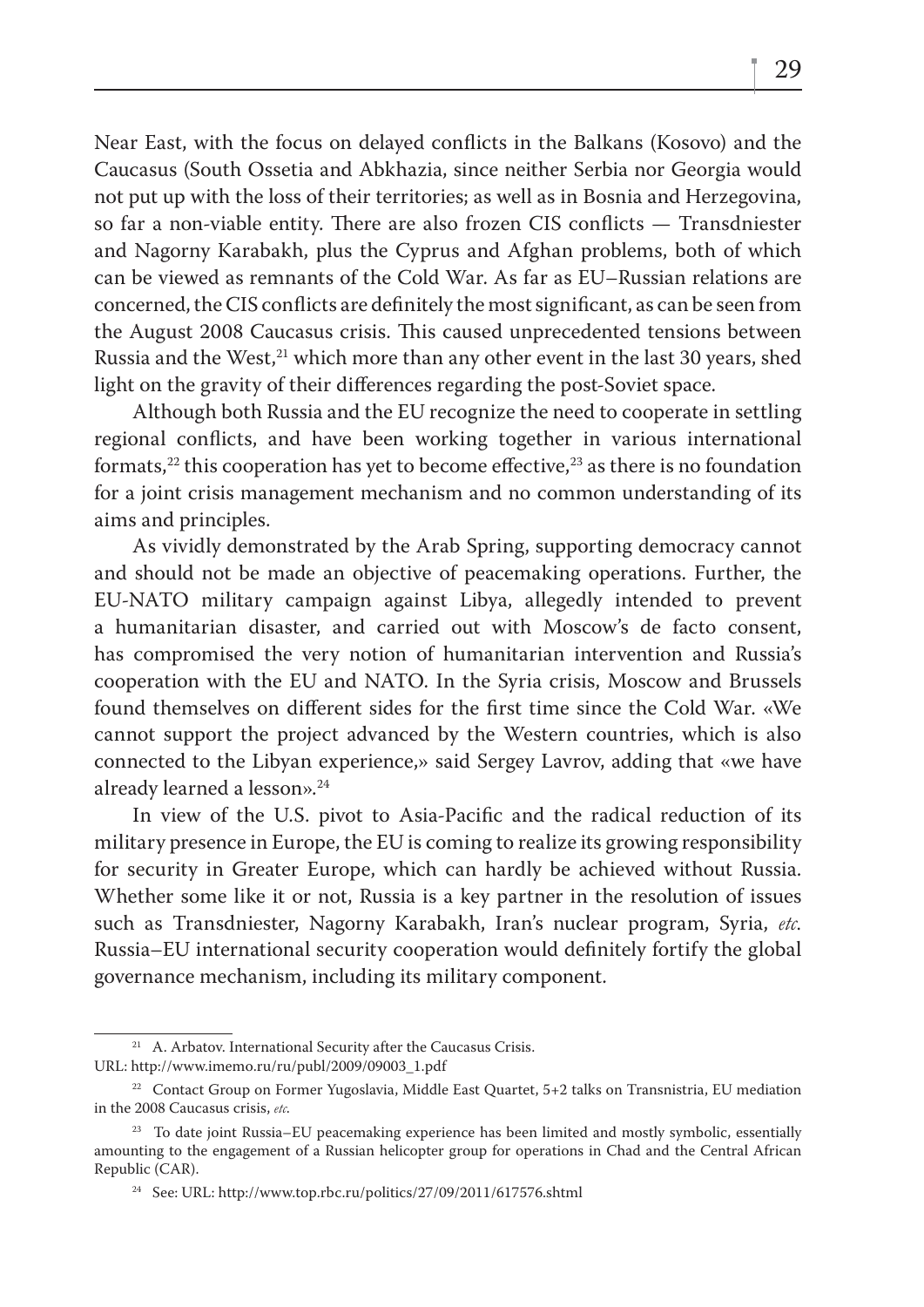#### THE CIS – BONE OF CONTENTION **OR REGION FOR MUTUAL BENEFITS**

Both Russia and the European Union seem to have been grossly misguided in their policies toward the post-Soviet space, since neither had a clear strategy. Russia's euphoria from independence and the breakup of the USSR gave way to feelings of loss and defeat, which took place not overseas but much more nearby. *Gathering lands* under its auspices and solving concrete problems has prompted Russia to establish *special relationships* with CIS countries, which, in the long run, boiled down to financing these post-Soviet countries. Instead of differentiating relations within the CIS and identifying priority partners, Russia opted for the donor-dependent model regarding its closest neighbors, who have, in turn, placed the entire responsibility for the arbitrariness of the former Soviet authorities on Moscow, arguing that the USSR and Russian Federation governments were integrated.

As for the Eurasian Union, in solving the problem of the Soviet nuclear legacy, Brussels and the entire West regarded the centrifugal trends in the CIS as a key precondition for the democratization of its member-states and as a guarantee against the reincarnation of the USSR in any form. Hence, the very fact that the CIS emerged was greeted in Europe with concern.

The farfetched and utterly false "the West or Russia" dilemma for the CIS has long poisoned the development of a Russia–EU partnership. No real cooperation, especially in the settlement of CIS conflicts, can be expected until Russia and the European Union stop regarding this new independent states as a vacuum to be fi lled by any means possible along *zero sum* lines.

Currently, the CIS states participate in various regional projects within the framework of European neighborhood policies, the Eastern Partnership being the centerpiece. Its members — Ukraine, Belarus, Moldova, Armenia and Azerbaijan — have been promised association and free trade agreements. They also stand to benefit from financial assistance, diversified cooperation (security, farming, transport, environmental protection) and the gradual liberalization of the visa regime. The EU's 2010–2013 allocations for bilateral Eastern Partnership programs amount to 1.9 billion euro, with the total subsidies through various channels set to reach 16 billion euro. Ukraine, Moldova, Armenia, Georgia and the EU plan to sign association agreements in fall 2013, during the Eastern Partnership summit in Vilnius<sup>25</sup>.

Russia remains outside the European Neighborhood Policy, having no agreement and talks slipping as explained above. At the same time, Russia's integration into the Four Common Spaces would remove the "Russia or EU"

<sup>25</sup> See: URL: http://www.rbc.ru/rbcfreenews/20130123233941.shtml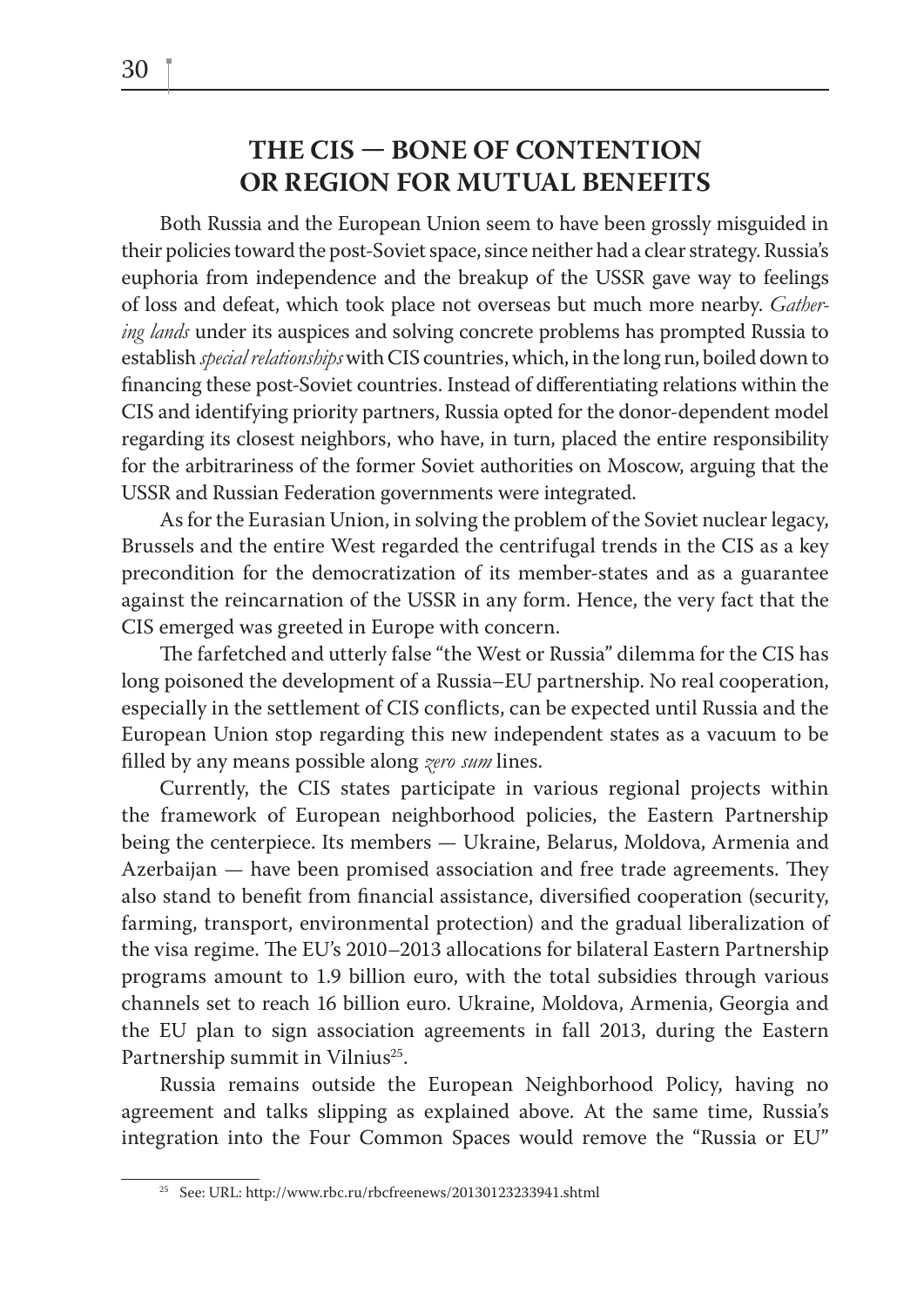dilemma for the CIS European countries, and also the very notion of the *bone of contention*. In other words, a better international treaty framework seems to be the primary condition for Russia–EU cooperation in the post-Soviet space.

Another significant step to prevent Russia–EU conflicts in the FSU would be a joint initiative for a functional approach to cooperation in the CIS on key areas such as the economy, internal and external security, and science. The functional approach within the *Expanded Eastern Partnership* or *Eastern Partnership Plus* would help overcome these new regional division lines. This by no means contradicts the existence of other regional unions such as the Russia-NATO Council (whose outlook seems subdued), the Eurasian Economic Community, CSTO, and the SCO, presenting a new cooperation format for all interested states and offering the benefit of blurring divisions between regions and multilateral organizations.

This approach differs from other attitudes regarding the cooperation of Russia, other CIS states and Euro-Atlantic institutions, and means the agenda will become more concrete, resources will be more focused on key issues and engagement in intensive negotiations with clear-cut targets and timelines. The projects' participants should be determined by *flexible geometry*, excluding the obligatory automatic participation of all states involved.

In order to attain this goal, the two partners must find a way out of the vicious circle and radically change their stances. Russia should stop treating CIS states as the post-Soviet space, buying their loyalty in the hope of restoring some kind of coalition of satellite countries for prestige and self-assertion. It should outline its CIS priorities and use them in policy development. As for the EU and the West, they must recognize the CIS as a zone of Russia's vital interests (which does not mean special rights, neo-imperial aspirations or policies), as well as the need to pay more heed to its security concerns.

#### **CONCLUSION**

Both the European Union and Russia are responsible for the security and wellbeing of Greater Europe, whose future is largely built on current trends. The EU's long-term international role will hinge on the restoration of its economic might, soft power, and the overall attractiveness of the European model. As for Russia, the only promising development path lies through its departure from a commodity export economy on the European democratic footing, high technologies and orientation to modernization alliances. A favorable scenario for Russia–EU cooperation will not just make Europe the most stable and prosperous continent, but will also significantly strengthen the global governance mechanism.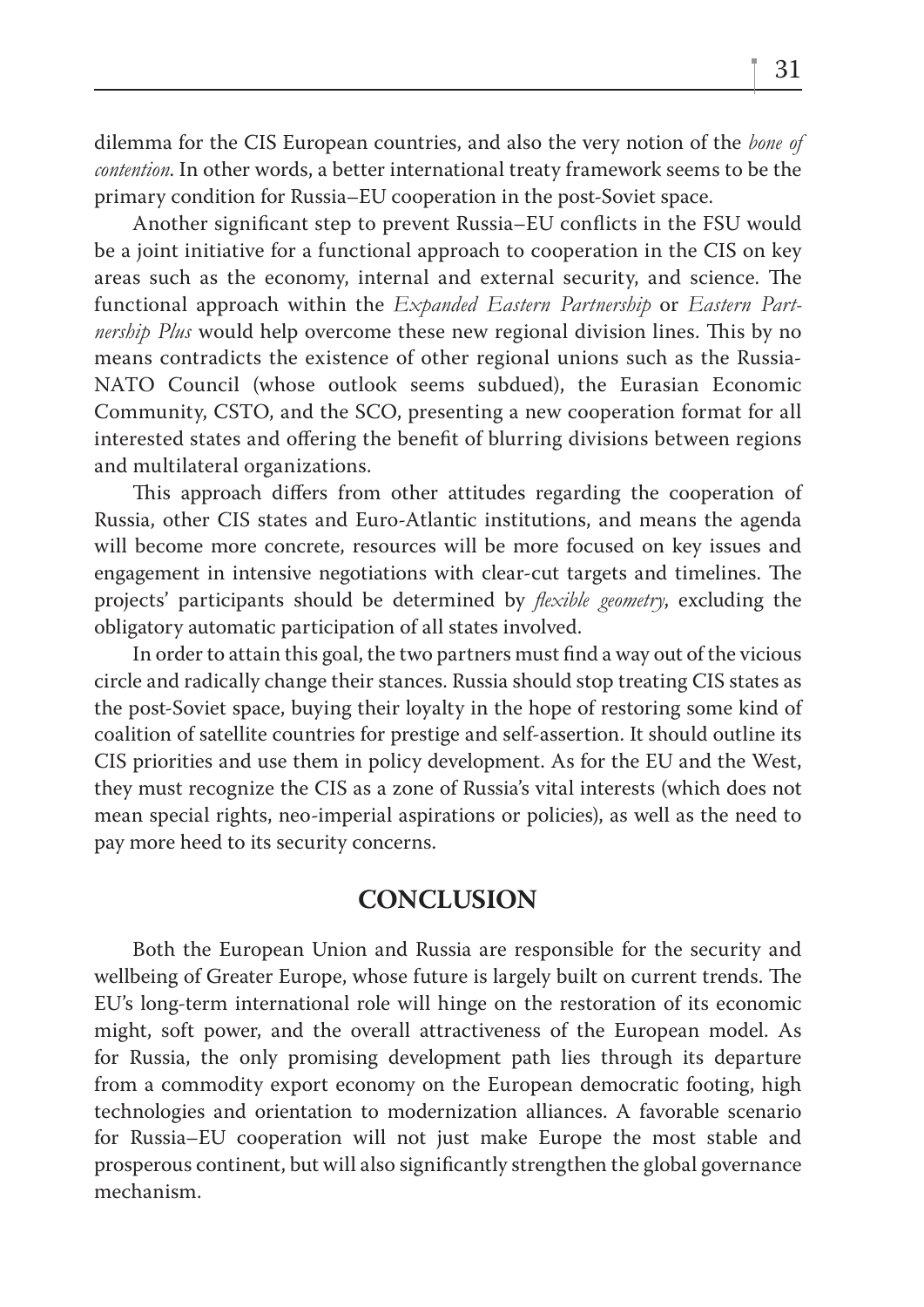## **Marina Strezhneva EURASIAN INTEGRATION IN THE CONTEXT OF THE RUSSIA-EU PARTNERSHIP\***

#### **INTEGRATION TRAJECTORIES**

It can be deduced from reviewing Russia's amended Foreign Policy Concept (see Section IV "Regional Partnerships) that Moscow ranks its bilateral and multilateral relations with CIS countries as the priority foreign policy objective.<sup>26</sup> With this in mind, one could argue, it would hardly be logical to enter into any serious discussion of integration across the post-Soviet space, which for Russia has its inherent worth, in the context of Russia's partnership with the European Union. However, since this conference will focus on the potential of Russia–EU partnership, we will try to argue that Eurasian integration could reasonably be treated as one of the factors affecting the relationship between these two parties.

At the same time, there is the widely held view in the expert community that post-Soviet integration might get additional opportunities to succeed in the medium-term, because the United States and EU, which traditionally had opposed it, have been busy elsewhere. They mean, of course, the worries about the world economic crisis; attempts by Western countries to hold onto their positions in the world against the rise of the emerging economies; and also the negotiations, due to start in summer 2013, on the trans-Atlantic free economic zone.

Many observers maintain that the economic crisis, at least for the next few years, has made the European Union less attractive for the European CIS countries.27 Whereas in the "good old days," pre-crisis, they looked up to Europe

<sup>\*</sup> Marina Strezhneva, Doctor of Political Science, Department Head at the Institute of World Economy and International Relations; Professor, Moscow State Institute of International Relations (University) of the Ministry of Foreign Affairs of Russia.

<sup>&</sup>lt;sup>26</sup> Concept of the Foreign Policy of the Russian Federation. Approved by President Putin on February12, 2013. 303-18-02-2013 // Ministry for Foreign Affairs of the Russian Federation. URL: http://www.mid.ru

<sup>&</sup>lt;sup>27</sup> The expected rate of growth in the EU-27 in 2013 is 0.4 percent of their aggregate GDP; in 2014, it was 1.6 percent of GDP. Eurostat data. URL: http://www.epp.eurostat.ec.europa.eu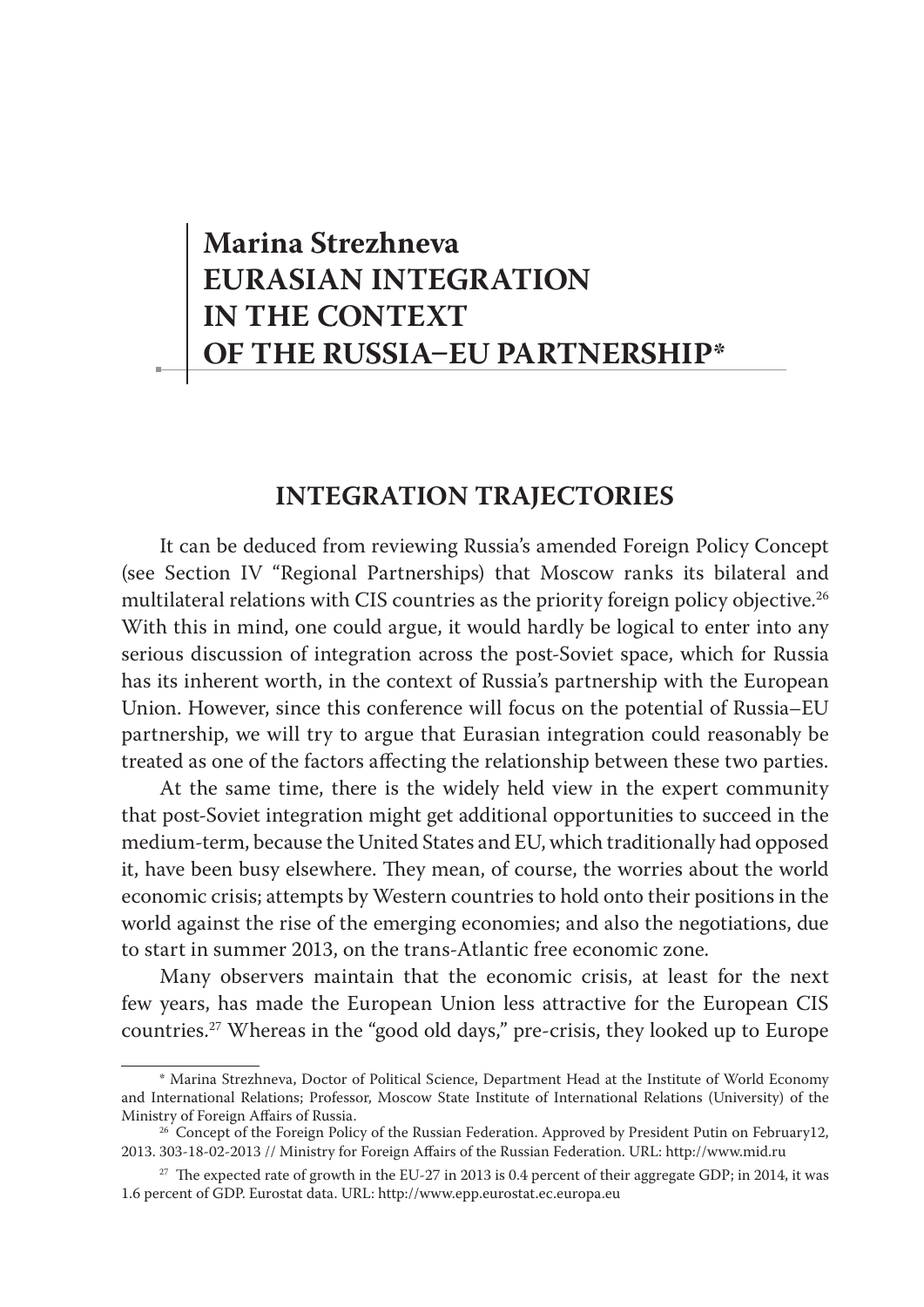and eagerly eyed development opportunities there, today more of them are turning to Moscow, expecting it to deliver the resources they need to survive and at moderate prices.

In the context of this event's overarching theme, different hypotheses could be put forward as to how any success in post-Soviet integration could impact the Russia–EU relationship.

a) It could have a positive effect and help push the relationship out of lengthy stagnation (from almost 2005 to 2012). These expectations could be due to hopes that the European Union would treat Russia and its interests more seriously, should the Eurasian Economic Community (EAEC) take shape (as and when it does).

b) It could have a negative effect, because the European Union is prone to regard the EAEC as an attempt to resurrect the "Soviet empire" in a new form and as evidence of Russia's revived "imperial ambitions," which the EU could never accept and which it will always try to resist.

c) The effect could be broadly insignificant, as long as both EU and EAEC members focus their future efforts on new centers of growth in the world economy, losing the undoubtedly high mutual interest they used to enjoy before in Russia and the EU (roughly prior to the enlargement of the European Union in the 2000s).

But since post-Soviet integration is still in its infancy, for lack of key factors, none of the above hypotheses can be proved. At present, the only factors that are actually in place are the Customs Union of Russia, Kazakhstan and Belarus and the Eurasian Economic Commission (EEC).

However, we are no surer at present about the future shape of the European Union which, due to the economic crisis, is going through a serious transformation in the paradigm of its Economic and Monetary Union (ECU). One could only assume that higher differentiation in the EU (through the gradual marginalization of countries outside the single currency area<sup>28</sup>) would be more conducive to enhanced competition between Moscow and Brussels for influence in the European CIS countries, as it would leave unsolved the issue of the outer borders of the European integration. From the European point of view, it would be more logical, in this case, to regard these countries as belonging to the outer rim of the Brussels-led Europeanizing influence.

The federalization of the EU-28 (together with Croatia due to join the EU in 2013) would only be possible if they set a more definite outer rim for their integration union, conclusively putting a stop to any further enlargement. In addition, this would bring the EU into fuller compliance with the (quasi-) state format of participation in international affairs, in which Brussels' current

<sup>&</sup>lt;sup>28</sup> Starting with the UK.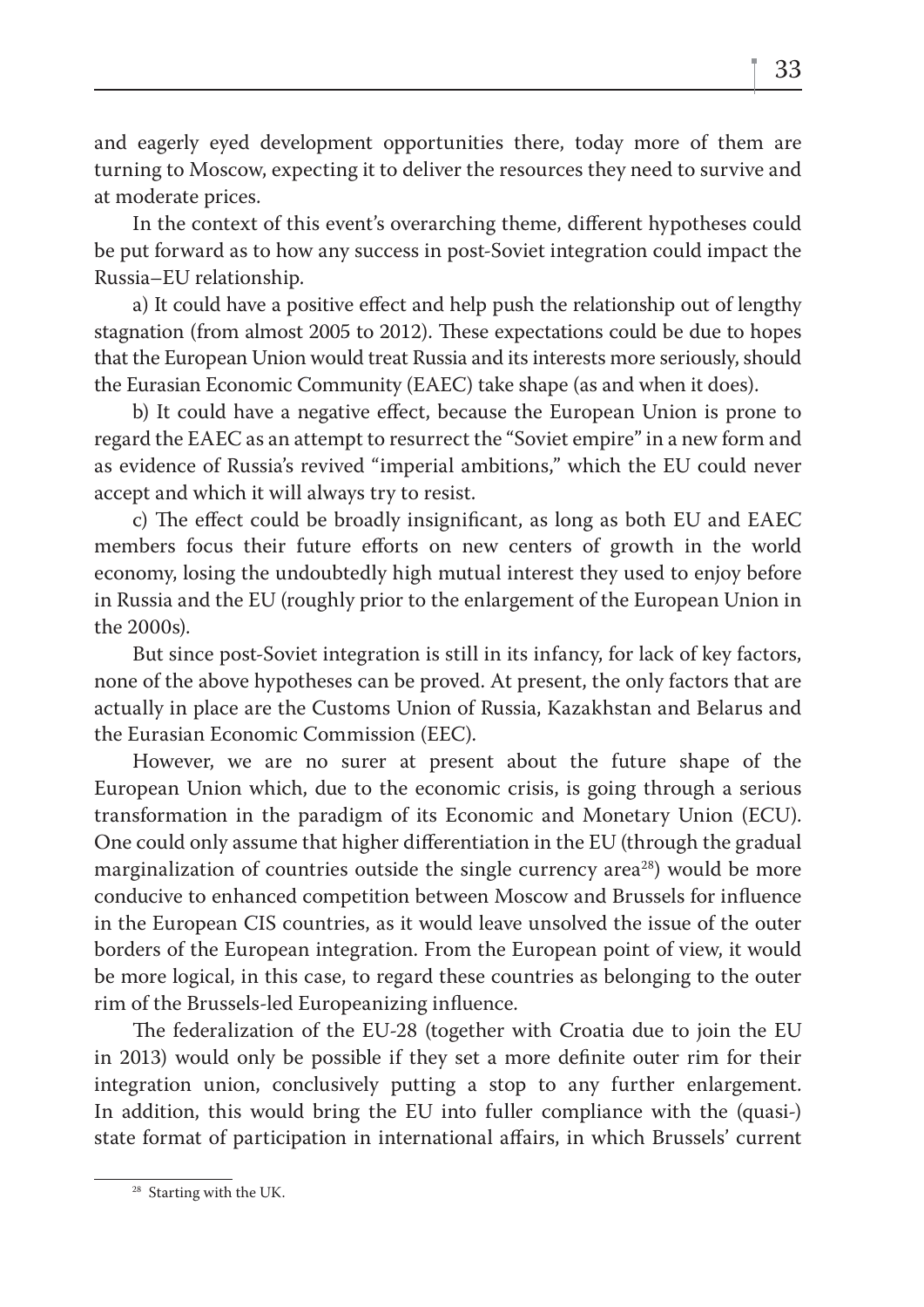emphasis on its "regulatory powers" would cease to be as organic and necessary as it is today. This, admittedly, would make the EU more accepting of the post-Soviet integration union as a potential partner in international affairs.

### **ON THE COMPATIBILITY OF INTEGRATION FORMATS**

Russia's key interest in post-Soviet economic integration is understood as being linked to bigger accessible markets and higher competitiveness. In an article published in 2004, Viktor Khristenko, the current head of the EEC, said: "For Russia, for instance, in economic terms this means creating a uniform space for Russian companies' activities outside the political borders of the Russian Federation. The same approach could be used for our neighbors  $-$  Kazakhstan, Belarus and Ukraine."29

Also, as it follows from statements and publications by the Russian president who is promoting this project, Moscow sees no inconsistency between Eurasian integration processes and better relations with the European Union, so long as the EAEC and EU base their dealings on the principles of free trade and compatible regulatory systems.30

It is unfortunate that neither post-Soviet integration, nor the EU has "matured" in practical terms to be fully in line with such aspirations. Nor is there any guarantee that this will happen in future. At the same time, growing infrastructure networks and emerging collaboration in the electricity sector, based on the principles of open regionalism (with the post-Soviet nations, geographically, positioned between Europe and Asia), could lead to a better external environment that is more conducive to this project, including transcontinental corridors to China and other APR countries.

Whatever the case, many in the EU consider plans to get the EAEC up and running by 2015 as realistic and deserving serious attention, particularly since

<sup>&</sup>lt;sup>29</sup> Khristenko Vr. Making Headway to Integration // Russia in Global Affairs. 2004. No. 1. URL: http://www.globalaffairs.ru/number/n\_2474

<sup>&</sup>lt;sup>30</sup> The key features of and prospects for the Eurasian Community were described by Vladimir Putin in his article "A New Integration Project for Eurasia". See Vladimir Putin. "A new integration project for Eurasia. The future in the making" // Izvestia. 2011. October 3. URL: http://www.izvestia.ru/news/502761. Earlier, in an article published by the German SudDeutcherZeitung in November 2010, Putin (then Prime Minister) offered a long-term plan for the creation of a free trade area with Russia and the EU, which was met with a somewhat wary reaction in German political circles. Chancellor Angela Merkel in particular said at that point that Germany welcomed the idea; however, Russian customs policies and its customs union with Belarus and Kazakhstan meant the project can not be implemented. Following her negotiations with the Russian Prime Minster, Chancellor Merkel reiterated her position. The new Russian initiative opens ways to remove that obstacle due to the supranational elements in the Customs Union. For details see: International Review: When will a free trade zone be created between Russia and the EU? // [Chinese] People's Daily. 2010. November 29. URL: http://www.russian1. peopledaily.com.cn/95181/7213606.html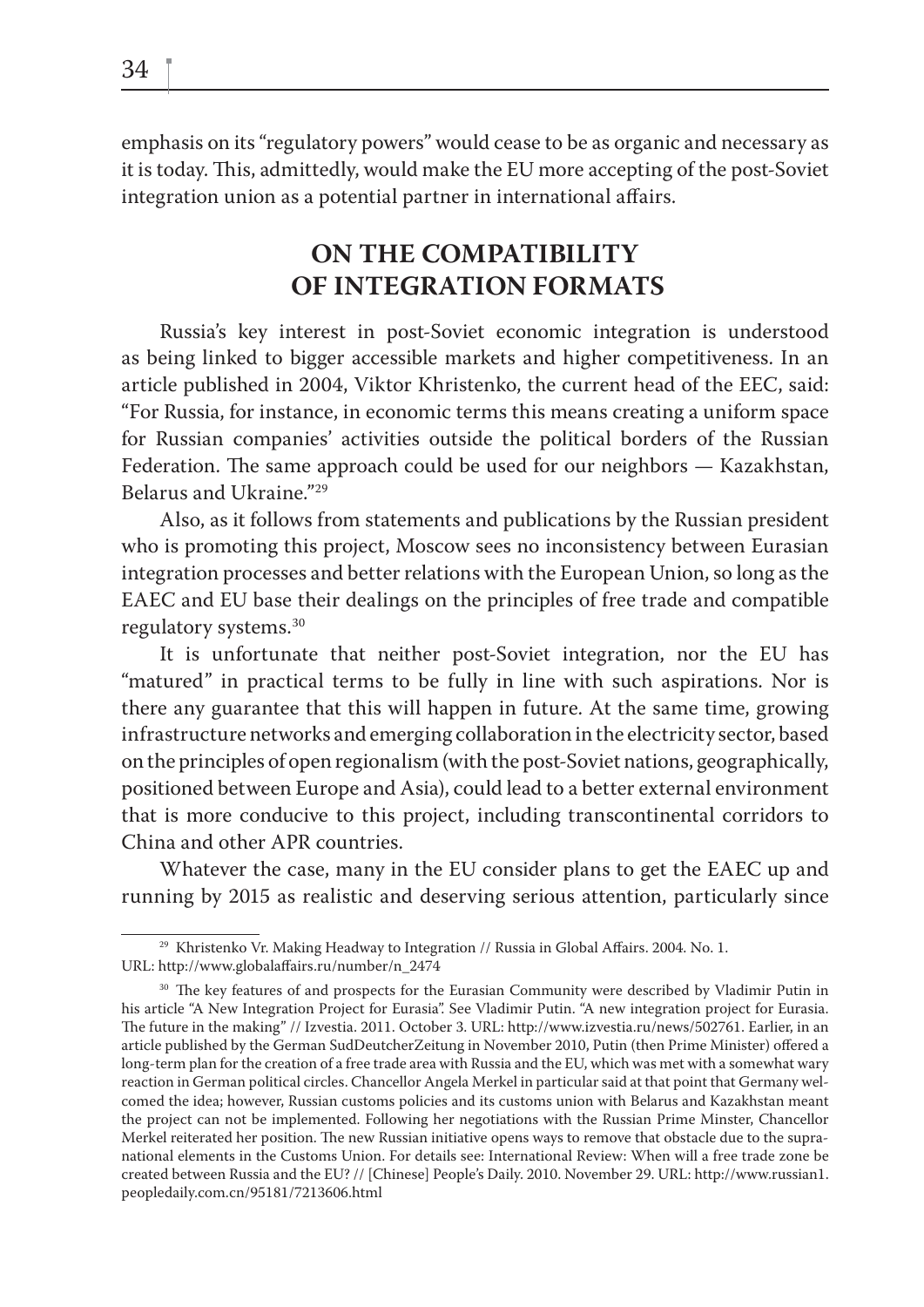the establishment of the Single Economic Space in 2012, and the EEC coming on stream. This is a supranational body with broad powers, which, in line with the founders' intentions, at its lower level (the Board), clearly demonstrates a similarity with the European Commission and its structure: each board member in the EEC is responsible for a certain area of integration within the community. This is not, in itself, a flawed institutional setup for the future interaction between the EAEC and EU. In contrast, the EU–North American Free Trade zone (NAFTA) relations are inherently difficult to structure, since NAFTA does not have any such body.

European observers note important distinctions between post-Soviet integration and the early, post-war, West European integration processes.<sup>31</sup> Frequent statements about the relatively poorly balanced structure of the Eurasian Community (Russia is "too big" compared to its partners), limited trade between Russia, on the one hand, and Belarus and Kazakhstan, on the other, and the extremely low level of trade between Belarus and Kazakhstan sometimes prompt more general pronouncements that economic integration within the EAEC has little future.

However, it remains true for many CIS countries, including Russia, that the EU is a more important trade partner than their immediate neighbors. This, objectively, enhances the effect of European regulations and standards in the post-Soviet territories.32 China's role as a source of investment and loans for Central Asian countries, Belarus and Ukraine has been increasing. There are also other factors that could impede the long-term progress of the post-Soviet integration. They include, for example, the continued dominance of the mineral resources sector in the Russian and Kazakh economies, with a focus on third-countries' markets. Indeed, the history of European integration suggests that a strong export-oriented mineral resources industry usually impacts the motivation of relevant countries to engage in deeper regional integration. Deeper integration invariably requires a more diversified economy and reduced dependence on commodity exports. In the absence of any such diversification, there will be no direct or strong signals from the business community demanding deeper regional integration from the government.

However, it should also be remembered that, in contrast to the EU, in the post-Soviet territories the inflow in capital (between Customs Union countries) and labor (between CIS countries and the Customs Union) is outstripping trade growth. It would therefore seem reasonable to expect a faster transition to a more

<sup>&</sup>lt;sup>31</sup> Blockmans S., Kostanyan H., Vorobiov I. Towards a Eurasian Economic Union: The challenge of integration and unity // EU Foreign Policy, CEPS Special Reports. 2012. December 14. URL: http://www.ceps.be/book/ towards-eurasian-economic-union-challenge-integration-and-unity

<sup>&</sup>lt;sup>32</sup> In contrast to the Customs Union, over 60 percent of EU countries' foreign trade is inside the European Union.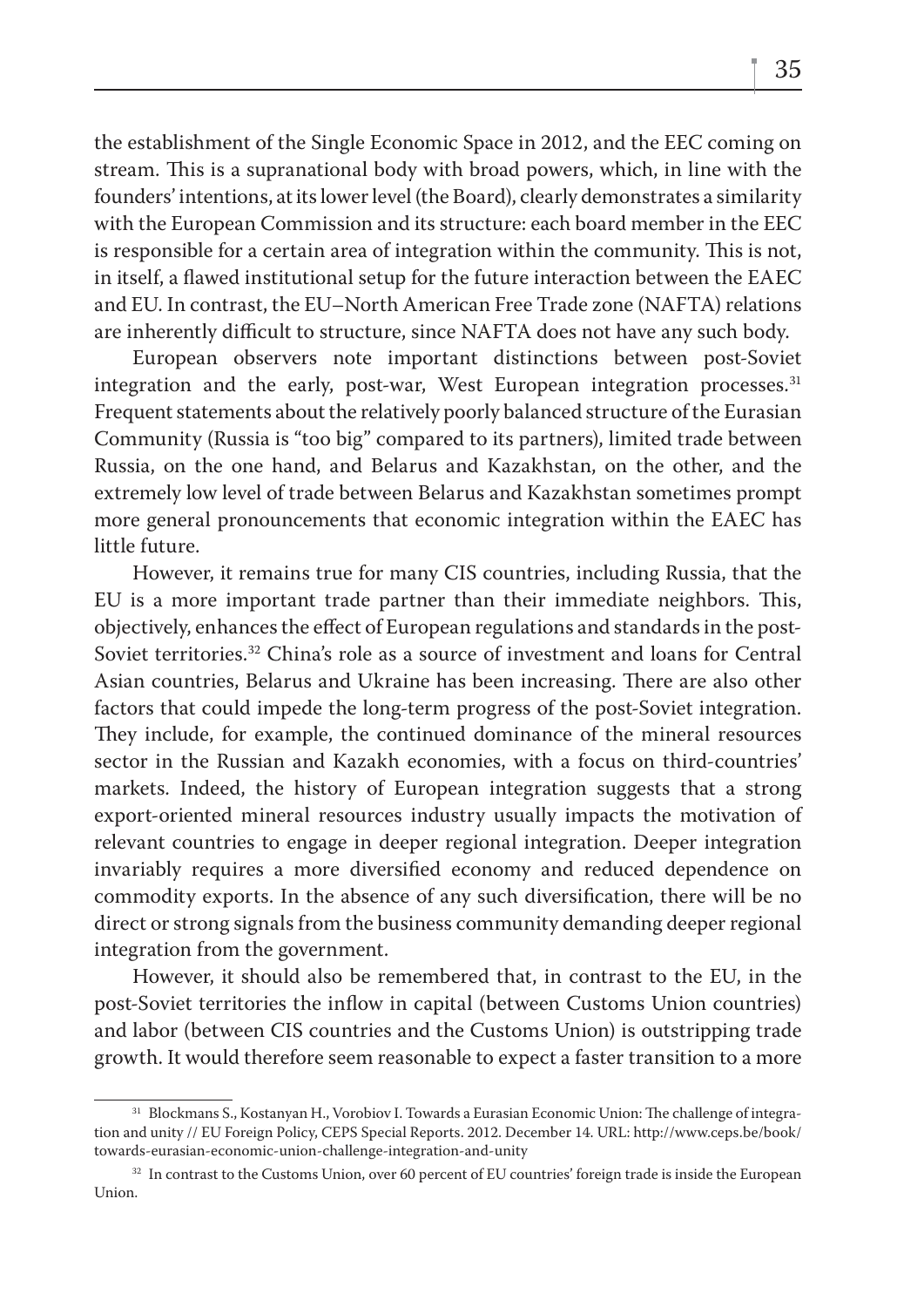advanced position in the integration process (the Customs Union itself has little to do with those areas where "bottom-up integration" is more dynamic in the post-Soviet territories).

## **ON RELATIONSHIPS WITH POST-SOVIET EUROPEAN COUNTRIES**

Most international actors and foreign analysts seem to agree that these different vectors of post-Soviet and European integration are inherently incompatible, and, as a result, countries such as Ukraine, Belarus and Moldova will, in the long run, have to choose one trajectory or the other. The European Union's position is that Customs Union obligations make it impossible for its members to benefit from a free trade zone with the EU, in contrast to the CIS Multilateral Free Trade Zone (based on the October 2011 Treaty signed by Kazakhstan, Russia, Belarus, Kirgiz Republic, Tajikistan, Armenia, Moldova and Ukraine) that makes no provision for supranational bodies.<sup>33</sup>

Moscow's point of view is that these obstacles could be removed if there were a free trade zone between the EU and EAEC. A better scenario for Moscow would be to have Ukraine within the Customs Union, followed subsequently by the signing of an open free trade agreement between the post-Soviet bloc and the European Union. The caveat here is that this option does not help Ukraine get full EU membership, a goal that Kiev has no intention to compromise. The fact that outside observers have little confidence that this scenario will materialize is another issue. The EU, in the midst of internal reforms, is not ready for it, but neither is Ukraine, with its economy largely non-compliant with European standards. Additionally, many Ukrainian producers are very concerned about possible negative outcomes for Ukraine's automotive, aviation, ship-building and instrument engineering plants should it join the EU free trade.<sup>34</sup> The feeling

<sup>&</sup>lt;sup>33</sup> On the negotiations that the EU is conducting with some of the post-Soviet states, the Association Agreement with Ukraine was initialed in Brussels on March 30, 2012, and has practically been finalized. The signing, which as of today is expected in November 2013, has been delayed by EU concerns over Kiev's propensity for "selective justice" and delays in reforming national election laws that would help minimize possible election rigging. In December 2011, the EU launched trade negotiations with Georgia and Moldova, and in February 2012, with Armenia. They touch upon key aspects of a modern, transparent and predictable climate in trade and investment. In all of the four above cases, the plan is to establish an advanced and comprehensive free trade zone, which is expected to become part of a broader association agreement, within the framework of Eastern Partnership and the European Neighbourhood policies. As follows from statements made by these four post-Soviet countries, they exclude any possibility of full membership in the Customs Union. However, this level of convergence with the EU is, in fact, the maximum possible for these countries, and this could remain the case for a long time, as they are not ready for further convergence with an integrated Europe.

<sup>&</sup>lt;sup>34</sup> Ukrainian metals and chemicals industries could benefit from the EU free trade area. Kiev hopes it could facilitate procedures for its exporters, increase European investment, and promote the country's economic security.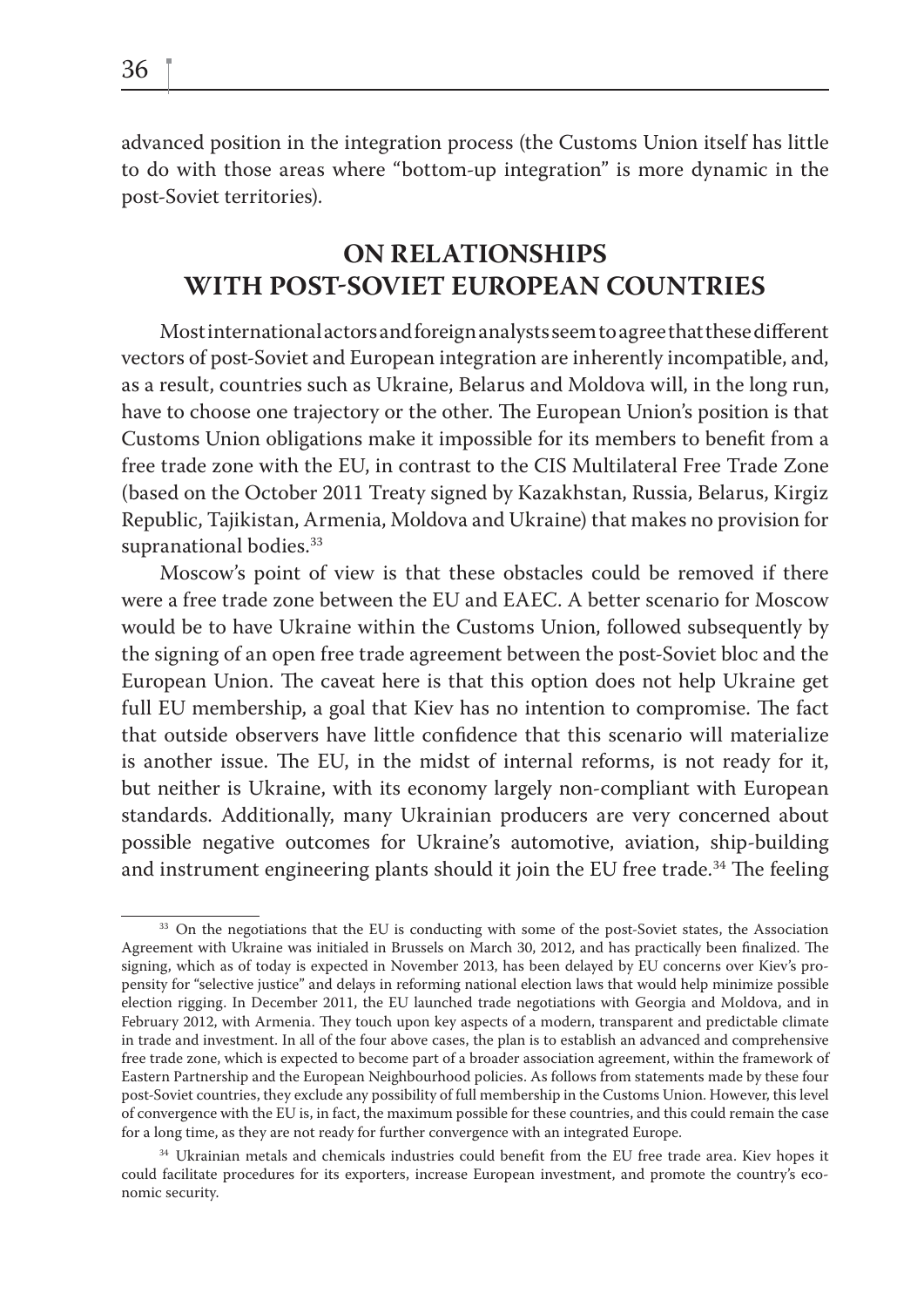within the EU is that Ukraine could benefit from free trade with it and with the Customs Union without joining the latter.

The European ruling elites are struggling to accept that post-Soviet integration really is happening. However, as early as 2005, the Russia–EU Road Map for the Common Space of External Security stated: "The EU and Russia recognize that processes of regional cooperation and integration in which they participate and which are based on the sovereign decisions of States, play an important role in strengthening security and stability. They agree to actively promote them in a mutually beneficial manner, through close result-oriented EU– Russia collaboration and dialogue, thereby contributing effectively to creating a greater Europe without dividing lines and based on common values."35 Bearing in mind both this and the general support offered by the European Union, the most advanced integration union in the world, to integration progress across various regions (such as ASEAN or Mercosur), it is even more difficult for the EU to refuse the post-Soviet integration the right to exist based on concerns related to geopolitical competition. During her November 2012 visit to Kazakhstan, the EU's High Representative for Foreign Affairs and Security Policy Catherine Ashton reiterated the Union's positive stance toward Eurasian integration, at the same time pointing out two conditions: as Chizhov put it, "that all this be voluntary and all participants are WTO members."36

According to the Head of the EU Delegation to Moldova, Dirk Schuebel, the EU will maintain friendly relations with the Republic of Moldova if it chooses to pursue a course of integration into the Russian-built Eurasian economic community.

## **ON INVOLVING THE EEC IN RUSSIA-EU NEGOTIATIONS**

Nevertheless, the very first steps taken by the Customs Union of Russia, Kazakhstan and Belarus turned out to be quite noticeable for integrated Europe. From January 1, 2010 the Customs Union introduced a common external tariff. This resulted in worse conditions for the Europeans, additional costs for European exporters and caused the European Commission to forward a formal request to

<sup>&</sup>lt;sup>35</sup> The Road Map for the Common Space of External Security. Approved on May 10, 2005 in Moscow by Russian President Vladimir Putin, Prime Minister of Luxembourg Jean-Claude Juncker, the President of the European Commission, Jose Manuel Barroso, and the Secretary-General/High Representative, Dr. Javier Solana. URL: http://www.russianmission.eu/userfiles/file/road map on the common space of external security 2005 russian.pdf

<sup>&</sup>lt;sup>36</sup> Quoted from: "EU would want more from its relations with Russia than the set of terms and conditions upon which Russia joined the WTO" // Finmarket.ru. URL: http://www.finmarket.ru/z/nws/news. asp?id=3174248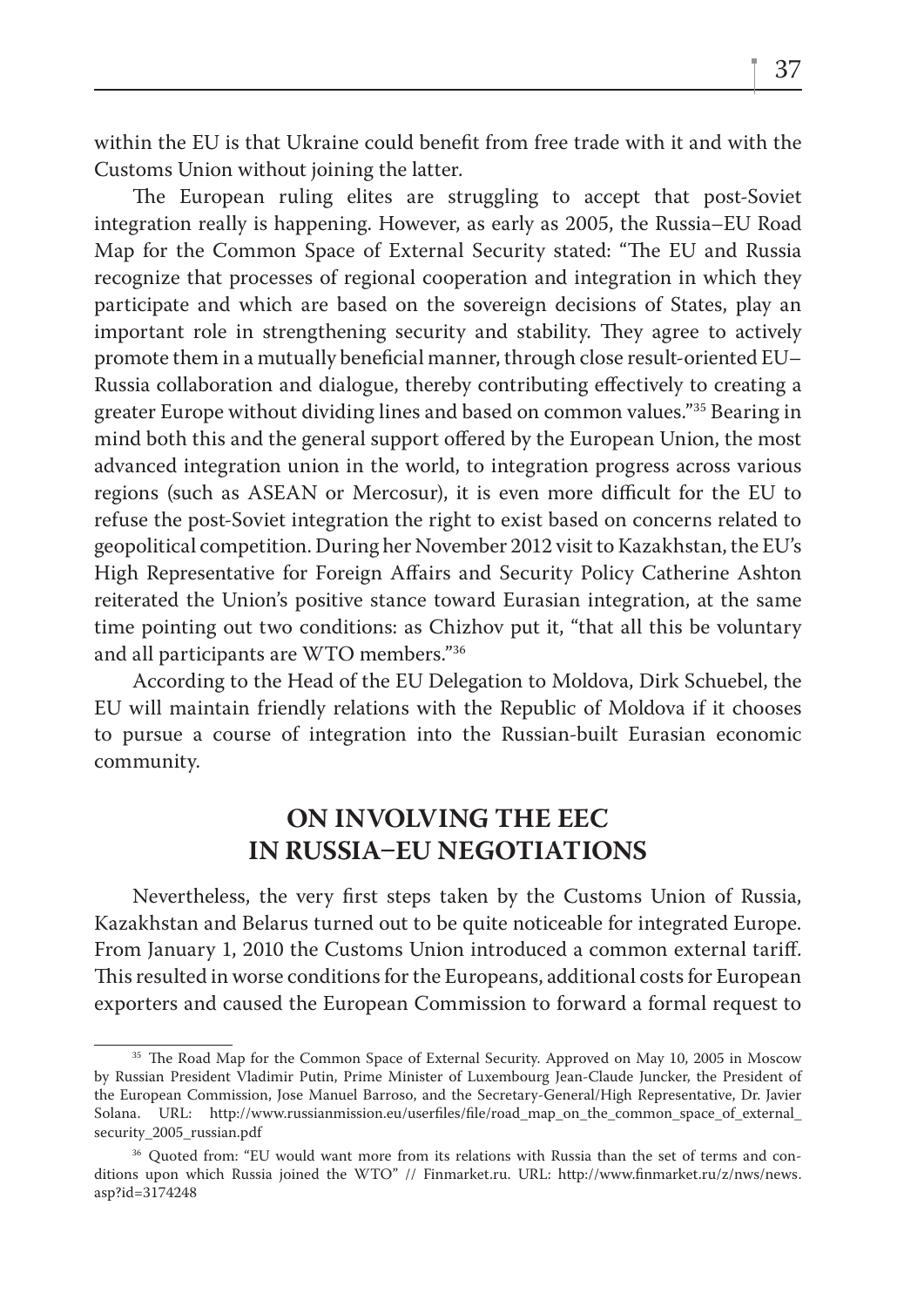avoid any such surprises in future.37 Later the EU and the Customs Union reached an agreement on a transitional period after the Customs Code came into effect in July 2010.

In their economic relations, both the European Union, which supports liberal trends in the world economy, and Russia would want more than the set of terms and conditions upon which Russia joined the WTO, by agreeing on something like  $WTO+$ . This position, while being reasonable in the longer term, fails to account for the ongoing adjustment in Russia's economy in response to its WTO accession that means Moscow is less motivated to reinforce its efforts to liberalize its foreign trade any further.

Indulging the obsolete perceptions that post-Soviet integration was an instrument of Russia's influence, reflecting its desire to impose its dominance on weaker countries, the European Union, in turn, is in no hurry to recognize the Customs Union, not all members of which have acceded to the WTO. However, it could be 5–10 years before the Customs Union emerges as an integration structure recognized under WTO rules, effectively bringing negotiations on a new comprehensive agreement between the EU and Russia to a deadlock. With the EEC, a considerable part of national functions in trade regulation, competition, government procurement and technical requirements was or will be transferred to the supranational jurisdiction. However, in the new agreement negotiations with Russia, the EU's mandate does not presuppose EEC participation.

According to Vladimir Chizhov, Russia's permanent representative to the EU, not all EU countries agree to the European Commission having direct contact with the EEC, although these disagreements seem to be gradually disappearing. The very first contact between the EEC leaders and the European Commission took place in summer 2012.<sup>38</sup>

## **DOES RUSSIA NEED A FREE TRADE AREA WITH THE EU?**

Today we see a variety of interconnected and overlapping agreements on regional integration and international unions emerging in the world. Given this context, the prospect of European integration resting on two pillars (European

<sup>&</sup>lt;sup>37</sup> According to the European side, this change took place without any prior notification of the EU, without consultations or relevant administrative preparations.

<sup>&</sup>lt;sup>38</sup> As Chizhov put it, "in the end, we are reaching with the EU a certain understanding to include the Eurasian Economic Commission in the negotiations process. Not as a party to, but in a different format, however, there are still things to work at here." See: EU would want more from its relations with Russia than the set of terms and conditions upon which Russia joined the WTO // Finmarket.ru. URL: http://www.finmarket. ru/z/nws/news.asp?id=3174248. Russia's position is that there can be no separate economic space between the Russian Federation and the European Union, but that one is possible between the EU and the EAEC.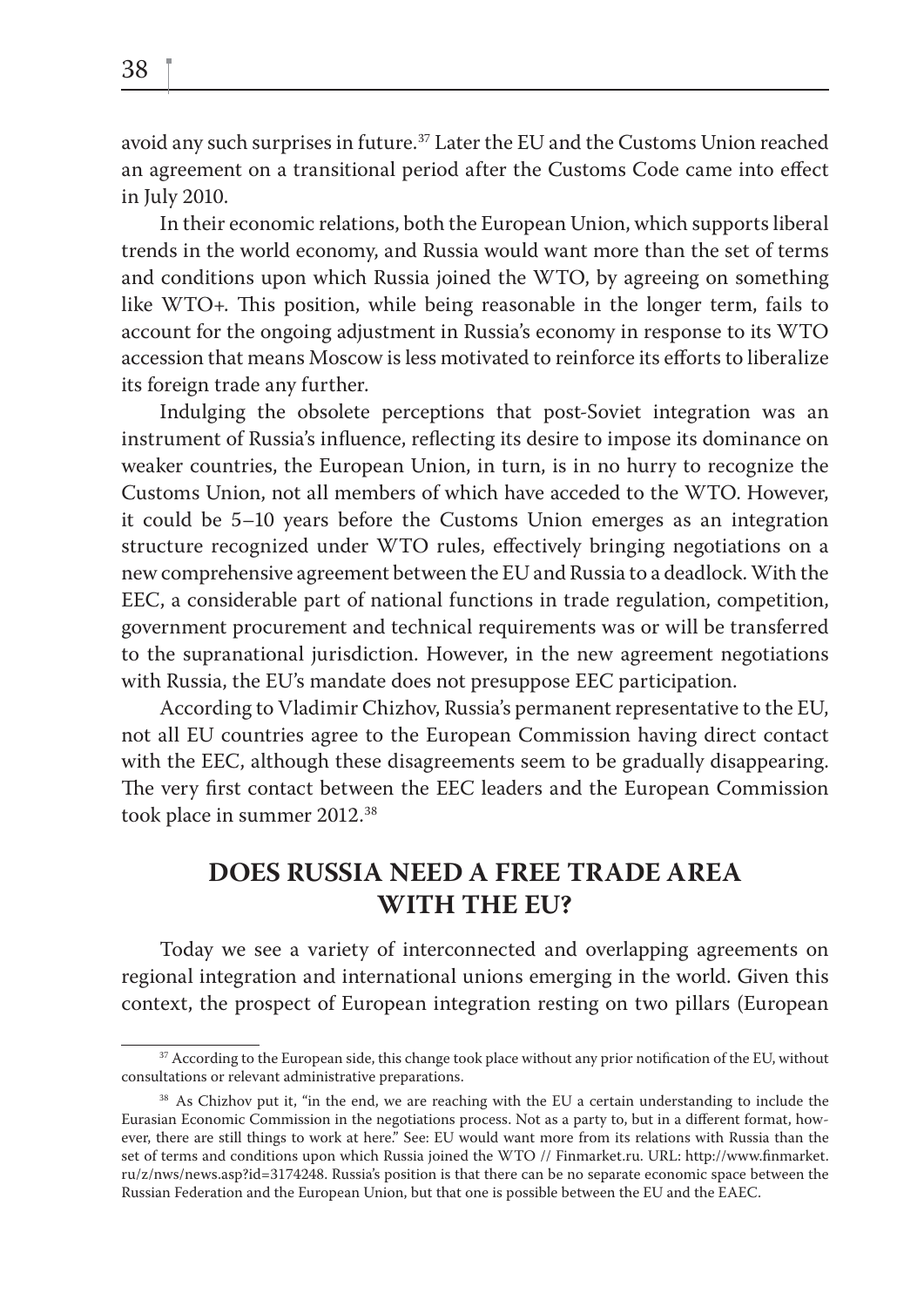Union and the future Eurasian Economic Union) seems to make sense. However, currently the EU and the Customs Union are discussing free trade areas with various and sometimes remote countries, but notably not with each other. The Customs Union of Russia, Kazakhstan and Belarus, for instance, is negotiating a free trade regime with New Zealand, Vietnam and the European Free Trade Association. The EU is set to hold free trade negotiations with the United States. Those may take a long time (some believe up to 10 years), but after their completion, Russia may see yet another barrier (in addition to NATO and visas) in its relationship with "another" Europe, although neither party would welcome a cooling in mutual relations.

With this in mind, based on the current state of affairs, a preliminary conclusion can be drawn that, of the three scenarios detailed above, the second is the least likely. In other words, stronger integration across the post-Soviet space is unlikely to harm the relationship between Russia and the EU.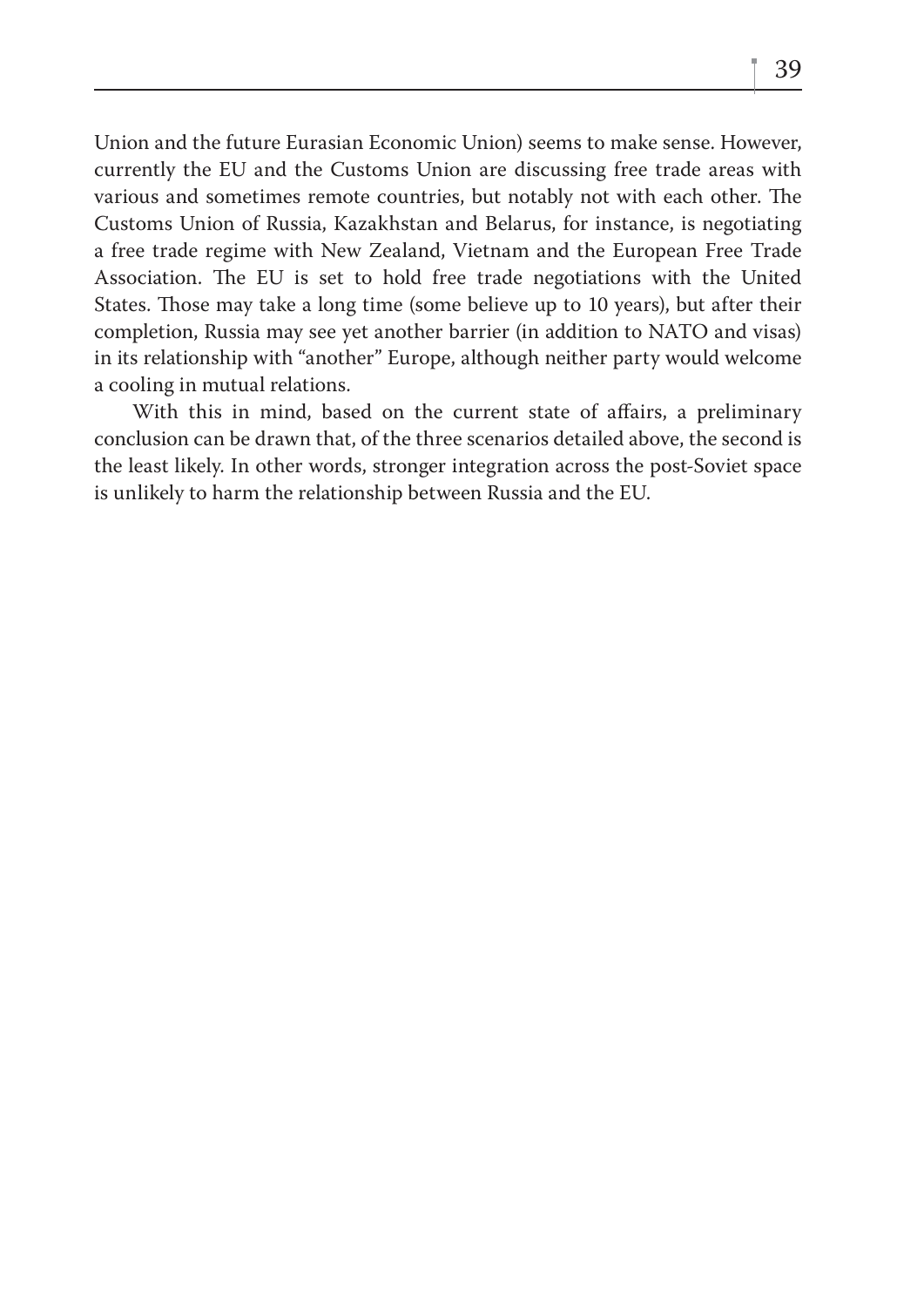# **Irina Busygina RUSSIA-EUROPEAN UNION RELATIONS: CURRENT STATUS AND DEVELOPMENT PROSPECTS.** *Analytical Report***\***

## **INTRODUCTION**

In recent years, one of Russia's clear foreign policy priorities was reasserting itself as a global and regional power: its economic and political strengthening was accompanied by setting geopolitical goals. Russia was, and is still, attempting to demonstrate to the world it has the growing strength of a truly great power. By virtue of this, the key issue is to generate an efficient foreign policy strategy, including in its relations with the West. An important question arises in the context of this broader problem: why is cooperation between Russia and the European Union still rather constrained in numerous areas of mutual interest? The importance of this question is chiefly due to the high level of economic interdependence that characterizes these relations.

In fact, in recent years, relations between Russia and the European Union have been developing paradoxically: while dependence on trade has been growing steadily, cooperation in the political sphere has been contracting, not developing. The most significant line of tension between the EU and Russia is in energy security.

Both Moscow and Brussels view difficult relations as a constant. Today appears that the EU is more concerned about Russia, a country that is geographically quite close to it, than it is about any other country in the world. Its criticism focuses on Russia's unpredictable policies (including foreign policy) that could adversely affect investors, but it also highlights all-pervasive corruption as a systemic phenomenon,

<sup>\*</sup> Irina Busygina, Doctor of Political Science, Professor of Moscow State Institute of International Relations (University) of the Ministry of Foreign Affairs of the Russian Federation.

The author of this Report used expert commentaries by Larissa Ignatova, PhD in Political Science, Advisor to the Department of International Financial Relations at the Russian Federation Ministry of Finance; Nikolay Kaveshkinov, PhD in Political Science, Head of the European Integration Studies Department at the Institute of Europe under the Russian Academy of Sciences; Tatiana Romanova, PhD in Political Science, Assistant professor, the European Studies Chair of the International Relations Department at St. Petersburg State University.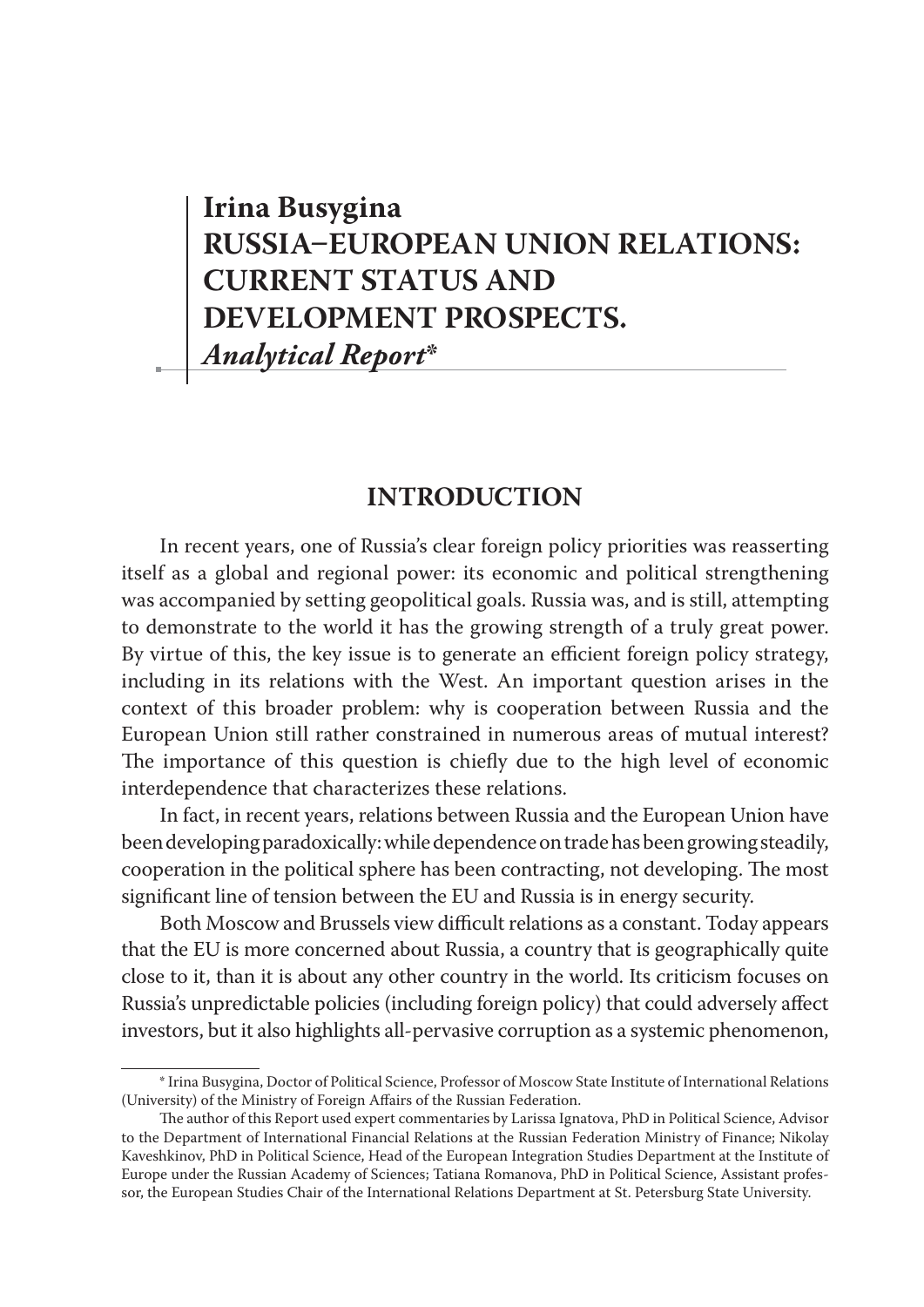excessive centralization, and the top-down chain of command. Russia has taken a position that is at least as critical as the European stance; however, the key reproaches are based on the European Union's desire to extend not only market mechanisms, but also legal standards and values, to its partners, even though these standards do not necessarily guarantee the most efficient solutions. Extrapolating from its own laws is in the European Union's interests as it eases cooperation with third countries and benefits the operation of European companies. As a result, the EU adopts a leadership position while its partners become followers irrespective of their particular circumstances. All this runs contrary to the principle of equality between partners: the key principle underlying Russian foreign policy.

The parties' joint platforms (in particular, biannual summits) become routine and do not generate any meaningful decisions. Any matter that may potentially spark a conflict, even those that are purely practical, immediately becomes a political issue. Relations thus become increasingly "virtual." All this may indicate that Russia and the European Union have completely different trajectories and approaches to development, that they inhabit different systems and are becoming increasingly estranged. The global financial crisis made relations even more uncertain. Thus, it is clear that both parties are tired of these excessive expectations and feel disappointed.

Rather than intending to dispute these pessimistic statements, we seek to stress how counterproductive they are. The high level of economic interdependence between Russia and the European Union, their geographic proximity and the nature of international relations in a globalized world make it imperative that the parties continue to build and develop their relations. This is beyond any doubt.

Russian diplomacy has accomplished a great deal. However, the key issue now is giving this cooperation a new impetus and achieving a breakthrough in relations.

This report does not aim to describe the "ideal" relations between Russia and the European Union that would be *desirable* for each of the parties, but instead aims to focus on what is *possible*, given today's reality and the constraints under which both sides are operating, and to outline recommended steps to make relations as good as possible.

The structure of this report is as follows. The first section contains an overview of the key facts regarding constraints on developing cooperation. The second section is devoted to the institutional context of relations and the evolution of institutional connections that exist between Russia and the European Union. The third section analyses progress in four "common spaces." The fourth section deals with cooperation between Russia and the EU as part of the "Northern Dimension." The fifth section focuses on development scenarios for relations, taking both parties' interests into account. The conclusion contains key findings and recommendations.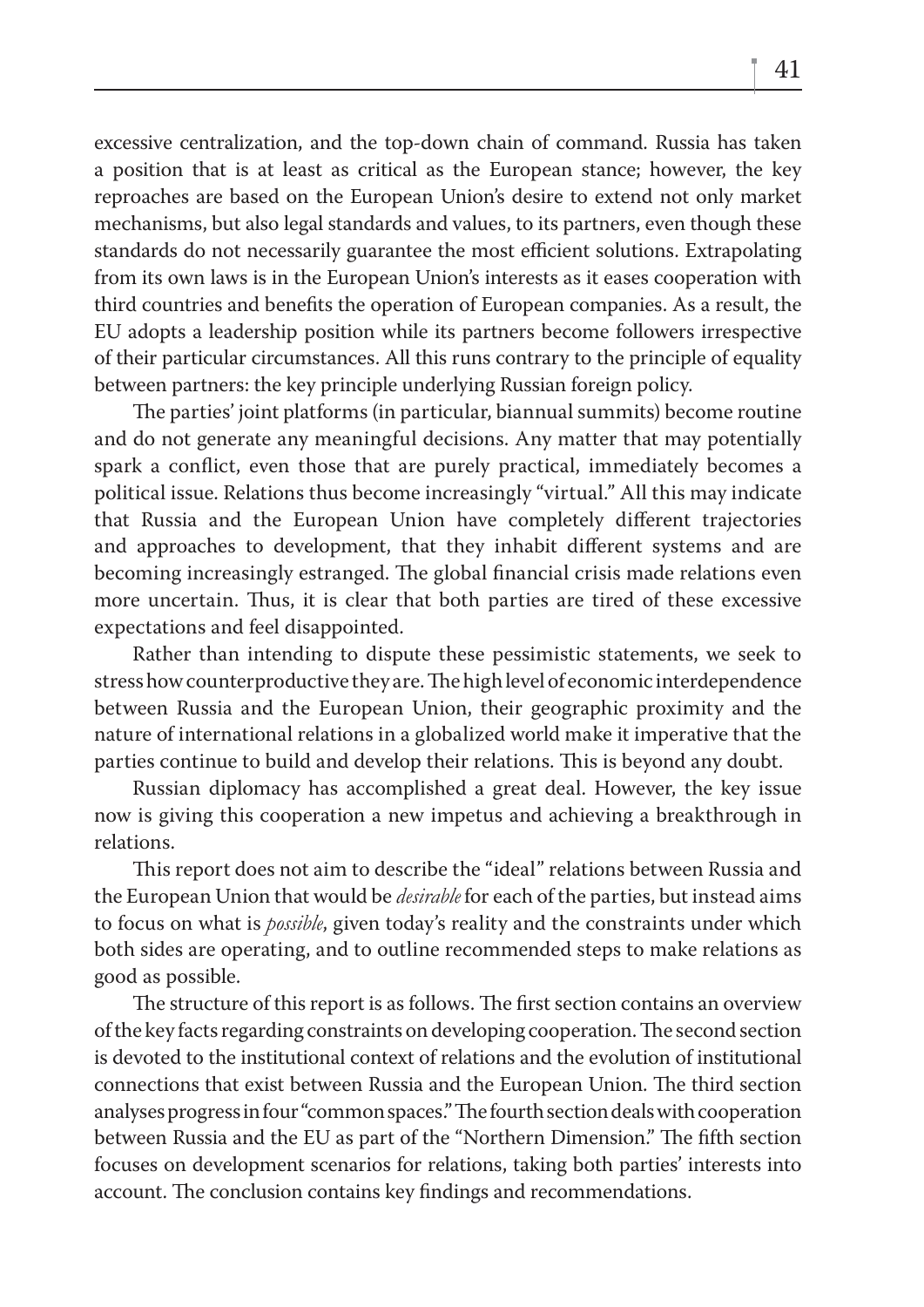## **RUSSIA-EUROPEAN UNION COOPERATION: FACTS AND CONSTRAINTS**

In further developing its relations with the European Union, Russia must proceed from a number of key facts that can both limit the development of cooperation and determine its nature.

#### **Heavy, Asymmetrical Mutual Dependence**

Statistics indicate that 36% of gas, 31% of oil and 30% of coal imports into EU countries originate from Russia.<sup>39</sup> These figures are quite impressive, given the EU's growing dependence on hydrocarbon imports. As for Russia, 80% of its oil exports, 70% of gas exports and 50% of coal exports go to the EU. Thus, cooperation with the EU accounts for a major portion of Russia's public revenues. This indicates that there is a *high level of interdependence between the partners*. The role energy plays in their relations can be demonstrated by the following: oil accounts for 63% of trade between Russia and the EU, gas  $-$  9%, coal  $-$  2%.<sup>40</sup>

Trade relations appear robust, especially against the backdrop of a deteriorating political context. Historically, European countries have been important partners for Russia. The EU accounts for slightly over half Russia's foreign trade and about 70% of total foreign investments. Mutual trade is steadily growing. Over the past decade, Russia has become the EU's third largest trade partner, second only to the United States and China; it accounts for 7% of the EU's exports and 11% of its imports.

However, as well as being *heavily* mutually dependent, these relations are clearly also *asymmetrical*. The trade pattern continues to be strongly imbalanced. Energy resources make up three quarters of Russian exports. Primary commodities dominate exports: machines and equipment account for less than 1%. EU exports to Russia consist of chemicals (18%), food (10%) and equipment (about 45%), while industrial equipment accounts for just 8%, indicating the slow progress that Russian industry has made in technical development. A similar imbalance exists in particular industries: for example, Russia exports chemicals and mineral fertilizers to the EU, i.e. products with low added value, while it chiefly imports pharmaceuticals and perfumery products. The trade in services is unfavorably structured and modest in scope.

The scope for mutual investment is quite large and is growing steadily, however, this investment is dominated by loans and a substantial portion of portfolio investments can be called speculative. Direct investment in Russia

<sup>39</sup> URL: http://www.ec.europa.eu/energy/international/russia/russia\_en.htm

<sup>40</sup> URL: http://www.epp.eurostat.ec.europa.eu/statistics\_explained/index.php?title=Russia–EU\_-\_basic\_ statistical\_ indicators&printable=yes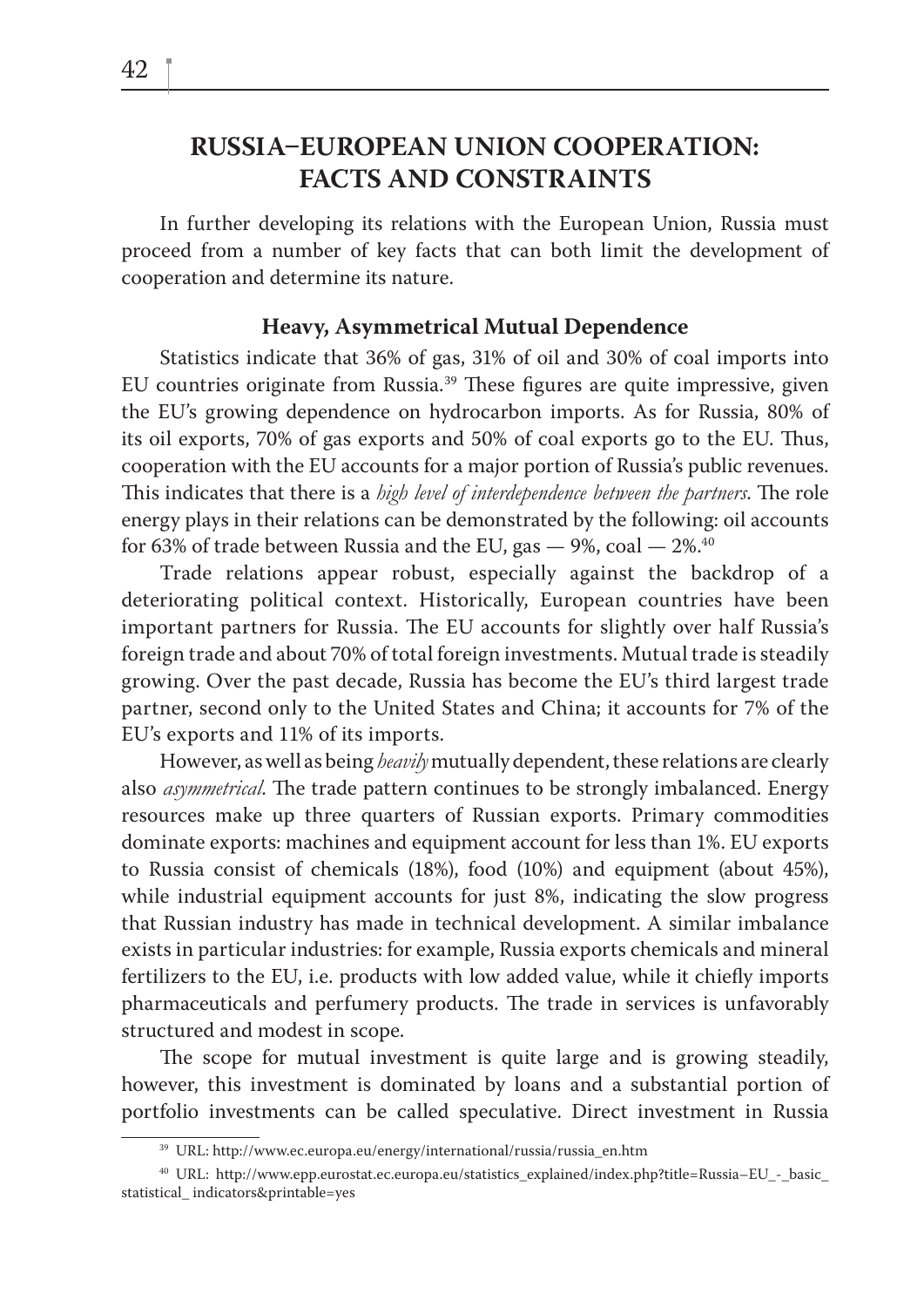accounts for only 20% of the total and mainly targets imports substitution (the food and automotive industries), retail and access to mineral resources (crude oil production and the power industry). Not many EU companies investing in Russia focus on export production.

The effect of high energy prices and the growing importance of the energy trade (natural gas, in the first place) make these trade relations special. The high share of revenues generated by exporting natural resources creates *special incentives* for our country's economic development, for the formation of the political system and for foreign policy. Indeed, in the 2000s, as energy prices grew, the economic and political spheres of Russia–EU relations diverged. As the EU countries' dependence on Russian supplies grew, political relations deteriorated. In the meantime, our country's reputation in Europe as a reliable energy supplier was not actually won in the 2000s, but resulted from cooperation between European countries and the Soviet Union (later Russia) in the 1990s. This reputation was jeopardized by the "energy wars" that have broken out between Russia and some of the post-Soviet states.

The European countries' dependence on Russian energy supplies is often presented as one-sided: Europe has no option but deal with Russia, as two thirds of Russian energy exports go to the European Union. However, relations between Russia and the European Union involve bilateral, not unilateral, dependence: Russia simply has no alternative market for its natural gas and has to rely on European demand. Moreover, the market rates for gas that European consumers pay Russia are much higher than those it could expect to receive from any other potential markets.

#### **How EU Foreign Policy is Formed**

It must be understood that, when it comes to the European Union, Russia is not dealing with a state per se, but with a particular type of political system, and most of the resulting "peculiarities" lie in the foreign policy sphere. The European Union is not a superpower in the traditional geopolitical sense, nor is it striving to become one. The responses and reactions to the geopolitical challenges that the EU demonstrates today are fundamentally different from those of the traditional "great powers." The European Union cannot be said to have a "national interest," however it may move further in the direction of deeper integration, encouraged by the national interests of its member states balanced by a complicated system of institutional mechanisms.

Mechanisms for developing and implementing the EU's foreign policy strategy are a direct function of the peculiarities of its integration principles and institutional design. The most important driver in this respect is the EU's integration success in combination with the absence of a political centre or strong central government. European integration developed without a central government for more than 50 years and, most probably, will continue to develop along these lines for many years to come: without a central government, without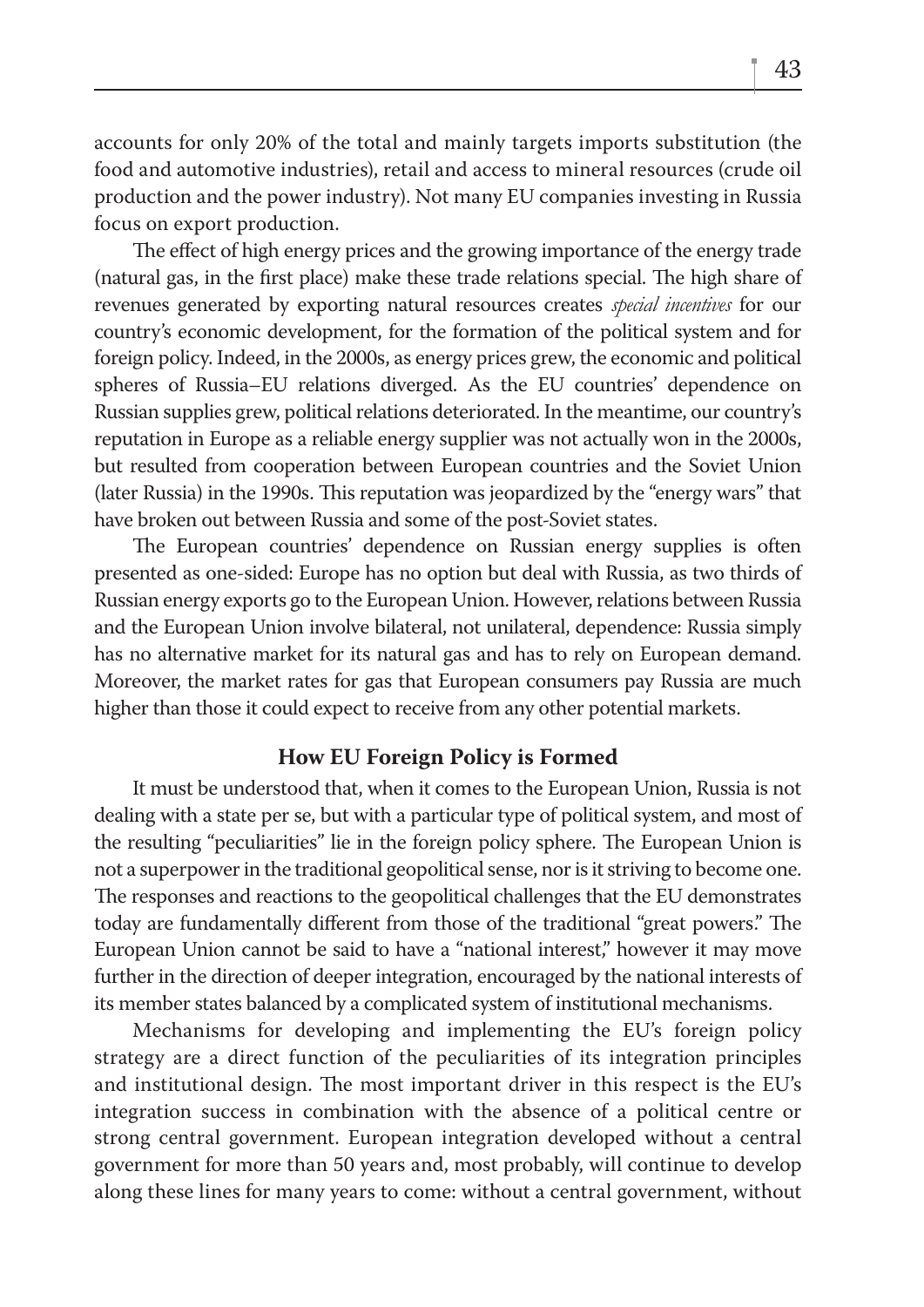a constitution and with the minimum possible budget. The main agreements and, thus, integration successes were achieved in areas directly related to the economy. Here, national governments agreed to a gradual transfer of much of their sovereignty to a supranational level, and did not obstruct the activity of either the Commission's "Eurobureaucrats" or the Court. In the economic sphere, the advantages of "strong" supranational institutions in the common market outweighed the costs of national political leaders' ceding their powers. In other areas (common foreign and defense policy, immigration) the goal of creating strong central institutions was declared, but never achieved.

The European Union's common foreign policy and security policy have generally received harsh criticism. Experts (not only external, but in Europe itself) say that despite all efforts to date, the EU has implemented only the "arithmetic mean" of the policy of its individual member states, camouflaging it as common policy. It follows that overcoming this contradiction between being "an economic giant and a political dwarf" is an acute issue. However, this is not the case: the fact that the EU does not have a foreign policy with the mechanisms and instruments that are customary for a "normal" state is a conscious *choice made by the leaders of the member states and a precondition for the economic integration project's success*.

So far, EU member states' leaders have maintained broad control over the integration process in areas other than the economy, chiefly in foreign policy. Moreover, the EU institutionalized the opportunity for member states to enjoy "flexible participation" in common foreign policy initiatives. Thus, foreign policy incentives and commitments are set differently from those in the economic sphere. National leaders have guarantees that economic progress will not result in the automatic development of integration processes in foreign policy.

After the failure to ratify the EU Constitutional Treaty, many of the developments it proposed were incorporated into the Lisbon Treaty, which came into effect in December 2009. The Treaty abolished the division into three "pillars," consolidating the Community (i.e. the economic "pillar") into the Union. Formally, all integration areas are now equal within the European Union. However, abolishing the three "pillar" approach does not abolish differences in decision-making methods in various areas. In particular, national states have retained their veto right on foreign and security policy, social and tax policy, approaches to countering financial violations, cooperation in criminal matters and key aspects of environmental policy. Moreover, the Lisbon Treaty confirmed, and may have even increased, the role played by national leaders and national institutions in all matters that lie beyond the clearly established limits of the European Union's exclusive and joint competencies.

When the number of EU member states rose to 27, reaching consensus on any issue became much more complicated. It is likely that the European Union's most successful foreign policy projects will be implemented, on its behalf, by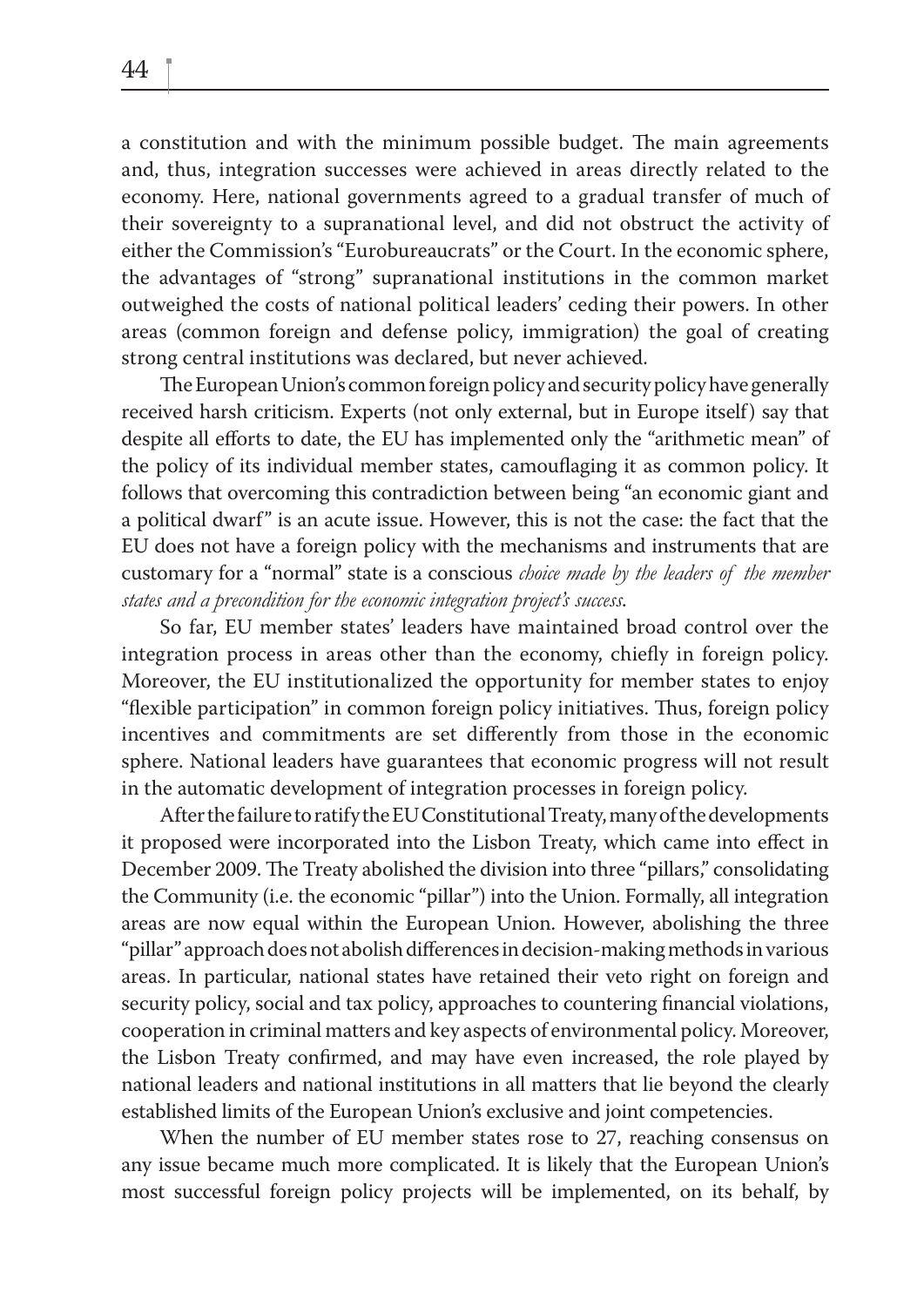groups comprising the most interested member states. It is more than likely that the interested EU countries will pursue foreign policies that are at a variance from the preferences of less involved countries and, consequently from the "preferences" of the EU as a whole. As a result, viewed as a single geopolitical player, the EU's foreign policy will seem *inconsistent* and *uncoordinated*. The EU will play an increasingly important role in foreign policy, but its role and influence will remain less than those of its constituent parts.

EU member states' individual positions on Russia differ substantially. Discussions within the EU focus on subjects such as NATO expansion, a possible energy alliance with Moscow, and assessing Moscow's actions in the 2008 conflict with Georgia. Many countries in Central and Eastern Europe, supported by the United Kingdom and Sweden, urge the EU to toughen its policy regarding "neo imperialist" Russia. At the same time, other EU countries (such as France, Italy and Germany) do not want EU policy to become overtly anti-Russian, and do not join in with unilateral accusations against Russia over the "five-day war." The resilience of such stark differences between EU member states may result in the EU's political fragmentation, with the "Russian issue" being the key factor. This is why representatives of supranational institutions (chiefly the EU Commission) view building a *consistent political line on Russia* as the EU's most important task. However, enacting it is seriously complicated by the nature of how the EU forms its foreign policy.

The absence of mechanisms for developing common foreign policy interests within the EU and member states' national leaders' inconsistency on common foreign policy issues often lead Russian experts and policy actors to conclude that one can (and should) *play on the contradicting interests within the European Union*. However, in adopting this strategy, one should take into account that for many "Eurobureaucrats," members of the European Parliament, and some leaders of European countries, the key interest in foreign policy strategy may be finding ways to promote integration in EU foreign policy. Some European politicians, despite differences in their preferences on particular matters, are united by their desire to develop a strategy that would determine the future development of the EU's foreign policy and, thus, integration more broadly. And those hoping to play on policy tensions within the EU will, perhaps unwittingly, help strengthen the arguments for further European integration.

#### The EU as an Open System in Continuous Evolution

The EU's most important feature as a foreign policy player is that, as a union, it is still in the process of formation. Economic cooperation within the EU has, in many respects, reached federal union levels, and the Union acts as a fullfledged representative of its member states' common economic interests. In other spheres, chiefly in foreign policy, the union is quite limited: all decisions require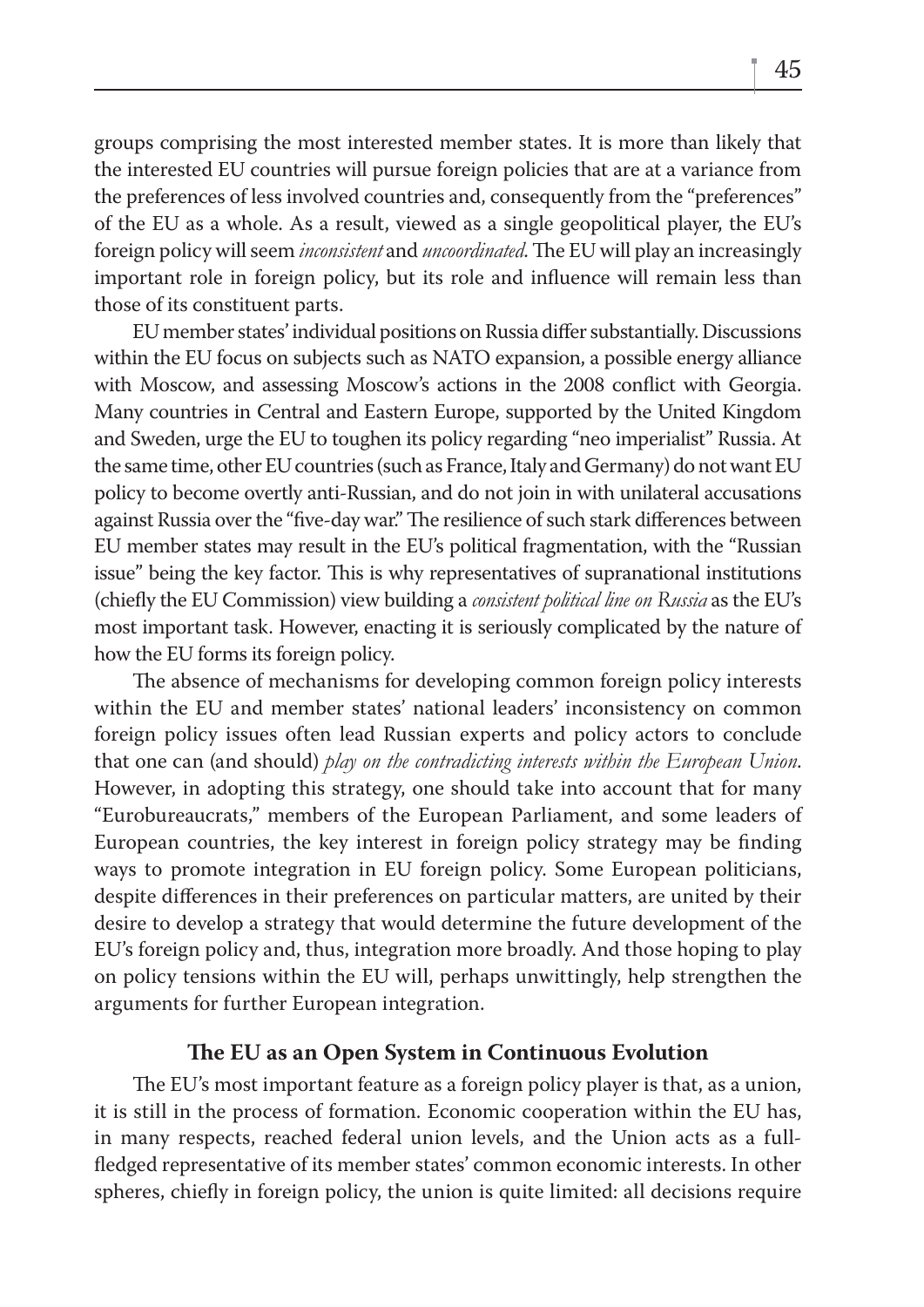member states to reach consensus. This means that the foreign policy sphere lacks a mechanism to develop the common "interest," and instead relies on the "common denominator" between individual countries' individual interests.

The basis for Russia–EU relations was formed during a period of serious transformation within the EU: its structure was modified, integration areas expanded and in addition there was unprecedented geographic expansion. A new environment appeared in the European Union, with institutions that are fundamentally different from those that exist in the international relations system.

After the Treaty on the European Union was executed, both the first and the second pillars of the EU were involved in the process of forming the EU's Russian policy. These agreements were developed with extreme difficulty. New kinds of documents and relations were created. This refers to both the Partnership and Cooperation Agreement and the Union's internal documents — general strategy toward Russia and neighborhood policy. Many of the documents that appeared as a result of extensive negotiations and new institutional mechanisms soon proved inadequate, since during the last 15 years both Russia and the European Union have undergone serious systemic and procedural political transformations. Since 2005, the EU has been experiencing a development crisis: the latest round of expansion has made the union rather loose and unwieldy. It is possible that the Union has already exceeded the maximum depth in terms of integration processes at this stage, and it is possible to conclude that the ideas and recipes for economic integration are hardly applicable to the foreign policy sphere. The EU's development model, although commonly recognized as a pressing issue, remains unresolved.

It is important to stress that the institutional structure for interaction with Russia took shape in parallel with deepening integration and the EU's geographic expansion. This deepening integration peaked in the early 1990s, and found reflection in the December 1991 execution of the Treaty on European Union (Maastricht Treaty). The Treaty of Lisbon made a serious contribution to these changes within the EU. It is worth noting that the Partnership and Cooperation Agreement with Russia was ratified by 15 European states, and today there are already 27 of them.

It appears that, in the coming years, the fact that the integration process is incomplete will, in many ways determine the actions of those European politicians who back further integration. Their foreign policy strategies will be motivated not only by the EU's foreign policy interests (most are not yet final) but rather by attempts to find reasons for the further expansion of the European Union's powers, including those needed to make it a real global policy player. This will require member states to waive a substantial part of their sovereignty (most decisive in the context of European integration) which will only happen if there are compelling reasons. To a certain extent, those who advocate deeper integration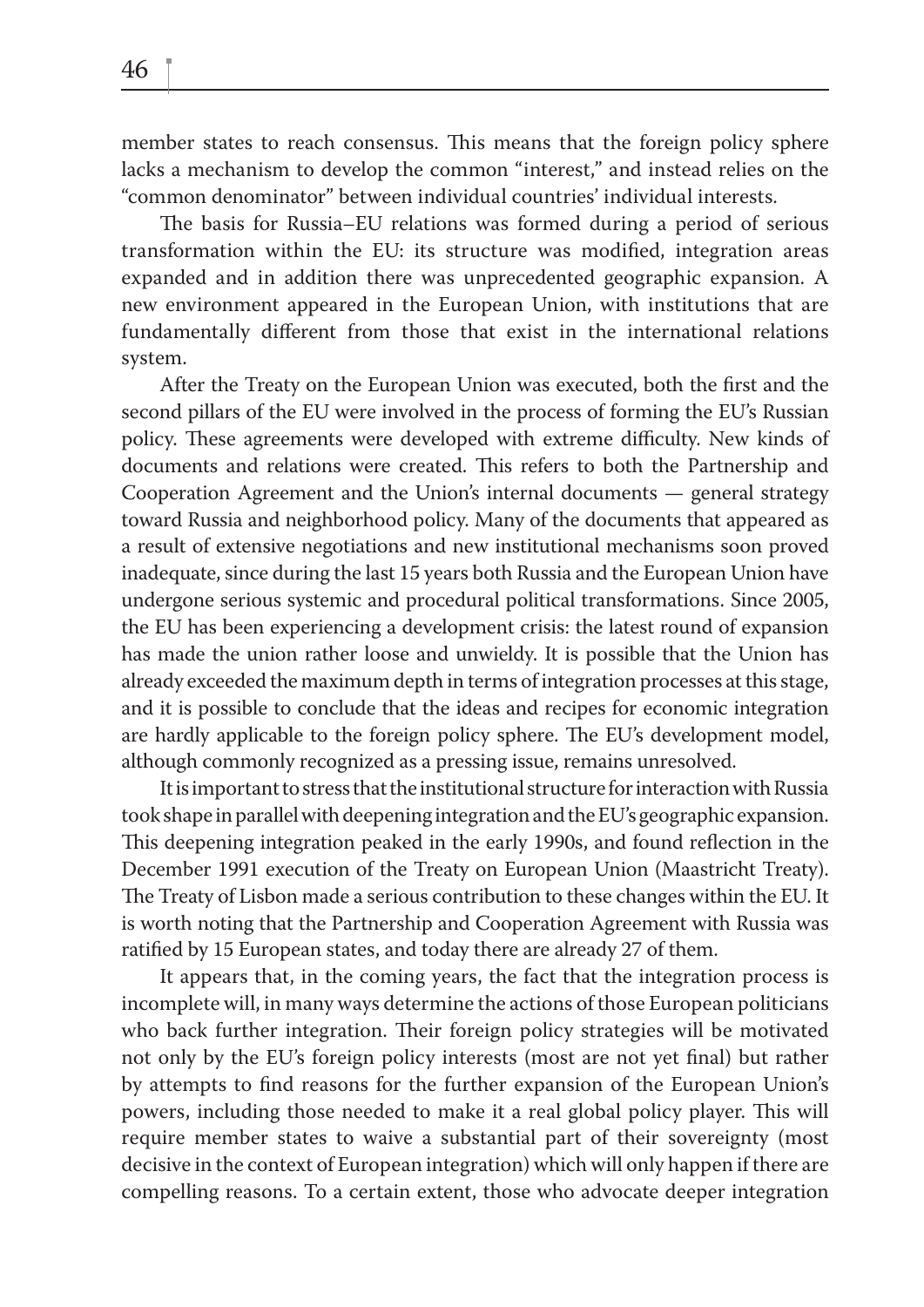want to find a global foreign policy issue or threat that can consolidate the  $EU$ be it in the *global environment or Russia "threatening" European energy security*.

## **Impact of the Crisis on the Development of Russia–EU Relations**

The current global financial and economic crisis is considered the deepest and the most dramatic crisis of the last few decades. It has affected almost all members of the European community. Sovereign debt levels, economic downturn and instability are all close to the point at which resolving Eurozone issues by financial redistribution within the existing division of powers and responsibilities will be impossible.

Despite optimistic statements by European politicians, the statistics are deplorable. The EU economy contracted by 0.5% (0.6% in the Eurozone) and the unemployment forecast stands at 12.2%. The EU currently faces serious issues related to the economic situation in Cyprus, which experts believe to be due to a miscalculation by European politicians.<sup>41</sup> Generally, it is too early to talk about the end of the crisis, although the situation has more or less stabilized.

In the meantime, the EU countries that form the Eurozone and supranational institutions have diverging positions on the Eurozone's future and on the future of financial and economic integration more broadly. Some players have an interest in seeing the Eurozone collapse or split into leaders and followers. Others see advantages in centralized governance and tighter control over the Eurozone countries by supranational financial institutions. Ten EU countries, that are not part of the Eurozone, are concerned that they have been sidelined in decision-making on financial issues that determine the Union's policy. The alternative to letting the Eurozone collapse is strengthening and deepening integration. This will convert individual countries' debts into Eurozone debts. Thus, Frankfurt and Brussels will decide how much tax Greece needs to collect and how much it needs to spend. In our view this is the most likely scenario, although implementing it will require long-term efforts.

It is important to note that the weakening of the EU's financial positions does not mean an overall weakening of the union. One of the arguments supporting this is the EU's policy towards non-democratic regimes. Thus, the embargo on exporting arms to Syria remains in place.

Currently, it is the economic crisis that, in many ways, sets the tone for the EU's relations with the wider world, including Russia. On the one hand, this means that the EU's key priority is resolving internal issues. On the other, it means that today, against the backdrop of economic recovery, it is becoming possible to expand Russian initiatives and start implementing bilateral projects (such

<sup>41</sup> URL: http://www.euronews.com/2013/02/22/eu-economies-set-for-stormy-2013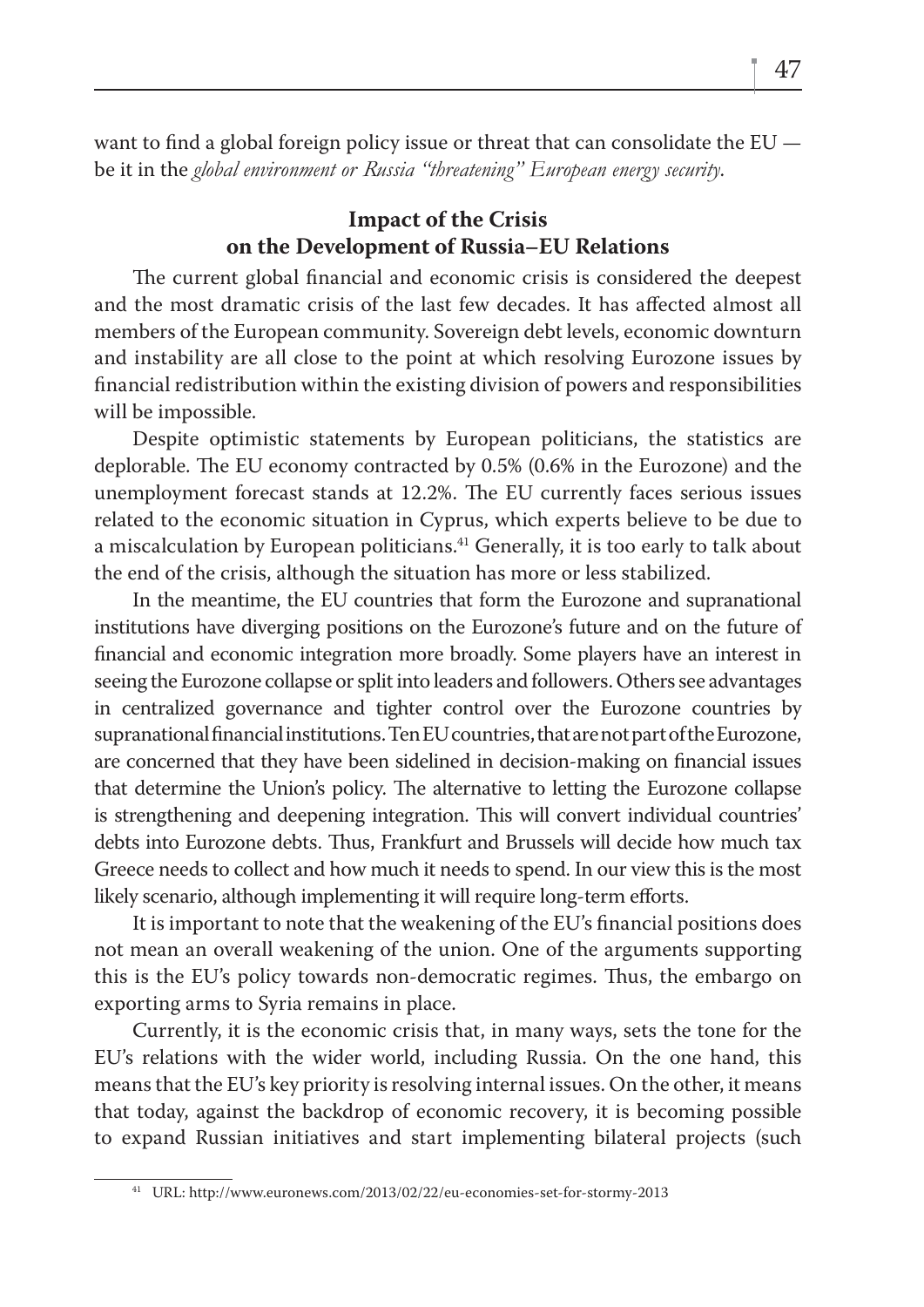as facilitating the visa regime at a regional level). Demonstrating a benevolent attitude toward the EU and supporting (as far as possible) recovery projects may serve as a favorable background for the development of "common spaces" and energy policy programs.

### **Geographic Proximity and Competition Over the Post-Soviet Space**

Russia and the European Union are immediate geographic neighbors with a common border: post-Soviet states lie between them. Both Russia and the EU have interests in this area and view implementation differently. It is important for the Russian side to understand that the approach the EU takes to *formatting* spaces beyond its territory reflects the particular features of the union. The formatting process involves developing a system of institutions (rules of the game) in the political, economic, social and cultural spheres. Multiple EU initiatives are directed less at national governments and more at the regional and local authorities, civil society and business.

The Eastern Partnership initiative (2009) that involved six post-Soviet states (excluding Russia) was an exception. Russia perceived this initiative as the EU challenging it in a region that it considers a particular area of interest. The Russian side's complaints are as follows: this initiative virtually forces the states involved to make a strategic choice between the EU and Russia and is a sign of the double standards which are becoming increasingly common in EU policymaking. Declaring its commitment to abolishing these dividing lines in Europe, the EU in reality, in Russia's view, is working to build and strengthen them, with a view to strategically isolating our country. Objectively, this may well be the case. However, taking into account the decentralization of foreign policy decision-making processes within the EU, it should be noted that this initiative was proposed under EU auspices by a handful of interested neighboring member states led by Poland.

When selecting its response, Russia should take into account what drives EU strategy in this area. However, experts' comments are generally reduced to complaints about the European Union, and its central institutions in particular. However, according to the rules of the European "game," they are unable to either reconsider members' regional foreign policy or prevent similar initiatives in the future.

Since the "post-Soviet space factor" will undoubtedly continue to be one of the determinants for Russia–EU relations in the future, the Russian side should establish its agenda regarding such territories in relation to the agenda proposed by the European Union and its member states. European initiatives should be assessed based on an accurate understanding of the nature of the Union.

Currently in the "common neighborhood space" it shares with Russia, the EU is moving to build a system of crisis regulation or monitoring. Thus, crisis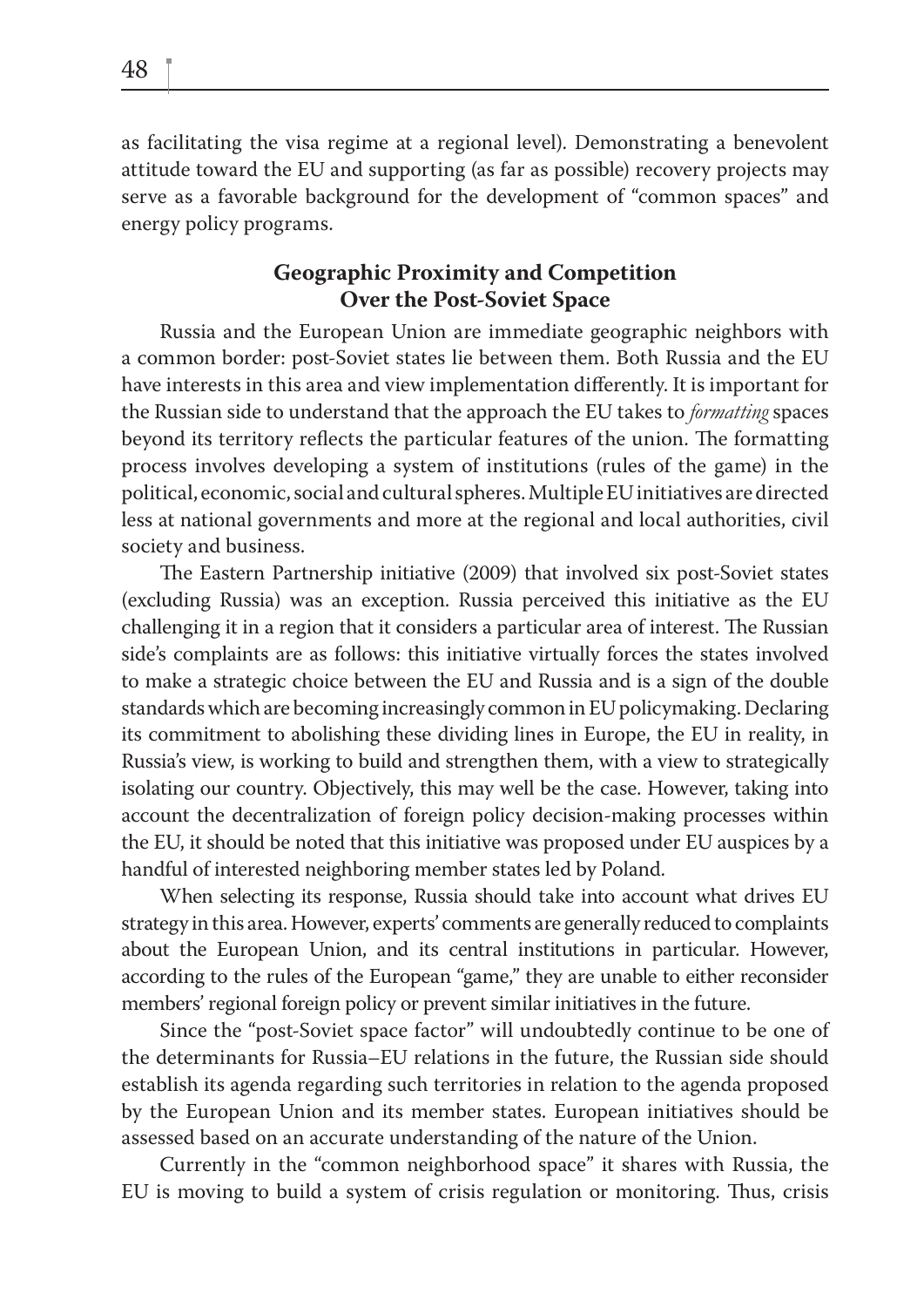regulation matters move to a strategic level of Russia–EU relations; issues of interaction in the "common neighborhood" region are one of the areas in Russia– EU relations subject to the greatest tension. Feeling the impact of the global financial and economic crisis and certain political factors, competition in the region has receded, however, this is temporary, and this area will undoubtedly remain crucial to both Russian and EU policy.

## **INSTITUTIONAL CONTEXT OF RELATIONS**

In order to assess the current status of Russia–EU relations, it is important to track the development dynamics of the institutions linking them.

#### The 1989 Agreement

Official relations between the USSR and the EEC were established in August 1988. In February 1989 the USSR set up its permanent mission to the EEC in Brussels, and the EEC set up its diplomatic mission in Moscow two years later. Almost immediately, in 1988, work started on the development of agreements governing the relations between the USSR and the EEC. The EEC's basic problem was that none of the existing types of international agreement it had entered into were suitable for the USSR, given its geopolitical weight, social system and the depth of transformations that were taking place. Eventually, on the EEC's initiative, a Trade and Cooperation Agreement was concluded in Brussels on December 11, 1989. It covered both spheres of the EC's exclusive competence (general trade policy), as well as areas of common competence of the EC and its member states (economic cooperation).

During negotiations, the differences between the Soviet and the European positions became apparent. The Soviet Union's leadership expected that convergence with the EEC would, in itself, be a very strong driver of domestic reform. So the Soviet negotiators attempted to make the future agreement as broad as possible and remove the "state trade country" label from the USSR. The EEC representatives, however, wanted to make the agreement as narrow as possible, and as they viewed the USSR as a "state trade country," they wanted the Soviet side to commit to guarantee a "non-discriminatory regime" for EEA imports: in terms of both prices and quantities. This proposal was clearly impracticable: even at its command economy peak, the Soviet state was unable to undertake such a commitment.

However, the 1989 Agreement was undoubtedly a breakthrough in relations between the Soviet Union and Western Europe. However, by its nature, it was a provisional document, based on the fact that the USSR and Western Europe had different social and economic systems, and to a certain extent, reflected the EEA's (admittedly reasonable) lack of confidence in the changes taking place in the Soviet Union. Two years later, the Soviet Union collapsed and the EEA underwent serious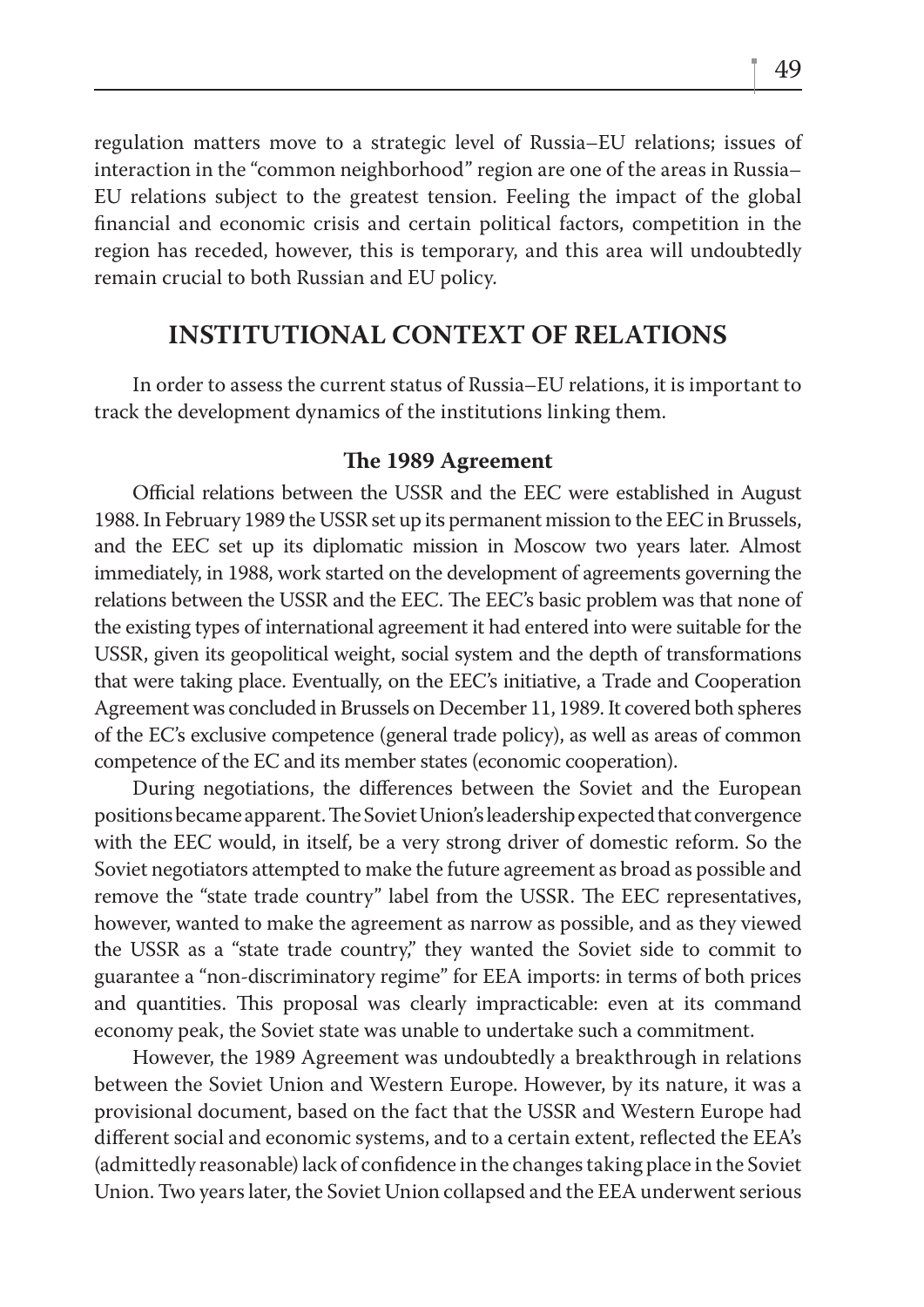transformations. As a result, it became clear that a different legal framework for the development of relations with Russia needed to be established.

#### **1994 Partnership and Cooperation Agreement**

Partnership and Cooperation Agreements are the main form of agreement governing EU relations with former Soviet states. The European Union signed similar agreements with all newly independent states (NIS) bar Tajikistan and the Baltic states (the latter were initially associated and later became full EU members). These agreements represented a new approach to relations for the EU, developed as part of the European Union Treaty and based on two procedural models: the first and second "pillars" (with common foreign and defense policy being the second pillar). Thus, NIS–EU relations (in particular, Russia–EU relations) were to a great extent determined by the new political and legal context, i.e. the transformations that took place in Europe in the early 1990s.

The idea of signing a new agreement with Russia was first proposed by Commission of the European Communities (CEC) Chairman Jacques Delors during his official visit to Moscow in May 1992. The new Partnership and Cooperation Agreement (PCA) was signed on June 24, 1994 in Corfu (Greece) by Russian President Boris Yeltsin, EU member states' heads of state, and government and the CEC chairman. The Agreement came into force on December 1, 1997, and the delay in its ratification by the European side was due to the fourth EU expansion: the document was to be additionally signed and ratified by three new members — Austria, Sweden and Finland.

The Maastricht Treaty did not provide for a special legal framework for agreements similar to the PCA. Like the 1989 Agreement, the 1994 PCA was a mixed agreement, as it affected both the EU's sphere of exclusive competence and that of common competence. Thus, the EU's exclusive competence "covers" parts of the Agreement relating to the trade in goods and provision of services, other matters fall under the common competence of the EU and its member states. It is important to note that EU member states play a decisive role not only in the development and execution of the PCA but also in the subsequent development of partner relations. In particular, member states are closely engaged in the process of forming the EU's position on the Cooperation Council and Cooperation Committee existing as part of the PCA, since the EU's position is determined by the Council (this is the member states' collective view) as proposed by the CEC.

The PCA played an important role in the development of Russia–EU relations. It reflected a transfer from Russia's exclusively bilateral relations with member states to relations with the European Union as a whole, created the political and legal framework for these relations and established the institutions for political dialogue. Under article 106 of the Agreement, it is automatically extended annually.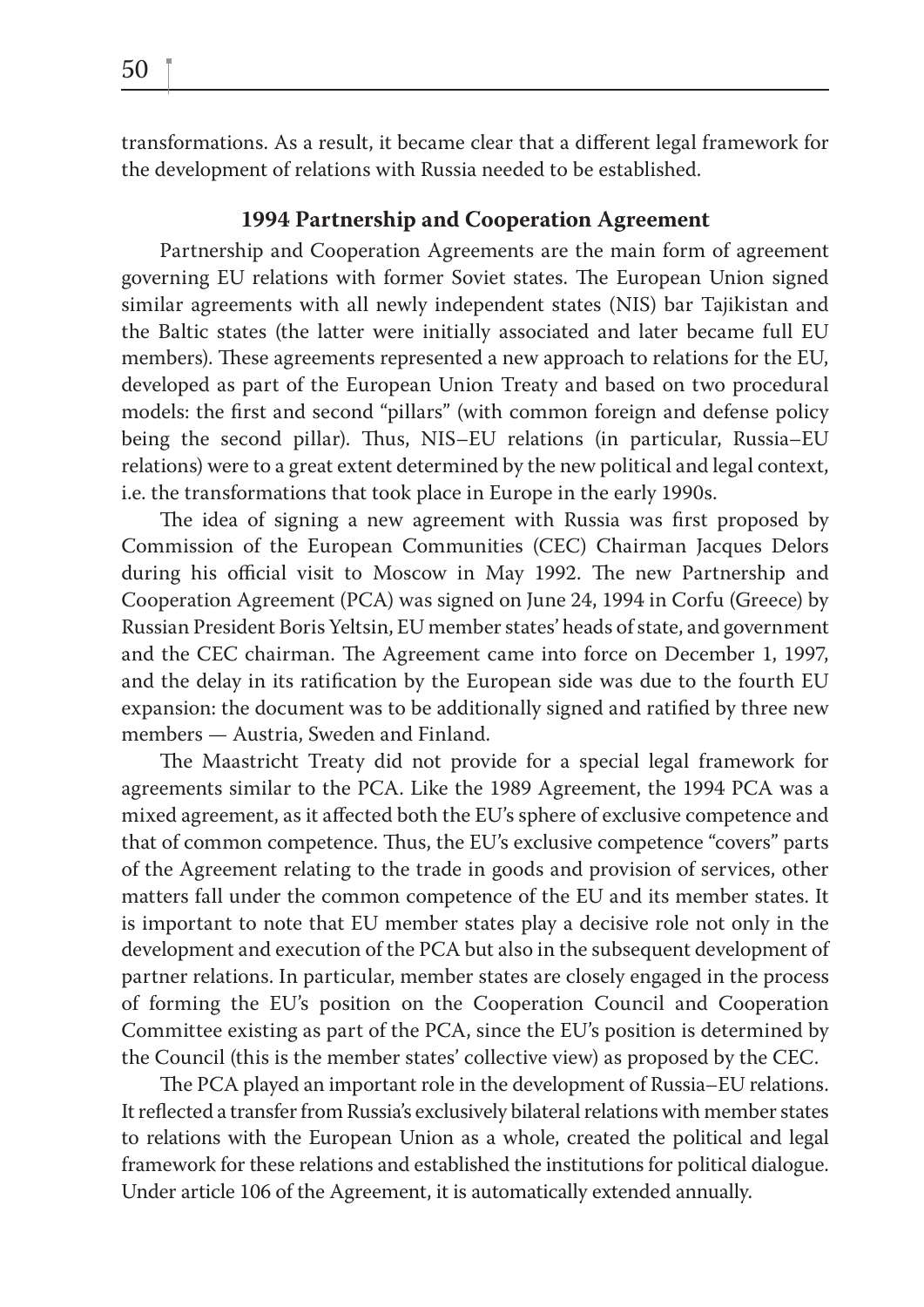### **"Common Strategies" as a New EU Common Foreign and Security Policy (CFSP) Instrument. Common Strategy Toward Russia**

The Treaty of Amsterdam, 1997, introduced a new tool to the European Union's Common Foreign and Security Policy (CFSP): common strategies. The first common strategy (CS) regarding Russia was developed and adopted by the EU in June 1999, at the end of Germany's presidency. Until then, EU policy toward Russia was based solely on the Partnership and Cooperation Agreement of 1994 and the TACIS program launched in 1991.

As distinct from the PCA, the Common Strategies concept a special legal basis under the Maastricht Treaty which presents it as an instrument of EU foreign policy (under article 13 "The European Council shall decide on common strategies to be implemented by the Union in areas where the Member States have important interests in common"). The Council recommends Common Strategies to the European Union in accordance with the principles and key areas the EU has formulated in advance.

By the mid 1990s it became clear to the EU that the Agreement is not an exhaustive instrument to build relations with Russia. So the EU proposed an idea of how to develop a new strategy based on the EU Commission report presented at the member state foreign ministers' meeting in Carcassonne in March 1995. The report underlined that the EU member states need to coordinate their efforts to build relations with Russia.

In November 1995, the General Affairs Council presented the strategy paper on Russia–EU relations. This was the European Union's first official strategy document regarding Russia. However, it clearly lacked specific proposals and a real action plan. Thus, it was proposed that the objective of "continued support for the further development of democracy, the rule of law and pluralism in Russia" could be achieved by "regular consultation and technical assistance," and "active promotion of people-to-people contacts."

In May 1996, the General Affairs Council adopted an "action plan for Russia," based on the strategy paper. Subsequent EU efforts in this area (the adoption of a common strategy on Russia) were related to the CFSP reforms that were launched at an inter-governmental conference.

Preparation for the development of the first strategy on Russia started immediately after the economic crisis hit in August 1998. In autumn 1998, the EU Council of Ministers instructed the Committee of Permanent Representatives of the Member States (COREPER) to prepare a report on the development of "a comprehensive policy towards Russia." The report was basically an overview of the challenges facing the EU within Russia, placing most emphasis on the effects of the recent economic crisis. The report's general conclusion was: problems in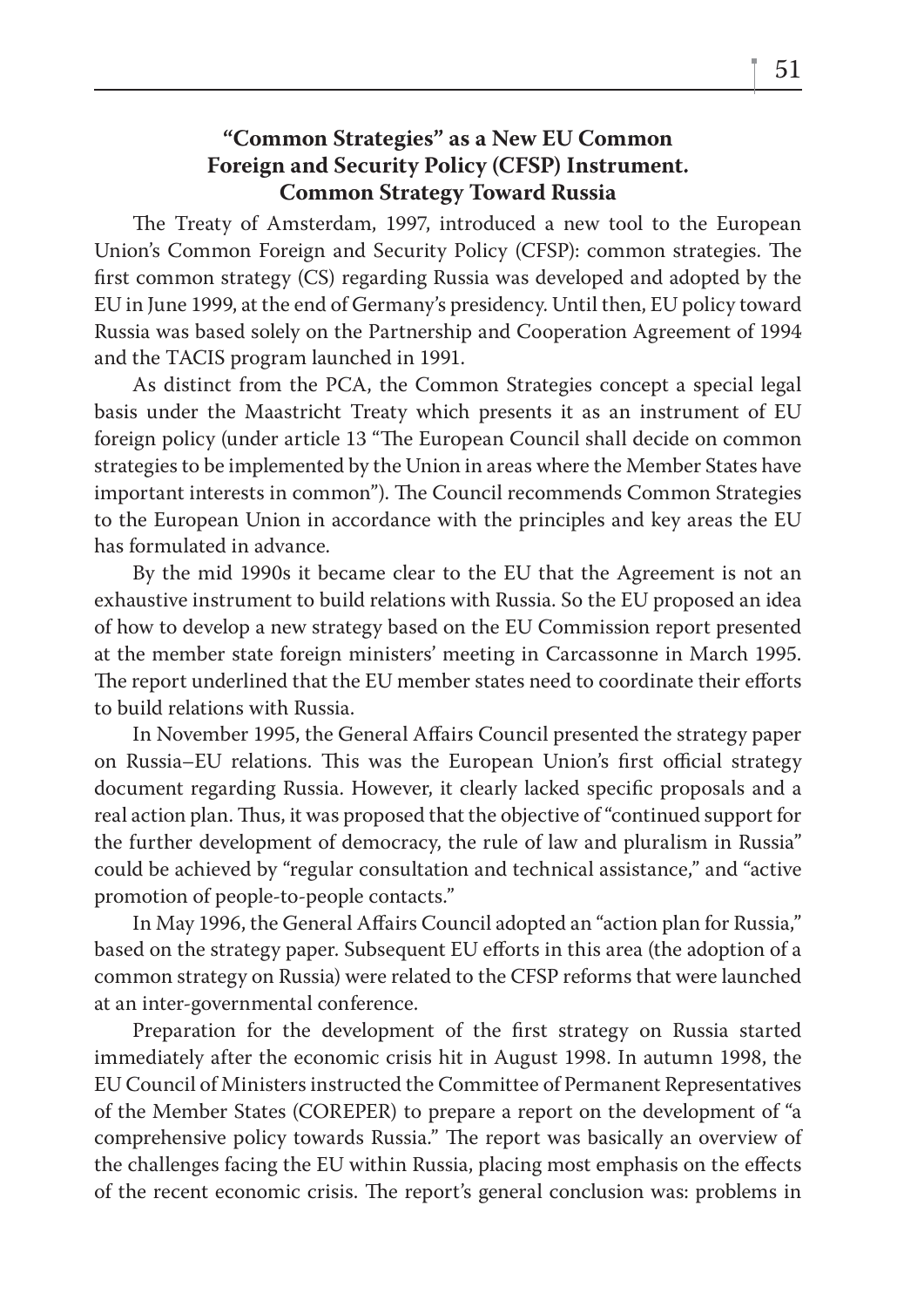Russia are multifaceted in nature and, therefore an effective EU response also requires a multidimensional policy.

The report was presented to the Vienna European Council, which decided on the preparation of common strategies on Russia, Ukraine, the Balkans and the Mediterranean region, on the understanding that the first common strategy would be on Russia. The drafting of the Common Strategy on Russia was to be left to the German Presidency in the first half of 1999. In reality, the drafting had already begun under the Austrian Presidency when Germany, with the help of Finland, France and the United Kingdom had started negotiating their positions informally. The EU was not required to discuss the draft strategy with its "addressee," however, the draft was presented to Russian officials during the Russia–EU summit in February 1999.

From the beginning of the German Presidency, the drafting of the strategy on Russia was carried out by a small group of those countries that are most interested: Germany (chief among them), France, United Kingdom and Finland. This process was additionally complicated by the fact that this was the Union's first strategy on Russia. The Amsterdam Treaty did not clearly define the term "common strategy."

On May 17, 1999, COREPER's conclusions were presented to the General Affairs Council, which endorsed the draft to be presented at the Cologne European Council. It is there that the heads of state and government adopted the Common Strategy on Russia almost without discussion.

Under the document, the EU had two strategic goals: (1) stable, open and pluralistic democracy in Russia and (2) maintaining European stability, promoting global security and responding to the common challenges facing the continent through intensified cooperation with Russia. Moreover, the document urges the Council, the Commission, and EU member states to review and assess the efficacy of extant actions, programs, instruments, and policies, and of course, to make the necessary adjustments. This seemed a rather strongly worded obligation for EU institutions, but in reality the document lacked clear-cut mechanisms that would make it possible to implement either this provision or sanctions for failure to comply.

The transformation of the Common Strategy on Russia into a real instrument of EU foreign policy ran into serious difficulties. As a result, by mid-2004, the strategy adopted for the initial period of four years and extended in June 2003 was cancelled. This happened for several reasons. First, the strategy's adoption and implementation took place during the final months of Boris Yeltsin's presidency, when the shape of the new political regime was not yet clear. Second, the common strategy was not actually strategic. The EU had come to a consensus regarding the particular importance of relations with Russia, but its member states were unable to agree on the EU's *real priorities* in these relations. Therefore, the document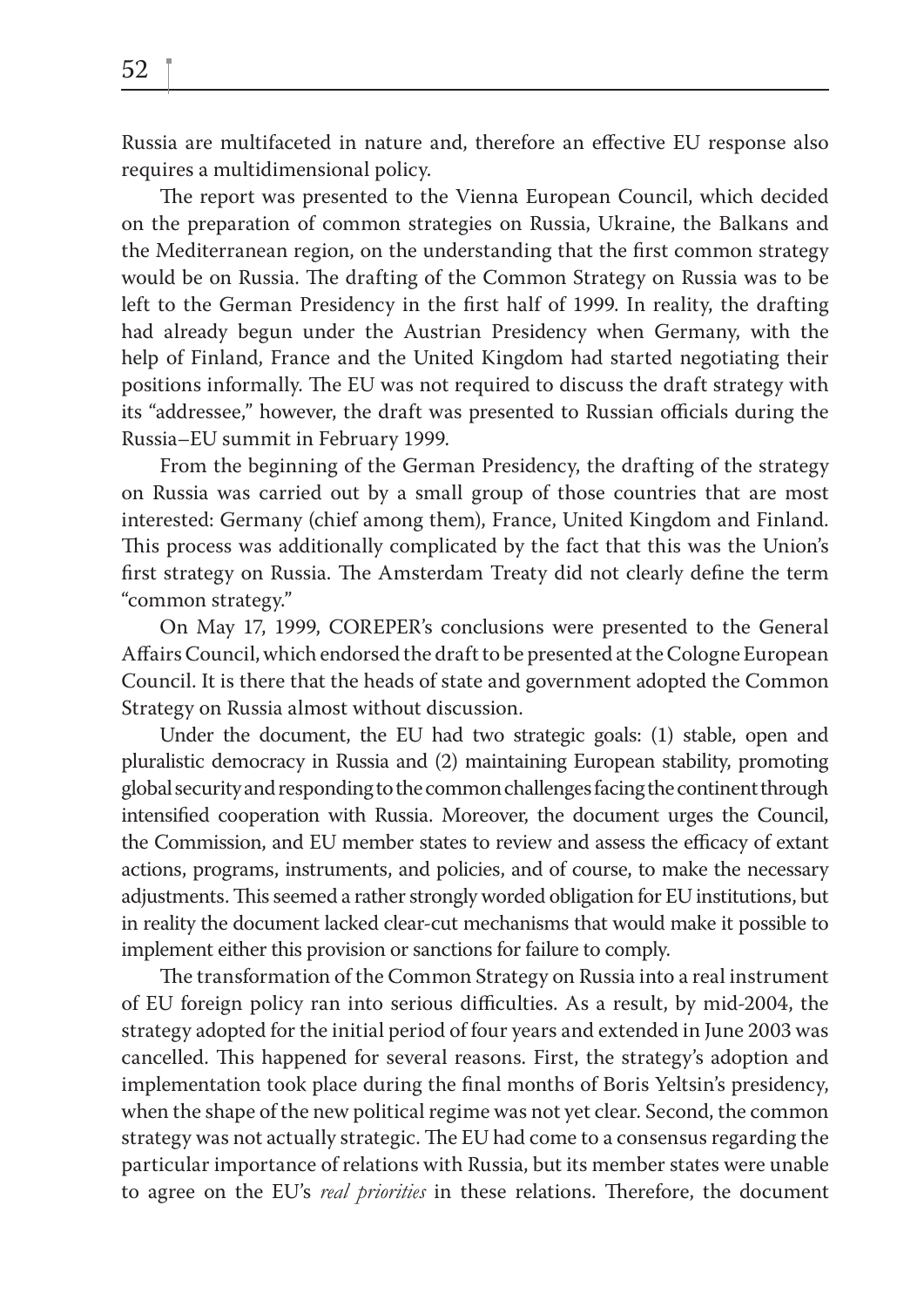represented a result of competing national interests and intergovernmental bargaining. It ended up recording a very low "common denominator" of very general items (support to democracy, pluralism, market economy) on which there was no difference of opinion.

#### **Wider Europe — Neighborhood Policy**

On March 11, 2003 the CEC drafted a report entitled Wider Europe neighborhood: A New Framework for Relations with Our Eastern and Southern Neighbors, and presented it to the General Affairs Council and European Parliament. The document reflected the CEC's position on future relations with Russia, the Western NIS (Belorussia, Ukraine, and Moldova) and Southern Mediterranean countries (Algeria, Egypt, Israel, Jordan, Lebanon, Libya, Morocco, Palestinian Authority, Syria, Tunisia). All these are defined as countries that do not currently have any prospect of gaining EU membership. The CEC proposals became the EU's official policy towards neighboring countries once adopted by the European Council in June 2003.

The need for the document, as stated in the Commission's report, was the upcoming EU expansion, which inevitably increased the EU's interest in development of neighborhood relations. The EU's stated goal was that it should aim to develop an area of prosperity and a friendly neighborhood — a "circle of friends" — with whom the EU enjoys close and co-operative relations. It was suggested that Russia, the Western NIS and Southern Mediterranean countries should be offered the prospect of a stake in the EU's internal market, further integration, and liberalization to promote the free movement of persons, goods, services and capital ("four freedoms"). If any of these countries reached this level, it would bring them as close as possible to the Union without being an actual member. According to Romano Prodi, the EU's strategic goal vis-à-vis its neighbors was *"sharing everything with the Union but institutions*."42

Cross-border and intra-regional cooperation became a key component of this neighborhood policy. In July 2003, the Commission prepared another report on the subject entitled *New Neighborhood Instrument*, which defined the financial mechanisms supporting this area of cooperation. "New Neighborhood" programs were aimed at promoting sustainable economic and social development and addressing common problems (environment, healthcare, fighting organized crime *etc.*). The implementation of programs like this developed at regional and

<sup>&</sup>lt;sup>42</sup> From Romano Prodi's speech at the Sixth European Community Studies Association-World (ECSA-World), Brussels, December 5–6 , 2002. See: Prodi R. A Wider Europe — A Proximity Policy as the Key to Stability. Peace, Security and Stability International Dialogue and the Role of the EU. Sixth ECSA-World Conference. Jean Monnet Project. Brussels, December 5–6, 2002. URL: http://www.europa.eu/rapid/press-release\_SPEECH-02- 619\_en.htm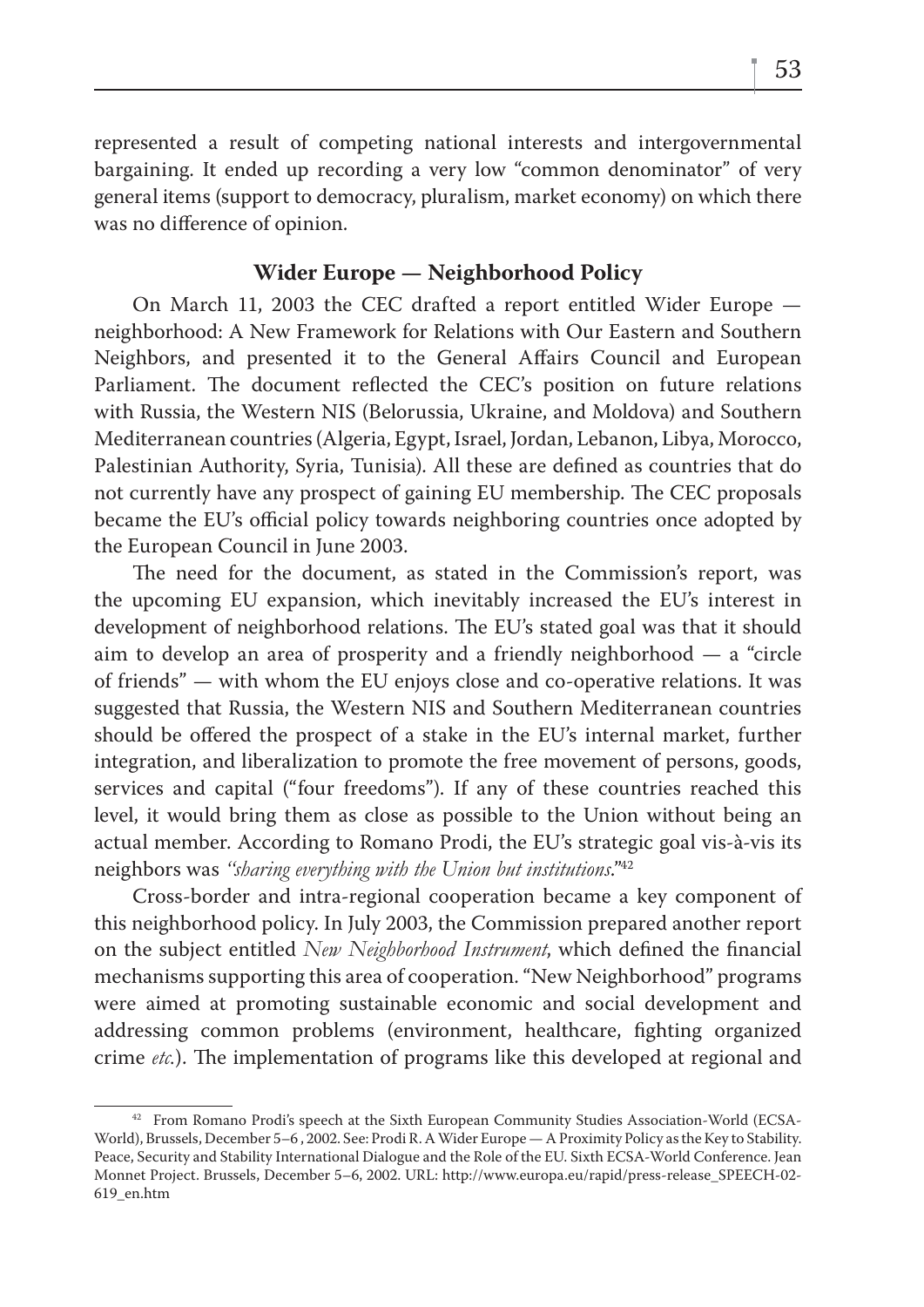local levels started in 2004. In the period 2004–2006 they were financed through INTERREG III and TACIS, and from 2007 the CEC proposed creating a single financial instrument for cross-border regions of EU countries and the neighboring states.

### **Strategic Partnership — Four "Common Spaces"**

The new concept of "common spaces" was conceived during a period when both the EU and Russia were becoming increasingly disappointed in the architecture of existing relations. Russia complained about the concept of "wider Europe" which put Russia on a par with other EU neighbors<sup>43</sup>. The European Union, in turn, was less than content with Russia's deviation from the course based on the "common values" declared in the Partnership and Cooperation Agreement.

At the St. Petersburg summit in May 2003, the EU and Russia confirmed their intention to strengthen their strategic partnership and develop cooperation with a long-term view to creating four "common spaces" under the PCA currently in force. The "common spaces" included the following spheres: economy $44$ , external security, freedom, internal security and justice, science and education. This essentially meant a move from cooperation based on "common values" to a more pragmatic project, namely — deeper selective cooperation.

After the May summit, developing and reaching agreements on "road  $maps'' - specific$  agendas on each space  $-$  took another two years and three Russia–EU summits, respectively. In April 2005, the "road maps" were discussed at the External Relations Council meeting. EU member states' foreign ministers disagreed over the second space (freedom, security and justice), in particular when it came to linking the readmission agreement between the European Union and Russia and visa regime facilitation. The mandatory execution of the agreement as a key condition was required, first of all, by new EU members — Estonia, Latvia,

<sup>&</sup>lt;sup>43</sup> The Russian side's arguments were as follows: Russia will never be focused solely on the European Union, its relations with China, the United States and a number of other countries will always play an important role in its foreign policy. In addition, unlike other countries that are part of the "ring of friends," Russian foreign policy will always contain a global aspect related not only to the fact that it has strategic nuclear weapons. Russia as "a global power located on two continents" must "keep the freedom of determining and implementing its home and foreign policy." See Medium-Term Strategy for the Development of Relations between the Russian Federation and the EU (2000–2010). Text presented by Russian Prime Minister Vladimir Putin at the Russia–EU summit in Helsinki on October 22, 1999. URL: http://www.ieras.ru/journal/journal1.2000/9.htm

<sup>&</sup>lt;sup>44</sup> The idea of creating a common economic space in the EU was put forward in May 2001 by the CEC's chairman Romano Prodi. To address this idea, the parties set up a high level group headed by the Deputy Prime Minister Viktor Khristenko and CEC Commissioner Chris Patten (Khristenko-Patten group). The term "economic space" means a territory with unified rules and/or rules similar for all economic actors, with a system of institutions ensuring freedom of movement of goods, services, capital and people. This term is used to describe relations between the EU and the EFTA countries — Norway, Iceland, and Lichtenstein. We note that in Russia's case it means creating a *common, rather than single* economic space. This means that the parties in principle maintain sovereignty and are committed to "four freedoms," however the level of such freedoms depends upon specific political and economic conditions.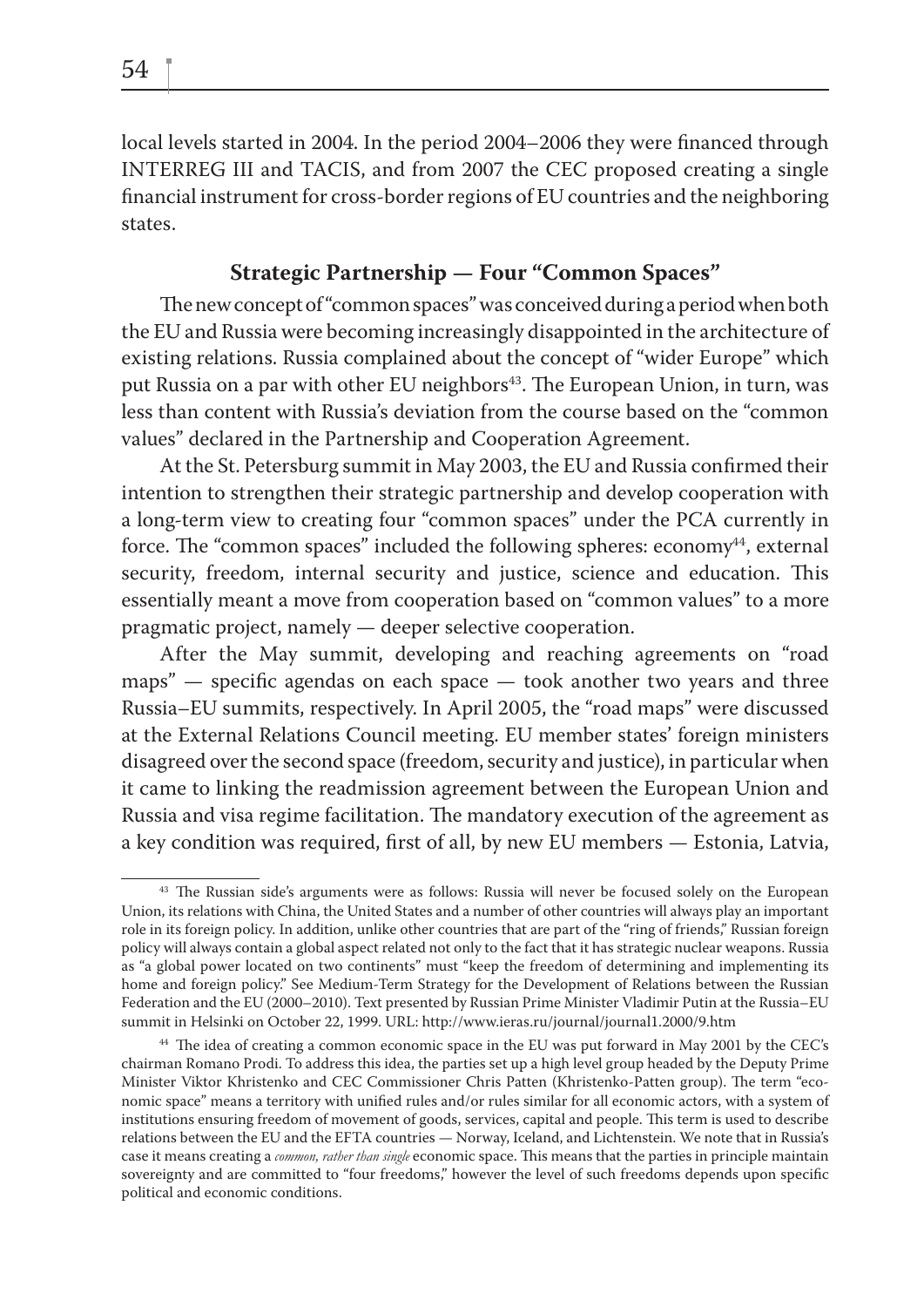and Lithuania45. At the Russia–EU summit in Moscow on May 10, 2005, the parties adopted four "road maps."

Negotiations about the content of the four "common spaces" were consistently conducted on behalf of the European Union by the Commission and the EU presidencies: Greece (first half of 2003), Italy (second half of 2003), Ireland (first half of 2004), the Netherlands (second half of 2004) and Luxembourg (first half of 2005). EU presidencies played the leading role in the third space negotiations, while CEC was the key player in the first space negotiations. As for the second space, here the competencies were divided into specific areas: presidencies negotiated about combating terrorism and Russian-European dialogue on human rights, while the CEC acted on the basis of the mandate received from the Council of Ministers and was responsible for negotiating the facilitation of visa procedures and readmission. In the fourth space, the CEC led the negotiations about scientific research matters, and the presidencies led talks on cultural cooperation.

The first is the most important: the Common Economic space  $-$  in which, despite the efforts of the Russian negotiators, the structure and purpose ("convergence of legislation") remained as proposed by the CEC. The only real difference between the "road maps" and the "new neighborhood" programs was a substantial reduction in the Russian commitment to undertake steps aimed at harmonizing its legal provisions with those of the EU. It should be noted that the "road maps" — the result of negotiations on four "common spaces" — are not international legal documents, essentially making them a "declaration of intent."

### **New Basic Agreement Between Russia and the EU: Parties' Priorities**

The initial 10-year term of the PCA expired on December 1, 2007. Russia first raised the "2007 factor" issue as early as 2005. At the Russia–EU summit in Sochi in May 2006 the parties reached a political agreement to start the work on new basic agreement. At an informal summit in Lahti (Finland) in October 2006 Russian President Vladimir Putin suggested the PCA be replaced with a strategic partnership agreement.

Negotiations about the new agreement were to begin in November 2006 at the Russia–EU summit, but Poland vetoed the EU's negotiation mandate and called for Russia to lift its embargo on Polish meat. Under article 106, the Agreement was automatically extended for another year. When, in December 2007, Moscow and Warsaw had settled their agricultural export issues, the Polish Government announced that it would withdraw its veto. Then Lithuania blocked

<sup>&</sup>lt;sup>45</sup> In May 2006 at the Russia–EU summit in Sochi the visa facilitation agreement and mutual readmission agreement were signed. The Russian side thought the execution of these agreements were the summit's main achievement, opening the door to expanded cooperation with the European Union.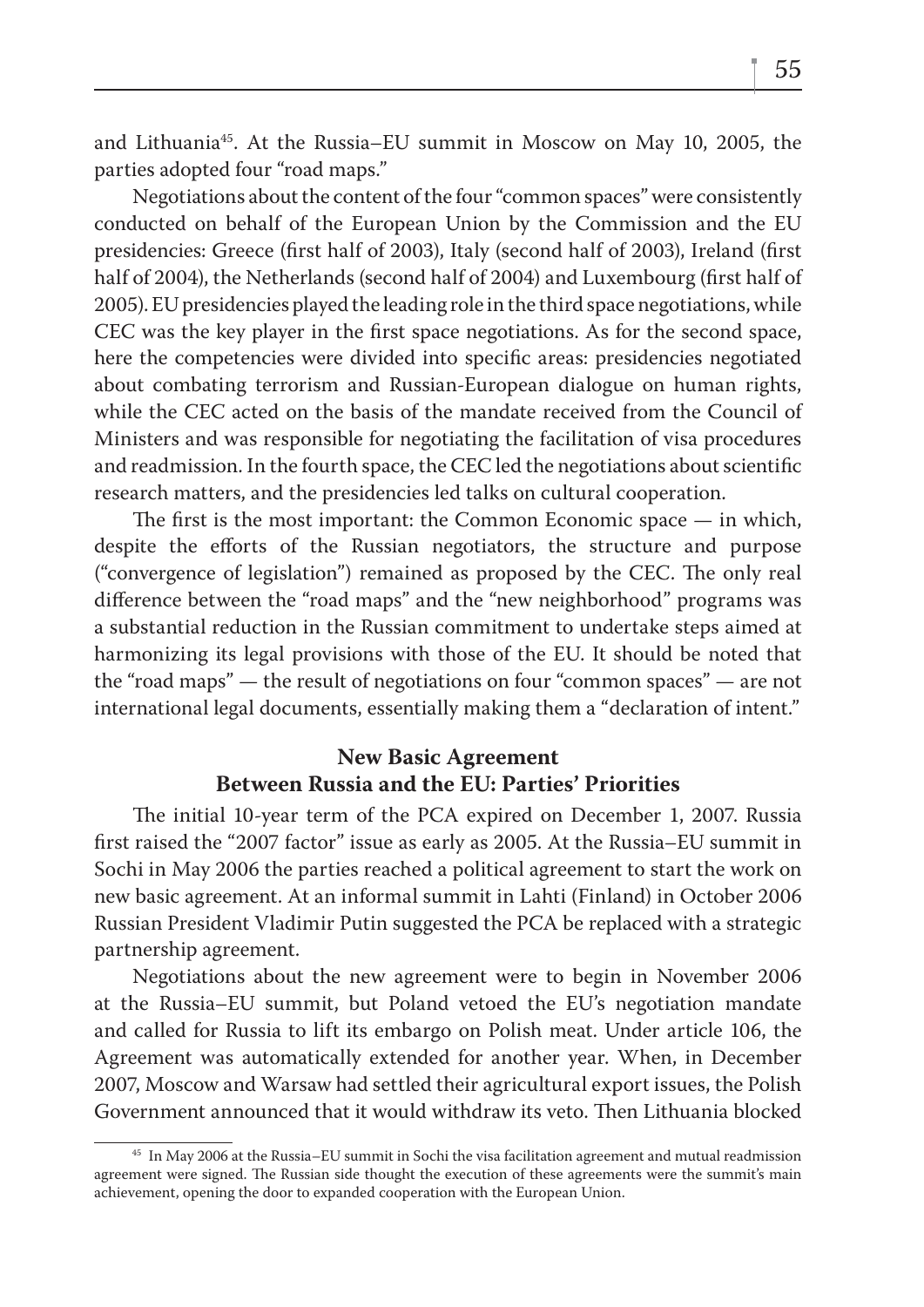the negotiation process. Vilnius demanded that the European Union take into account, in particular, the renewal of oil supplies via the Druzhba oil pipeline, compensation for damages to the individuals deported from the Baltic countries and the resolution of the frozen conflicts in Moldova and Georgia. After receiving assurance from the EU partners that its demands will be accommodated, Lithuania consented to negotiations with Russia.

On May 26, 2008 the Council of Foreign Ministers approved the negotiation mandate for the new basic agreement with Russia without discussion. At the Russia–EU summit in Khanty-Mansiysk on June 27, 2008, the parties officially announced that they had started negotiating a new agreement<sup>46</sup>.

The first round of negotiations took place on July 4, in Brussels. The parties reached a consensus on matters that were to become part of the new agreement and on how negotiations on the document would be organized. However, the parties had strongly divergent substantive visions of the final document. The EU wanted the agreement to include not only general principles and areas of cooperation, but also development programs in various spheres. Russia, however, noted that too many details in the draft agreement would make it extremely difficult to negotiate within a reasonable period of time. Dmitry Medvedev, at that time Russia's president, proposed that they prepare a basic agreement, in the form of a framework document, not overloaded with details, and then develop particular provisions in greater detail in separate agreements at a later stage.

The EU's key objective in this is to receive guarantees that Russia's policies will not impact European oil and gas supplies. The Europeans insist on Russia's ratification of the Energy Charter Treaty (ECT) destroying Gazprom's pipeline monopoly. Brussels considers it necessary to include Russian energy issues in the new basic agreement.

In 2010, Russia and the EU launched a Partnership for Modernization initiative, proposing the creation of a new institution as a practical embodiment of this dialogue on "common spaces." Initially the Partnership raised great hopes; however, its results to date have been quite limited. In addition, Russia's goal of modernization is gradually fading from the domestic political agenda.

<sup>46</sup> From the Joint Statement of the participants in the Russia–EU summit (2008): "We, the leaders of the European Union and the Russian Federation, today in Khanty-Mansiysk launched the negotiations for a New EU/Russia Agreement to replace the current Partnership and Cooperation Agreement which entered into force on December 1, 1997. We have agreed that the existing Agreement will remain in force until replaced by the New Agreement. We agreed that the aim is to conclude a strategic agreement that will provide a comprehensive framework for EU/Russia relations for the foreseeable future and help to develop the potential of our relationship. It should provide for a strengthened legal basis and legally binding commitments covering all main areas of the relationship, as included in the four EU/Russia common spaces and their road maps which were agreed at the Moscow Summit in May 2005. The New Agreement will build on the international commitments which bind the EU and Russia. It will contain the appropriate institutional provisions to ensure the efficient functioning of the EU/Russia relationship." URL: http://www.news.kremlin.ru/ref\_notes/286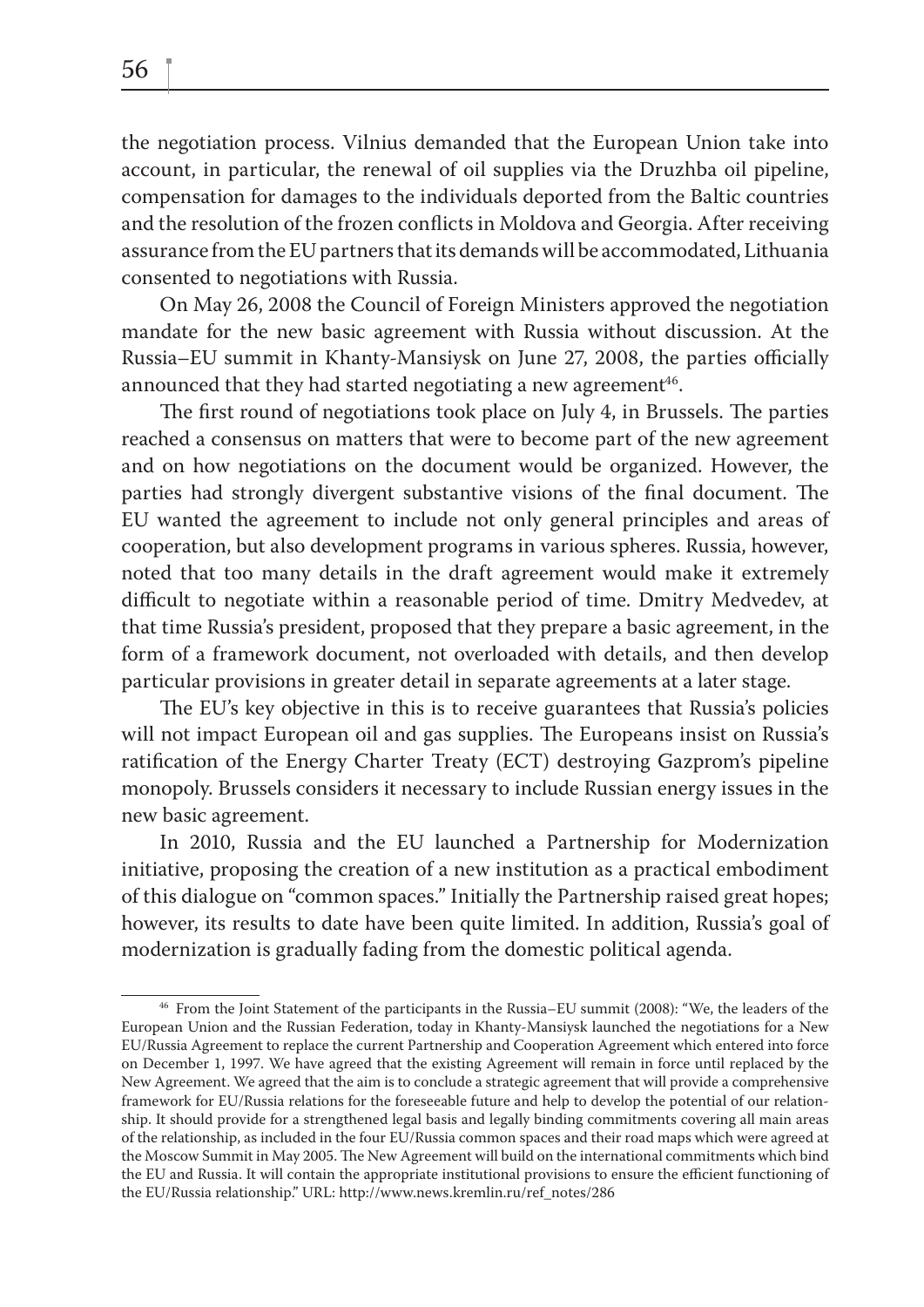There has been more than a year's break in the negotiations on the new basic agreement between Russia and the EU. One of the key outstanding issues is the substance of bilateral trade and the economic regime. What the European Union understands by the WTO+ slogan is a free trade area (FTA) that means a much deeper level of interaction compared to the classic FTA. The Europeans insist on liberalizing the trade in services, regulating and liberalizing investment, limiting mutual access to the public procurement market, enhancing cooperation in competition policies and the protection of intellectual property. However, it is clear that, with the existing structure of the Russian economy and exports, this format FTA is not in Russia's interests. It was expected that Russia's WTO accession would lend a substantial impetus to negotiations with the EU on the new basic agreement. But the opposite happened: Russia's WTO accession created a system of new framework conditions for the EU negotiations and reaching consensus has become even more difficult.

## **PROGRESS IN FOUR "COMMON SPACES"**

At the St. Petersburg summit in May 2003, Russia and the EU agreed to develop cooperation via a new institutional structure: **four "common spaces"** as part of the Partnership and Cooperation Agreement. The common spaces include the Common Economic Space, Common Space of Freedom, Security and Justice, Common Space of External Security, Common Space of Research, Education and Culture.

As has already been noted, at the Moscow summit in May 2005, the parties adopted "road maps" which represent short- and medium-term instruments to implement the four "common spaces." While the "common spaces" are strategic concepts, the "road maps" are tactical in nature. They establish the specific goals and actions needed to implement the "common spaces" and, thus, determine the cooperation agenda between the EU and Russia in the short and medium term.

**The Common Economic Space (CES)** is designed to make the Russian and EU economies more compatible, in the interests of promoting investment and trade. The ultimate goal is to create an integrated Russian–EU market. One element of the CES is the *Energ y Dialogue*. Cooperation within the CES is structured as industry dialogue in working groups.

Obviously, the CES is the foundation for cooperation between Russia and the EU. Russia demonstrates a high level of interest and commitment to dialogue in this area. The European Union is also considerably interested in expanding economic relations.

Russia's WTO accession opened up new opportunities to promote the CES. It should be noted that EU member states supported this process. The EU played an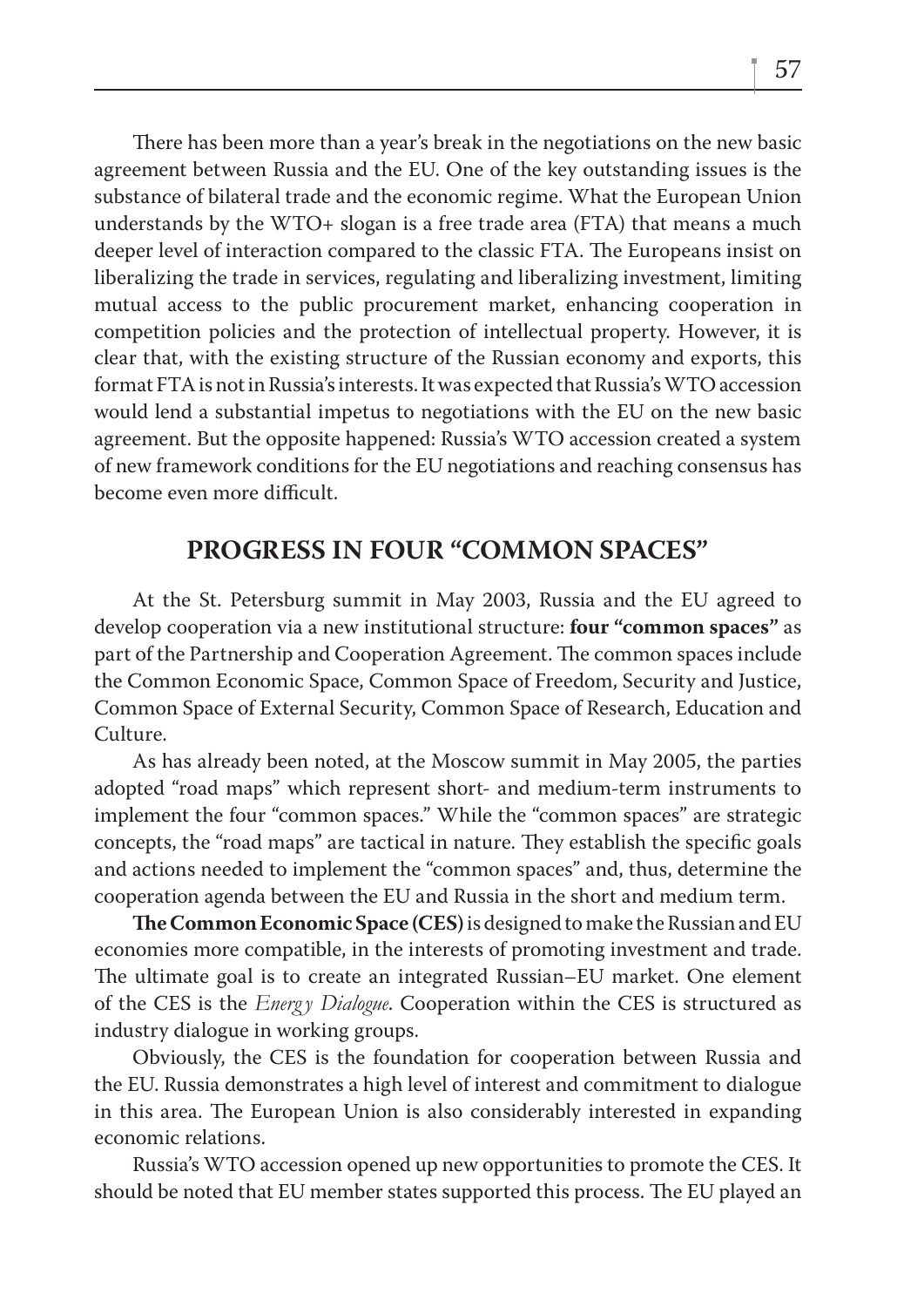important diplomatic role in finding a compromise between Georgia and Russia, unblocking Russia's path to WTO accession. However, going forward, success will depend on the ability of Russia and the EU to make progress on the liberalization of bilateral trade relations.

Achievements in this area include the agreement on the gradual cancellation of fees for foreign airlines using airspace over Siberia (Siberian overflight fees), measures to reduce Russian–EU border congestion, and the Visa Facilitation Agreement between the Frontex Agency and the Russian border service coming into force. It should also be noted that there were successes in the development of trans-border cooperation, aiming to achieve the following goals: (1) ensure economic and social development in the border regions; (2) fight problems and challenges important to territories on both sides of the border (environment, energy, healthcare *etc*.); (3) ensure border efficacy and security; (4) develop peopleto-people contact.

Russia is currently participating (under a co-financing arrangement) in five cross-border cooperation programs: Kolarctic — Russia, Karelia (Finland) — Russia, South–East Finland — Russia, Estonia — Latvia — Russia and Lithuania — Poland — Russia.

However, progress achieving the CES development objectives is only visible in some individual areas and generally leaves a great deal to be desired. A number of factors — ranging from protectionism in "strategic industries" to corruption, which has a negative impact on Russian business and government institutions restrain further progress in trade and economic relations between the EU and Russia. At the same time, European experts note that the EU is incapable of defending its interests and values in negotiations with Russia. The key reason for this perceived asymmetry is that Russia has been successful in establishing bilateral relations with individual member states, which in its turn makes it more difficult for Russia and the European Union to reach agreement. Economic cooperation is focused on several areas in which Russia has comparative advantages (such as, for example, energy). Bilateral negotiations in these areas are based on the EU member states' independent foreign policies.

There is also an asymmetry at the level of developing dialogues in a variety of industries. In certain areas, cooperation is developing quite successfully but in other areas progress is limited (for example, pharmaceuticals). In practice, the greatest obstacle is poor information exchange and lack of sufficient communication with the Russian government authorities.

**Energy Dialogue.** As noted above, a high level of energy interdependence is one of the key elements (and one of the starting points) in building Russia–EU relations. The biggest problem is the lack of a clearly formulated goal. The partners' aspirations have seriously changed since the 1990s, when discussions were focused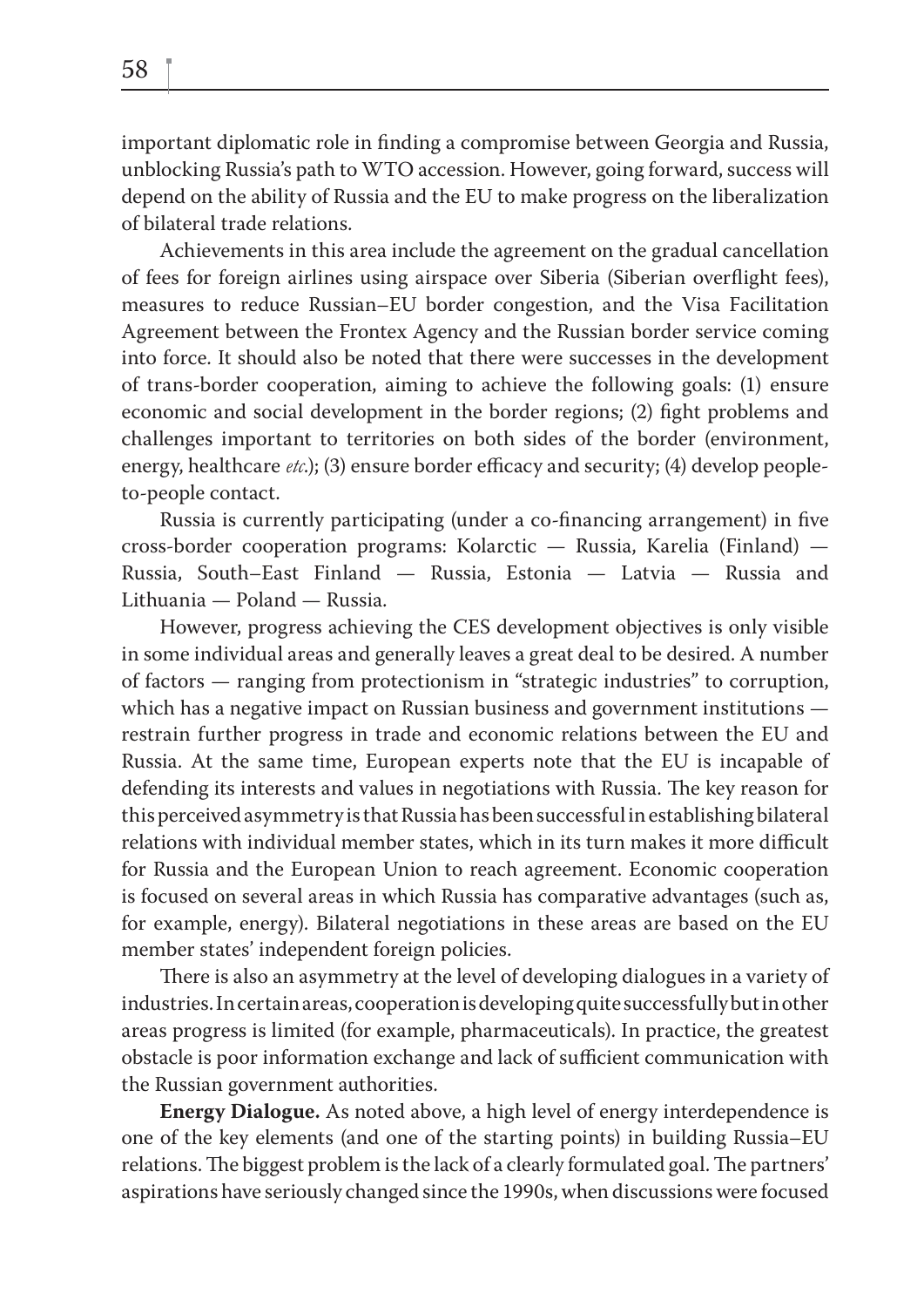on individual problems hindering exports. Today Moscow and Brussels are looking at the unified energy market — this goal is stated in the draft Russia–EU Energy Cooperation through 2050 Road Map. However, making the cooperation goal more specific is complicated by the partners' divergent views. Brussels views the common energy market of Russia and the EU as a space liberalized to the maximum extent possible. The key element for Brussels is competition on the basis of the accepted European rules. The most important thing for Russia is to maximize revenues, which it guarantees through maintaining control over the gas pipelines built by Russian companies and access to the "last mile," i.e., connections to end consumers in the EU (this market segment generates the highest profit).

Differences between Russia and the EU regarding the aims of cooperation are most defined in the gas sphere. This is particularly evident from the disputes over the third EU energy package regarding pricing. Discussions about the reciprocity principle are also worth mentioning: Moscow understands this principle to mean common responsibility for supplies, while Brussels views it as implying unified rules and market liberalization. Divergent positions adversely do not only have an impact on the gas trade. The export of nuclear technologies and power is jeopardized in a similar way.

Energy is a complicated combination of economy and politics  $-$  it is clearly related to both high revenues and national security. In this context, it is clear why the sector is politicized, i.e. why it becomes an arena for political confrontation rather than being an issue of purely economic cooperation. Waves of politicization have regularly "engulfed" relations between Moscow and Brussels, provoked by the accession of new members to the EU and temporary suspension of Russian gas supplies.

Both parties would like to see the energy sphere depoliticized and to focus economic cooperation, however, they also have different opinions about this process. The European Union understands it to mean seeing its market regime apply to Russia, while Russia views it as meaning a focus on profit maximization. Both appear logical in the context of the Moscow–Brussels paradigms, but Russia's refusal to accept EU norms is automatically interpreted by some members and institutions as a reason for politicization. While Russia, due to the specific features of its foreign policy vision, is inclined to interpret the EU's approach as interference in its internal affairs.

Some EU countries are more prone to politicization than others. This is due both to historic stereotypes that play an important role in people's thinking, for example, in the Baltic States and Poland, and the absence of alternative channels of natural gas supplies. The acuteness of this problem is largely due to the fact that infrastructure development (in particular, pipeline construction) is lagging behind liberalization. Consequently, the domestic energy market only exists on paper, with the necessary legal conditions, but little else, created for it.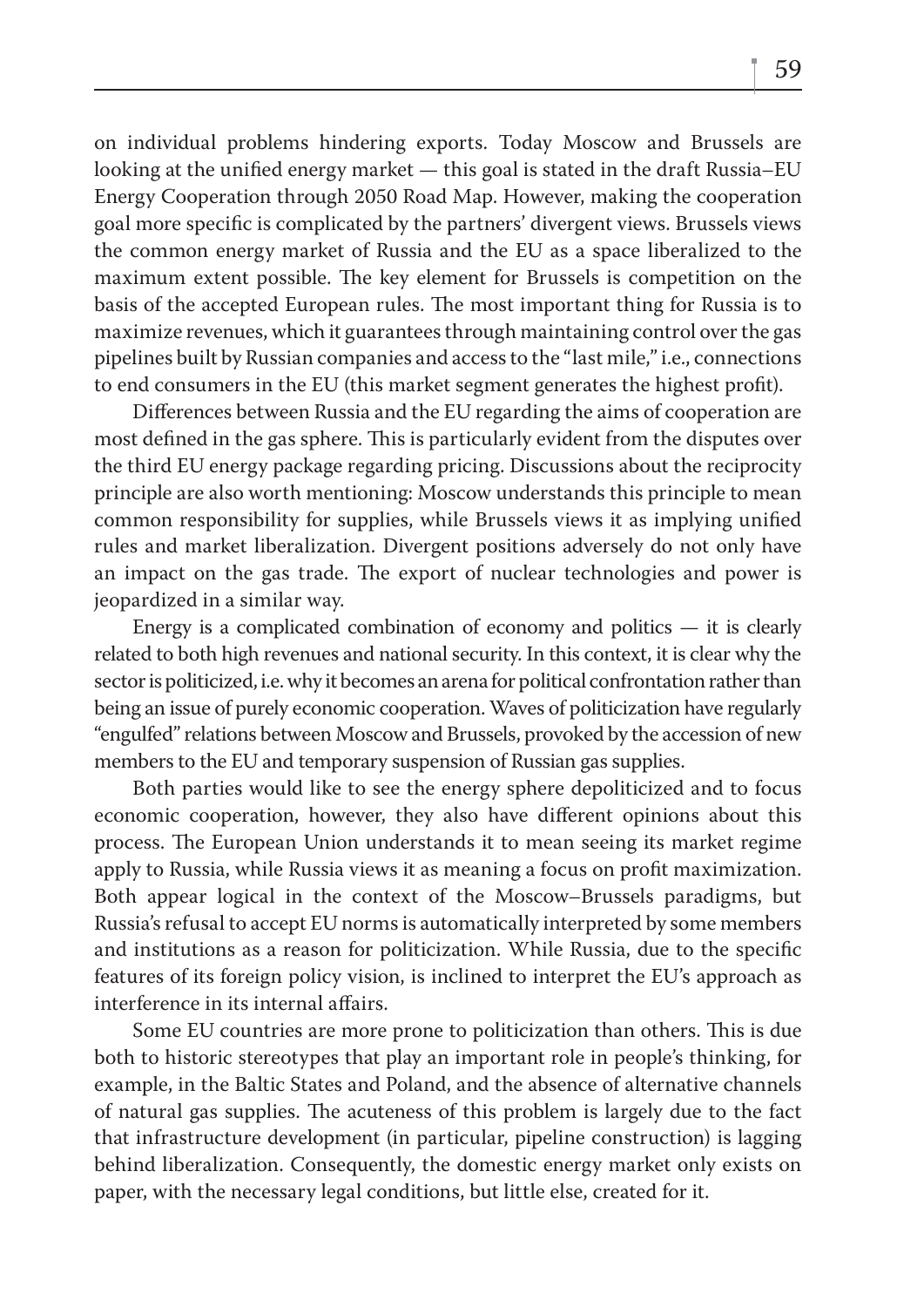In principle, Russia and the EU could form the legal basis for energy cooperation. The first opportunity for this appeared during negotiations on the Energy Charter of 1991 and Energy Charter Treaty (ECT) of 1994. Russia took an active role in developing these documents, but refused to ratify the latter. The second opportunity arose at negotiations on the Partnership and Cooperation Agreement of 1994. That agreement did not reflect any energy issues, as during negotiations the partners hoped that the key legally binding provisions would form part of the ECT. Thus, in the 1990s, it became obvious that there was a legal vacuum, which the parties attempted to partially address via the Russia–EU Energy Dialogue. Launched in 2000, it was basically limited to consultations on regulating certain aspects of cooperation. Subsequently the same purpose was served by the Common Economic Space 2005 road map and the 2010 Partnership for Modernization initiative. To date, *energy has remained the least legally developed field in the Russia–EU relations, which is another reason for its politicization.*

It is no accident that energy is one of the key issues in negotiations on the new basic agreement. The EU is attempting to include as many liberalization provisions as possible in the text of the document, while Russia is eager to preserve flexibility and keep the energy the subject of a special protocol. It should be noted that the existing problems do not *jeopardize the hydrocarbon trade, rather they complicate the movement to a better-integrated interaction between the parties on this.*

These problems cannot be resolved immediately. This does not require "top" down" will and effort, but rather a "bottom up" development of cooperation  $$ between energy companies, environmental agencies, and researchers. This will transform the parties' views of each other.

**The creation of a Common Space of Freedom, Security and Justice was** dictated by the fact that Russia and the EU face common challenges (terrorism, illegal migration, international crime, including the human trafficking and narcotrafficking), an adequate response to which requires efficient cooperation between judicial and law enforcement agencies. However, both sides are convinced that striving to achieve greater security and border safety must not create barriers to lawful interaction between our respective economies and societies. Citizens must be able to travel with the minimum possible difficulties. We stress that, in the negotiations about creating "common spaces," the EU initially proposed a fifth space — democracy and human rights, but Russia did not accept this proposal.

A simplified visa regime and Readmission Agreement are considered the most noteworthy achievements in the Common Space of Freedom, Security and Justice. At the same time, it is fairly difficult to draw any broader conclusions about the level of progress made, as the results give a rather motley picture. In our view, the issue of *reforming the Russian judicial system* is the most critical one in this space.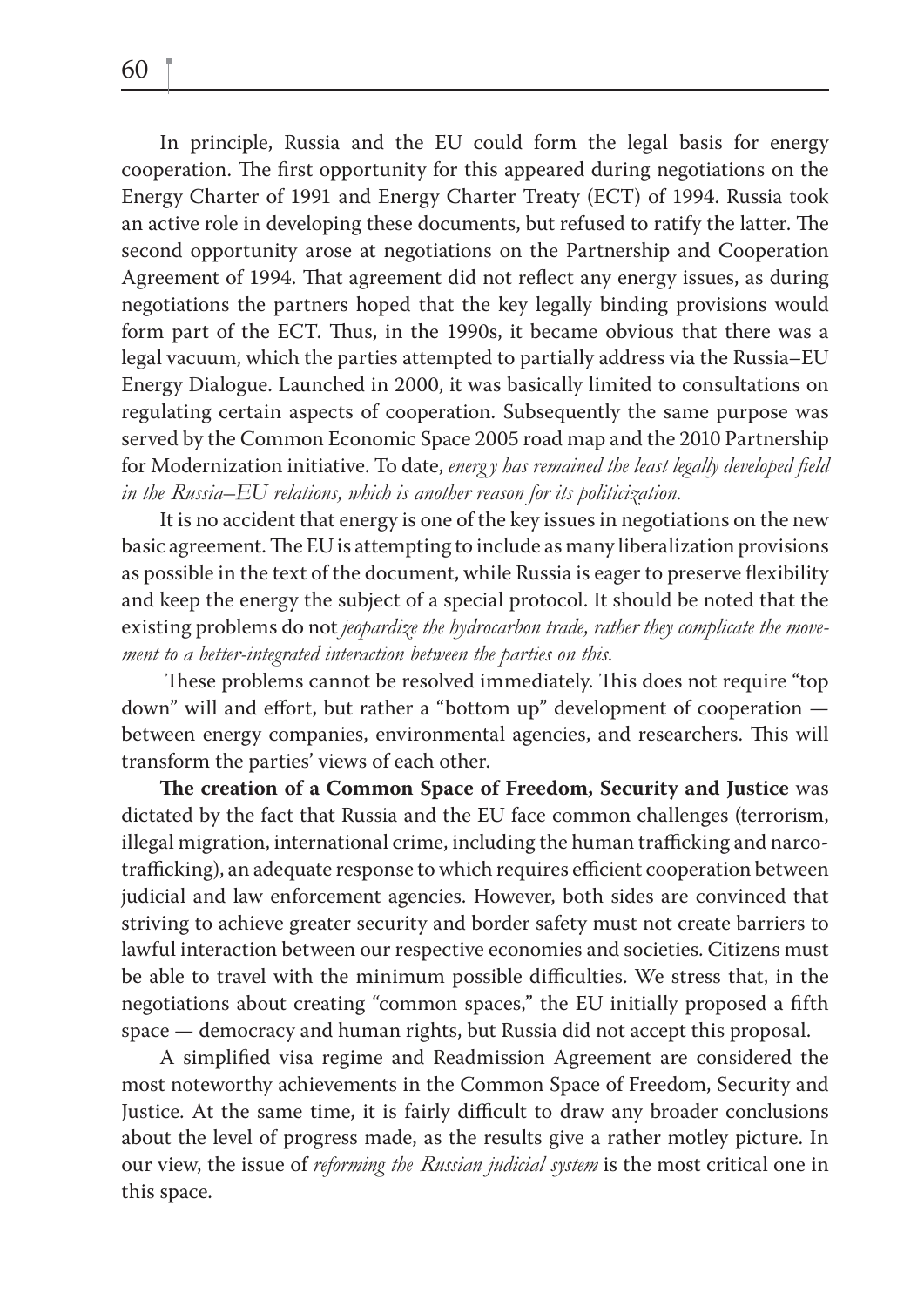Currently, visa procedures are governed by the Agreement on facilitating visa issuance to citizens of the Russian Federation and the European Union dated 2006. It covers the following: (1) visa-free regime for holders of diplomatic passports; (2) right to receive a five year multiple-entry visa for close relatives of people residing in the EU (and vice versa) and members of governments, parliaments, and supreme courts; (3) waiver of consular fees for children under six and people travelling for emergency medical treatment. At the December 15, 2011 summit, Russia and the European Union agreed to a step-by-step plan for adopting a visa free regime (this has been under discussion since 2005). The document, entitled Common Steps Towards Visa Free Short Term Travel of Russian and EU Citizens, requires the parties to introduce biometric passports, and to fight illegal migration, terrorism and corruption. At the December 21, 2012 summit, the parties attempted to expand the areas covered by this document, but without much success. In March 2013, the parties plan to continue discussions about cancelling visas at a meeting of the representatives of the Russian Government and the European Commission in Moscow, and at the upcoming Russia–EU summit. Moscow and Brussels are negotiating two issues —visa regime facilitation and the full removal of the visa requirement for short stays.

*Achieving a visa free regime with the EU is, of course, the key goal of Russian policy. This issue is also important for the EU, as most of the visas to enter the EU countries are issued in consulates within Russia.* 

However, EU member states adopt very different positions on visa policy for Russian citizens. Belgium, Germany, the Netherlands, and almost all internal affairs ministries back a tougher, more restrictive approach, which they explain by raising the specter of uncontrolled immigration, an influx of refugees and expansion of organized criminal groups within the EU. Spain, Italy, Greece and Finland back a more liberal position, believing that a tougher visa regime chiefly affects average citizens and is no barrier for those who really pose threat to EU security. A tougher visa regime also limits the European Union's ability to use its "soft power." Consulates in these countries ask Russian citizens for fewer documents, deny visas less frequently and issue long-term visas more often.

EU member states' positions also differ vastly on the timeline for moving toward a visa-free regime with Russia.

Here it would be appropriate to note that, broadly speaking, a particular EU member state's political relations with Russia are not determined by its approach to visa policy. Most countries in Central and Eastern Europe take a liberal approach to visas despite political tensions with Russia. However, close partners such as Germany may, on the contrary, take a tougher approach to visa issues.

Russia's approach to its visa policy for EU citizens has to date been a combination of several elements — criticism of the European Union for its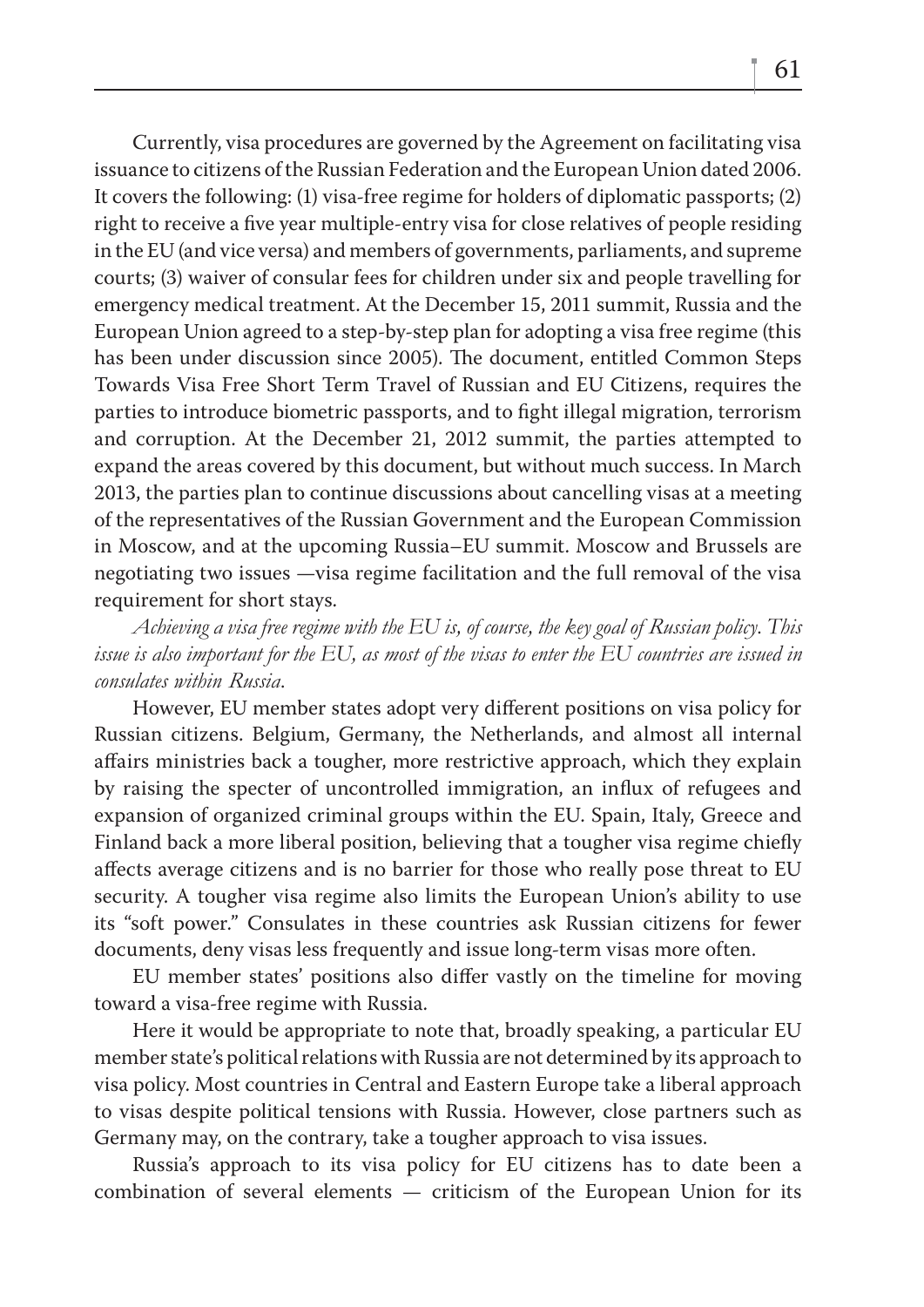discriminatory policy, putting pressure on EU member states, and reciprocal steps against countries that introduce more stringent visa requirements. Thus, in autumn 2010 Russia introduced tougher requirements for German nationals (the provision of evidence that they will return home, bank account statements, and evidence of ownership of real estate or company registration), which mirrored the German requirements made of Russian citizens.

The EU sees two possible approaches towards the liberalization of the visa regime for Russia. The first approach is to set the bar high (as happened in the Western Balkans) and require better border control, ensuring document confidentiality (including biometric passports), a deep reform of law enforcement agencies, tackling corruption, and linking the visa regime to human rights issues. Officials in some EU member states, including Germany, say that the European Union should link its proposals for the visa-free regime with Russia to political or security issues in which it would like to see meaningful progress. Under this scenario, the visa-free regime can be viewed as the best possible result for Russia, but one for which it would have to exert substantial effort. Corruption would have to be tackled in order to minimize the risk of Russian passports being obtained by potential illegal migrants from third countries as a one-way ticket into the EU.

The problem is that this kind of "conditional" approach that works for other countries such as Serbia and Moldova is unlikely to work for Russia. The Russian elite has little difficulty obtaining visas to the EU, and holders of diplomatic passports already travel visa-free to Schengen states. So, European Union requirements are unlikely to encourage Russian elites to carry out reforms in order to enable average Russians to travel to the EU visa-free.

An alternative approach to visa policy for Russia involves viewing a visafree regime as a way of helping it make progress in its modernization projects. Advocates this approach believe that, by opening its borders, the EU will make its contribution to the modernization of Russian society through a more flexible policy and an expansion of educational and cultural contact open to the Russian middle classes.

Both approaches have their difficulties and risks. The situation is further complicated by the fact that different players in EU member states hold totally different points of view: diplomats and businessmen tend to support a more liberal approach, while the law enforcement agencies — a tougher one.

Ultimately, the key issue is not whether there will be progress towards a visa free regime with Russia, but *how soon this will happen and under what conditions*. Obviously, the current visa system (more precisely, EU countries' visa policies) is inefficient and puts regular citizens at a disadvantage, and may not function as leverage for EU member states against Russia. Russia is clearly not ready to cancel the visa regime unilaterally, as Ukraine and Moldova did.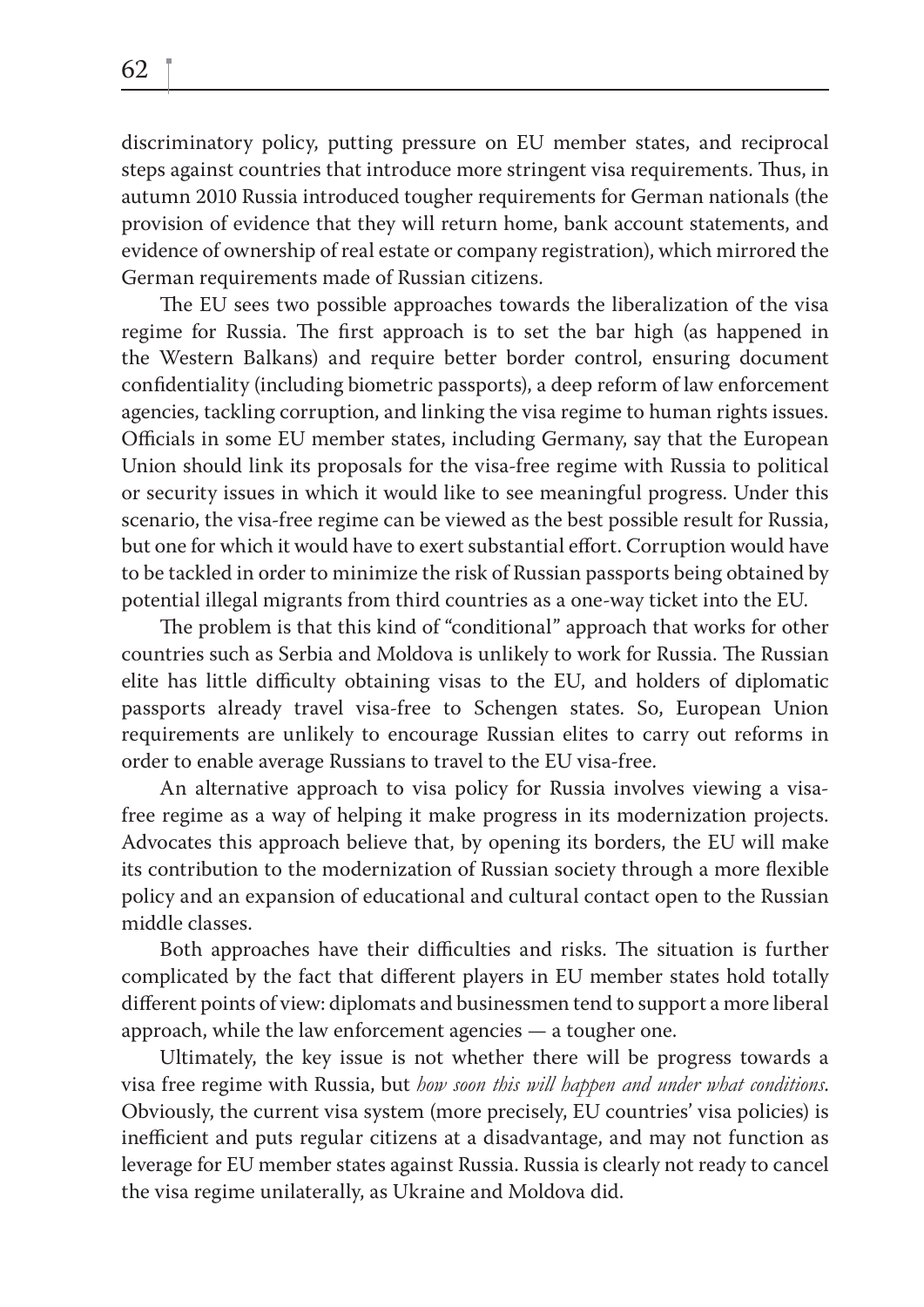**The development of Common Space of External Security** is designed to strengthen cooperation between Russia and the European Union on global security issues. There are numerous problems in which Russia and the EU could consolidate their efforts, in particular, conflict prevention, crisis management, and post-conflict recovery (this chiefly relates to frozen regional conflicts in the post-Soviet space).

In Paris on October 30, 2000, Russia and the EU signed a Joint Declaration on Strengthening Dialogue and Cooperation in Political and Security Matters in Europe. The common goals and principles of this cooperation were set out in the PCA (section 2, article 6). Currently, in-depth interaction is based on the road map of the Common Space of External Security. A high level of cooperation is provided for on conflict-resolution, which is described as "results-oriented cooperation."

Russia and the EU agreed to be more active in joint operations on external security matters, as they are cognizant of their responsibility for security and stability in the European continent and beyond. However, there has until now been an obvious inconsistency in the numerous statements on establishing this Russia–EU partnership in global security matters and the fairly modest results delivered by practical steps to achieve these goals as part of the relevant international organizations.

The most important frozen conflicts involving questions of territory and ethnicity for Russia and the EU are those in Abkhazia, Karabakh, Transnistria and South Ossetia. In October 2005 in Transnistria the parties launched a 5+2 program (Moldova, Transnistria, the OSCE, Russia, Ukraine plus the EU and the United States as observers). In December 2005 the EU launched the EU Border Assistance Mission (EUBAM) program on the Moldova-Ukraine border to secure full customs control.

No other progress in the cooperation between Russia and the EU on other conflicts was achieved.

*So far, both Russia and the EU have followed their own policy lines in relation to frozen confl icts, without investing real or meaningful efforts developing a joint action plan.*

The European Union is concerned about stabilizing the situation in adjacent territories and intends to move towards this goal by developing selective and limited integration processes. Russia perceives adjacent territories primarily as its neighborhood and acts as with the mindset of internal, rather than external, actor.

A serious restraint that has a negative impact on partnership development is the absence of an agreed set of criteria for the achievement of the cooperation goals set out in the Common Space of External Security.

**The Common Space for Research, Education and Culture** is designed to develop scientific, educational and cultural ties, in particular, via exchange programs. Programs like this help strengthen the parties' common economic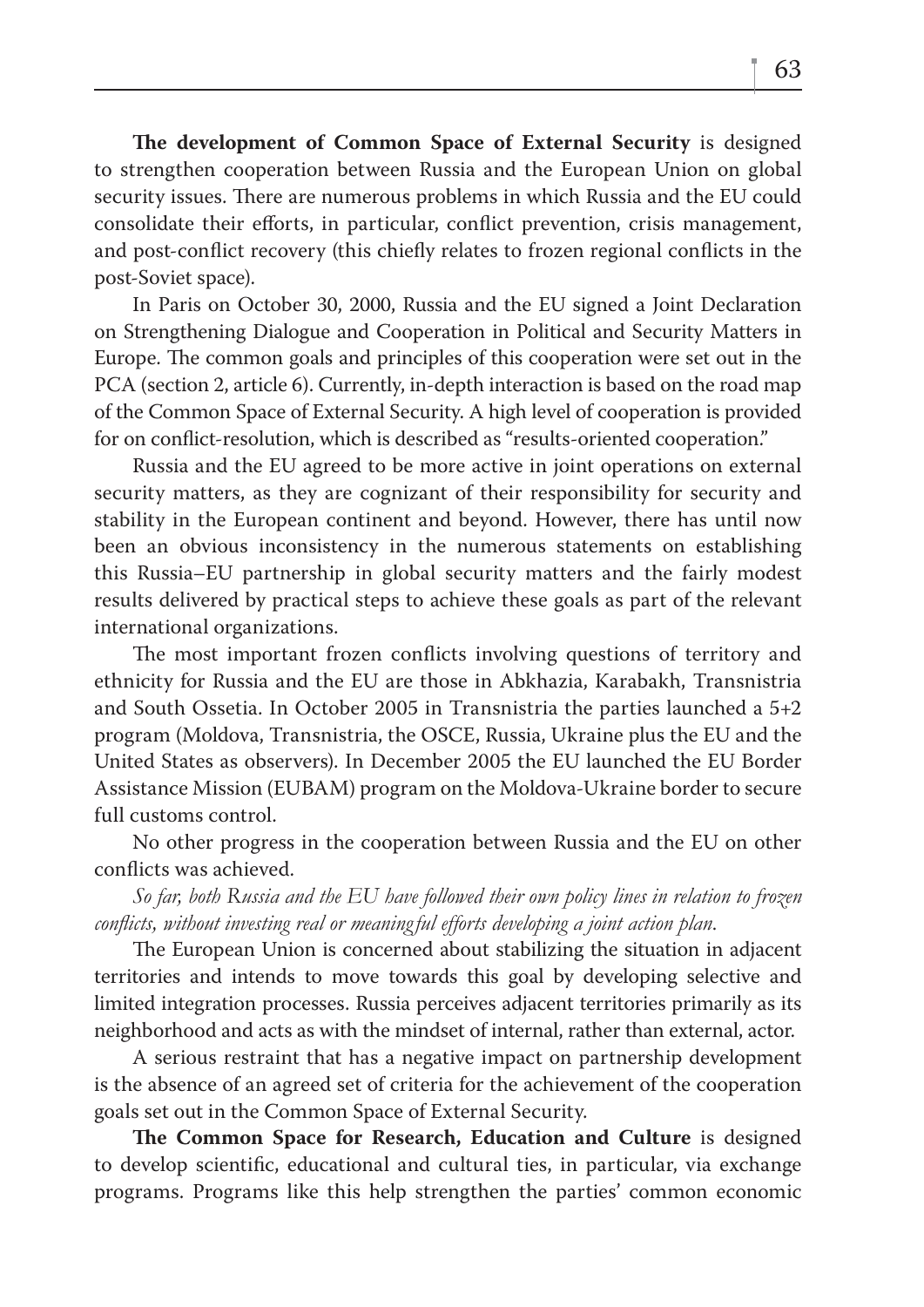and intellectual potential, make it easier to maintain contacts between people and improve mutual understanding in the different communities. An example of what can be achieved is the decision to co-fund the European Studies Institute in MGIMO (University) of the MFA of Russia, which offers advanced training in EU matters for Russian professionals. The parties also launched cooperation under the TEMPUS IV program.

The **Common Space of Research, Education and Culture** may be viewed as the most promising. Of all bilateral spaces this is considered the least contentious, the most successful and most useful to both parties. Thus, Russia–EU cooperation in higher education is almost fully oriented toward the Bologna Process and the agenda in this field is determined by the reforms required in all European countries, including Russia. The intergovernmental and voluntary nature of the Bologna Process is of particular importance for Russians who are actively involved in this field and who handle the necessary reforms in a complicated domestic policy situation in which there is far from being a consensus. Notable progress was achieved in important matters such as the introduction of BA and MA degrees, the transfer to the European grading system, modernizing curricula, introducing a quality control system *etc*. However the attempt to adopt a single degree of the Doctor of Philosophy (DPhil) in the Russian educational system was not successful.

In future, shifting priorities from the "administrative" aspect of the Bologna Process (mainly involving the educational institution's administrative sections) to a "substantive" one (involving professors, students and employers) — will be a major challenge.

Generally, when assessing the fourth common space, Russian analysts distinguish scientific research and innovations as the sphere in which cooperation is a "win-win" affair. Further cooperation between the EU and Russia may be based on a number of serious achievements by Russian science and technology, chiefly, in fundamental science. This will make it possible to apply achievements in technology materials, nuclear and biotechnologies, taking into account the fact that research in these areas is mainly government funded.

At the same time, the parties' interaction in this field is objectively complicated by certain Russian realia, namely: red tape, underdeveloped negotiating skills, insufficiently active participation by Russian researchers in international events, lack of willingness to share the financial burden of cooperation. Differences in the environmental laws and protection of intellectual property rights, project management style, and even in how the science and technology sectors are structured also show. Then there are the political impediments (visa regime, export controls, disclosure matters), lack of industrial development, and low level of youth involvement.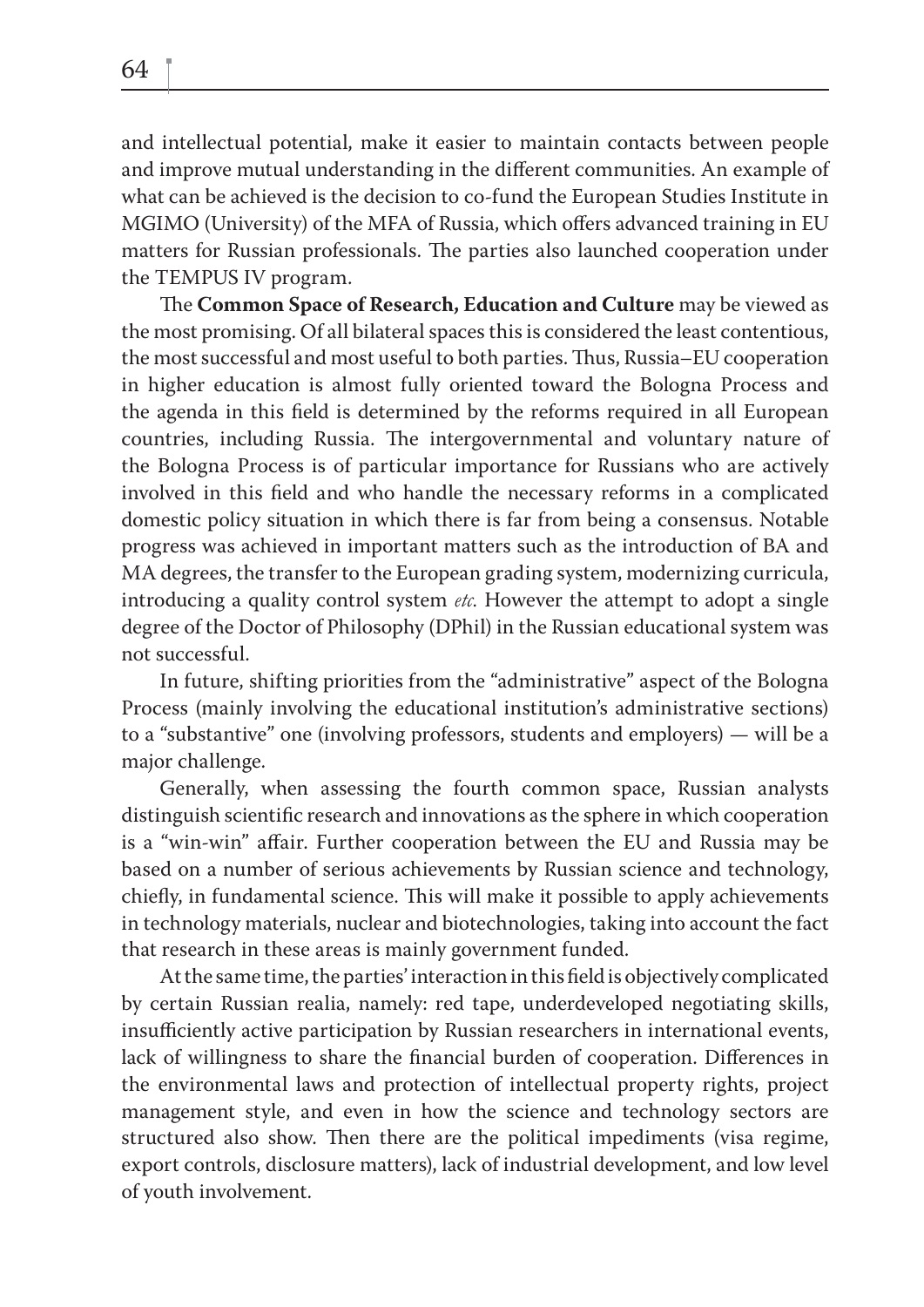## **"NONPOLITICIZATION" IN THE RUSSIA-EU "NORTHERN DIMENSION"**

The institutions tying Russia and the European Union together that operate efficiently and are free from acute political issues deserve special attention. One example of this kind of institution is the EU's Northern Dimension initiative ("ND").

The Northern Dimension initiative was proposed by Finland in 1997 and adopted by the European Commission as an EU strategy in 1999, initially for the period 2000 to 2003. The most important ND component is developing cross-border cooperation between its members' neighboring administrative units. The Northern Dimension covers Finland, Sweden, Norway, Iceland, the Baltic States and Poland, and Karelia, the Murmansk, Arkhangelsk, Leningrad, Pskov, Novgorod, Vologda, Kaliningrad Regions of the Russian Federation and St Petersburg.

The initiative is unique in that it provides for horizontal and vertical cooperation between the member states at several levels: state, regional, and local. For Russia, the ND is another opportunity to attract its partners' attention to the potential for developing resource-rich areas that are still under-developed and for the joint resolution of issues relating to the Russian North-West with crossborder influence (environmental protection, development of transportation and border infrastructure, unemployment *etc*.).

The Northern Dimension includes several practical policy areas and currently involves two partnerships: the Environmental Partnership and the Partnership in Public Health and Social Well-Being.

Although the Northern Dimension initiative was initially criticized, a great deal has been achieved. This initiative's key advantage may be the contribution it makes to involving Russia efficiently with European entities outside the arena of high politics. Today, interest in the theoretical base and practical experience of the Northern Dimension reaches far beyond Northern Europe and the countries that are actively involved in the initiative. However, this initiative is not only interesting from this perspective, but also in the context of broader Russia–EU relations. In future the ND may be viewed as part of strategically-related multi-level interaction between Russia and EU member states. Researchers have repeatedly underlined the critical importance of *multi-level* relations between the two parties. This initiative involves relations between EU and Russian institutions, bilateral relations between Russia and EU member states, as well as cross-border relations and cooperation at the regional (sub-national) level.

Russia and the EU are working together on multiple institutional levels and balancing between them, in an attempt to achieve numerous goals at the same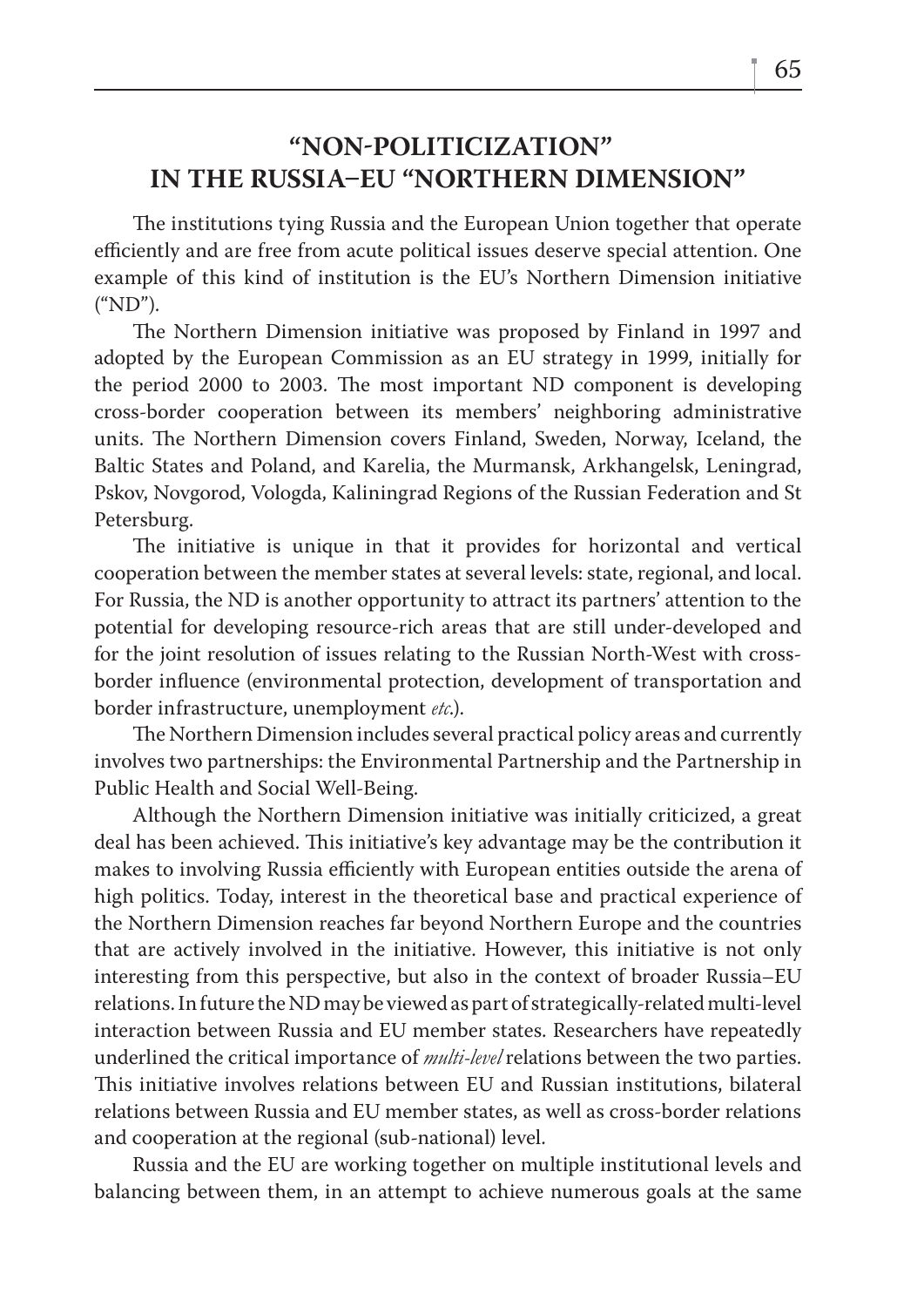time. The key actors cannot but take into account the consequences of this "alllevel" interaction, but they also attach differing importance to the results of this interaction. Thus, selecting the strategy (or tactics) for cooperation or deciding not to cooperate at an individual level makes it possible to explain why and how decisions are made at other levels.

In practice, this means that growing political tension between the EU and Russia could be "offset" by cooperation at other institutional levels. Thus, political tensions at the summit may encourage the Russian government to more actively participate in the EU's regional initiatives (for example, the Northern Dimension). To strike the right balance between levels it is *critical* that the ND context be clearly distinguished from issues of "high politics." Programs of cross-border and regional cooperation will seem more efficient if they are focused on localized and nonpoliticized matters. It must be conceded that this kind of program is not made to tackle highly politicized topics such as democratic development in Russia, media freedom, human rights, or security and energy supplies. In other words, advocates of the Northern Dimension, and those actively involved in implementing it, must deliberately avoid being dragged into politicized topics.

It can be assumed that certain actors will choose to prioritize Russia–EU relations, while others will be interested in developing bilateral relations. Similarly, different actors will have different priority areas. Generally, EU member states and sub-national territories (regions) can be expected to follow different and, possibly, contradictory strategies towards Russia. Moreover, one actor may well employ different strategies on different institutional occasions. For example, Finland may act differently in the European Council, in the Northern Dimension and in its bilateral relations with Russia. Thus, a deficit of consistency in EU foreign policy is a natural consequence of its multi-level governance structure.

The development of the Northern Dimension may well show that tension in "high politics" does not necessarily mean fewer avenues for cooperation at lower levels. ND regional cooperation has made much better progress than its critics anticipated. Despite numerous difficulties, the deterioration of relations between the Russia and the EU did not impact the Northern Dimension, and — more importantly — Russia did not withdraw from the initiative, and maintained its commitments.

The Northern Dimension was chiefly an attempt to overcome the growing dislocation between the EU and Russia by jointly addressing practical functional issues rather than creating yet another channel for the parties to battle it out in "high politics." Security and purely political issues were either fully excluded from the ND's agenda or their discussion was limited. Perhaps the best call was to exclude oil and gas supplies from the ND agenda; only nuclear safety and energy saving issues were included under the Environmental Partnership section.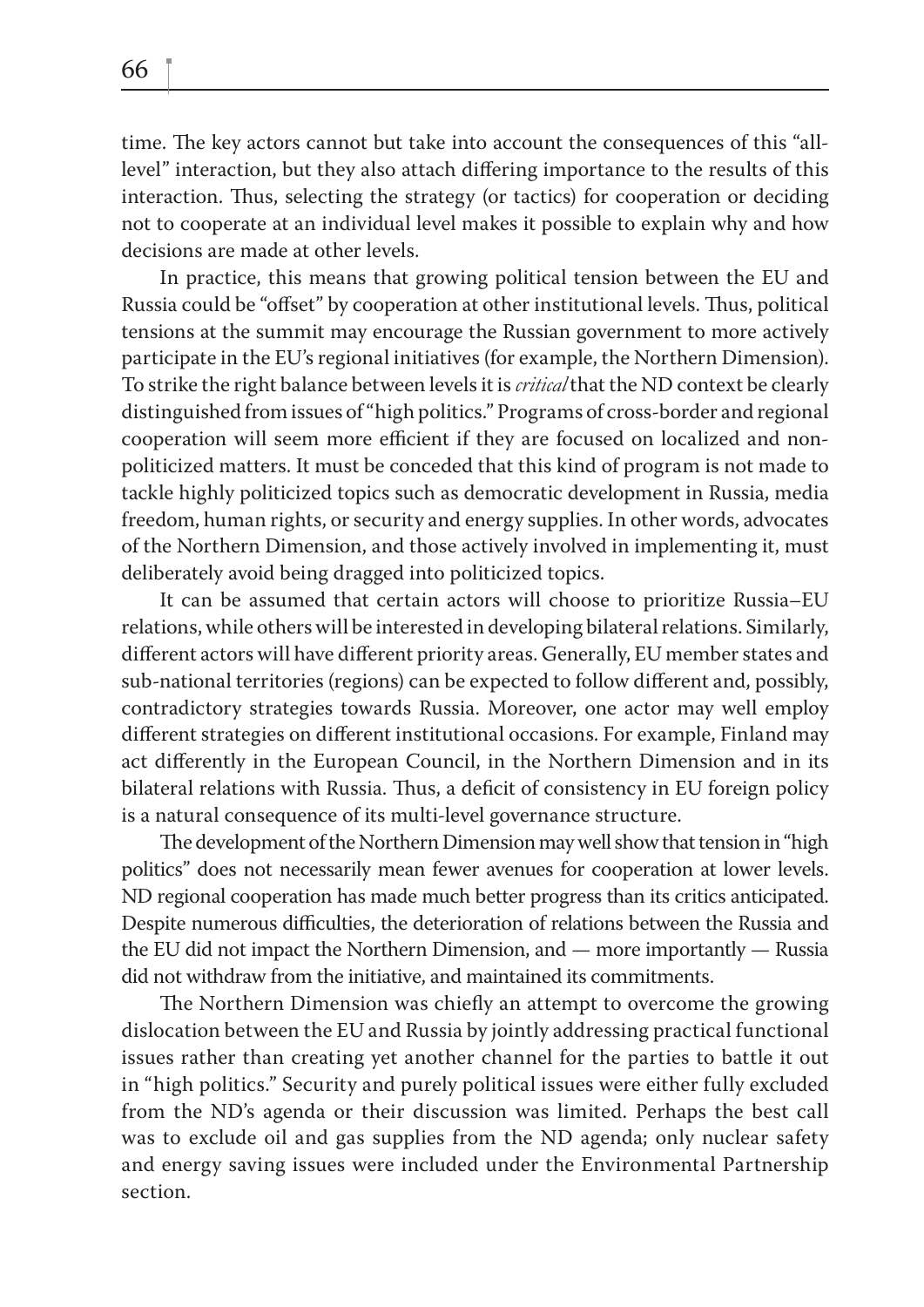The Northern Dimension was initially based on an equal partnership approach, open for the equal participation of countries that are not EU members. And the fact that these partner countries were involved in the process from the very outset, and participated in the foreign ministers' conference on the Northern Dimension is quite unusual in the EU context. Allowing partner countries not merely to accept EU and EU member-state policy but giving them the chance to actively participate in forming it is the ND's main distinctive feature. Involvement enables the participating countries to discuss issues that concern them based on the principle of equality. It also gives them a solid platform to do this. The equal partnership approach essentially guaranteed that the ND's activities are limited to the matters that all participants deem acceptable. In practice, the ND generally deals with the functional cooperation in "low politics."

Over time, Finland attempted to see the ND transformed from a foreign policy project to a cooperation project that would belong to both the partner countries and the EU equally. Of all the ND's partner countries, only Finland is a member of the Economic and Monetary Union (EMU) but it is fairly skeptical about promoting a common defense policy. Thus, an external observer may view the Northern Dimension as a project on the basis of which the countries of Northern Europe intend to develop, separately, their relations with the wider world and Russia in particular. The ND may also be viewed as a "northern alternative" to the "eastern" and "southern" development vectors of the EU.

According to observers, the ND shows that small EU countries can achieve a great deal if they conduct "smart small policies." In Russia's case, this means the regions that actively participated in the ND activities. The success of cooperation in this area mostly depended upon the interest and involvement of local and regional (sub-national) actors.

It is no coincidence that initiatives and projects like this arise at a sub-national level — this is mandated, among other things, by the technicalities of practiceoriented cooperation. Attempts by national governments to agree and implement similar projects necessarily result in massive transactional costs. Regional contacts, on the contrary, make it possible avoid high costs, while cooperation takes the form of a "common practice" outside the arena of "high politics."

A country's partnership in a particular "dimension" means that it may not expect to become a full-fledged member of the European Union. And if the Northern Dimension, as one element of the EU's foreign policy, is translated into a concept, it is merely a truncated regional portion of the European Union's common strategy toward Russia. Meanwhile, an alternative future for the ND could be to maintain a certain degree of autonomy in EU foreign policy. The Northern Dimension already has important innovations and differences from conventional foreign policy tools, helping it achieve its goals. A unique combination of the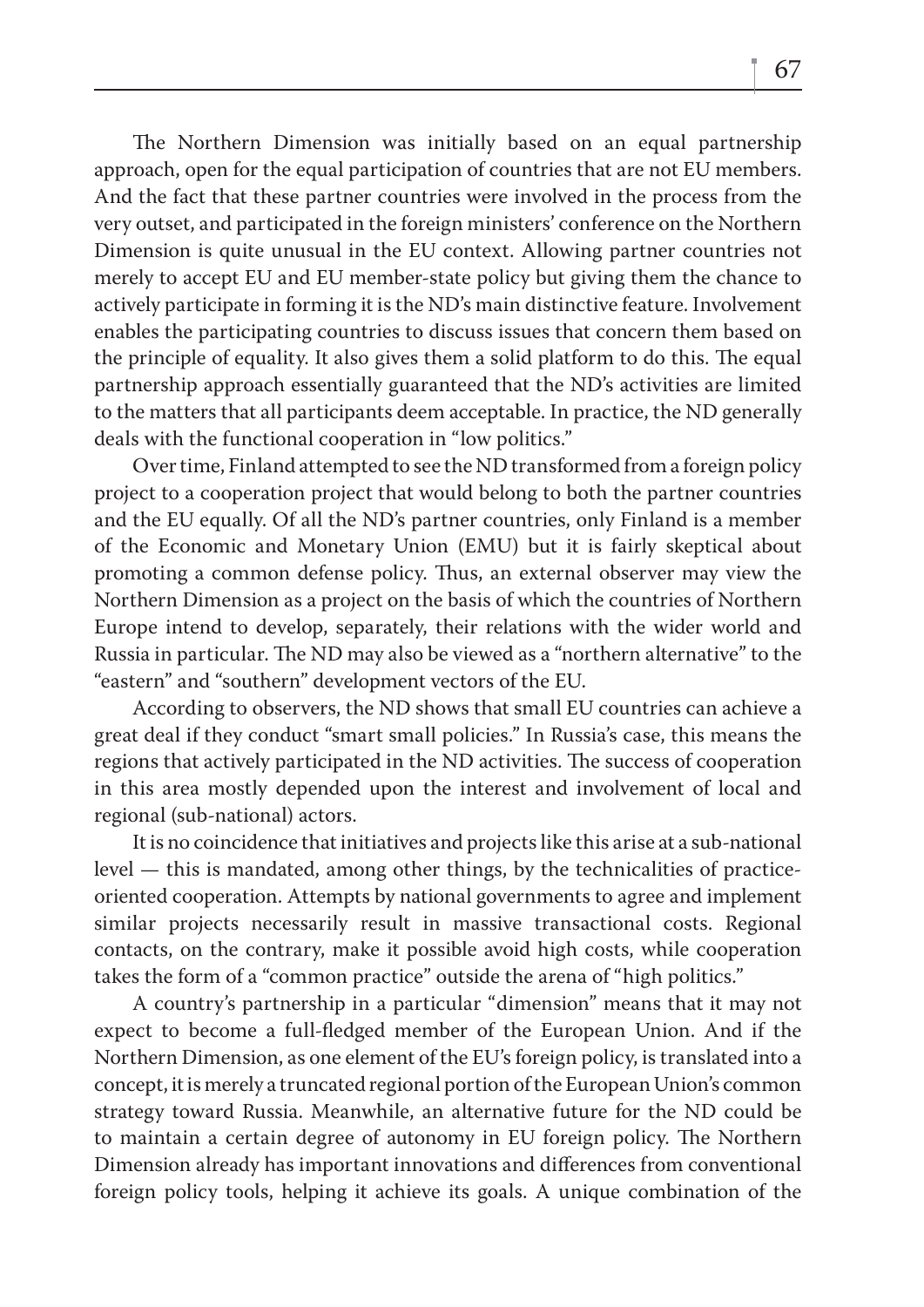partner, equal and multi-level approaches within the ND creates a particular form of subsidiarity: EU member states formulate and implement foreign policy in cooperation with external actors capable of generating the necessary "capacity" to resolve certain issues. This kind of subsidiarity would allow the EU to implement a multi-level foreign policy. At the same time, the member states most concerned may be able to avoid the differences of opinion inherent in "high politics" by focusing on those areas of cooperation in which the involvement of regional and sub-regional actors will create added value.

The subsidiarity principle in the ND is significantly different from the ideas underlying the concepts "Europe of Different Speeds" and "Europe of the Regions." The easiest way to explain it may be using a multi-level governance approach. This approach implies that actors can influence the decision making process in the EU via different channels (working with European institutions, indirect action through regional, national and sub-national entities etc.). Applying subsidiary logic to the ND, it is rational to expect that the decision making process on private, localized matters will become decentralized, i.e. it will be distributed among regional, national and sub-national levels. However, supranational institutions will remain responsible for formulating a common policy towards Russia. Thus, different players will be responsible for different issues, depending on how important they are and the existence of a common interest. This approach to the Northern Dimension is also in the Russian side's interest, at both federal and regional levels. At federal level, because the ND is a sort of "safety cushion" in case relations between Moscow and Brussels cool significantly, and at regional level because they are the immediate beneficiaries of this initiative.

## **RUSSIAEU RELATIONS: DEVELOPMENT SCENARIOS AND PARTIES' INTERESTS**

Development scenarios for Russia–EU relations are generally not difficult to formulate  $-$  they are quite apparent. What is much more difficult and important is what will follow from any particular scenario. Before that can be established, these scenarios are needed in order to understand the risks that Russia will face when making a certain strategic choice in forming its "European vector." It is possible that, broadly speaking, Russia–EU relations (at least in theory) may adopt the following development trajectories in the short and medium term<sup>47</sup>.

<sup>&</sup>lt;sup>47</sup> Russia is the party to implement changes under each scenario. The European Union is unlikely to drastically change its position towards Russia without being motivated by Russia's actions.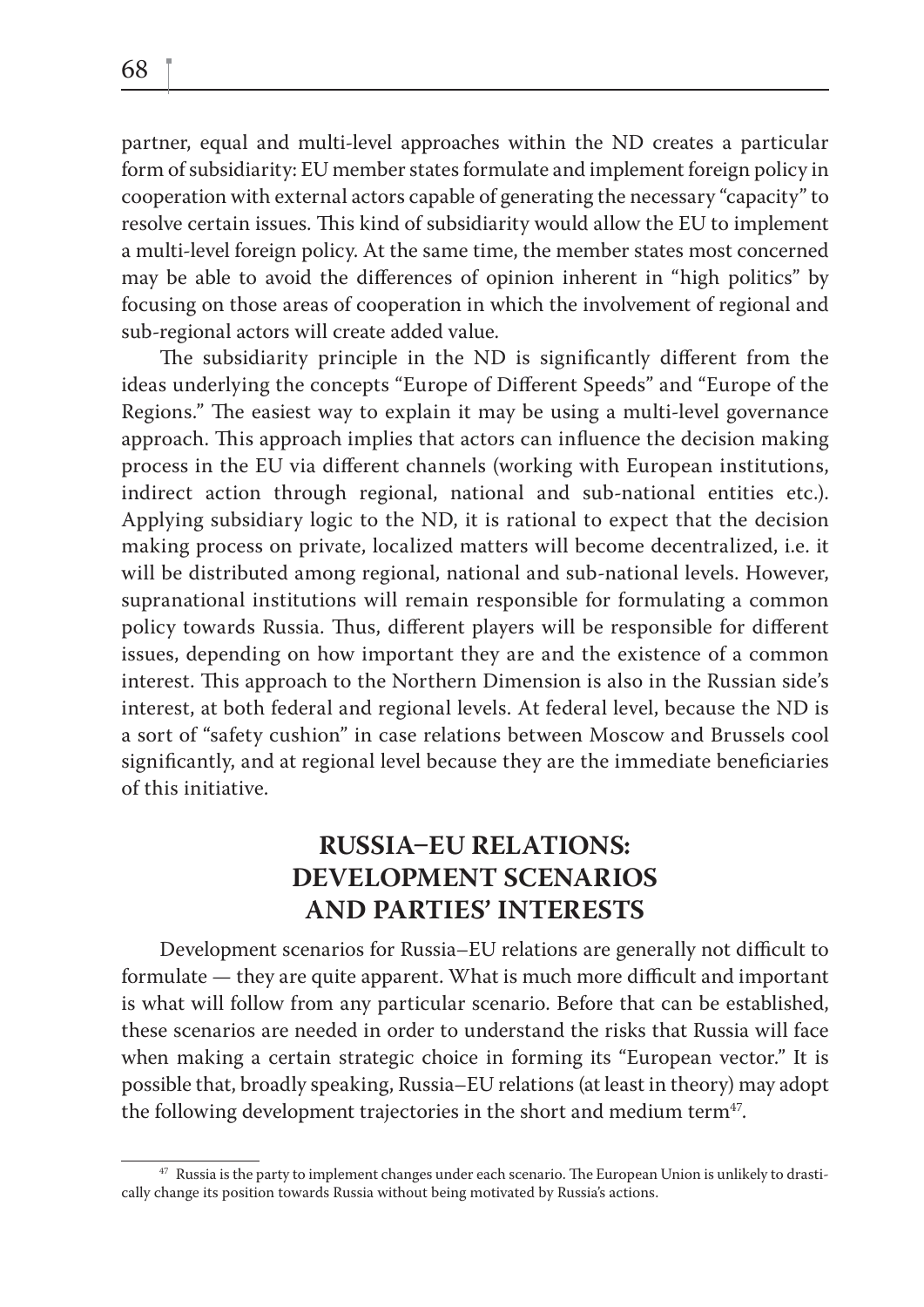### **Political Convergence with the EU Alongside Economic Inter-Dependence**

This scenario requires a proactive approach on Russia's part, namely, sending a reliable and meaningful message to the EU that Russia is committed not only to economic modernization, but also to political modernization, that it is serious about tackling corruption and judicial reform. A mandatory component of this scenario is restoring a value component to relations with the EU, i.e. the focus should not only be on interests, but on common (European) values. If taken to its logical conclusion, this scenario would create a strong, legitimate and active state, capable of maintaining the territorial integrity of a large and diverse country, efficiently guaranteeing public welfare and resolving market imbalances. At the same time, in an environment open to external influences, this should be a state that is governed by clear rules and limitations.

This scenario is the best possible option for the European Union (although not for all its members), at least, taken at face value. If implemented, it would allow the European Union to form a consistent political and economic agenda and policy towards Russia, and to materially increase its influence. However, it is highly unlikely that this scenario will be practicable, at least, in the short term, and even in the medium term for that matter. The issue is that the Russian state, voluntarily or involuntarily, created a certain kind of motivation and maintains a status-quo in which the economic and political elites are more interested in remaining within a framework that is inefficient but stable in economic and policy terms, rather than incur the costs and face the risks of adopting a new model. In the short term (and possibly in the medium term) the current political and economic condition of Russia, here defined as the status quo, is institutional equilibrium. This means that the *main political and economic forces are not interested in materially changing the rules of the game or are strongly at variance regarding the substance of the changes desired*. Furthermore, numerous social groups that have successfully developed under the existing system are unhappy about the fact that the state is unable to guarantee stability and compliance with the rules.

Given this institutional equilibrium, Russia is unable to generate step-bystep changes toward making this transformation in an organic, evolutionary way, including when it comes to responding to new challenges. In this context, the absence of meaningful change is the effect of this stable equilibrium, not solely the result of a deficient system. The current system is called an institutional equilibrium because discontentment with the current rules of the game that result in such an unpromising environment in many areas of economic, political and public life does not prompt a demand for these rules to change.

The transfer becomes even more difficult in a situation in which *all the formal institutions and laws are already in place, and each institution and every rule has their*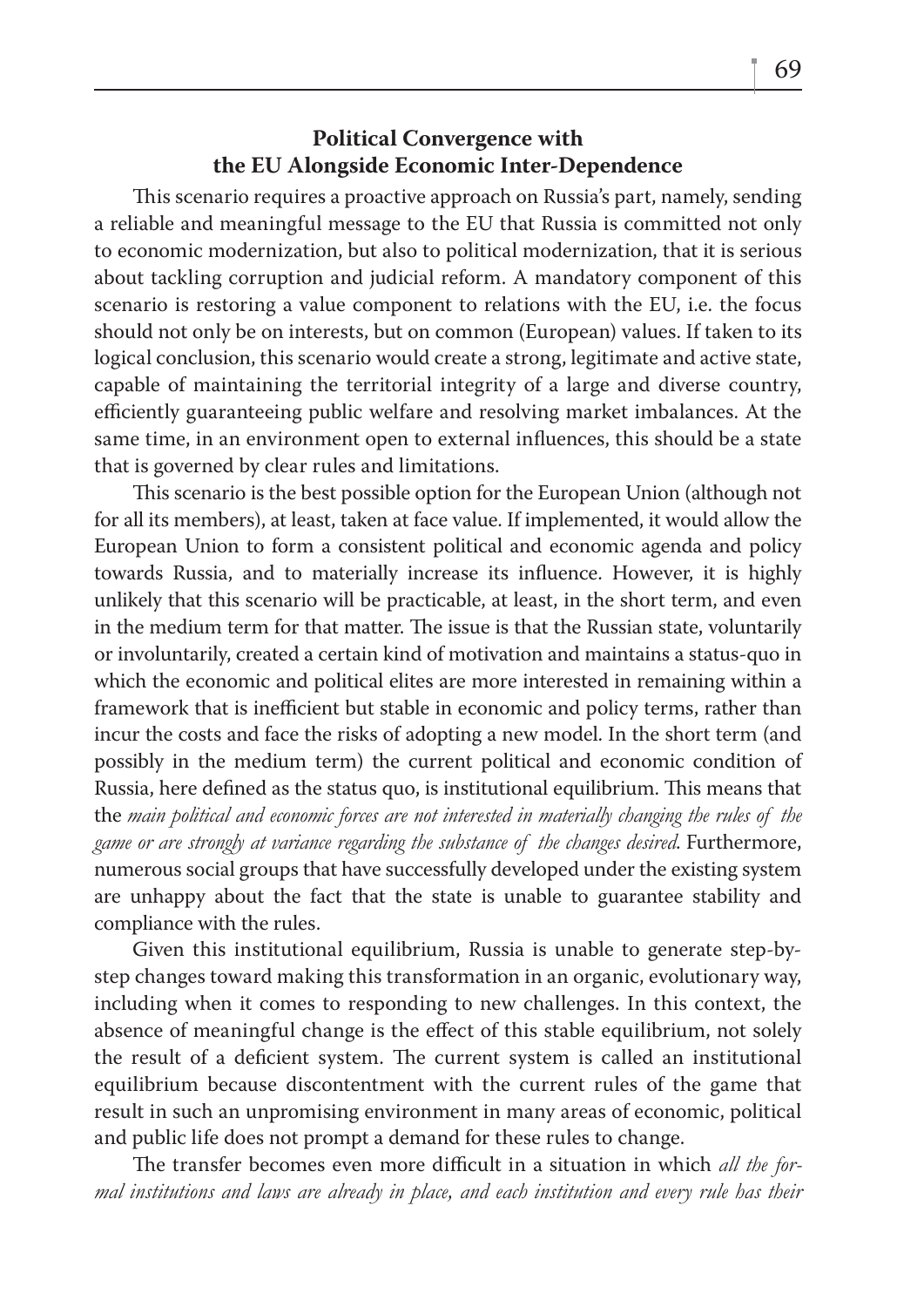*own underlying stable interests* (as is the case in Russia). The prospects for political transformation are substantially complicated by the "resource curse," i.e. the national economy's dependence on sales of energy resources and the absence of a tradition of individual taxation and government accountability to the taxpayers. This is not the end of the list of numerous peculiarities that particularly define the Russian scenario. Others include corruption, which has become an accepted norm of doing business and even a defining feature of the interaction between an individual and the state. Then there is also a centuries old tradition of highly concentrated executive power against the backdrop of two extremely weak chambers of parliament. Finally, there are nuclear weapons that still allow Russia to claim great power status in foreign policy. Consequently, a substantial part of society considers Russia as a "special civilization" or even "Fortress Russia," or "Russia rising from its knees" and views it as a genuine alternative to modernization on "western" (in this case European) lines.

All this appears to lead us to the conclusion that falling energy prices should automatically "normalize" Russia's relations with foreign countries. However, we note that a different result is likely. Since the goal of "separating" domestic and foreign policy will remain the driver of Russia's foreign relations (its importance will even grow if economic problems for the population also rise), it may be expected that decreased foreign trade revenues could well force the Kremlin to undertake an even riskier policy, resulting in the country's further isolation from the global community. Thus, lower prices will hardly be the "silver bullet" or cureall that is needed. That would be too easy.

### **Creating a Declarative Political Distance from the EU**

This scenario implies that while maintaining economic inter-dependence with the European Union, Russia will clearly and consistently politically distance itself from the EU on all matters of international relations (an apposite illustration of this approach is the response to the Syria crisis). Under this scenario, Russia will consistently work to build a pro-Russian coalition on the Eurasian space based on integration principles that are different from those of the EU, and will seek to form an independent power center in global policy.

Evaluating what Russia can realistically achieve in this regard falls outside the scope of this report. We note that, in our view, the possible tactical benefits from implementing this scenario do not balance out the strategic risks and losses, especially in the context of relations with the European Union. The reason for this is that "Eurobureaucrats," members of the European Parliament and national European leaders, may form a group of people who advocate the Union's further federal development, to the point when it will potentially be prepared to support any common foreign policy initiative of its colleagues.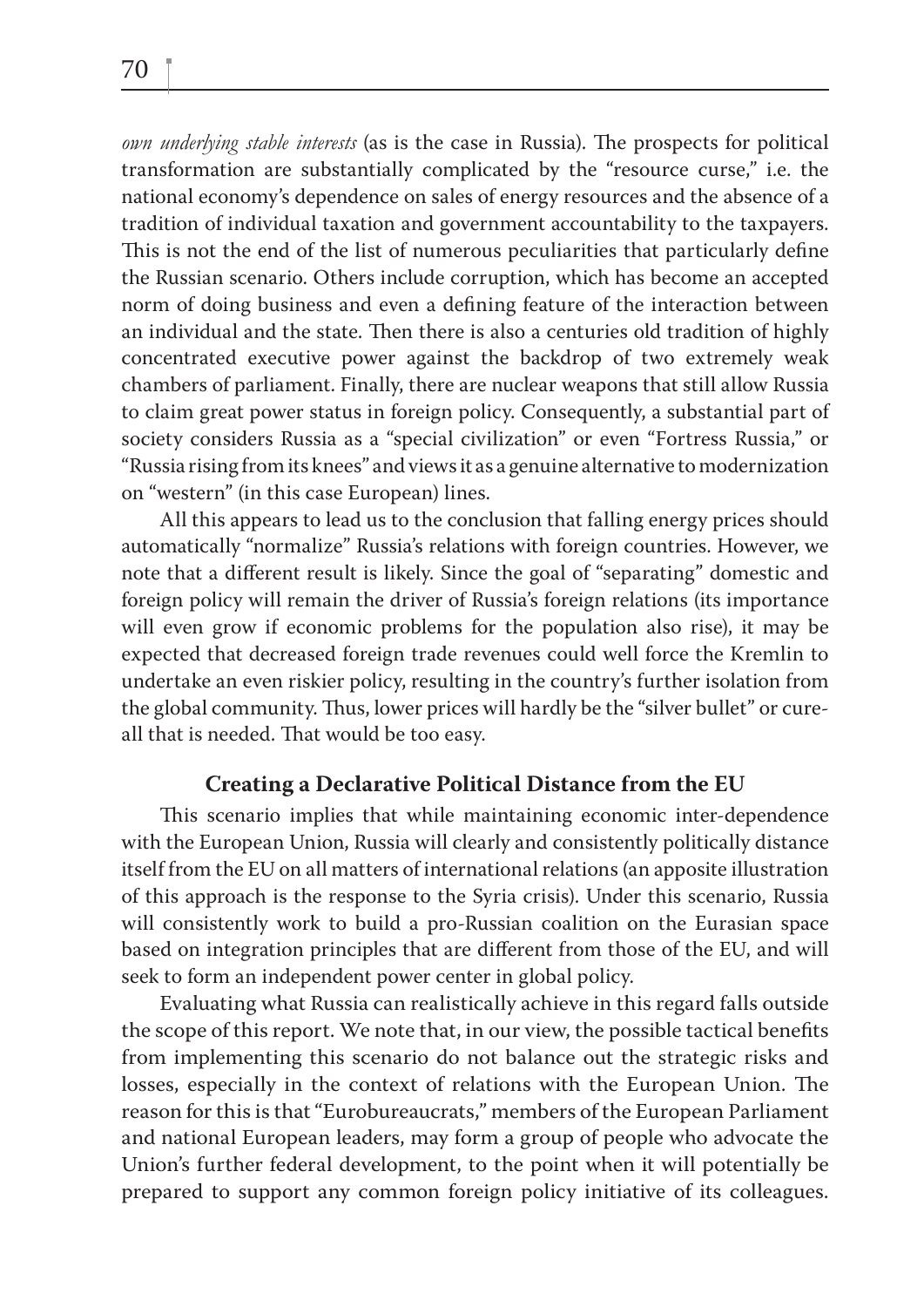While there is no basis for consensus, potential members of this group may remain at variance with each other on less global matters, thereby giving the impression of greater disunity in common foreign policy than is possible. However, the situation may change rapidly, and dramatically, should there be a common threat capable of pushing the Euro-skeptics to recognize the need for a common foreign policy. For example, if the *leaders of the biggest EU countries come to view Russia as a common threat to Europe*, it may be expected that the advocates of European integration will enthusiastically support them in this, strategically hoping to use this newly formed unity to add impetus to integration processes. When there is a change in leadership in Europe's largest countries, current foreign policy disagreements between EU member states may be replaced in a flash by a united course on the most vital matters (including the attitude towards Russia).

#### **Inertia Scenario**

This is the scenario that is being implemented now. This scenario combines economic openness towards the European Union (which is important to support the market economy and attract investment) and ignoring criticism that jeopardizes the stability of the Russian political system given its limited competition and lack of stable institutions. Briefly, this scenario can be formulated as follows: close economic interaction without any political commitments.

It should be noted that Russia's leadership pursues a policy of "setting apart" not only regarding domestic and foreign policy. A similar approach is applied to "set apart" (or distinguish between) Russia's policy towards the European Union as a whole and its policy toward individual member states (in other words, multilateral and bilateral relations). The success of this differentiated approach helps "release" Russia's leadership from its ideological restrictions (norms and values) and if successfully "set apart"  $-$  from pressure of public opinion. Thus, the Kremlin is able to pursue antipodal policies along different vectors and dimensions of European relations virtually without experiencing any pressure from the domestic audience.

However, this scenario is fraught with inherent contradictions and conflicts: on the one hand, it does not lead to a resolution, but rather to the *further accumulation* of issues in the country's economy and policy, and on the other hand, it may result in a gradual "slide" towards the scenario of open distancing, which is what we see now. In fact, this scenario will drive Russia into a kind of a trap, due to the contradictions between its short and medium term interests (maintaining the status quo and attaining geopolitical goals in the post-Soviet space) and long term strategic goals for the country's development (modernization).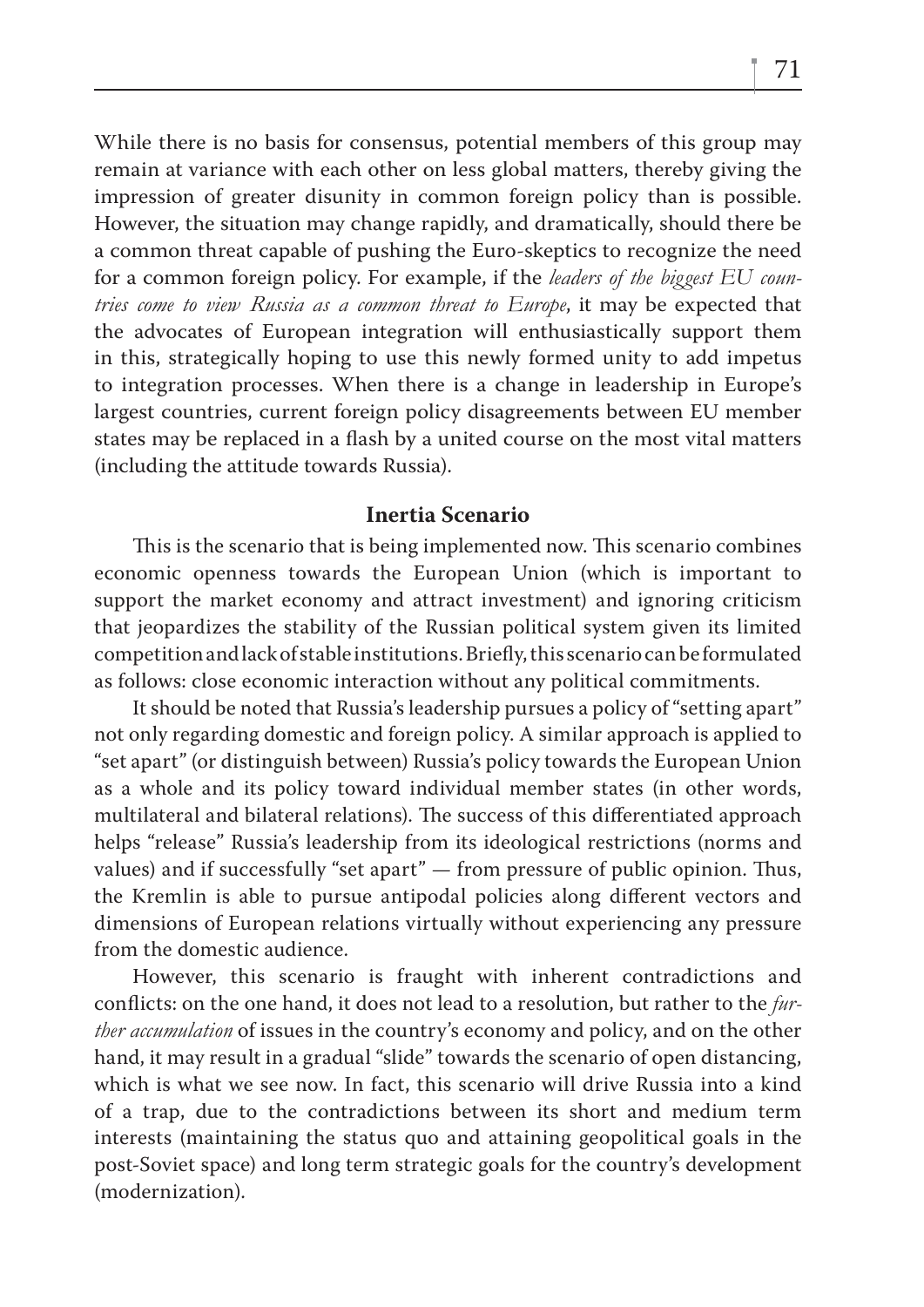## **CONCLUSIONS AND RECOMMENDATIONS**

There is every reason to expect relations between Russia and the European Union to continue to be tense for the foreseeable future. Politicians on both sides do not, so far, see much benefit in looking for compromises. On the contrary, they may rely on the continuing tension in relations in order to achieve internal domestic consensus (within Russia and within the EU) on the potential transformation of their respective political systems.

As has already been noted, both Russia and the European Union use foreign policy towards Russia to further their own internal consolidation. From the point of view of the further development of relations between Russia and the EU, it is both notable and sad that the internal political rhetoric and "firm approach" to relations in the post-Soviet space make Russia a real candidate for a common threat against which the EU states could come together. Russia continually demonstrates that it is *too* big and *too* unpredictable as a country and that it is the European Union's "most difficult" partner.

Paying tribute to this Russian "peculiarity" and the importance of the Russia–EUrope sub-system of international relations, until the mid 2000s the EU attempted to build the Russian case into its general approach to foreign policy, avoiding the creation of instruments tailored solely to Russia. In fact, partnership and cooperation agreements were signed with all former Soviet republics, excluding Tajikistan and the Baltic countries. The EU develops general strategies for all countries/regions where its member states have common interests. The neighborhood policy was designed not only for Russia, but also for those countries bordering the EU to the east and the Mediterranean countries in the south. Even the Common Economic Space was tested, as a convergence instrument, by the EU in its relations with the EFTA countries. However, this approach proved unsuccessful: the Russian side insisted on the *special* nature of its strategic partnership with the EU and was unwilling to be put in the same axis system that the EU uses in its existing approach to relations with neighboring countries, something that ultimately manifested itself in the development of the concept of four "common spaces."

As for the EU, despite extremely impressive successes in economic integration, the principles, forms and limitations of political and foreign policy integration are the subject of lengthy and heated debates both between EU member states and domestically, within these countries. Designing and implementing a successful foreign policy could become a key breakthrough in the EU's constitutional development as this would legitimize the subsequent expansion of supranational institutions' competencies. However, foreign policy is an area in which EU member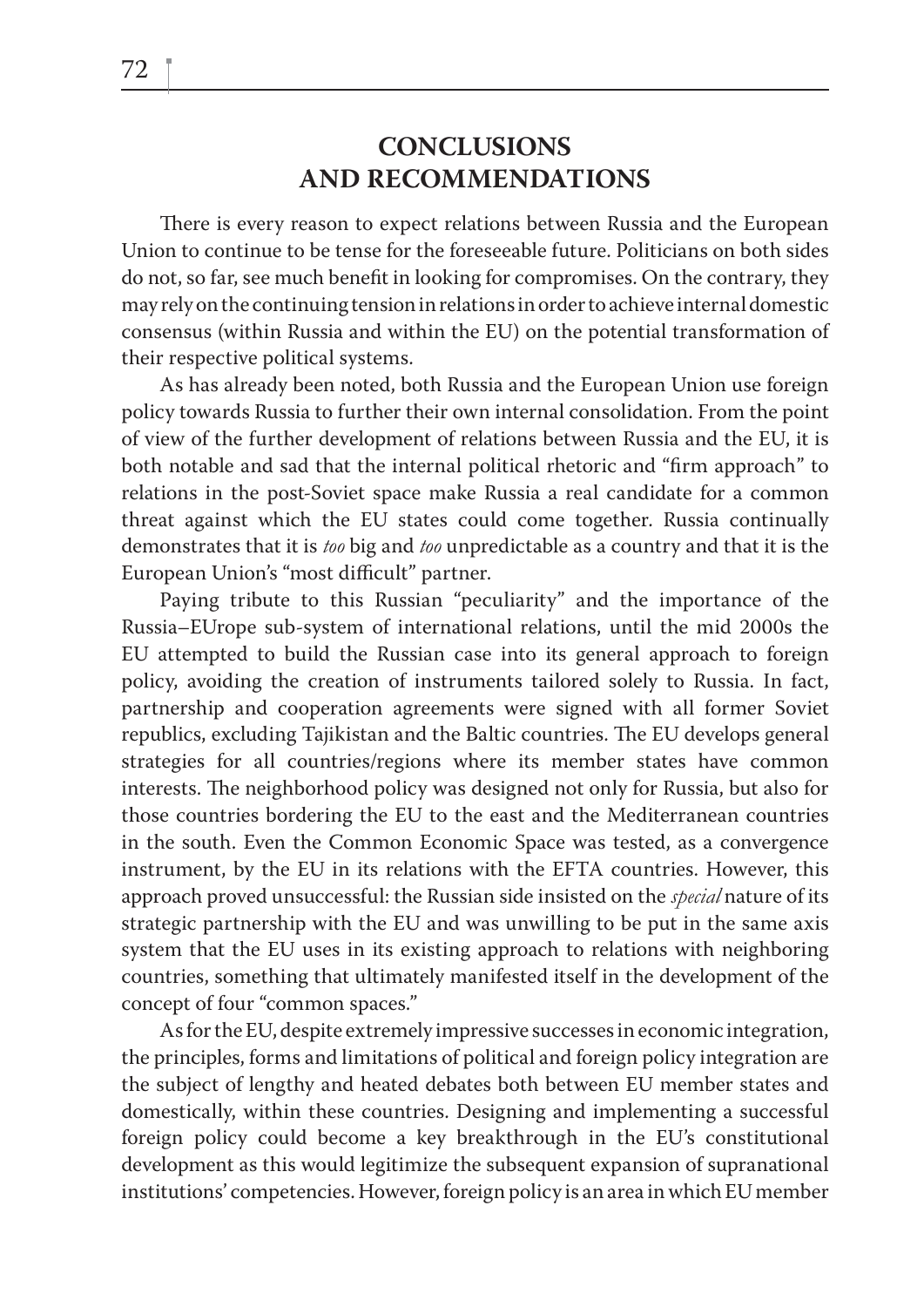states' interests significantly diverge, so they are not eager to delegate the relevant powers to EU level. Thus, the breakthrough in forming the EU's common foreign policy requires the identification of a certain key issue on which EU countries would reach an unconditional consensus. As Romano Prodi said, "Europe needs a sense of meaning and purpose."48

The lingering tension, misunderstanding and conflict with Russia is precisely the kind of "fertile" soil that could foster the development of just such an issue, one that unites EU member states and forms the basis for a consensus on the need for a common foreign policy. In principle, a consensus could also be possible around the issue of promoting democracy in Russia, and for some time, this was a very real possibility. However, by 2000, the situation in Russia had significantly changed, and when the country's transformation lost its democratic quality, the possibility of consensus also evaporated. Subsequently, the strategy of confronting Russia became the only consensus option for the European institutions, chiefly the European Commission and European Parliament.

The premise that the EU has not yet formed a mechanism for developing common interests often leads Russian diplomats to falsely conclude that one can (and should) play on EU member states' contradictory interests. This fails to take into account the fact that, currently the key concern of many European politicians is to build common institutions, regulations and rules for EU foreign policy. Despite differing preferences on particular matters, what unites them is an understanding of the need to develop rules that can shape the future development of EU foreign policy.

In the short term, we do not see any real basis for serious progress in *political* convergence between Russia and the European Union. It is highly probable that the vector of development grounded in inertia will continue to prevail, so we will now focus on what could be improved under this inertia scenario.

In developing a set of *recommendations*, we generally proceed from the assumption that, in the short term, it is impossible and unreasonable to try to fully renounce the resource specialization of trade with the European Union; in the long run, hydrocarbon resources are Russia's only competitive advantage. In the medium term Russia should work to expand Russian exports by developing modern manufacturing businesses and becoming part of international industrial manufacturing chains. The long-term goal is creating Russian-European multinational companies that are globally competitive and rely on the aggregate domestic demand in the markets of the EU, Russia and the CIS countries.

Our recommendation for the *energy dialogue* is as follows:

<sup>48</sup> Prodi R. Shaping the New Europe. Speech to the European Parliament. Strasbourg, February 15 , 2000. URL: http://www.europa.eu/rapid/press-release\_SPEECH-00-41\_en.htm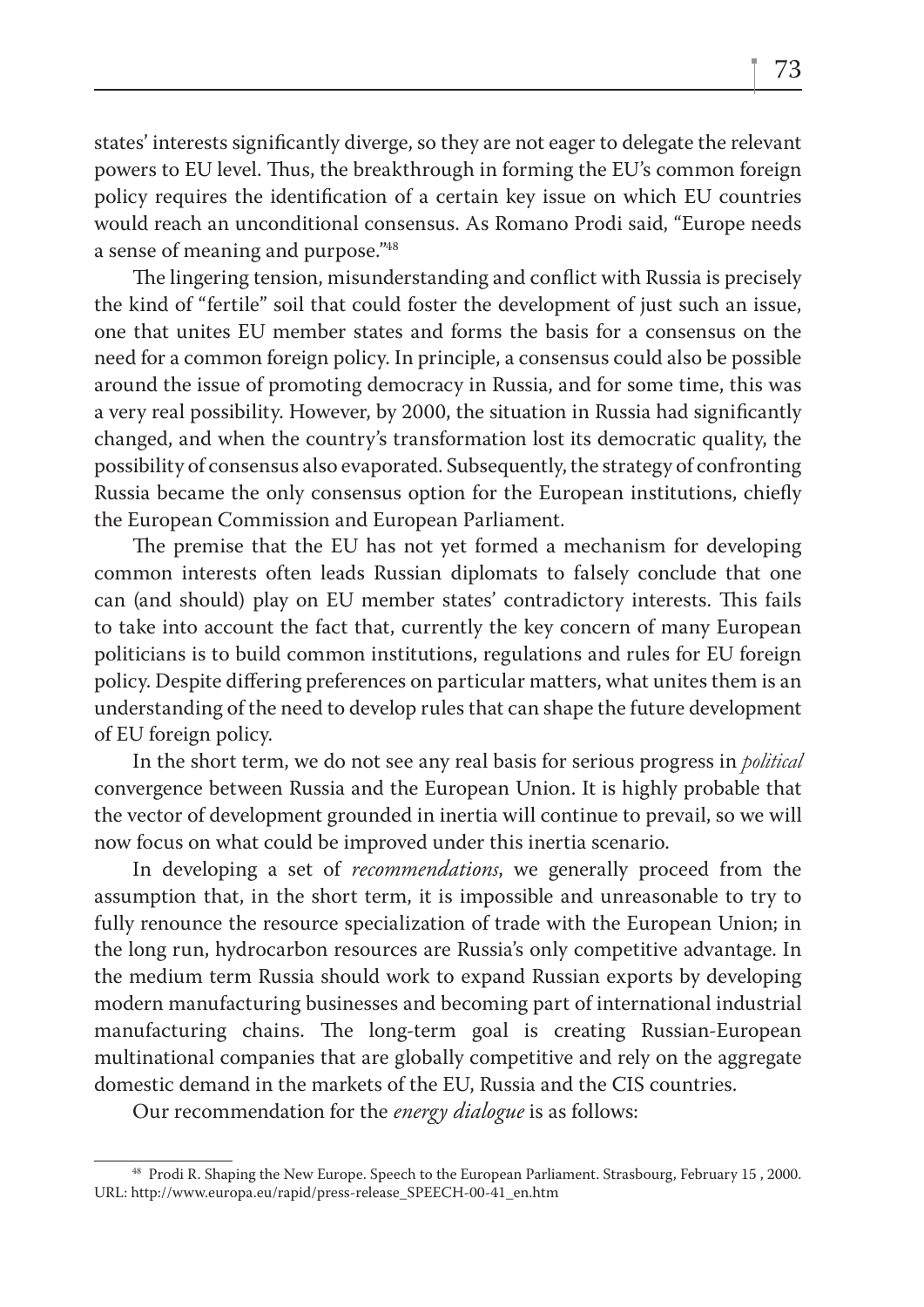1. Goals should be clearly distinguished from the means to an end, and the goals must be formulated in a detailed manner. First, it should be determined what Russia and the EU mean by the "unified energy market." Do they mean freedom of movement of goods and services? Or, possibly, people as well? What contracts could be involved? Some room should be left to select those instruments that will be used to achieve the goals based on the partners' specific features. The mechanism that works well within the European Union and allows the member states' different preferences, economic structure and culture to be factored in may well also work for the Russia–EU partnership.

2. Diversifying relations should contribute to de-politicization, to achieving the cooperation objective and forming the legal framework. Here, two areas can be identified. First, increasing energy efficiency and developing renewable energy sources. These energy elements are at the centre of the Partnership for Modernization initiative; they are a good balance for Russia's leadership in conventional hydrocarbonbased energy. The second area involves expanding inter-state dialogue involving national leaders and heads of energy authorities, establishing inter-governmental and transnational dialogue. Inter-governmental contacts involve structuring the daily cooperation between officials from various levels and representatives of regulatory authorities. This practice, which arose within the Energy Dialogue, needs to be further developed. Transnational ties are the dialogue between businesses, environmental organizations, and independent experts. A focus on energy efficiency and renewable energy sources gives this level of cooperation a particular impetus, as it means involving small and medium sized businesses, and makes creating a transparent legal framework a particularly pressing goal.

3. While this goal remains relatively vague, one should not be over-eager to include energy-related provisions in the new basic agreement. It makes sense to use the negotiation grounds of the international entities in which both Russia and the EU are full-fledged participants. Energy issues are discussed, for example, within the G20 and G8 frameworks. Russia's WTO accession should be a positive factor, provided that a strategy is developed regarding the stipulation of regional integration that the EU frequently uses to reinforce the supremacy of its norms. Moscow should also consider revisiting the ECT, provided it is amended to accommodate its preferences formulated in the draft Convention on Ensuring International Energy Security. The advantage of cooperation within the framework of international organizations is that it limits the EU's ability to extend its laws to Russia unilaterally. In international forums, partners discuss the development of mechanisms that would be mutually acceptable to them and that at a later stage will be incorporated in their respective laws. This ensures the equality of the partners that, as has already been noted, remains the underlying concept of Russia's foreign policy.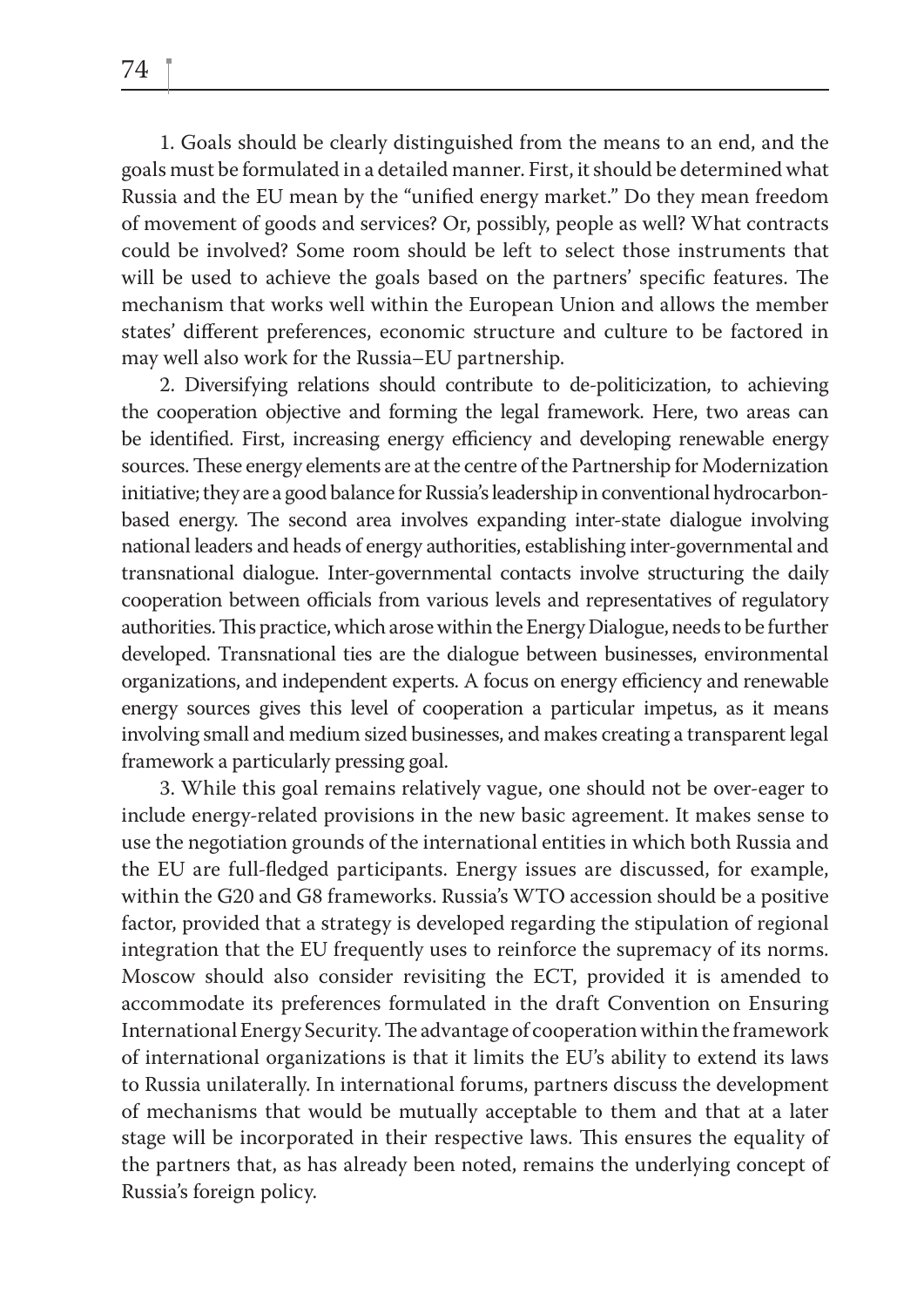4. Resolving fundamental issues in energy relations between Russia and the EU should also be the focus of the partners' domestic policies. Therefore, improving the EU's domestic market infrastructure may facilitate the de-politicization of these relations. Russia's interests, paradoxical though it may seem, are well served by the shale gas development in Poland and the construction of an LNG receiving facility in the Baltic Sea region. These expensive projects will not become a cheap alternative to the Russian resources, rather they will create a potential for diversification and, thus, will work to depoliticize relations.

It should be noted that the issues that are restraining the current development of energy relations also impact other areas of Russia–EU partnership. Clearly distinguished goals and instruments (while the latter are flexible), diversification of relations by involving new players and including new aspects, working in international forums — all these are positive, and not only for the energy sector. Energy will, however, continue to be the litmus test in relations between Russia and the European Union generally, while success in energy cooperation will set the tone for economic interaction in other areas.

The following recommendations may be given regarding the *Common Economic Space*:

1. Avoid politicizing technical matters and follow standard procedures in bilateral economic cooperation.

2. Increase the scope and diversify formats for consultation between the authorities and business.

3. Decrease the level of red tape (lengthy delays in the activity of certain working groups are due to the Russian side taking too long to determine their members).

4. Overcome the distribution of responsibilities among various ministries (for example, the difficulties encountered on the Russian side in setting up the policy sub-group for the support of small and medium sized enterprises were due to the fact that responsibility for the support of small and medium sized business is distributed among the Ministry of Industry and Trade and the Ministry of Economic Development). Thus, one of the key issues is *how to coordinate the actions of Russian agencies* as part of individual cooperation initiatives between Russia and the EU.

5. Periodically conduct advanced training for specialists involved in specific dialogues and educate them about particular features of cooperation between Russia and the EU. During this training, draw the attention of Russian experts to the *importance and efficiency of using various formats of cooperation and communications* (including dialogue) with partners to promote Russia's interests.

6. As the experience of preparing the new basic agreement has shown, one should not rely completely on proposals prepared by partners during the negotiation process. One must be better prepared for the negotiations, develop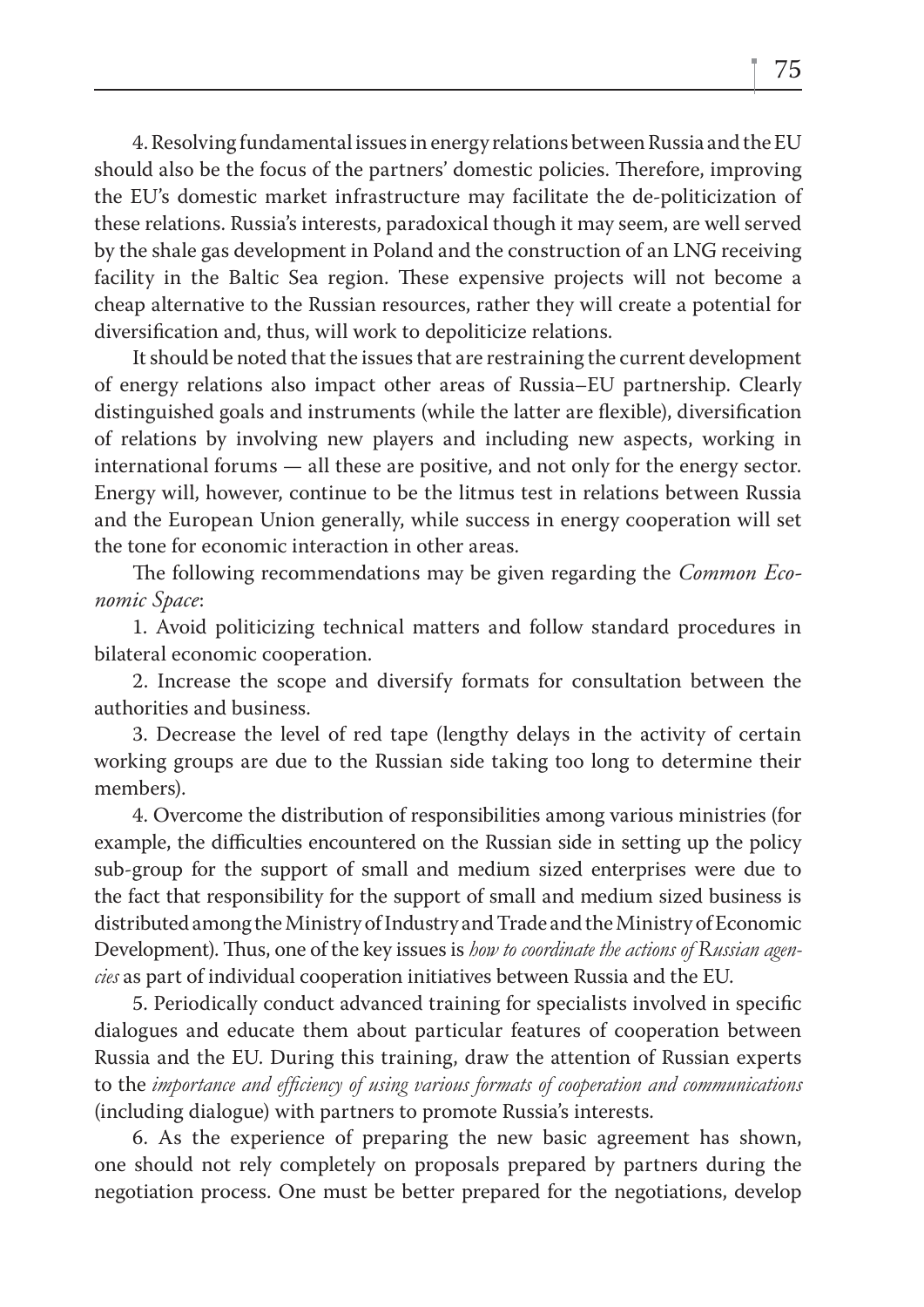one's own position and not propose, at the next round, issues that have not yet been determined by the federal agencies. While negotiating the new basic agreement there were cases when issues beyond the government-issued mandate were imposed on Russian agencies, when the negotiation process was used to make decisions outside the WTO agreements. To avoid similar situations recurring and the unnecessary duplication of work, the coordination of all aspects of Russia–EU cooperation must be improved.

7. During negotiations, focus on a small number of the most important issues; make sure that the Russian negotiators understand that it is important not only to assume obligations, but also to be able to honor them.

In the *Common Space of Freedom, Security and Justice* we recommend the following.

1. As it is critical for the development of not only this space, but for that of other "common spaces" to continue reforms to the Russian judicial system, the speed with which such reforms progress should be increased.

2. In terms of visa policy, it seems less than promising to pressure EU member states and take retaliatory measures against the states that impose tougher visa requirements. Progress in this area will be aided by a general improvement in relations, primarily a higher level of trust in Russia.

In terms of the *Common Space of External Security* the key challenge is the development of common approaches to the resolution of conflicts in the "common neighborhood" space. There are several development options for the situation in crisis resolution in the region. The most dangerous is the scenario under which the parties will come to perceive relations with each other as a "zero-sum game." Now this option seems less likely. However, the opposite option — a coordinated strategy by Russia and the European Union toward crisis resolution in the post-Soviet space — so far appears to be less than realistic due to the serious divergence of the parties' interests and different vision of the future of this region.

It is critically important for Russia and the EU to develop principles and mechanisms that would allow them to avoid aggravating their relations in which any of the outstanding crises is becoming more confrontational. The Russia–EU Committee on External Policy and Security, the creation of which was proposed by Dmitry Medvedev and German Chancellor Angela Merkel in early June 2010 in Mesenberg, could serve as the policy format for this dialogue. The heads of state suggested that the Committee could develop the key principles of joint civil/ military operations by Russia and the EU in crisis resolution and management. It could also arrange for the exchange of views and develop recommendations on specific areas of cooperation, including conflicts and crisis situations, which Russia and the European Union are working to resolve within the relevant international formats.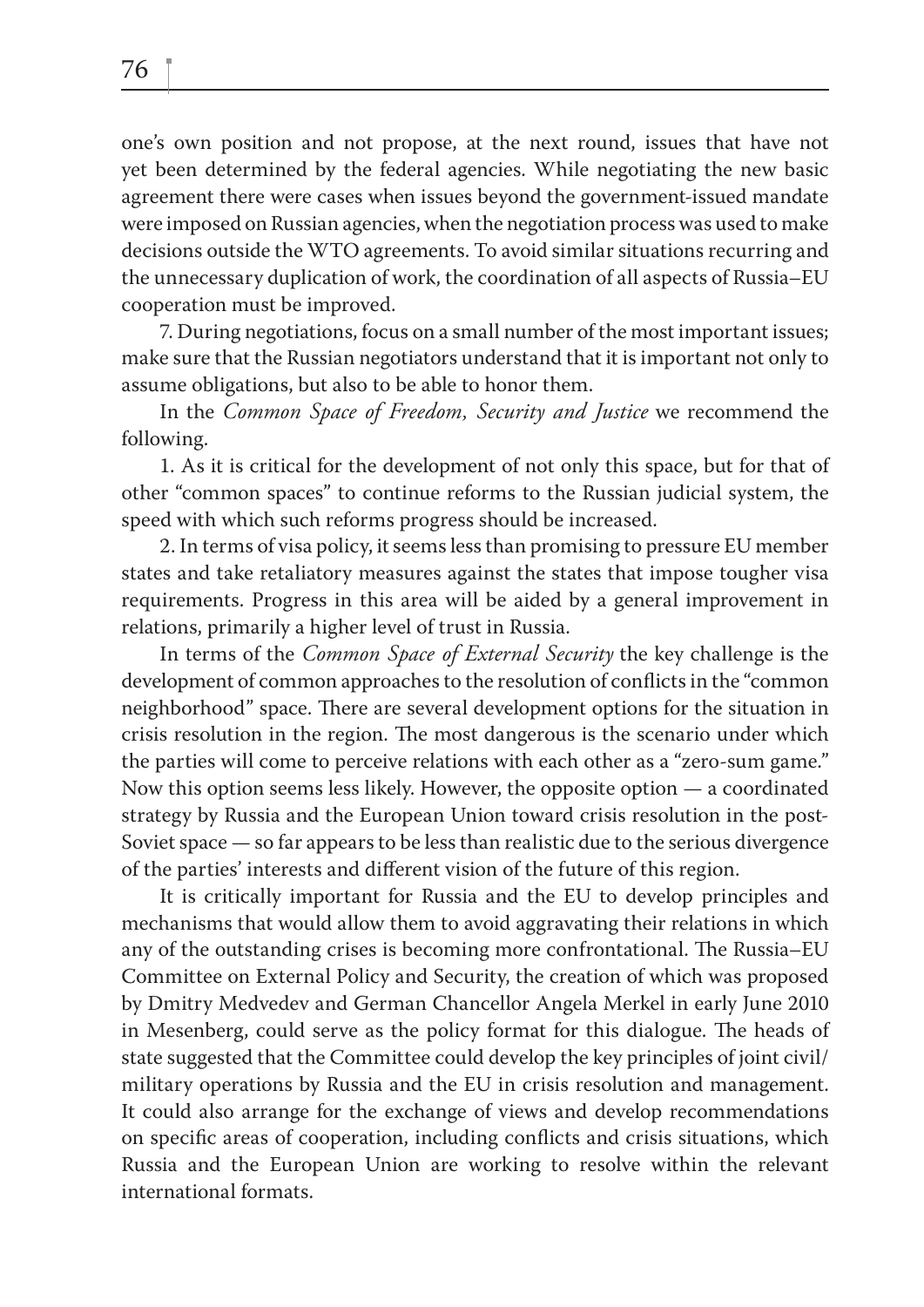As for the resolution of frozen conflicts, the most realistic option seems to be to focus efforts where it is politically easiest (least difficult) to find common approaches. It would be appropriate to set the most difficult cases aside, but closely monitor them with a view to preventing potential confrontation. In this respect, the proposal by the heads of state of Russia and Germany regarding Transnistrian conflict resolution, made in Mesenberg in early June 2010, is particularly noteworthy. Although this initiative was proposed by the leaders of two major states, its success is far from automatically guaranteed. Even accommodating the interests of Russia and the EU in resolving a conflict such as that in Transnistria is a very ambitious goal.

Under the *Common Space of Research, Education and Culture***,** the following measures must be taken.

1. Expand the Agreement on Cooperation on Science and Technology between Russia and the EU.

2. Develop and propose (to the EU) specific mechanisms of coordination, planning and implementation of Russia-oriented R&D programs that will work at EU level (European Seventh Framework Program — FP7), at national level (EU member states) and at the level of common European programs (EUREKA, INTAS, CERN *etc*.).

3. Develop and implement more efficient mechanisms of control and coordination over cooperation between the EU and Russia, between the science segment in the fourth space and the Common Economic Space. In connection with the potential inclusion of Russia in the FP8 and launching cooperation in security research, make preparations for the creation of similar mechanisms of control and coordination between the science segment of the fourth space and the second and third common spaces (external and internal security).

4. Focus on strengthening the autonomy of university chairs in Russian higher education institutions (the "bottom up" principle) to avoid excessive centralization and the use of inefficient management methods. This is especially important in implementing the principle of subsidiarity in Russia's higher education system.

5. EU-planned higher education programs that are open to Russia should take into account a gradual, medium term, shift of funding from support to "technical" aspects of the higher educational reform to support "substantive" reforms, i.e. from support for actions taken by the administration to support for initiatives proposed by professors, university students and employers.

6. Strengthen coordination between EU higher education programs open to Russia and programs only open to member states.

7. Increase support for the European Studies Institute at MGIMO (University) of the MFA of Russia with a view to potentially turning it into the core of a network of EU centers in Russia.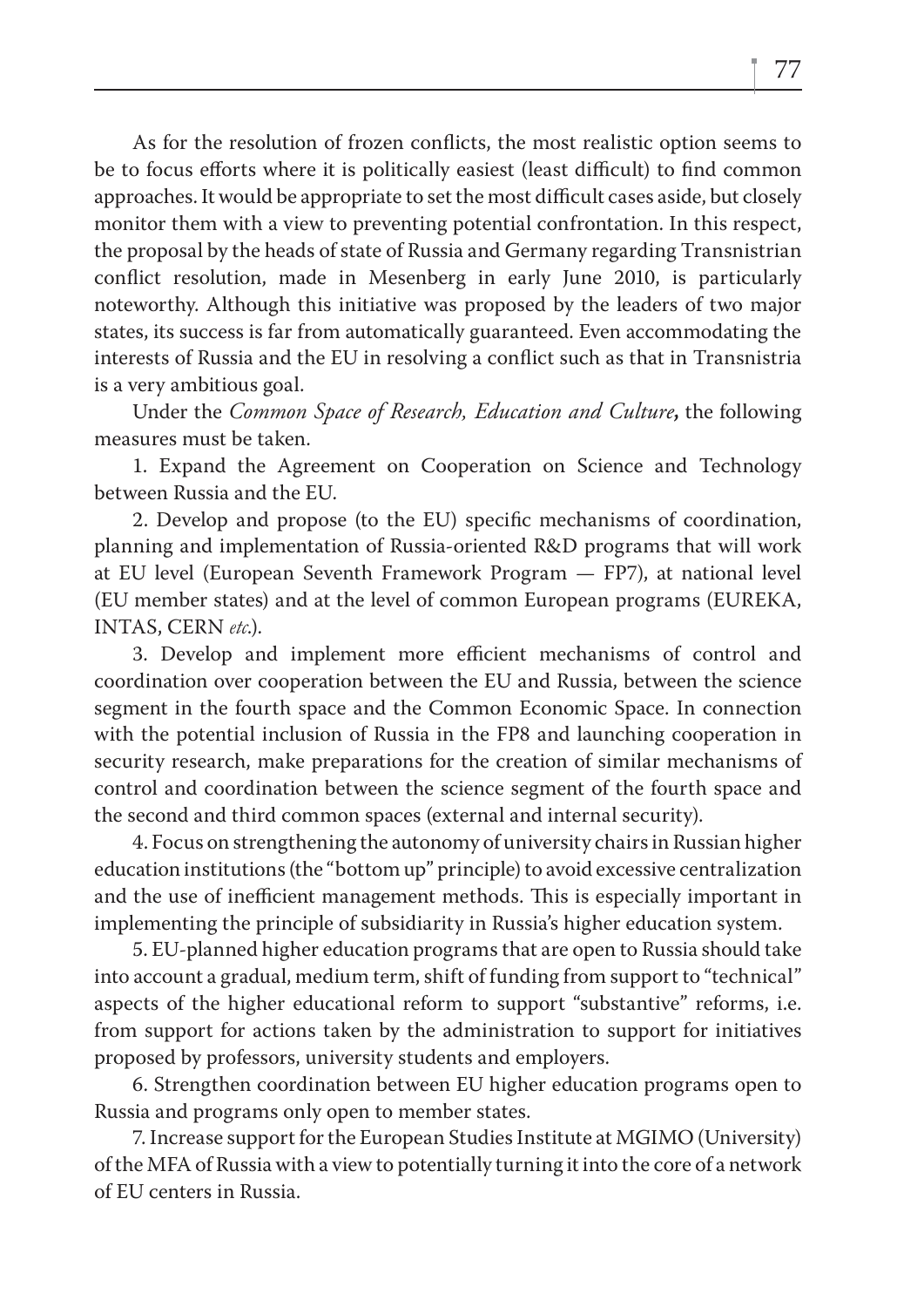8. Explain, in more detail, to the Russian professors and assistant professors the substance of the Bologna Process to prevent the introduction of bureaucratic "innovations" under cover of being part of the Bologna Process.

**\* \* \***

Whatever Russia's foreign policy priorities and goals are, its relations with the European Union will continue to be one of its key priorities. In the long term, the consolidation of resources and competitive advantages of both partners may result in a breakthrough boosting their global economic competitiveness. Successful economic cooperation requires mutual institutional adaptation, and Russia, for which the European Union is the main source of modernization impetus, has a long way to go to achieve this. But to be able to avail itself of these drivers, Russia needs to complete the creation of a modern state with a competitive institutional environment. The energy trade with EU countries is critical for Russia's economy, and attaining even purely economic goals requires progress in cooperation both with EU institutions and with the institutions of most of the EU's member states. If Russia's federal authorities underestimate the role and importance of the European Union, Russia–EU cooperation will become "virtual," which is not in the strategic interests of our country.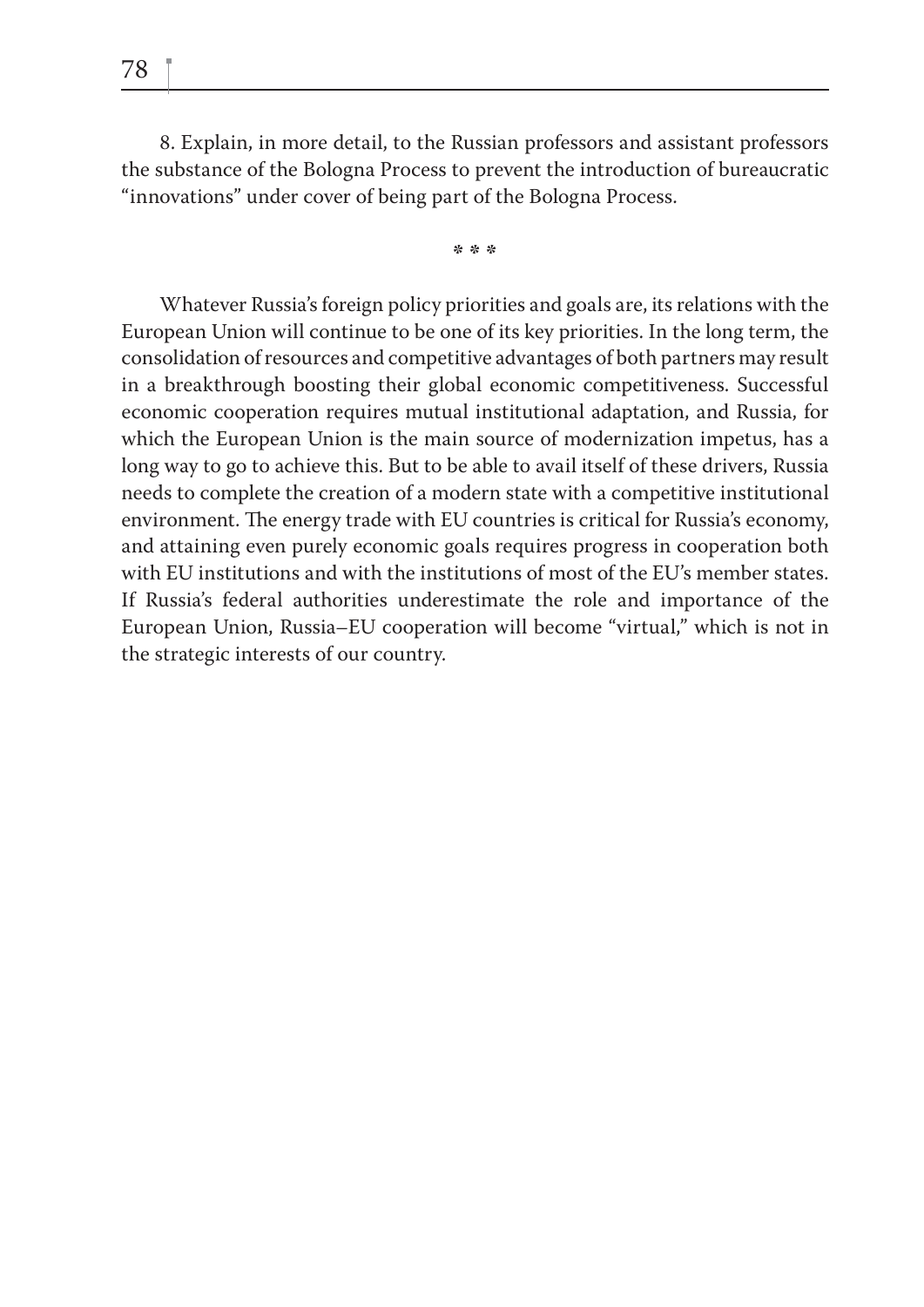